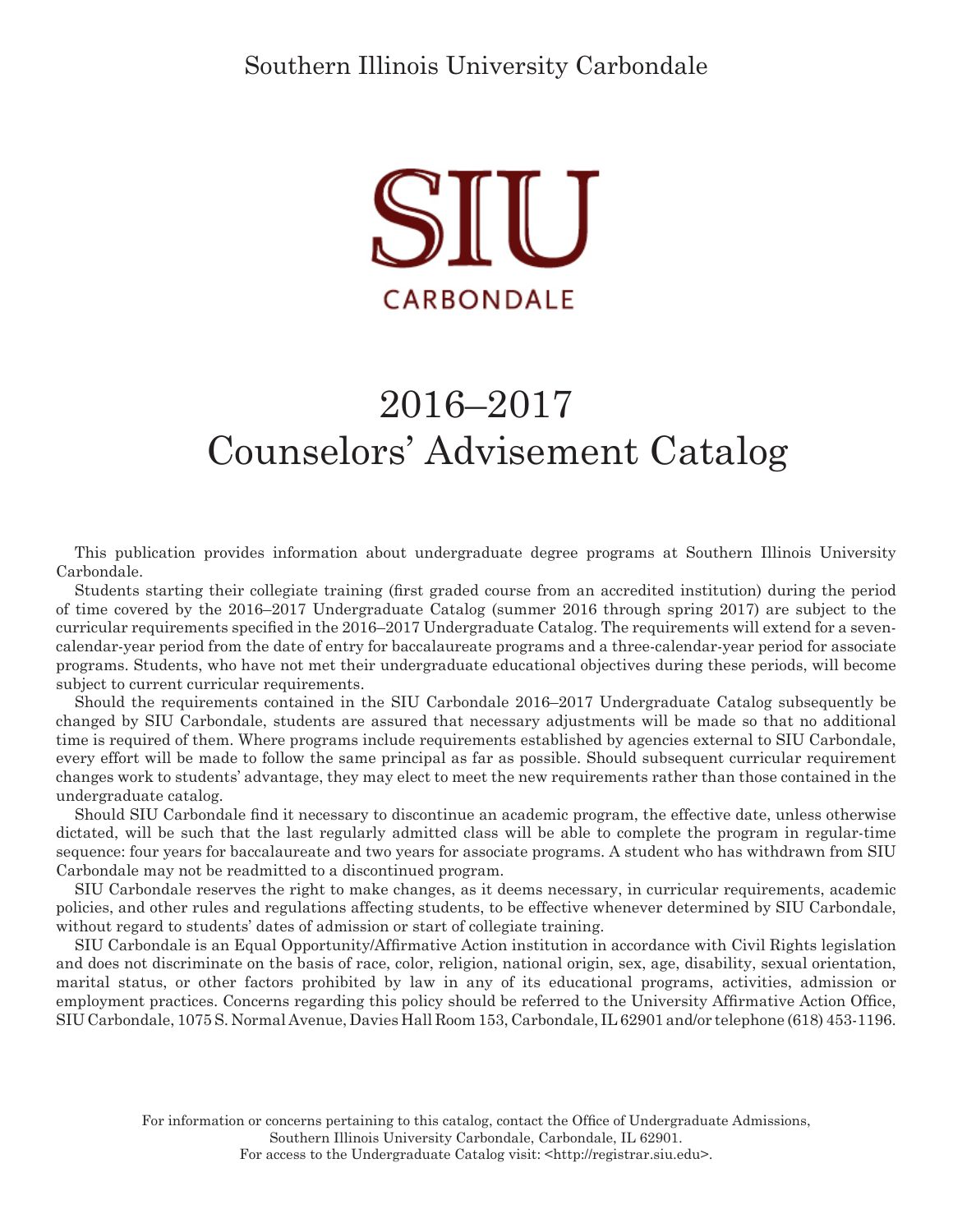## **Table of Contents**

Accounting, 3 Africana Studies, 4 Agribusiness Economics, 5 Agricultural Systems, 6 Animal Science, 12 Anthropology, 14 Architectural Studies, 15 Art, 16 Automotive Technology, 19 Aviation Flight, 20 Aviation Management, 21 Aviation Technologies, 22 Biological Sciences, 23 Business and Administration, 25 Business Economics, 26 Chemistry and Biochemistry, 27 Cinema and Photography, 28 Civil Engineering, 30 Communication Disorders and Sciences, 31 Communication Studies, 32 Computer Engineering, 38 Computer Science, 39 Criminology and Criminal Justice, 40 Crop, Soil, and Environmental Management, 41 Dental Hygiene, 45 Early Childhood, 46 Early Childhood Education, 47 East Asian Language and Culture, 48 Economics, 49 Electrical Engineering, 50 ECE Dual Degree, 51 Electronic Systems Technologies, 52 Elementary Education (1-6), 53 Engineering Technology, 54 English, 55 Environmental Studies, 59 Fashion Design and Merchandising, 60 Finance, 63 Fire Science Management, 64 Foreign Language and International Trade, 65 Forestry, 66 French, 71 Geography and Environmental Resources, 72 Geology, 73 German, 74 Health Care Management 75 History, 66 Horticulture, 78 Hospitality and Tourism Administration, 82 Human Nutrition and Dietetics, 83 Industrial Management & Applied Engineering, 84 Information Systems Technologies, 85 Interior Design, 86

International Studies, 87 Journalism, 88 Kinesiology, 90 Languages, Cultures, and International Studies, 93 Linguistics, 94 Management, 96 Marketing, 97 Mathematics, 98 Mechanical Engineering, 101 Microbiology, 102 Mining Engineering, 103 Mortuary Science and Funeral Services, 104 Museum Studies, 105 Music, 106 Music Education, 113 Musical Theater, 114 Paralegal Studies, 115 Philosophy, 116 Physical Therapist Assistant, 117 Physics, 118 Physiology, 119 Plant Biology, 120 Political Science, 122 Pre-Dentistry, 123 Pre-Law, 124 Pre-Medicine, 125 Pre-Nursing, 126 Pre-Occupational Therapy, 127 Pre-Optometry, 128 Pre-Pharmacy, 129 Pre-Physical Therapy, 130 Pre-Physician Assistant, 131 Pre-Podiatry, 132 Pre-Veterinary Medicine, 133 Psychology, 134 Public Health, 135 Radio, Television, & Digital Media, 136 Radiologic Sciences, 137 Recreation, 138 Rehabilitation Services, 139 Social Sciences, 140 Social Work, 141 Sociology, 142 Spanish, 143 Special Education, 144 Technical Resource Management, 145 Theater, 146 University Studies, 148 Workforce Education and Development, 149 Zoology, 159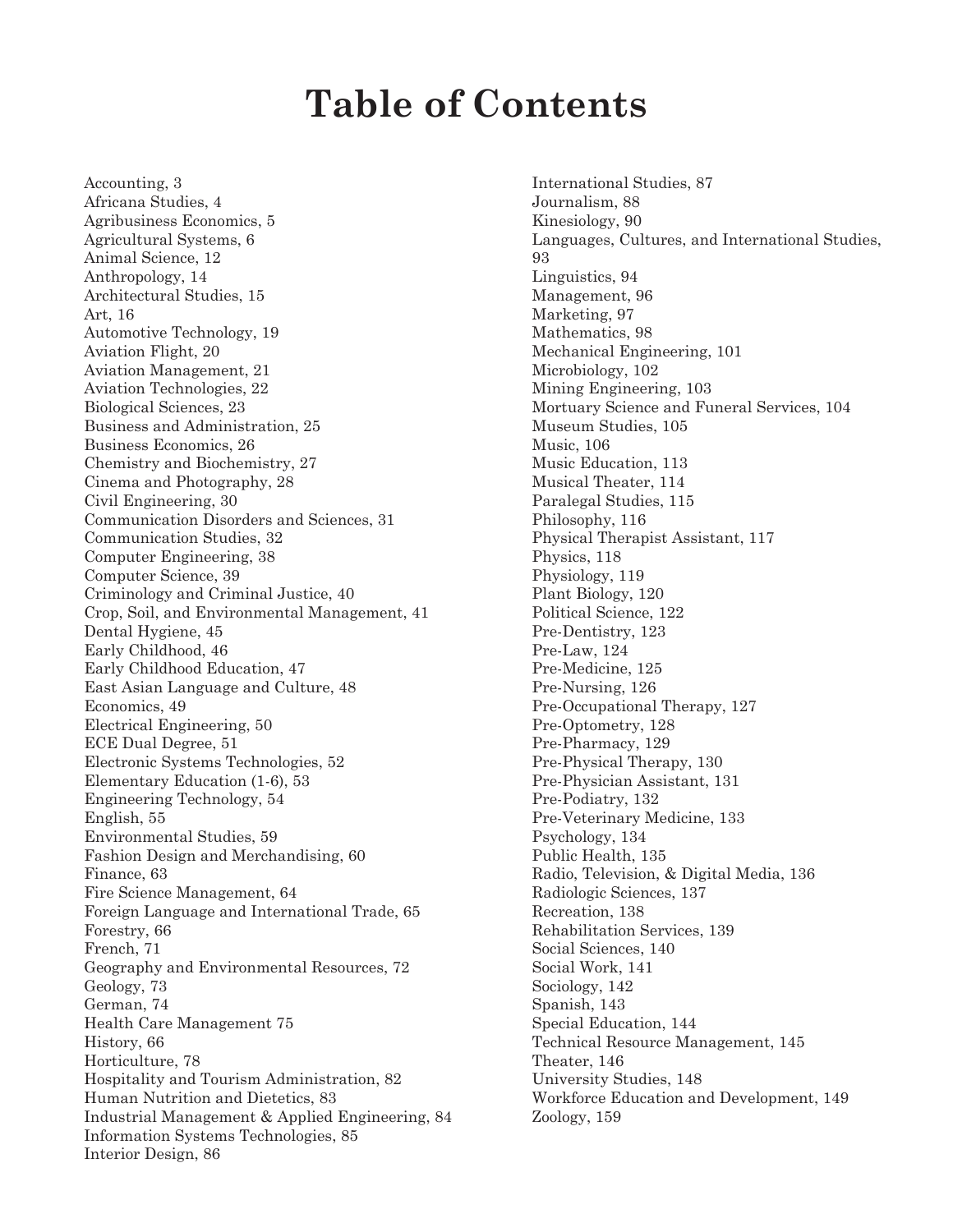Accounting is the process of identifying, measuring, and communicating economic data so that sound business judgments and decisions can be made.

The B.S. degree program with a major in accounting meets the objectives of students considering professional positions as certified public accountants or as members of industry or government management teams. As of May 2001, 150 hours of college credit are required to sit for the CPA exam in Illinois. Building on fundamental knowledge developed in core courses and a restricted set of electives, students can select from a variety of other courses to gain in-depth knowledge about their particular areas of interest.

A field internship placement may be an important element in the program and is encouraged for interested students who meet the department's criteria. Students who qualify may arrange to work off campus, during any semester after the sophomore year, under the direction of a cooperating employer. While most of the work assignments are in the St. Louis and Chicago areas, some students have been assigned, at their request, in districts in other states. Students receive valuable work experience, a salary, and 3 hours of university credit under the internship program. The School of Accountancy must approve interns.

#### *Accounting as a Major*

It is strongly recommended that the courses listed above for the first two years be completed before the junior year. Many of these courses are prerequisites to later requirements. The school is accredited by The Association to Advance Collegiate Schools of Business International and is a member of the Federation of Schools of Accountancy. A 2.00 GPA in SIU Carbondale accounting courses is required for graduation. A *C* or better is required in all upper-division accounting courses.

Graduate degrees available: Master of Accountancy (M. Acct.), Doctor of Philosophy in Business Administration (Ph.D.).

#### *Representative Career Options*

Accountant revenue collection officer auditor, grants and contract officer<br>assistant controller contract officer<br>assistant controller assistant controller plant accountant retail controller training  $\mathbf{p}$ junior systems analyst financial management trainee internal auditor accounting management trainee property accountant budget accountant accounting and fiscal administration career trainee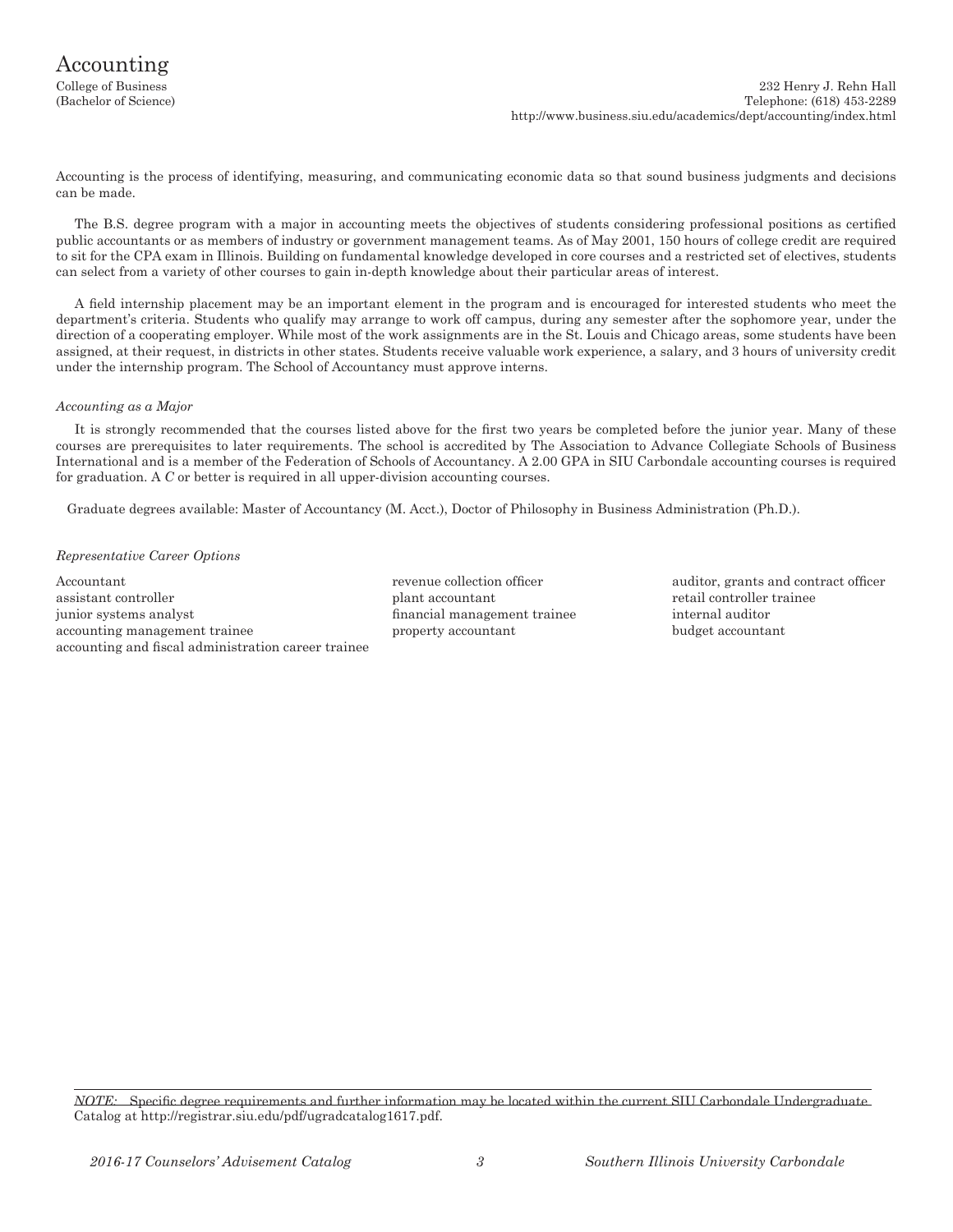Students who wish to enroll in Africana Studies as their sole or primary Major will be expected to fulfill the *general requirements of the College of Liberal Arts*. Students who wish to enroll in Africana Studies as an added Major and who are primarily enrolled in a college at SIU Carbondale other than the College of Liberal Arts must fulfill their college's general requirements. Only Africana Studies courses completed with a least a *C* will fulfill the major requirement.

A minor in Africana Studies consists of a minimum of 20 hours, which are to be selected from Africana Studies course offerings and organized according to each individual student's field of interest. Africana Studies 311A,B is required for the minor.

*Representative Career Options*

Educator Consultant

*NOTE:* Specific degree requirements and further information may be located within the current SIU Carbondale Undergraduate Catalog at http://registrar.siu.edu/pdf/ugradcatalog1617.pdf.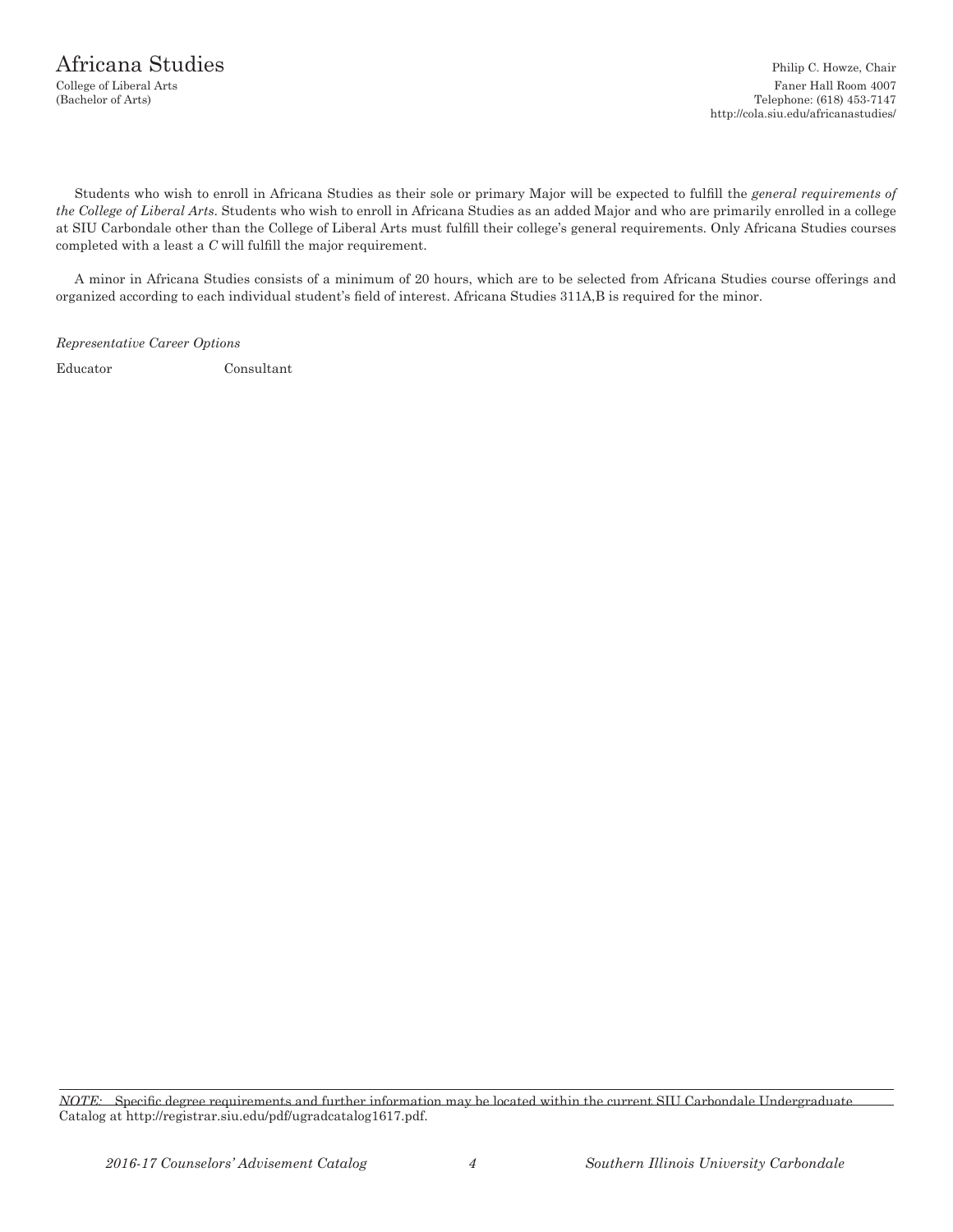### Agribusiness Economics Dr. Ira J. Altman, Chair

(Agricultural Economics/Agribusiness) 226 Agriculture Building College of Agricultural Sciences (Bachelor of Science) E-mail: agecon@siu.edu

http://www.agribusiness.siu.edu

The need to better utilize our natural resources and protect our environment, improve our rural infrastructure, and manage the activities of food/fiber production, processing, and distribution firms in an international setting is creating career opportunities at a quickening pace.

Agribusiness Economics offers a flexible program, which, under the supervision of a faculty adviser, allows the student to pursue either a comprehensive or more specialized course of study in preparation to assume an effective professional role in our dynamic, global, economic, and social environment.

Among career opportunities are grain merchandising; livestock marketing; farm credit; farm management; agribusiness management; sales of farm supplies (chemical, machinery, feed, seed, petroleum); administration of farm energy or environmental programs; agricultural, energy, or environmental policy analysis; regional and rural economic development; resource economics; environmental management and planning; agricultural extension; and real estate sales and appraisal. Courses in Agribusiness Economics in the traditional areas of farm management and marketing emphasize accepted techniques to improve efficiency and farm profitability. Course offerings in agribusiness management, finance, sales, marketing, and commodity futures prepare students to assume positions with a broad range of businesses that comprise the agribusiness sector; from input suppliers to farmers through merchandising and processing agricultural commodities to retail sales to consumers. Course offerings in environmental and natural resource economics, energy economics, agribusiness management, rural development, food policy and agricultural law introduce the needed applied economic skills for effective decision making, complement a more specialized course of study, and provide the basis for dealing with contemporary societal problems.

#### *Representative Career Options*

Agricultural salesperson sales manager commodity merchandiser grain elevator manager food broker food broker Ag. program administrator Ag. commodities inspector loan officer farm manager, Ag. economist Ag. management specialist Ag. marketing specialist risk manager Ag. market reporter example are resource example to the energy economist resource economist ethanol plant manager logistic manager/planner economic development specialist policy analyst and environmental planner,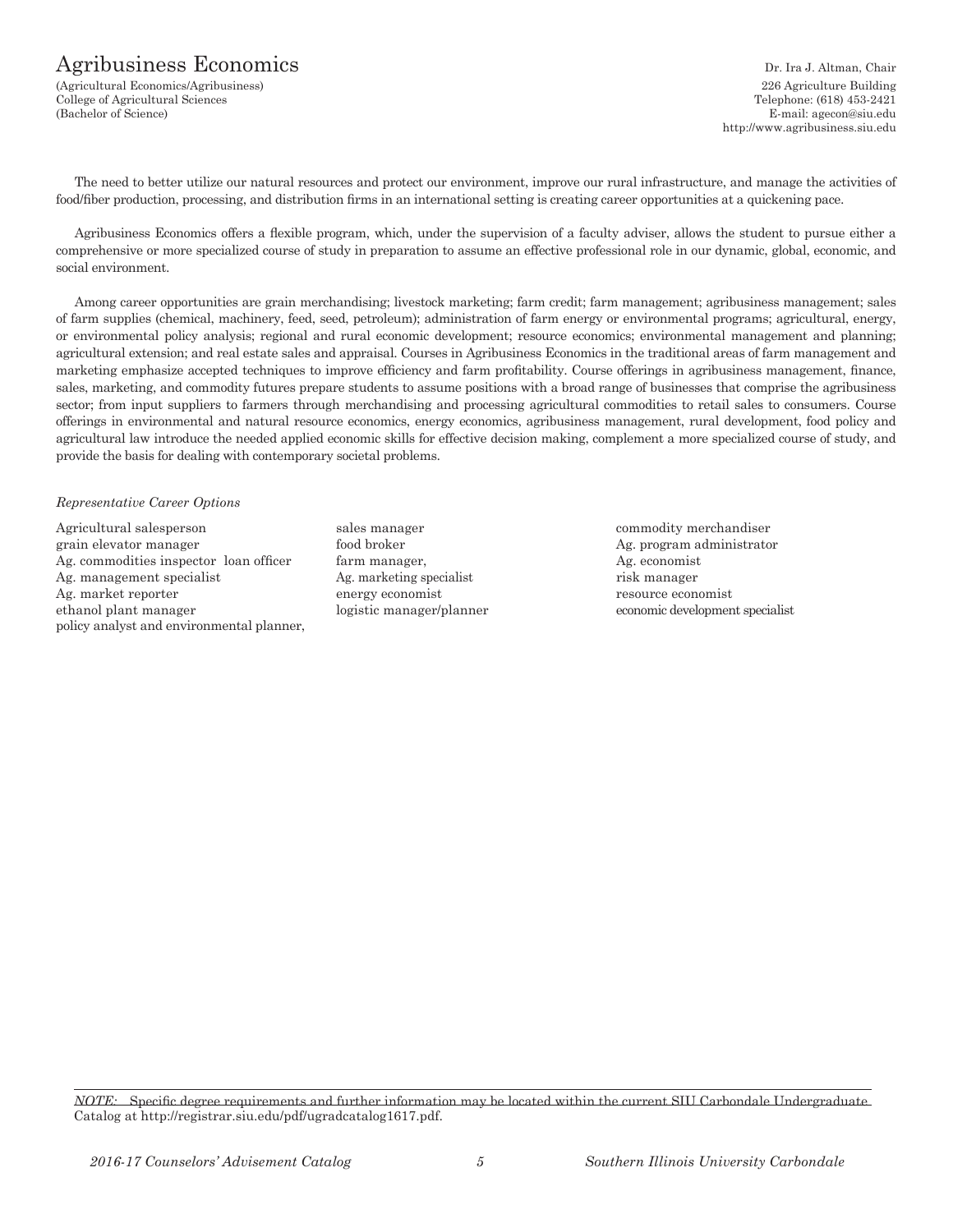### Agricultural Systems Dr. Seburn Pense, Associate Professor

(Agricultural Communications Specialization) 154 Agriculture Building College of Agricultural Sciences Telephone: (618) 453-2467 (Bachelor of Science) http://coas.siu.edu/

The B.S. degree in agricultural systems with a specialization in agricultural communications is designed to build competencies in both agriculture and communication skills. These include knowledge in different content areas of agriculture, print and broadcast journalism, reporting, editing, layout and web design, advertising, public relations, and journalism law and ethics.

This specialization is for those students who plan to work in agricultural communications programs such as news-editorial journalism, photo journalism, advertising/marketing communication, radio-television broadcasting, public relations and web design.

#### *Representative Career Options*

agricultural microcomputer specialist assistant county extension adviser product education specialist assistant manager (farm supply business) ag. industry representative agricultural manager sales representative

*NOTE:* Specific degree requirements and further information may be located within the current SIU Carbondale Undergraduate Catalog at http://registrar.siu.edu/pdf/ugradcatalog1617.pdf.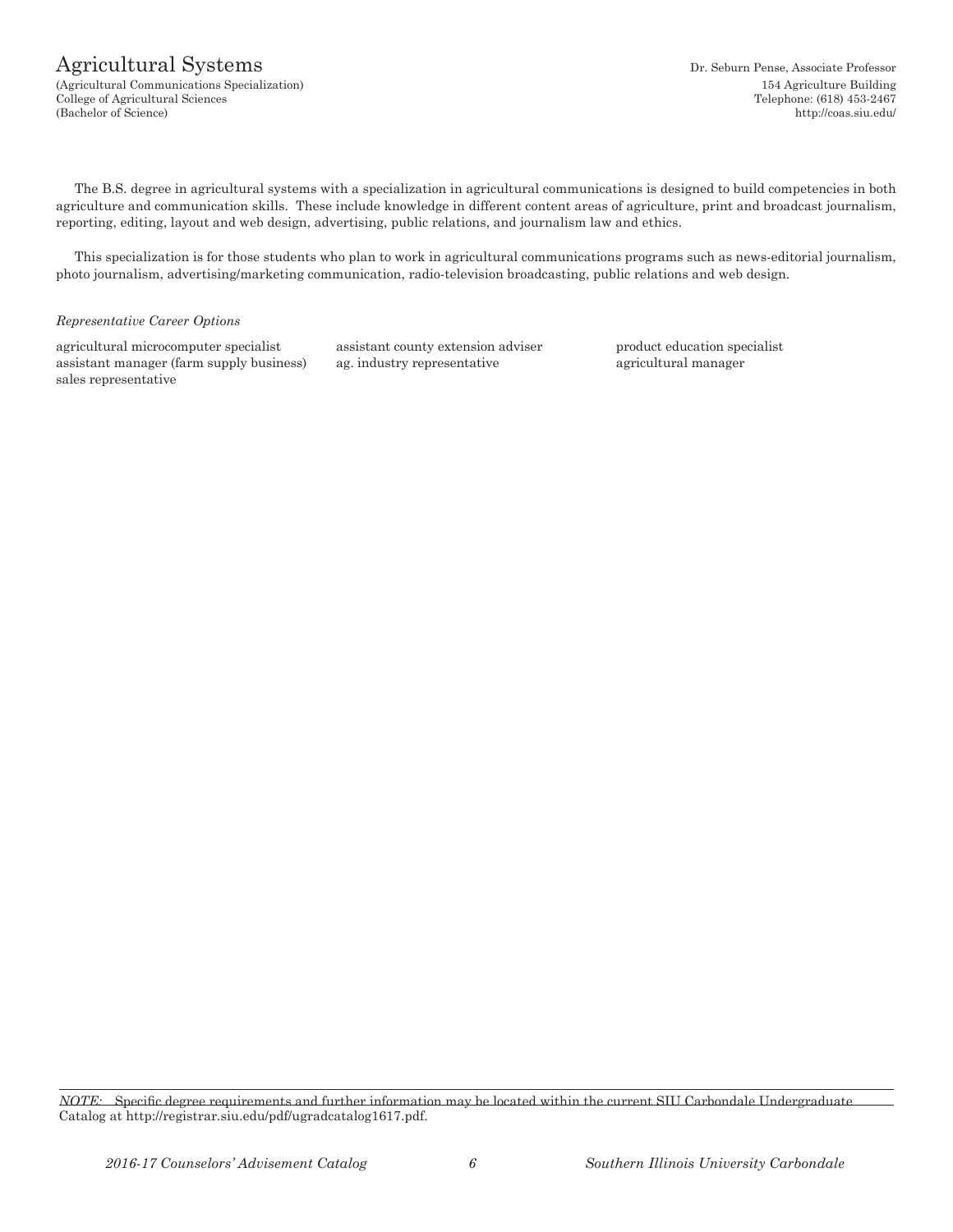### Agricultural Systems Dr. Seburn Pense, Associate Professor

The B.S. degree program in agricultural systems with an agricultural education specialization meets the objectives of students interested in certification as Illinois high school teachers, grades 9-12, of agricultural education. Students may specialize in one of the following areas: *agribusiness, biology, zoology, plant and soil science, horticulture and animal science.*

Students who major in agricultural systems at SIU Carbondale may choose from an extensive list of courses, work closely with excellent teachers, and participate in many outstanding student activities. The curriculum is focused on three areas of specialization: education, technologies, and production.

Not only are there excellent employment opportunities for agricultural education majors as teachers in high schools and community colleges; the breadth of training also provides educational background needed for adult training programs offered by high schools, colleges, extension services, and industry. Many international agricultural positions are open to persons with this training, which also provides the educational background sought by many agribusiness firms for sales and management training positions.

#### *Representative Career Options*

High School Ag Teacher community college instructor university professor coordinator (of classes in Ag. education) agricultural literacy coordinator extension advisor corporate education specialist Collegiate Future Farmers of America (FFA) and agricutural education clubs organizer

*NOTE:* Specific degree requirements and further information may be located within the current SIU Carbondale Undergraduate Catalog at http://registrar.siu.edu/pdf/ugradcatalog1617.pdf.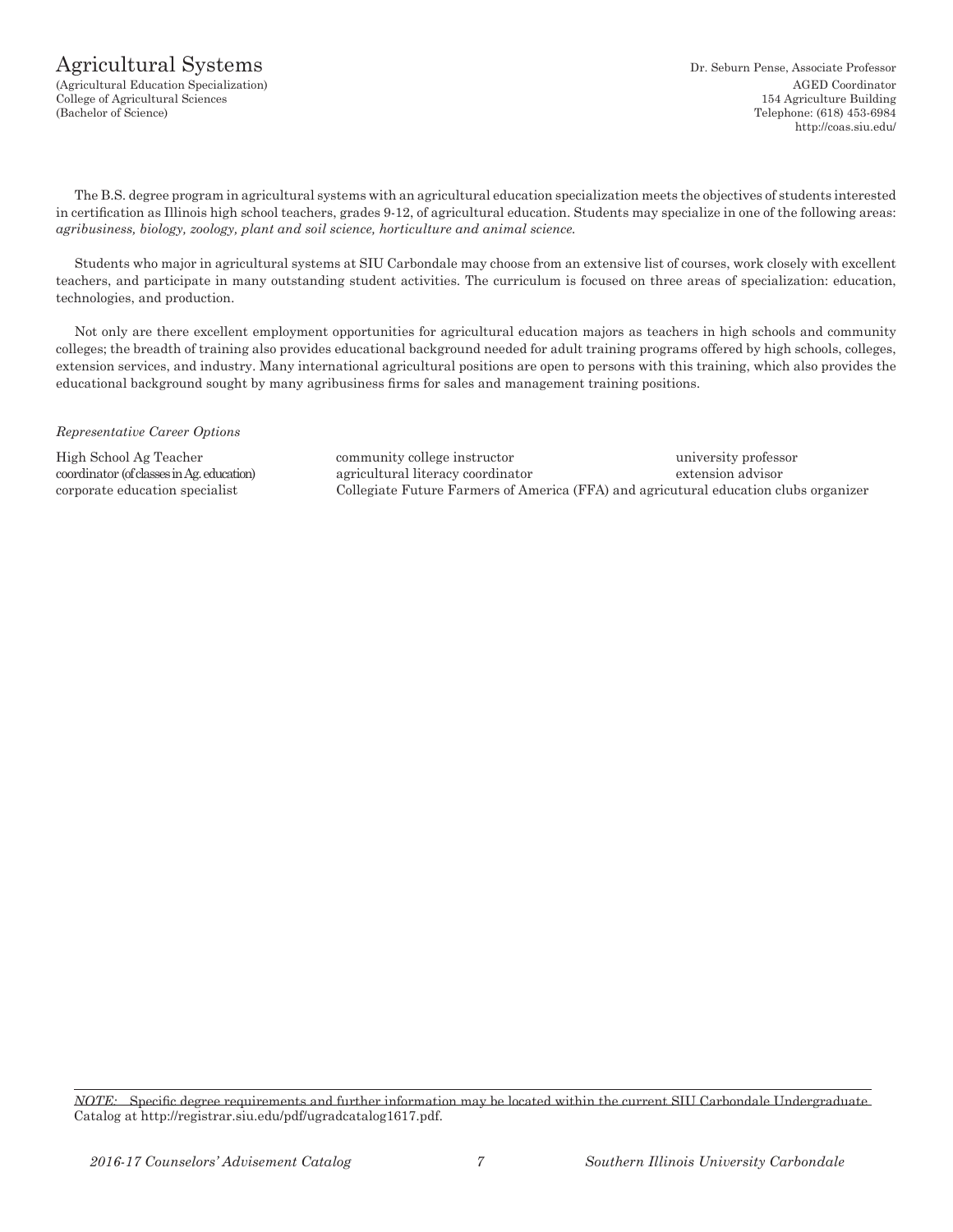### Agricultural Systems Dr. Dennis G. Watson, Associate Professor

The B.S. degree program in agriculture systems with a specialization in general agriculture meets the objectives of students considering a career benefiting from a unique combination of coursework in agriculture and related sciences. Course work involves instruction in selected areas of agriculture, education, and communications. Areas of employment include agricultural extension, agricultural media, post-secondary educational institutions, and industry.

Students who major in agricultural systems at SIU Carbondale may choose from an extensive list of courses, work closely with excellent teachers, and participate in many outstanding student activities.

This is a program for students with good language skills who like working with people. No minor required. No foreign language required. Approximate class size = 30.

#### *Representative Career Options*

Ag. media and corporate communications Specialized Ag.-related jobs in state and federal government and private industry Ag. research jobs Marketing and sales for Ag. input suppliers and output buyers Ag. education jobs Various jobs within cooperative extension services

*NOTE:* Specific degree requirements and further information may be located within the current SIU Carbondale Undergraduate Catalog at http://registrar.siu.edu/pdf/ugradcatalog1617.pdf.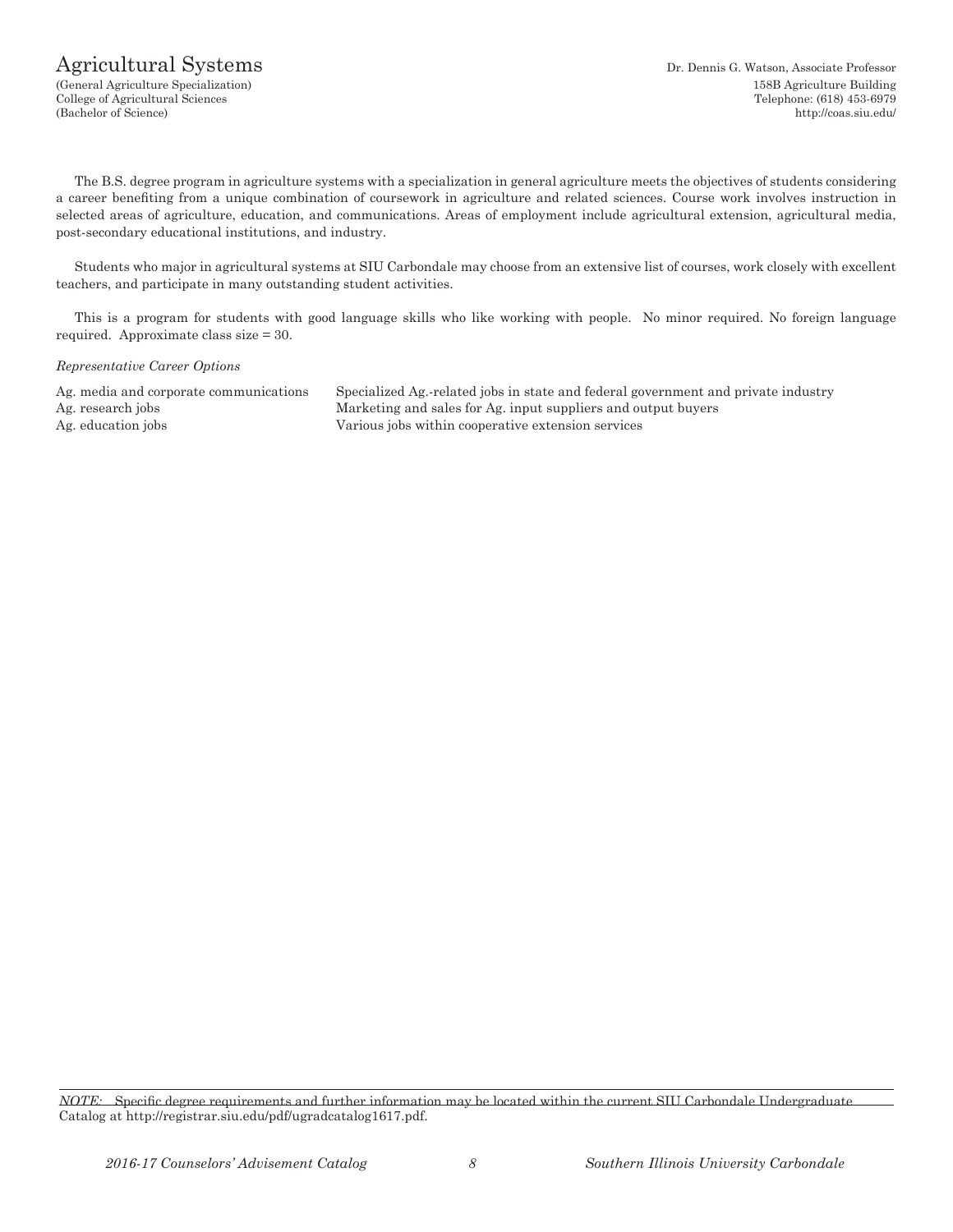### Agricultural Systems Dr. Dennis G. Watson, Associate Professor

(Agricultural Systems Technology Mangement Specialization) 158B Agriculture Building College of Agricultural Sciences Telephone: (618) 453-6979 (Bachelor of Science) http://www.siu.edu/~psas

The B.S. degree program in Agricultural Systems with a specialization in Agricultural Systems Technology Management meets the objectives of students interested in the application of technical knowledge and methods to the management of agricultural systems and enterprises. Course work provides understanding of the technical principles and processes used by businesses and agencies serving production agriculture, communication of information, and the effective management of resources. Excellent opportunities for employment and professional association exist in this field.

Students who major in Agricultural Systems at SIU Carbondale may choose from an extensive list of courses, work closely with excellent teachers, and participate in many outstanding student activities.

#### *Agricultural Systems Technology as a Specialization*

This is a specialization for students with an interest in technology as it applies to agricultural and processing systems. An agricultural background is not required for study in the agricultural systems technology specialization. Internships are suggested for the summer terms. No minor required. No foreign language required. Class size 20–50; senior year 15–20.

#### *Representative Career Options*

Manufacturer's technical representative grain terminal operations manager assistant project manager test cell operator and the Ag. business manager Ag. commodities inspector Ag. commodities inspector agricultural industry's representative farm manager farm territory representative industrial relations specialist soil and water conservationist agribusiness technician

*NOTE:* Specific degree requirements and further information may be located within the current SIU Carbondale Undergraduate Catalog at http://registrar.siu.edu/pdf/ugradcatalog1617.pdf.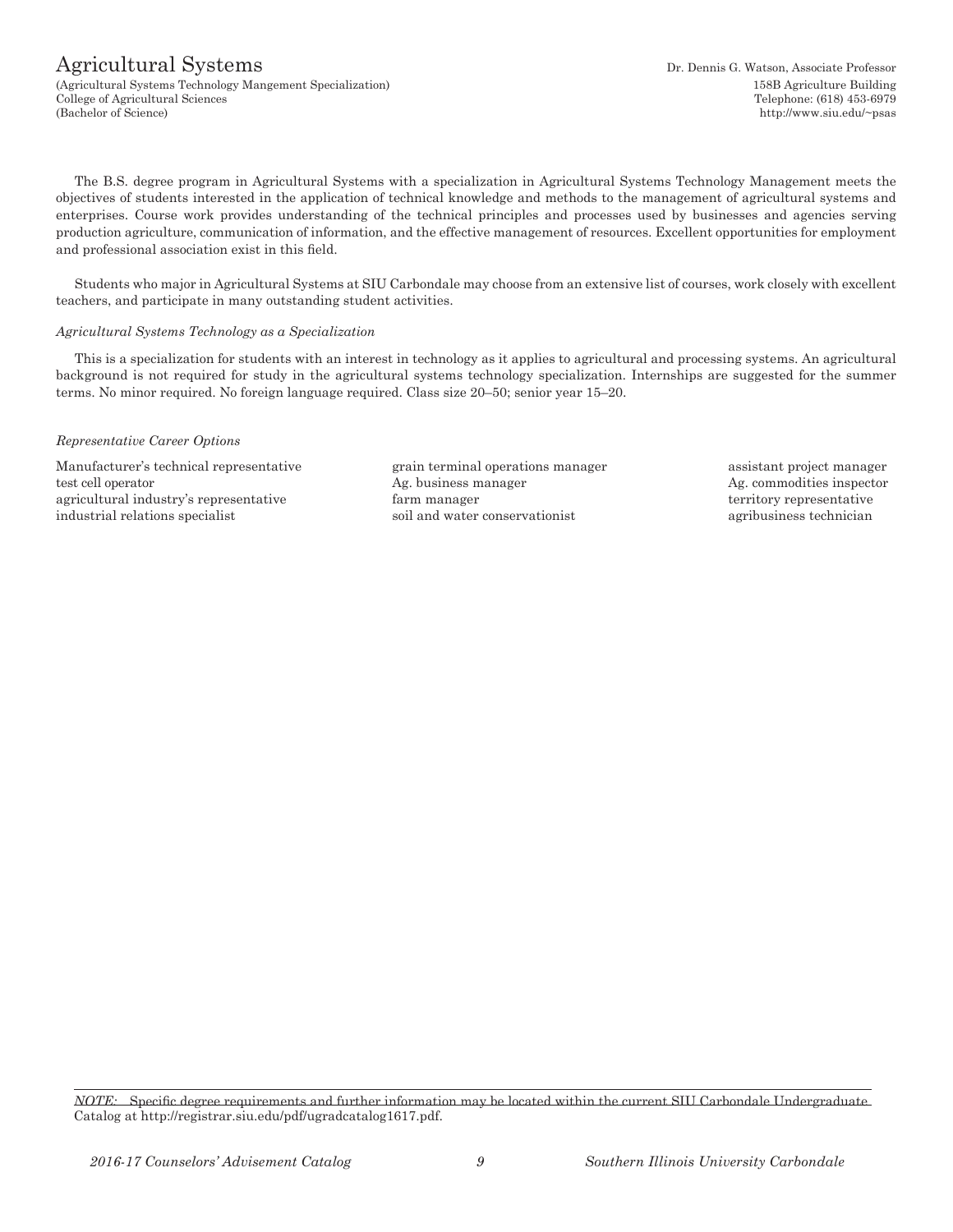### Agricultural Systems Myron Albers, Senior Lecturer

(Agricultural Production Management Specialization) 145F Agriculture Building College of Agricultural Sciences Telephone: (618) 453-6979 (Bachelor of Science) http://coas.siu.edu/

The B.S. degree program in Agricultural Systems with a specialization in Agricultural Production Management meets the objectives of students considering production-related careers in farming and agricultural service businesses. Course work develops technical and managerial skills required for the culture of commodity crops, livestock, and enterprise management.

Students who major in Agricultural Systems at SIU Carbondale may choose from an extensive list of courses, work closely with excellent teachers, and participate in many outstanding student activities.

#### *Agriculture Production as a Specialization*

Requirements include a minimum of 50 semester hours of courses in four departments in the College of Agricultural Sciences. An additional 29 semester hours of electives are required and may be taken in agriculture or other areas of study. No minor required. No foreign language required.

*Representative Career Options*

Farmer **Farmer** soil conservationist **farm** manager **soil** conservationist

*NOTE:* Specific degree requirements and further information may be located within the current SIU Carbondale Undergraduate Catalog at http://registrar.siu.edu/pdf/ugradcatalog1617.pdf.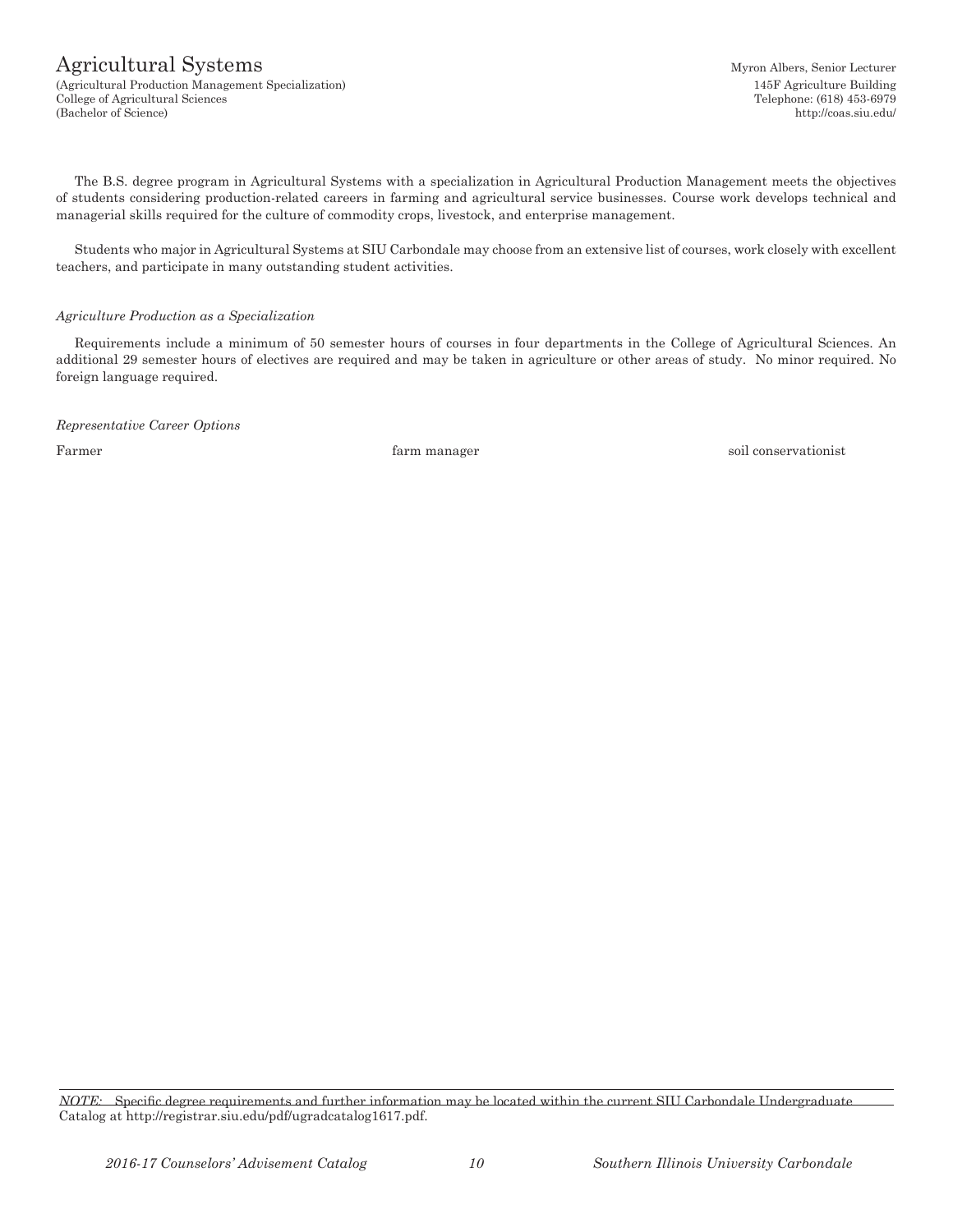### Agricultural Systems Dr. Ruplal Choudhary, Associate Professor

The B.S. degree program in Agricultural Systems with a food and processing engineering technology specialization is designed or students to be able to manage and supervise operations in the food processing industry and as food processing technologists or managers. The students will gain a fundamental understanding of the science of food processing and preservation operations. The students will gain applied knowledge of food handling, food safety, food packaging, process automation, and operations management. Courses are designed to provide hands on experience on modern food processing industrial practices through interactive classes including laboratory projects, field trips, and internships in the food industry.

#### *Agriculture Production as a Specialization*

Requirements include a minimum of 50 semester hours of courses in four departments in the College of Agricultural Sciences. An additional 29 semester hours of electives are required and may be taken in agriculture or other areas of study. No minor required. No foreign language required.

*Representative Career Options*

Farmer **Farmer** soil conservation is the solution of the solution of the solution of the solution of the solution of the solution of the solution of the solution of the solution of the solution of the solution of the solut

*NOTE:* Specific degree requirements and further information may be located within the current SIU Carbondale Undergraduate Catalog at http://registrar.siu.edu/pdf/ugradcatalog1617.pdf.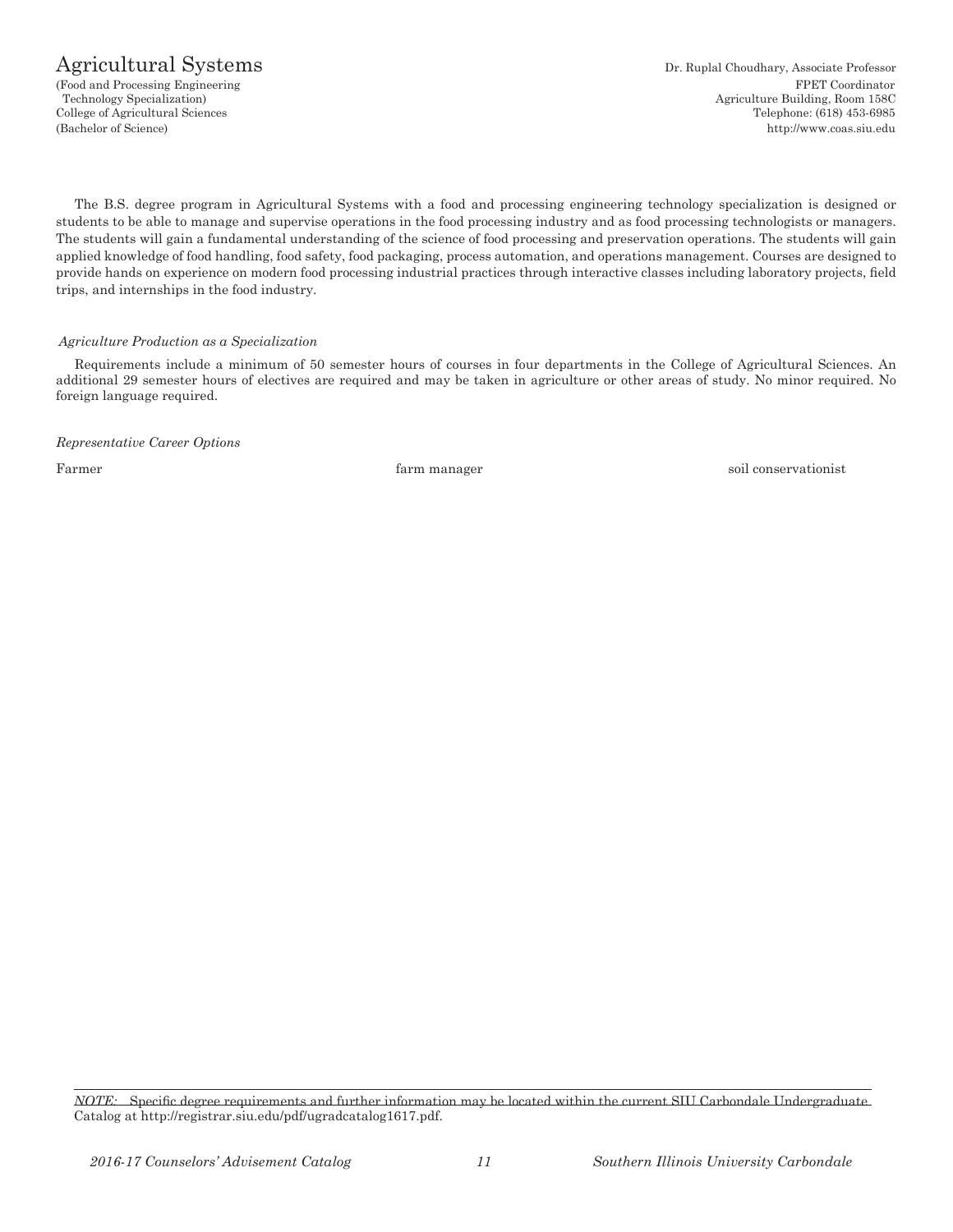The B.S. degree program in animal science with a specialization in production meets the objectives of students considering careers in the livestock industry. Students can also select courses in other areas of agriculture or in related fields, such as business, communications, or physical sciences. This selection allows students to include in their education the agronomic, agricultural economic, and agricultural engineering phases of agriculture, pre-veterinary medicine, or business as related to animal production.

Instruction, demonstration, and consultation are provided in beef, swine, dairy, and horse production and animal health. Courses are offered in all phases of animal production and management, including animal health, reproduction, animal physiology, animal biotechnology and nutrition.

#### *Animal Science as a Major*

The animal science major is supported by extensive facilities for several species of livestock. Every student has the opportunity to get involved in work, research, or observation at the 2000-acre farm system, the core of our animal science program, which has special centers for beef cattle, dairy cattle, horses, and swine. Many students work at the various livestock centers and laboratories to help defray the cost of education as well as gain valuable experience. An intern course also enables students to work in special areas (away from campus) and receive credit.

Graduates are prepared for employment in many phases of animal agriculture. The department maintains close contact with the industry and assists in placing graduates in permanent positions. No minor required. No foreign language required; Class size 20–60; senior year 10–30; Graduate programs are available.

#### *Representative Career Options*

poultry manager animal biotechnologist

Animal husbandry animal physiologist animal physiologist animal breeding expert swine herdsman animal industry representative animal hygiene specialist farm manager **dairy cattle manager** product evaluator **product** evaluator animal control biologist animal control biologist animal nutrition specialist animal nutrition specialist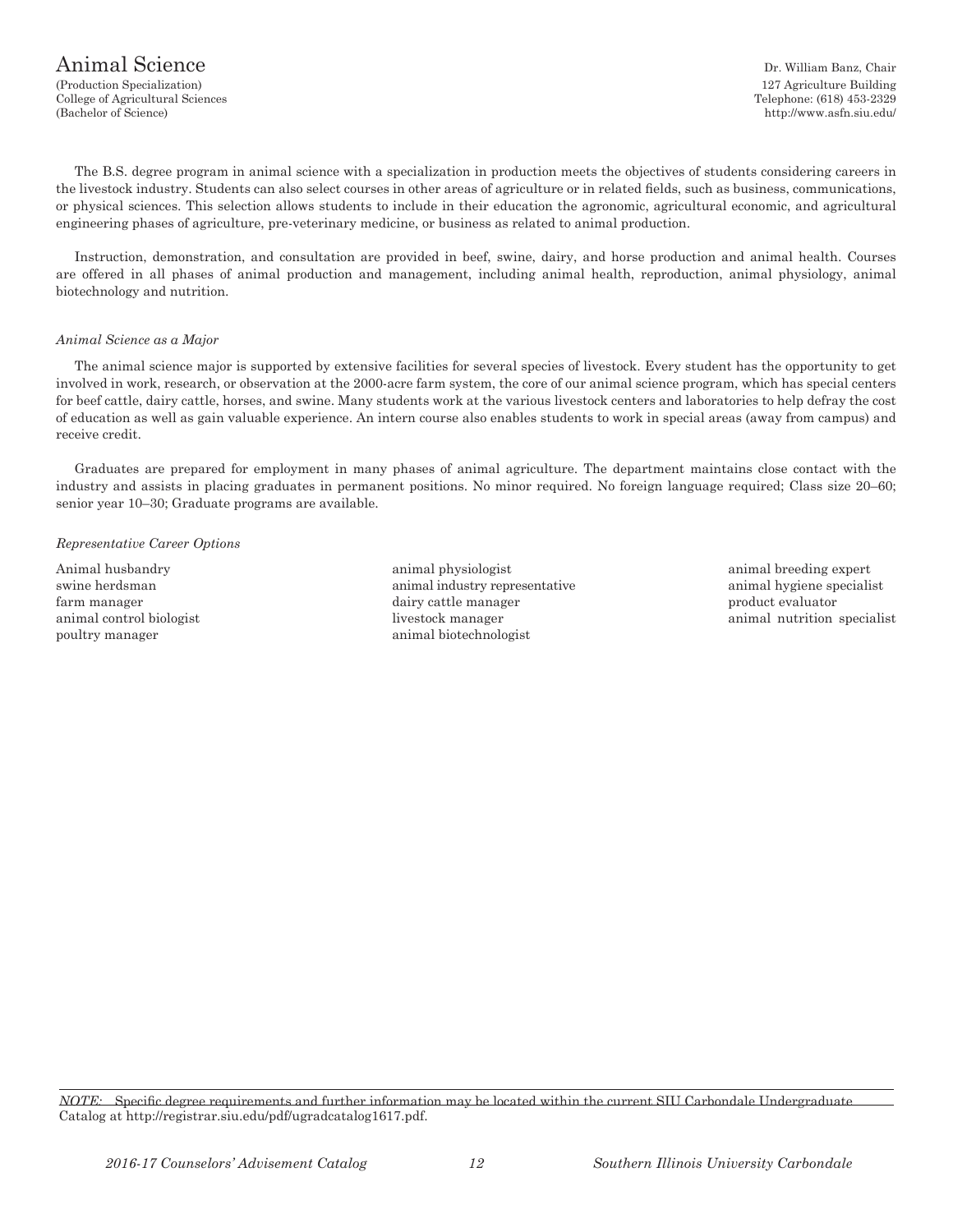#### Animal Science Dr. William Banz, Chair (Science and Pre-Veterinary Specialization) 127 Agriculture Building College of Agricultural Sciences Telephone: (618) 453-2329 (Bachelor of Science) http://www.asfn.siu.edu/

The B.S. degree program in animal science with a specialization in science and pre-veterinary meets the needs of students planning to attend veterinary school or pursue graduate work in animal science. Students who complete this option qualify for the B.S. degree, meet the course requirements for admission to a veterinary medicine program, and acquire an excellent foundation for graduate work in animal science.

Most faculty members have advanced degrees (Ph.D.). Instruction, demonstration, and consultation are provided in dairy, horse, beef, swine, meats, and animal health. Courses are offered in all phases of animal production and management, animal health, reproduction, animal physiology, animal biotechnology and nutrition.

#### *Animal Science as a Major*

The animal science major is supported by extensive facilities for several species of livestock. Every student has the opportunity to get involved in work, research, or observation at the 2000-acre farm system, the core of our animal science program, which has special centers for beef cattle, dairy cattle, horses, and swine. Many students work at the various livestock centers and laboratories to help defray the cost of education as well as gain valuable experience. An intern course also enables students to work in special areas (away from campus) and receive credit.

Graduates are prepared for employment in many phases of animal agriculture. The department maintains close contact with the industry and assists in placing graduates in permanent positions. No minor required. No foreign language required; Class size 20–60; senior year 10–30; Graduate programs are available.

#### *Representative Career Options*

Animal husbandry animal physiologist animal physiologist animal breeding expert swine herdsman animal industry representative livestock manager animal nutrition specialist poultry manager animal biotechnologist poultry manager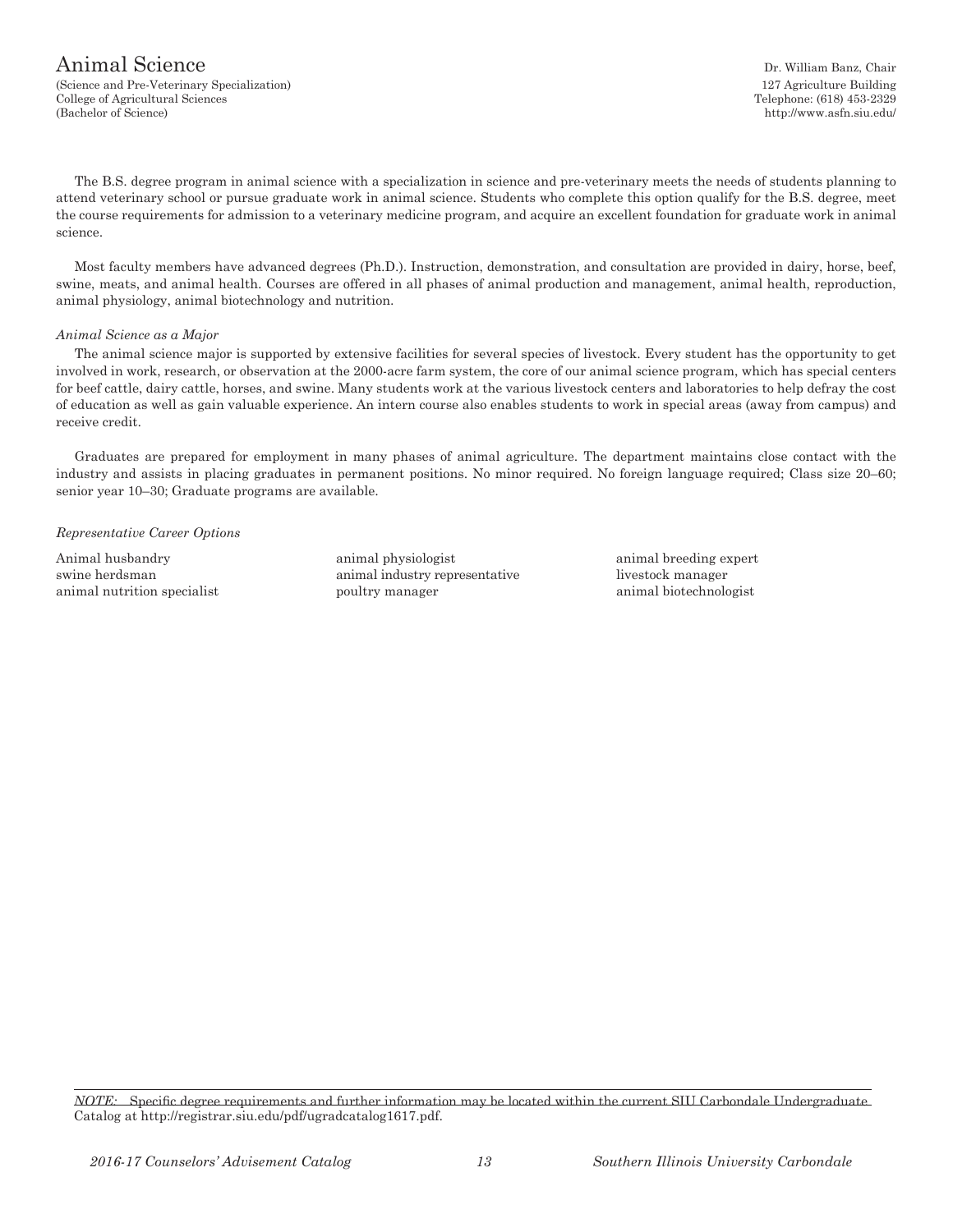College of Liberal Arts 3525 Faner Hall (Bachelor of Arts) Telephone: (618) 536-6651 http://cola.siu.edu/anthro/

The B.A. degree program in anthropology meets the objectives of students considering careers in teaching, research, archaeology, museums and archives, linguistic , medicine, personnel or social work, and business. A variety of courses in four sub-fields- archaeology, biological anthropology, linguistil anthropology, and sociocultural anthropology)–present a broad view of the field.

Resources for anthropology students include a large university library, the University Museum, a fully equipped computer center, the Center for Archaeological Investigations, and biological anthropology, archaeology, and linguistic laboratories.

The anthropology faculty has a wide array of field and research experience in all sub-fields of the discipline. Members have conducted field research in Latin America and the Caribbean, Africa, Eastern and Southwestern United States, Southern Europe, Northern Europe (Germany), Meso America, Andean and Amazonian South America, Rural North America, African Diaspora, Thailand, and the Pacific Islands. Some also have applied their anthropological knowledge to solving practical problems in various parts of the world.

#### *Anthropology as a Major*

The core of the program is a set of four courses that introduce the basic questions and issues of the sub-fields and the methods and techniques used to address them. The core is supplemented by specialty courses that cover societies in different geographic area: economic and ecological anthropology, the anthropology of law, applied anthropology, human evolution, human genetics and demography, religion, language and culture, primate behavior, and origins of civilization. Several applied or "hands-on" courses provide actual experience in the laboratory and the field, and there is a practicum in museum studies.

Undergraduates are encouraged to get involved in anthropology outside the classroom. Students often work on varied field and laboratory research projects, and two archaeology field schools are offered every summer. The undergraduate Anthropology Club sponsors such activities as trips to nearby archaeological sites, and lectures. Visiting anthropologists from other universities present talks, and the SIU Carbondale faculty and graduate students regularly give informal lunchtime lectures about their current research.

#### *Representative Career Options*

Secondary or college teacher museum curator museum curator social worker applied linguist and the contract archaeologist contract archaeologist park service historian population analyst physical anthropologist personnel officer archivist community development planner medical anthropologist exhibit preparation overseas sales representative archival worker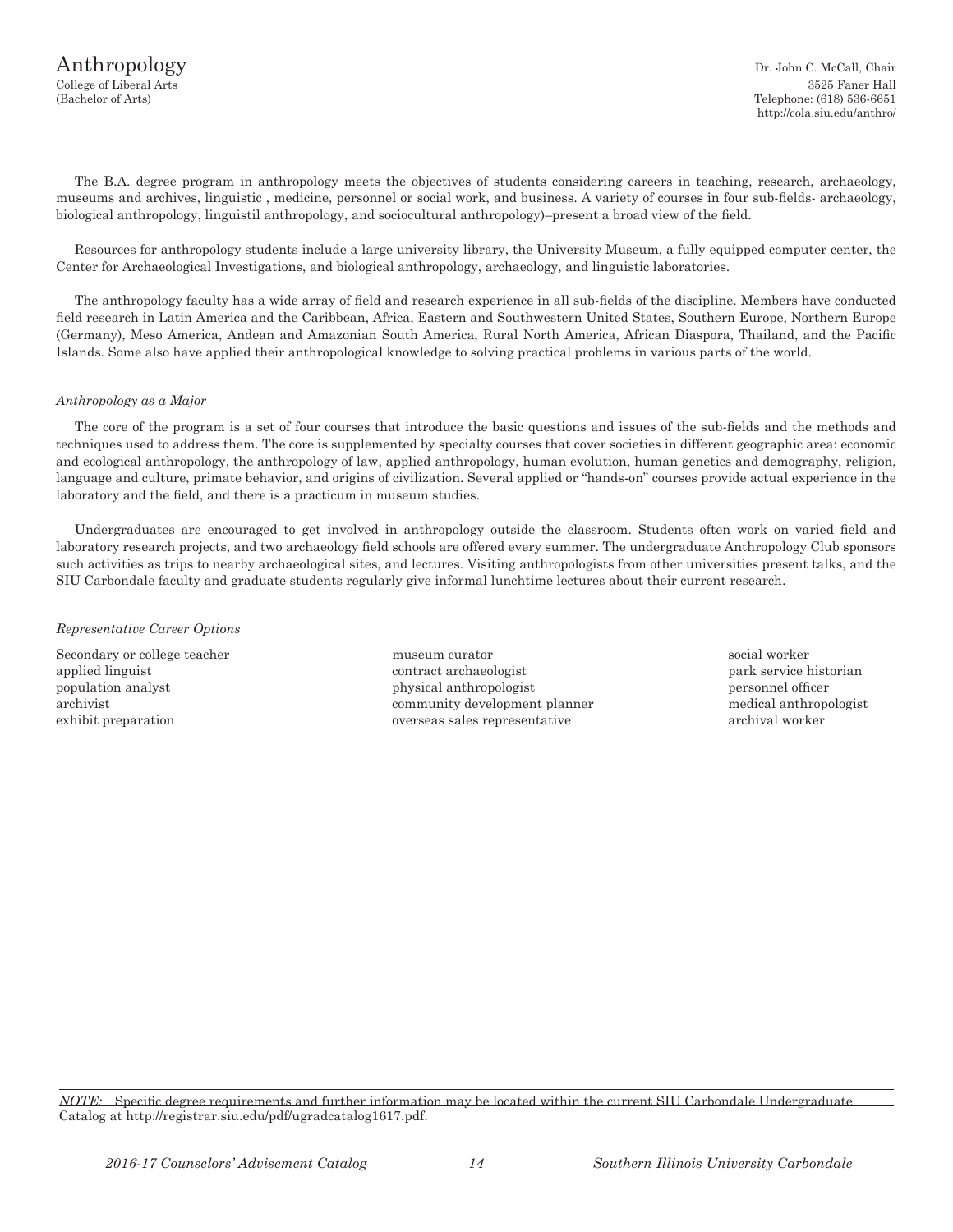## Architectural Studies Norman Lach, Program Director

(Bachelor of Science) 414 Quigley Hall

College of Applied Sciences and Arts School of Architecture Telephone: (618) 453-3734 E-mail: nlach*@*siu.edu http://www.architecture.siu.edu/

The Bachelor of Science in Architectural Studies (BSAS) is a four-year pre-professional program that prepares graduates for careers in architecture and related fields, or to enter masters-level programs. Graduates with a BSAS degree are prepared for entry-level positions in architecture and related fields. Ultimately, most graduates will continue their education in a professional-level Master of Architecture program in order to satisfy education requirements for licensure.

To support students in their educational endeavors, sophomores, juniors and seniors are provided dedicated studio space. Department facilities include a resource library, model/furniture shop and a dedicated computer graphics laboratory. The computer graphics laboratory will provide access to input/output devices. Each student is required to purchase or lease a laptop computer and software that meets departmental specifications prior to the start of the 200-level courses. Laptop and software specifications will be supplied during the registration process.

Students are encouraged to participate in profession-related student organizations, which include the American Institute of Architecture Students, Construction Specifications Institute, and Illuminating Engineering Society. Additional activities designed to enhance the overall quality of education include the University Honors Program, travel study programs, workshops and guest lectures.

All applicants must satisfy standard University baccalaureate entrance requirements in order to be admitted into the University and included in the Architectural studies applicant pool. Enrollment in the Architectural Studies program will be based upon Enrollment Management criteria. Transfer students will be evaluated on grade point average as calculated by Southern Illinois University Carbondale.

If a student receives a grade of *F* three times in the same course, the course cannot be taken again. Students cannot repeat Architectural studies prefix courses in which they received a grade of *C* or better.

Transfer students should concentrate on completing University Core Curriculum requirements unless the community college has an established 2+2 articulation with SIU. Community college transfer students who have completed an associate's degree without instruction in architecture will require three years' additional study to complete the bachelor's degree due to the required sequence of laboratory/studio classes.

#### *Representative Career Options*

Traditional architecture practice facility management construction management government-related fields **education** education **education** planning engineering-related fields and states and states are design interior design interior design sales historic preservation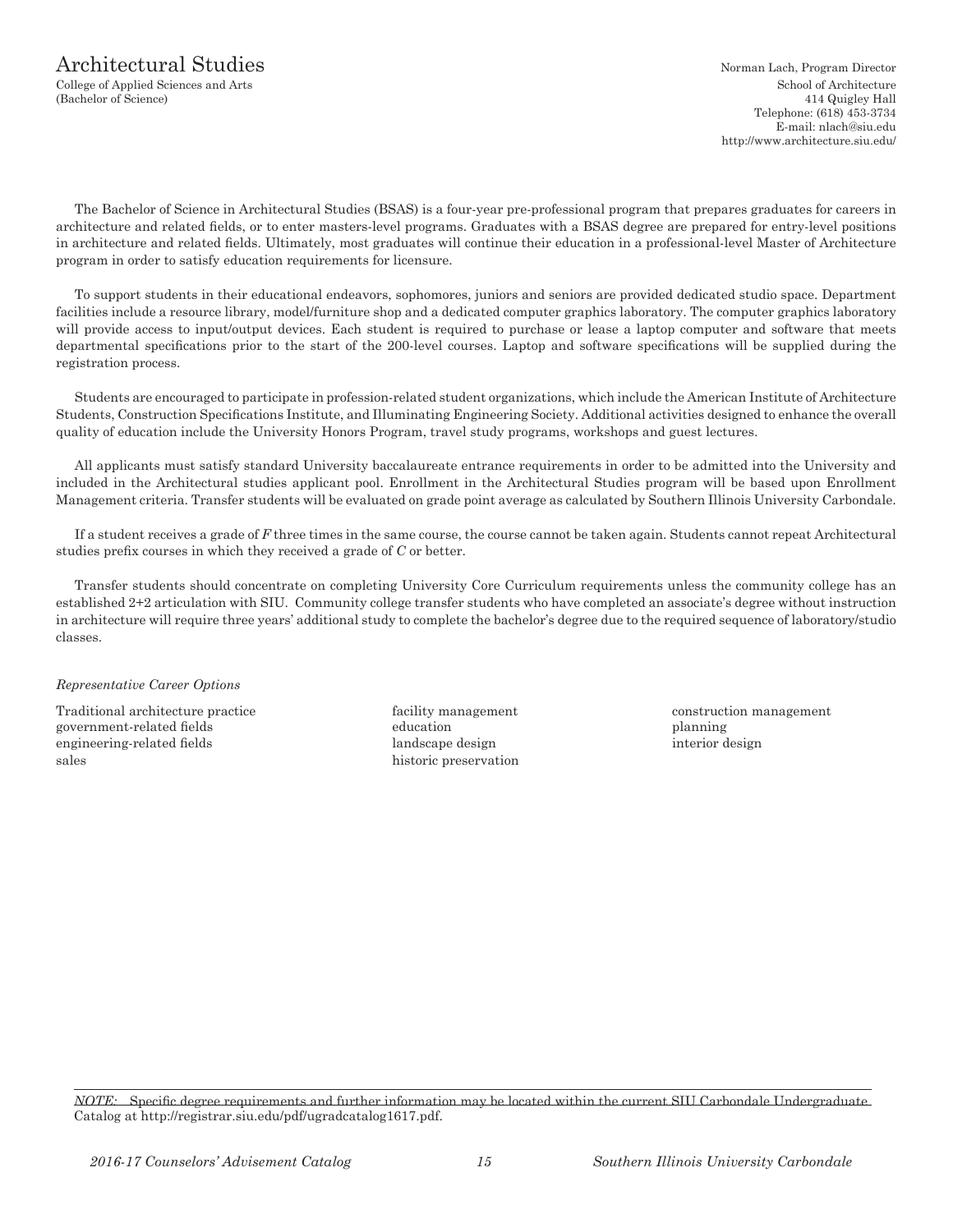(Glass) (Industrial Design) (Sculpture)

College of Liberal Arts (Bachelor of Fine Arts)

 $\operatorname{Art}$  Marie Bukowski, Director (Art Education) School of Art and Design School of Art and Design School of Art and Design (Ceramics) (3.113 Allyn Building 113 Allyn Building (Communication Design) Telephone: (618) 453-4315<br>
(Drawing) Telephone: (618) 453-4315<br>
(Drawing) Telephone: (618) 453-4315 http://cola.siu.edu/artanddesign

(Metalsmithing) Valerie Brooks Wallin, Academic Advisor(Painting) Telephone: (618) 453-4313 (Printmaking) E-mail: vlbrooks@siu.edu

The B.F.A. degree program meets the objectives of students interested in a particular studio discipline or the professional world of design. 120 semester hours are required for graduation: 39 hours in University Core Curriculum, 12 hours in art history (six of which also satisfy University Core Curriculum requirements), and 69 hours in studio art (three of which also satisfy a University Core Curriculum requirement).

#### *Art Education as a Major*

The art education program is a combination of studio art, art history, art education, and traditional education courses that prepare students for careers as art teachers in elementary and secondary schools. The direction of the program equips the graduate with the technical skills, historical understanding, and philosophical and practical theory to deal with traditional as well as contemporary trends in art education. Students considering art education as a major should become aware of the requirements for entrance into the Teacher Education Program. Classroom observation is stressed early in the curriculum and culminates in a student-teaching semester. Upon graduation, students will meet the requirements for teacher licensure in Illinois. The program is fully accredited by the National Council for the Accreditation of Teacher Education (NCATE) and the Illinois State Office of Education.

#### *Industrial Design as a Major*

Industrial designers create articles that are useful, safe, economical, attractive, and appropriate for specific human needs. They visualize and develop a wide range of items, from simple tools to complex microelectronic hardware, rehabilitation equipment to transportation systems. Under faculty supervision, students learn to use the theories, techniques, and materials common to the profession for defining the problem, assessing the need, developing the solution, and creating the product.

#### *Representative First Job Titles*

| Product design intern                                      | industrial designer   | human factors design specialist |
|------------------------------------------------------------|-----------------------|---------------------------------|
| prototype/model maker                                      | product/game designer |                                 |
| toy designer or research and development/product developer |                       |                                 |

#### *Communication Design as a Major*

Communication Design is the specialization that creates, informs, and modifies the world around us. Its curriculum provides students with a thorough understanding of and competence in communication in a digital-based society. It includes broad-based technical instruction along with instruction in typography, digital graphic technology, design concepts, information design, and industry standards required by the communication field.

Communication design students learn to combine and develop concepts and employ visualization techniques that instruct, interpret, and/or persuade. This curriculum focuses on message content and theory in print, web, and interactive/multimedia design.

#### *Representative First Job Titles*

| Multimedia Design          | Web Designer           | Web Communication Designer |
|----------------------------|------------------------|----------------------------|
| Graphic Communication      | Digital Imaging        | Multimedia                 |
| Interactive Graphic Design | Internet Communication | Motion Graphics            |
| Art Director               | Creative Director      |                            |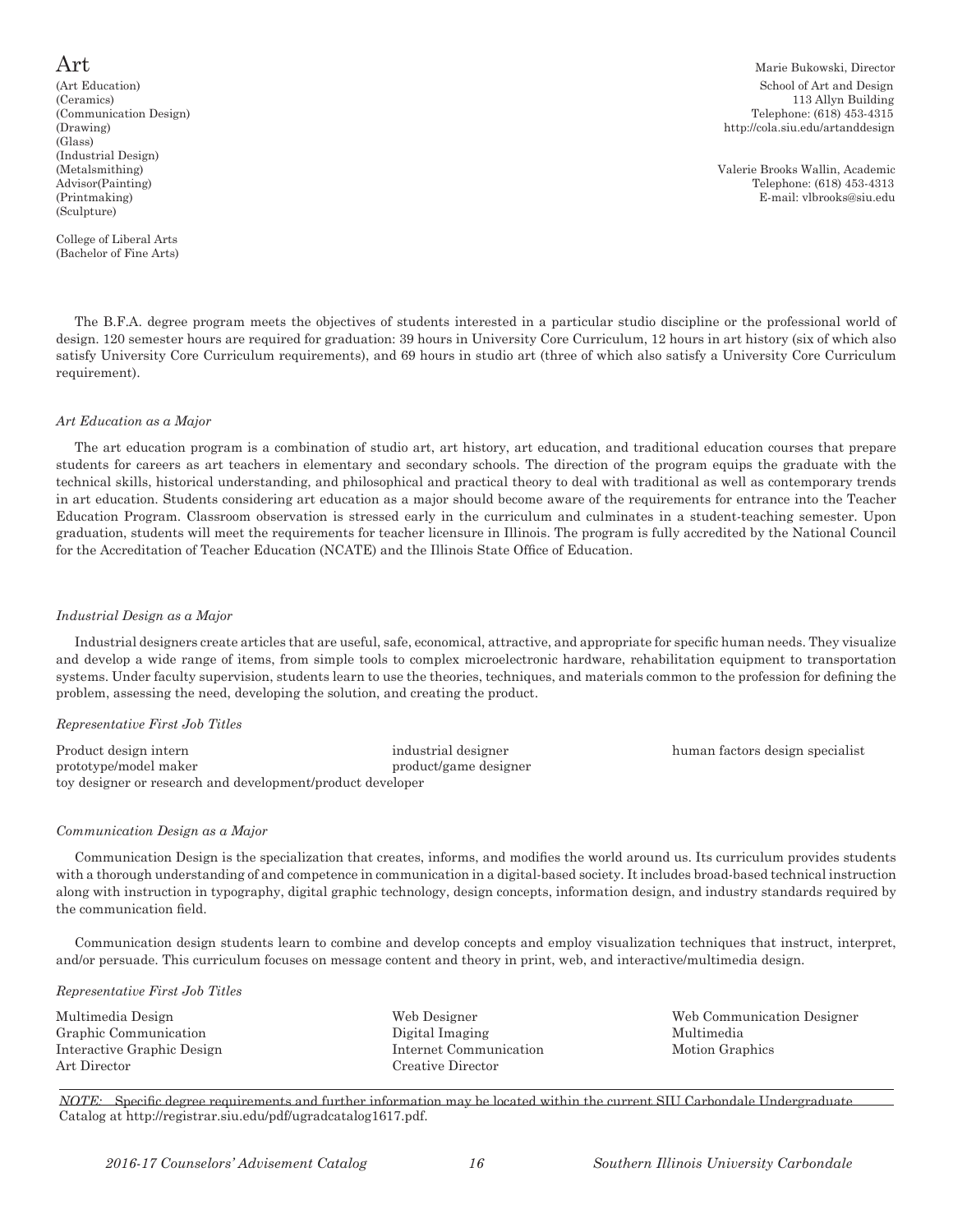#### *Studio Art as a Major (drawing, painting, printmaking, sculpture, ceramics, metals, glass)*

The program consists of intense study and practice in the selected art specializations. All students are required to participate in a B.F.A. seminar and present a senior thesis exhibition. The School of Art and Design will evaluate all transfer credit that pertains to B.F.A. curricula.

Studio courses will be evaluated for transfer credit on the basis of presentation of the work (or professional quality images of it) executed in the course(s). Admission is based on a portfolio review to be conducted when students choose, generally during the particular semester in which 27 hours of major coursework is completed.

Each year the School of Art and Design presents the Rickert-Ziebold Trust Award to winners of a competition open to all graduating seniors. Those judged outstanding by the faculty share a \$15,000 annual award. Previous transfer student winners are:

- 2004 Amy Winkel (Salt Lake Community College), Steve Foutch (Kaskaskia College), James Tierney (College of Lake County) and Chris B. Davis (John A. Logan College)
- 2005 Anthony Cotta (Illinois Central College) and Rebecca Frolker (John A. Logan College)
- 2006 Paula McAteer (John A. Logan College and Southwestern Illinois College) and Katy Setchell (John A. Logan College and Illinois Valley Community College)
- 2007 Sarah Vaughn (Lincoln Trail College, Frontier College, and Olney Central College)
- 2008 John Michael McLain (John A. Logan College)
- 2009 Charles "Grant" Cox (Southeastern Illinois College), Joshua Ingold (John A. Logan College), and Jason Watts (Illinois Central College)
- 2010 Logan Hirsh (Austin Community College) and Beth Ann Porter (Southeastern Illinois College)
- 2011 Wesley Valdez (East Central College)
- 2012 Andrew Jensen (Black Hawk College)
- 2013 Zach Valent (Illinois Central College)
- 2015 Eunji Lee (Lake Land College and John A. Logan College)
- 2016 Dallas LaCassa (McHenry County College) and Ileana Quezada (Fresno City College)

The School of Art and Design is accredited by the National Association of Schools of Art and Design.

#### *Representative Career Options*

Many B.F.A. graduates go on to graduate school pursuing the M.F.A. degree in their selected disciplines. Others establish their own studios as independent artists and craft persons or accept positions in discipline-related fields.

*NOTE:* Specific degree requirements and further information may be located within the current SIU Carbondale Undergraduate Catalog at http://registrar.siu.edu/pdf/ugradcatalog1617.pdf.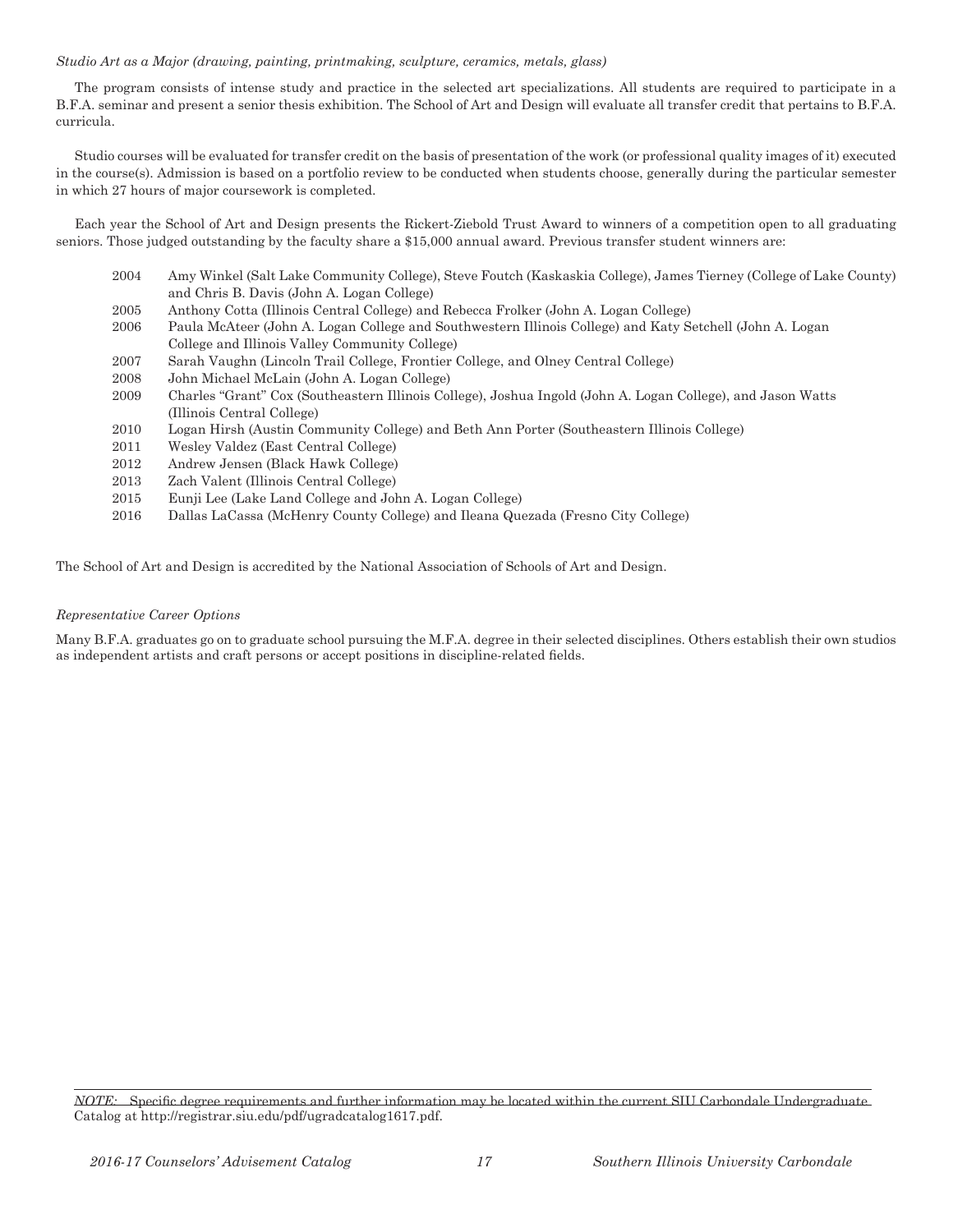$\operatorname{Art}$  Marie Bukowski, Director (Art Education) School of Art and Design School of Art and Design School of Art and Design School of Art and Design  $\frac{113 \text{ Allyn Building}}{113 \text{ Allyn Building}}$ 113 Allyn Building (General Studio) Telephone: (618) 453-4315 cola.siu.edu/artanddesign

> Valerie Brooks Wallin, Academic Advisor Telephone: (618) 453-4313 E-mail: vlbrooks@siu.edu

In the B.A. degree program in art education, students learn studio practices, art history, basic art criticism, and aesthetics as these apply to the art classroom. The B.A. degree program in general studio enables undergraduate students to acquire skills in studio practices in more than one studio area. The B.A. degree program in art history provides rigorous liberal arts training in analytical and critical viewing, reading, thinking, speaking, and writing. It prepares students for graduate study, for professional school, and for careers in museums, galleries, auction houses, publishing, and other fields. Majors take courses in art history, studio art, and in the University Core Curriculum and enjoy a wide choice of electives.

#### *Art Education as a Major*

Art education students can pursue graduate programs in the College of Education and Human Services in such areas as curriculum and instruction, educational administration, educational psychology, or higher education.

*Representative Career Options*

art educator community art educator

### *Representative Career Options (Art History)*

graduate study professional school various career opportunities in museums, auction houses, and publishing

*Representative Career Options (General Studio)*

shop technician

graduate study studio artist studio artist studio artist studio assistant studio assistant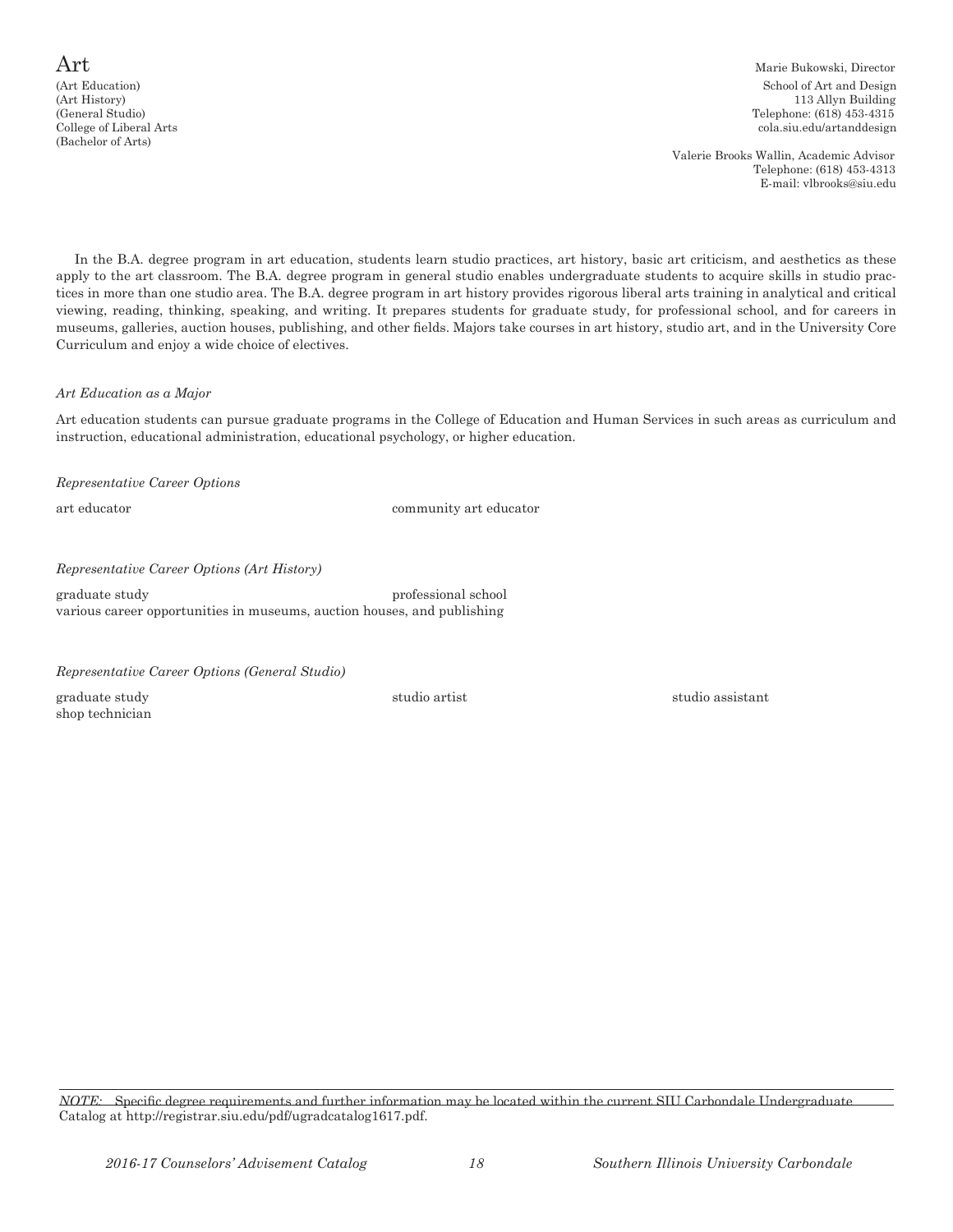### Automotive Technology Michael Behrmann, Chair

The B.S. Degree in Automotive Technology meets the goals of students interested in careers in the automotive, truck, equipment, and related ground transportation industry. The program combines the theoretical and practical hands-on application of knowledge in technical, business/management, computing, communications and professional development courses. The flexibility of the curriculum accommodates the needs of both incoming freshman and transfer students. Students have the option of focusing on multiple areas of emphasis, earning a minor, and possibly earning dual degrees. Students can adjust their focus in areas such as: automotive technical, automotive business operations, automotive management, automotive technical education, marketing, and management.

Enrollment in the Automotive Technology program is based upon established enrollment criteria as explained in Chapter 5 of the SIU Carbondale Undergraduate Catalog under Automotive Technology. The program welcomes students with A.A.S. degrees in Automotive Technology from regionally accredited colleges. These students may qualify for the Capstone Option, as discussed in Chapter 3 of the SIU Carbondale Undergraduate Catalog. Individuals with an Associate in Arts degree or Associate in Science degree may be admitted, but would be required to follow a slightly different program of study.

SIU Carbondale's Automotive Technology program is master certified and meets the rigid standards of the National Institute for Automotive Service Excellence (ASE). The program is housed in a new state-of-the-industry Transportation Education Center. Through a close working relationship with industry, students find numerous paid corporate internships and graduates consistently find abundant and diverse career opportunities in the industry.

#### *Representative Career Options*

field service engineer technical assistance specialist serviceability engineer district parts/service manager customer support manager automotive instructor account manager fleet manager fleet manager service advisor dealership service manager technical training specialist district sales manager field executive technical writer diagnostic developer product manager

These positions require a four-year degree with skills in communications, management and consumer relations as well as technical knowledge. Major automotive and truck manufacturers, component manufacturers and suppliers, government agencies, insurance organizations, educational institutions, training and curriculum organizations, and service providers are actively seeking four-year automotive technology graduates. The number of job titles and excellent starting salaries reflects the nature of a diverse and expanding field.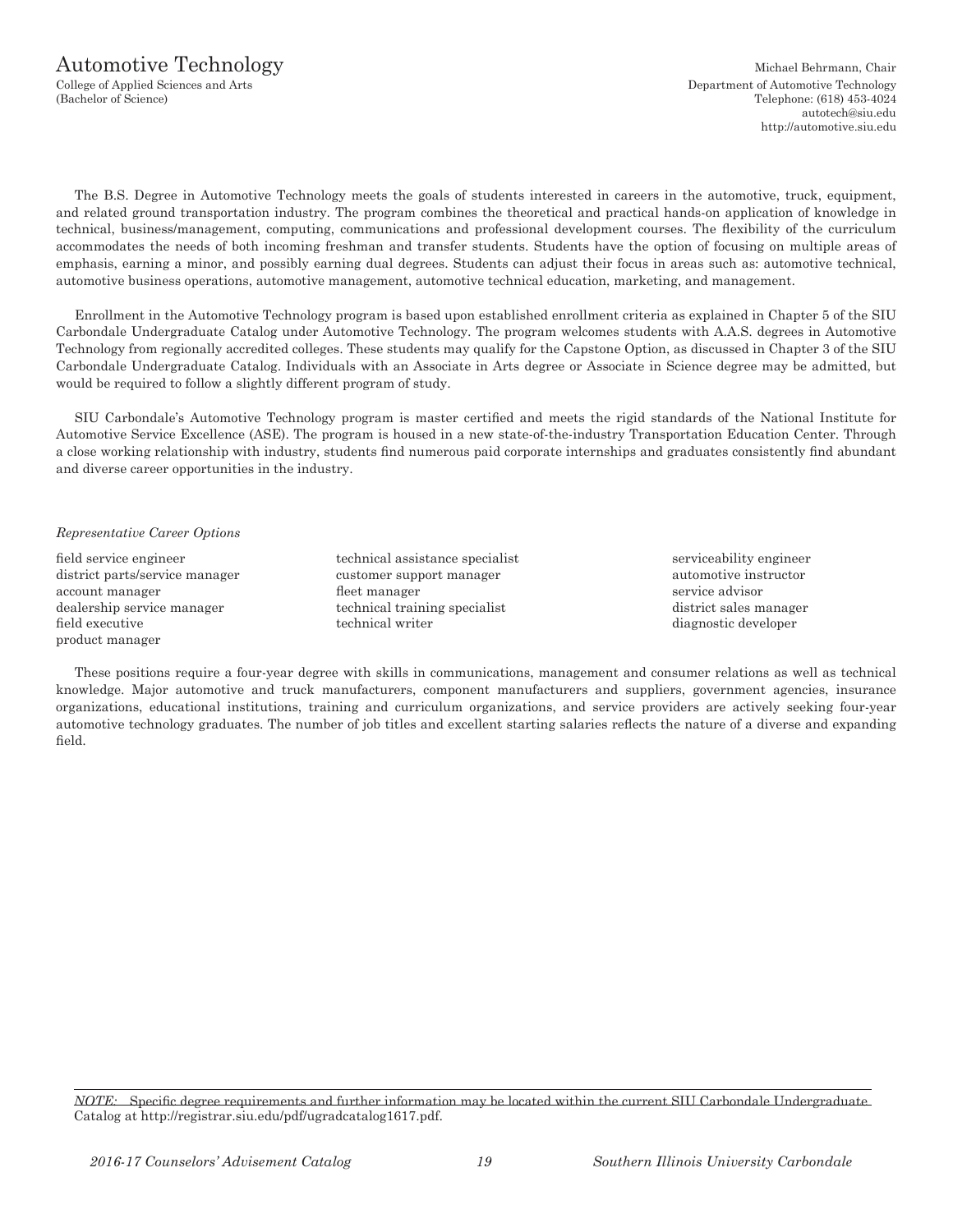The A.A.S. degree program in Aviation Flight meets the objective of students seeking professional flight instruction leading to a career in aviation. Students that complete the A.A.S. in Aviation Flight typically also complete the B.S. degree in Aviation Management in a two plus two arrangement. Transfer students with more than 26 semester hours of course work and previous flight experience should contact the aviation counselor to determine whether they can apply directly to the bachelor's degree program in aviation management.

NOTE: Admission to the aviation flight program at SIU Carbondale is determined by a selective admission process whereby the most qualified students are selected from applicants. All students who wish to pursue aviation flight as a major or as a second major must complete the aviation flight application process in addition to the application to SIU Carbondale.

Students pursuing this degree incur additional costs. Students should plan on spending approximately \$55,000 to obtain the flight certifications contained in this course work. These flight costs are in addition to tuition and fees, room and board, etc. Flight instruction required in the aviation flight curriculum includes the Private Pilot, Commercial/Instrument, and Multi-Engine certificates and ratings.

#### *Aviation Flight as a Major*

Aviation Flight is situated at Southern Illinois Airport, approximately five miles from the main campus. Some training flights are required at night, on weekends, and at other times when University transportation may not be available. For this reason exceptions to student vehicle restrictions will be provided for freshman and sophomore flight students who have their own transportation.

The SIU Carbondale Aviation Flight program is an FAA 141–approved certificate Plilot School with examining authority, providing comprehensive flight training that includes instruction for the most basic flight (Private Pilot) to the most advanced (Practicum in Air Carrier Operations).

#### *Post-Associate Aviation Flight Courses*

Additional courses are available for graduates of the associate degree program who want to become FAA certified single engine, multiengine, and instrument flight instructors. Additional costs are associated with these courses. There is also a post-associate course entitled "Practicum in Air Carrier Operations" which provides qualified aviation flight students with 20 to 30 hours of "pilot-in-command" flight time in multi-engine aircraft.

In conjunction with enrollment in the Aviation Management (AVM) program, AF students are eligible for a wide range of flight-related internship or first officer programs at such airlines as United, Delta, United Parcel Service, Cape Air, American, and Southwest.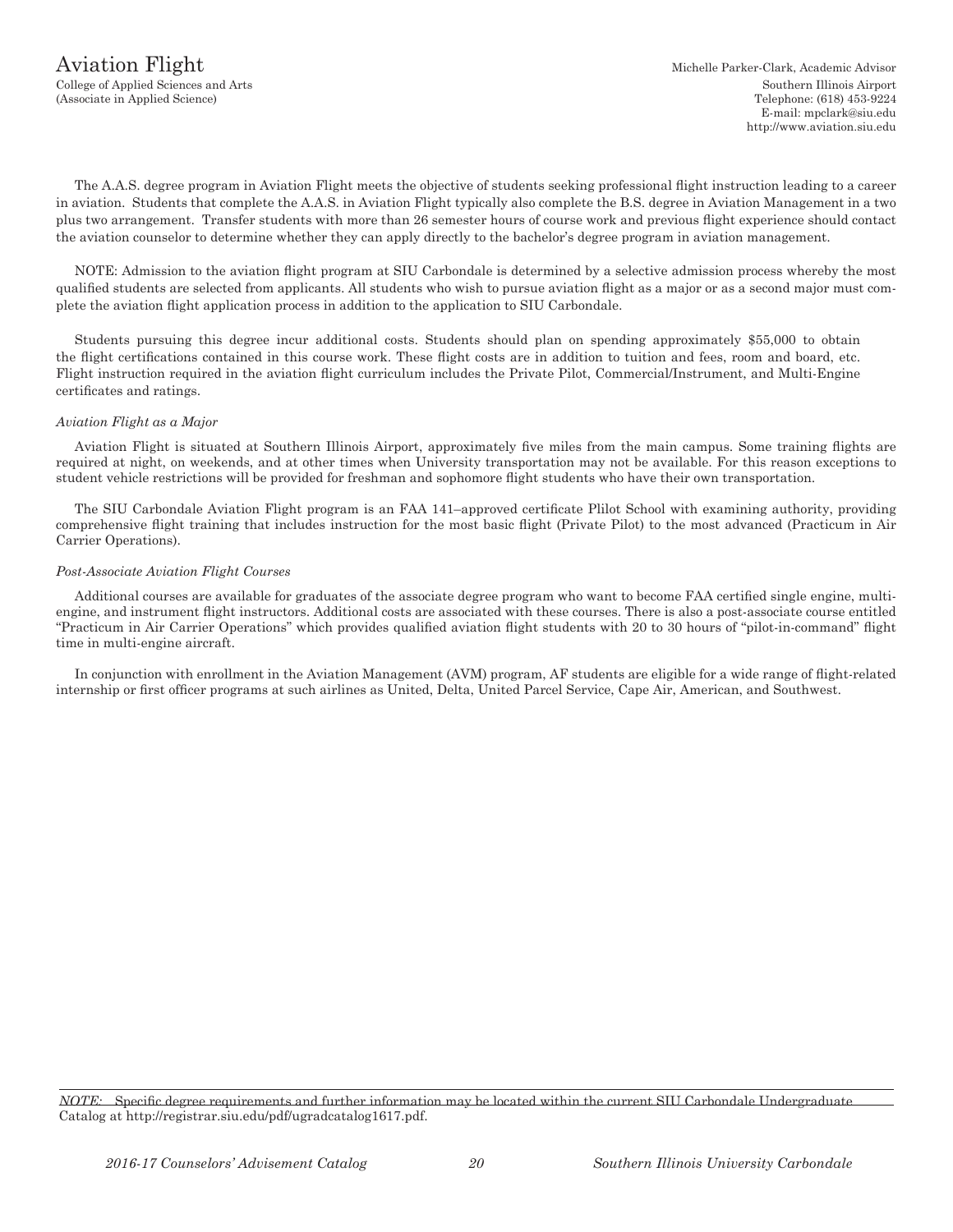### Aviation Management Michelle Parker-Clark, Academic Advisor

The B.S. degree program in Aviation Management meets the objectives of students preparing for employment in the aviation industry with a major that builds on previous technical training in aviation maintenance, flight, avionics technology, air traffic control, aircraft operations support, or other aviation-related fields, or by choosing a minor while completing the BS in AVM through SIU. The required technical training may be gained at SIU Carbondale in aviation flight or aviation technologies or through other post-secondary institutions, proprietary schools, the military, government agencies (international or domestic), or government-certified flight or maintenance training schools.

Students entering the aviation management major are encouraged to complete the requirements of an aviation-related associate degree under the provision of the Capstone Option. As an alternative to an associate degree in aviation, students in aviation management should have aviation-related work experience, internship experience, or technical training. Finally, concurrent enrollment in aviation-related degree programs, internships, cooperative education, or technical training *is required* for those students not having prior aviation training, experience, or education.

Students who major in aviation management may participate in the following aviation management-related internship/cooperative education programs:

- 1. The American Airlines Flight Operations Intern Program.
- 2. Cape Air/Nantucket Airlines First Officer Program.
- 3. Delta Airlines/SIUC Flight Operations Internship.
- 4. Southwest Airlines.
- 5. The United Airlines Flight Operations Internship.
- 6. Internships at various Midwest airports and other aviation organizations.

Also, Minors are available in Airport Management and Planning; Air Traffic Control, and Aircraft Product Support Management.

#### *Representative Career Options*

Graduates of aviation management program find professional, technical, and management positions in aviation manufacturing, airlines, general aviation, military aviation, and government agencies related to aviation.

*NOTE:* Specific degree requirements and further information may be located within the current SIU Carbondale Undergraduate Catalog at http://registrar.siu.edu/pdf/ugradcatalog1617.pdf.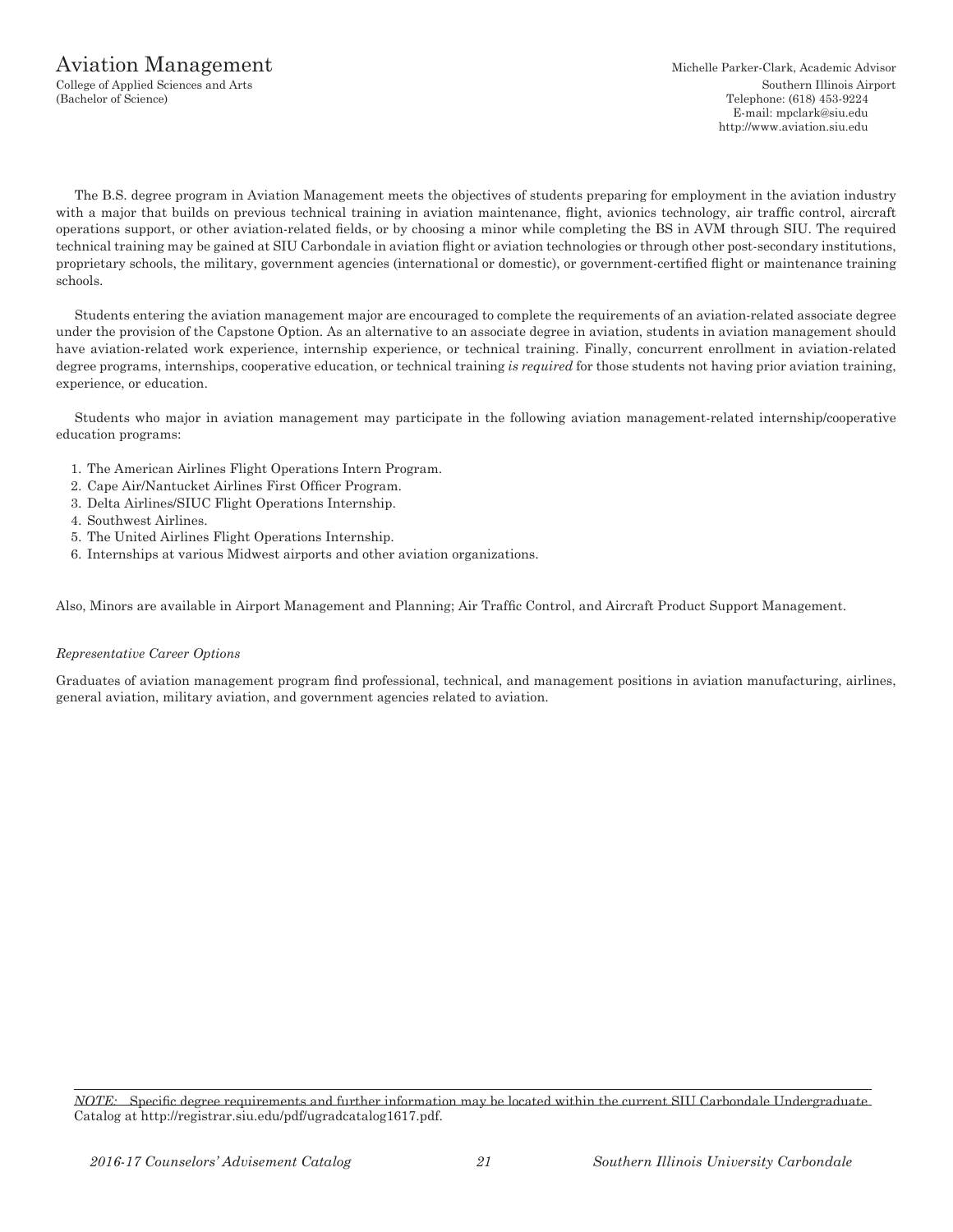### Aviation Technologies SIU Carbondale Aviation Technologies

(Aircraft Maintenance) 635 Flightline Rd (Helicopter Maintenance) Murphysboro, IL 62966 (Aviation Electronics) Telephone: (618) 536-3371 (FAA Airframe and Powerplant Certificates) http://www/aviation.siu.edu College of Applied Sciences and Arts (Bachelor of Science)

The B.S. degree program in Aviation Technologies is designed to enhance the technical training students have received in electronics or aviation maintenance. This technical training may be obtained through SIU Carbondale by completing the FAA approved Airframe and Powerplant certificate requirements, from other post-secondary institutions, in the military, or other FAA-approved maintenance schools certified under F.A.R. Part 147.

General aviation aircraft, helicopters, and transport category aircraft require highly trained technicians to troubleshoot system, and maintain airframe structures and powerplants. The programs in the Department of Aviation Technologies are ranked among the best in the country, and were developed with input from industry representatives and the Federal Aviation Administration (FAA) to provide the requisite skills and broad educational experience for today's competitive environment. Optional paths within the major provide a great deal of flexibility in preparing for a career in the aviation industry. Students may pursue the FAA approved airframe and powerplant certificates in a five-semester sequence of coursework, or they may include the coursework required for the airframe and powerplant certificate as part of their four-year bachelor's degree in Aviation Technologies..

Transfer students entering the aviation technologies program are encouraged to have completed an appropriate associate degree or its equivalent under the provisions of the Capstone Option. This option allows qualified students to fulfill their degree requirements by completing no more than 60 semester hours of course work beyond their associate degree.

There are three specializations: aircraft maintenance, helicopter maintenance, and aviation electronics. Courses in each of these areas have been selected to provide the student with optimum exposure to theory in the classroom and to develop practical, hands-on skills both in the hangar and in specially designed, task-dedicated laboratories. A basic tool kit is required for all students in Aviation Technologies. Students should expect to spend about \$600 for a tool kit. In addition to University tuition and fees, lab fees, are assessed for the lab portion of appropriate courses. For current charges contact the Department of Aviation Technologist.

#### *Aviation Technologies as a Major*

Facilities for Aviation Technologies are located at the Southern Illinois Airport, three miles NNW of the Carbondale campus and three miles ENE of Murphysboro, Illinois.

The SIU Carbondale Aviation Technologies program is acclaimed by many branches of the aviation industry and government agencies as the best school of its kind in the nation. Students will work with more than \$14 million worth of state-of-the-art equipment and training aids, animated training panels, systems trainers, and computer training software covering a variety of jet aircraft. Included are the Boeing 707, 727, 737, 747, 757, 767, and the Douglas DC 8, DC 9, DC 10, MD 11, and MD 80 aircraft. Operational DC 10 and Boeing 747 cockpit procedures trainers are used for instruction as well as an operational Boeing 737-222 aircraft. Students may join such student organizations as Alpha Eta Rho International Aviation Fraternity, the Rotor and Wing Association of America, and even a radio-controlled model airplane club. Members of these organizations often sponsor events like fly-ins, air shows, and field trips to sites of aviation activities. An advisory committee that serves the program is made up of executives in the aviation industry.

#### *Representative First Job Titles*

technical writer.

Aviation maintenance technician airframe and powerplant mechanic structural mechanic composite technician aircraft inspector aircraft maintenance planner sheet metal mechanic helicopter mechanic project manager maintenance director aviation maintenance instructor avionics engineer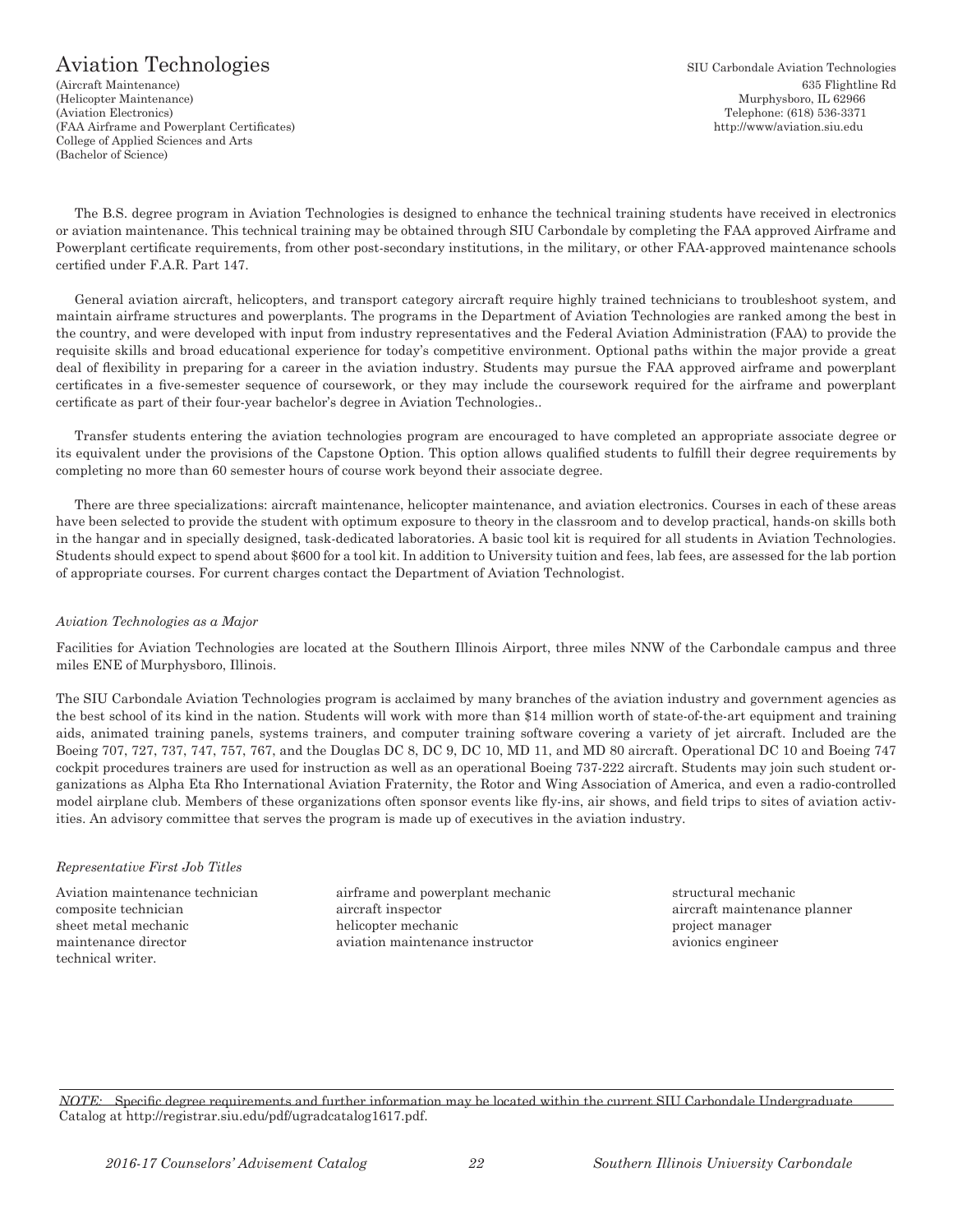Telephone: (618) 453-2314 E-Mail: careyk@siu.edu www.biologicalsciences.siu.edu

The B.S. degree program in Biological Sciences (College of Science) meets the objectives of students seeking to enter two career paths, each represented by a distinct track within the major: (1) Biomedical Sciences, for students planning to enter the human health professions (e.g., medicine, dentistry) or pursue careers in biomedical research; and (2) Ecology, for students planning to pursue graduate studies or employment in community or ecosystem ecology, environmental biology, or habitat conservation. Courses are selected from the offerings of the four life science departments (Microbiology, Physiology, Plant Biology, and Zoology) to provide breadth of training.

#### *Biological Sciences as a Major*

The Biomedical Science track is specifically designed for students wishing to enter the human health professions (i.e., medicine, dentistry, chiropractic, nursing, optometry, pharmacy, physical therapy, physician assistant, podiatry, or public health) either by attending a professional school after graduation, or by entering the technical workforce. The track is also appropriate for those interested in biomedical research, including graduate study. The Ecology track is specifically designed for students who plan on graduate study in community or ecosystem ecology, or related fields, including habitat conservation and environmental biology.

#### *Representative Career Options*

Biomedical Science graduates may advance through professional schools to become medical doctors, dentists, chiropractors, nurses, optometrists, pharmacists, physical therapists, physician assistants, podiatrists, or public health workers. Entry-level positions include laboratory and medical technicians. Ecology graduates may advance through graduate school to become academic, governmental, or industrial researchers, managers, or consultants. Entry-level positions include field technician, environmental scientist, and conservation officer.

*NOTE:* Specific degree requirements and further information may be located within the current SIU Carbondale Undergraduate Catalog at http://registrar.siu.edu/pdf/ugradcatalog1617.pdf.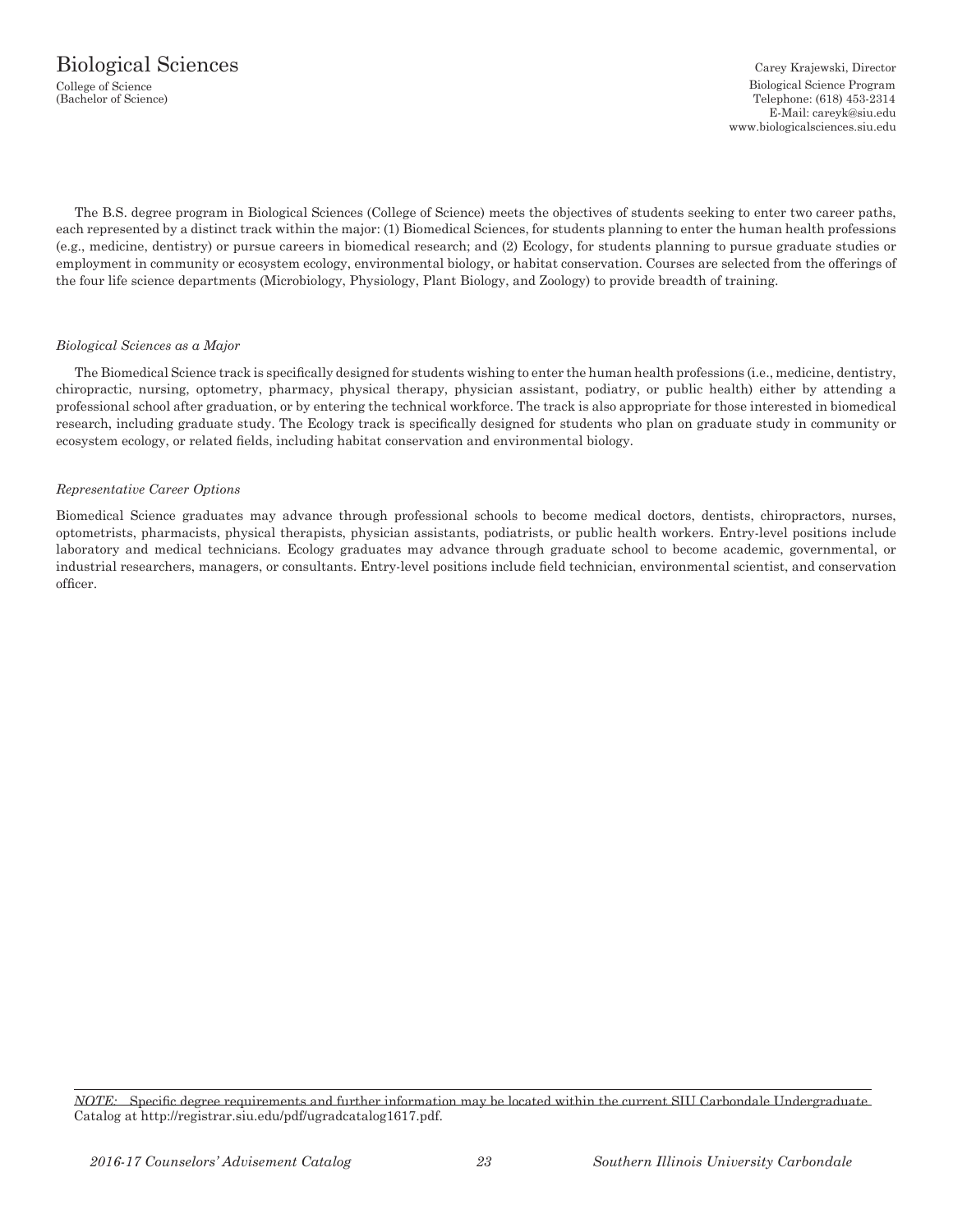### Biological Sciences Carey Krajewski, Director

College of Education and Human Services and Services and European college of Science Program (Bachelor of Science)<br>Cachelor of Science)

Telephone: (618) 453-2314 E-Mail: careyk@siu.edu www.biologicalsciences.siu.edu

The B.S. degree program in Biological Sciences (College of Education and Human Services) is designed for students seeking to obtain licensure as secondary (grades 9-12) biology teachers in Illinois. Course requirements match content areas specified by the Illinois State Board of Education for science with a designation in biology. Students must apply to and be accepted by the Teacher Education Program after completing specific requirements.

*NOTE:* Specific degree requirements and further information may be located within the current SIU Carbondale Undergraduate Catalog at http://registrar.siu.edu/pdf/ugradcatalog1617.pdf.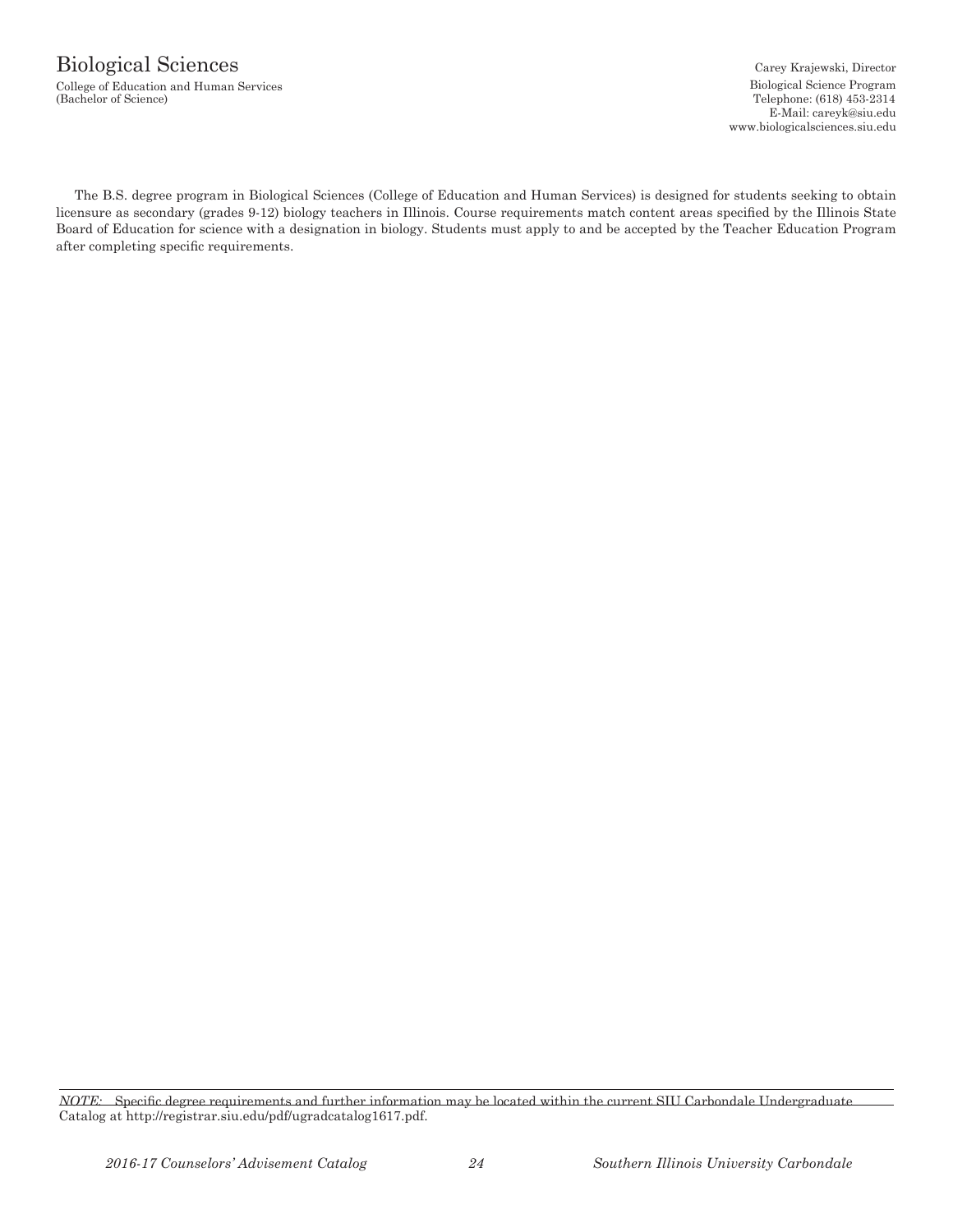### Business and Administration Jill Gebke, Assistant Dean

College of Business 133A Rehn Hall (Bachelor of Science) Telephone: (618) 453-7487 E-mail: jgebke@business.siu.edu http://onlineug.business.siu.edu

This AACSB-accredited, special admission online undergraduate degree completion program is designed for students who are seeking a well-rounded business degree with flexibility. This program is designed for off-campus students, who are not able to take traditional classes, who have completed the lower level general business core classes and University Core Curriculum requirements. This includes students from community colleges and other universities, as well as returning students looking to complete the remaining portion of their bachelor's degree. Students in this program will earn a Bachelor of Science degree in Business and Administration. As this is a degree completion program, to be admitted students should have completed at least 60 college credit-hours, including all University Core Curriculum classes and lower level business courses as required by the College of Business. A major in Business and Administration requires students to earn a minimum grade of C in each of the courses taken at SIU Carbondale to satisfy the requirements for the Business and Administration major, and students must earn a minimum 2.0 grade point average for those major courses. Students should apply to Southern Illinois University Carbondale: http://admissions.siu.edu. The program is 100% online delivery.

#### *Representative Career Options*

Business Consultant

Territory Sales Manager Human Resource Coordinator Government Property Manager Analyst Business Development Consultant Systems Analyst Systems Analyst Business Development Consultant Systems Analyst Sales Territory L Project Manager Sales Territory Lead Management Trainee Associate Account Strategist Banker

*NOTE:* Specific degree requirements and further information may be located within the current SIU Carbondale Undergraduate Catalog at http://registrar.siu.edu/pdf/ugradcatalog1617.pdf.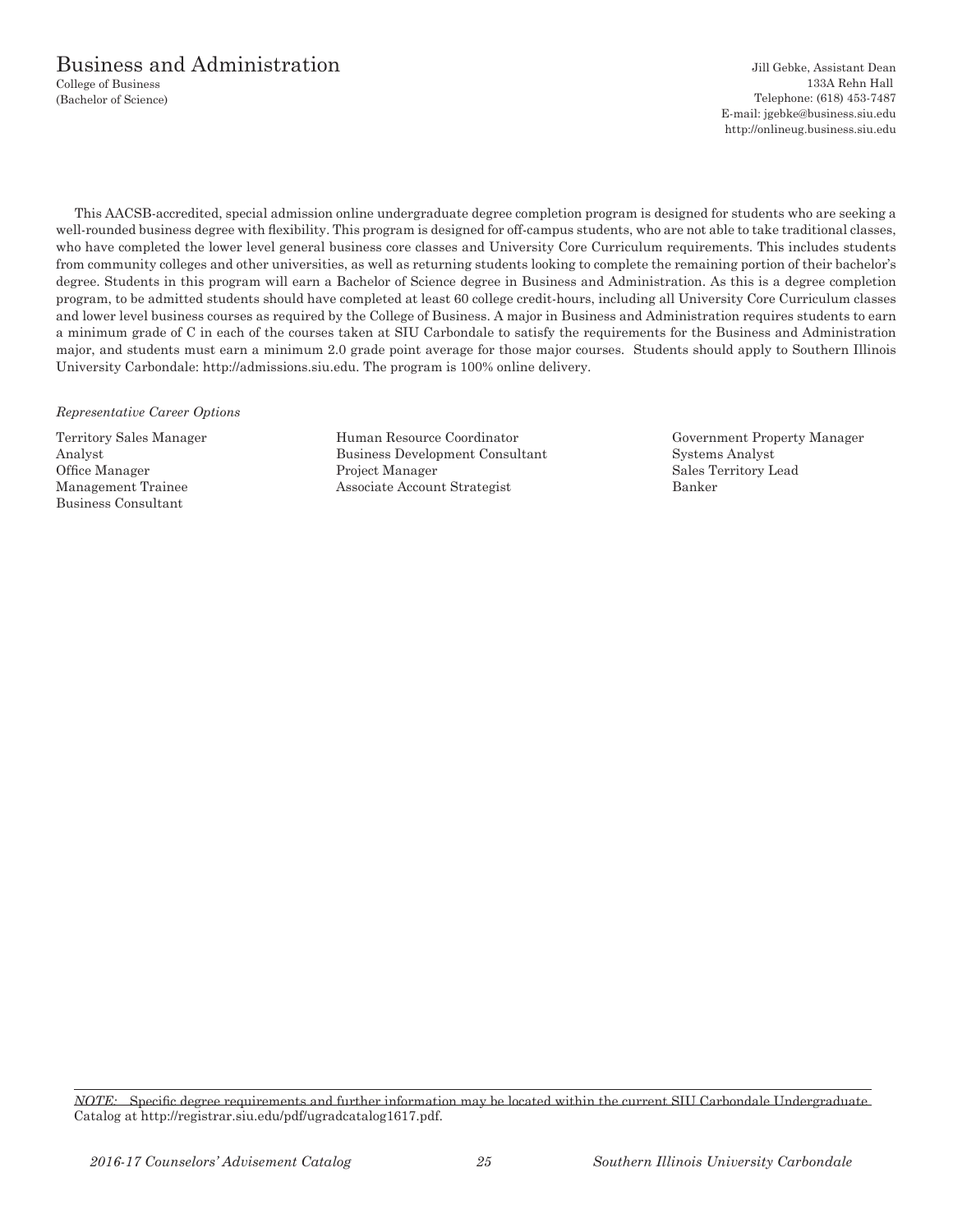The B.S. degree program in business economics meets the objectives of students interested in general preparation for future managerial and staff assignments in a variety of business and public organizations. Offered through the College of Business, the business economics major emphasizes the application of economic concepts and the use of critical analysis in the solution of economic and managerial problems.

The program also prepares students for graduate study in economics as well as for the M.B.A. degree. Students who propose professional careers as business and managerial economists are advised to complete one to four years of postgraduate study.

#### *Business Economics as a Major*

It is strongly recommended that the courses listed above for the first two years be completed before the junior year, because many of them are prerequisites to later requirements.

The Association to Advance Collegiate Schools of Business International accredits the business economics program.

No minor or foreign language required.

Graduate degrees available: Master of Business Administration (M.B.A.), Master of Accountancy (M.Acc.), and Doctor of Philosophy in Business Administration (Ph.D.).

#### *Representative Career Options*

- Account executive business and economics statistician business planning officer economic analyst investment analyst new business researcher organization planning officer systems evaluator marketing representative operating plans and procedures officer operations research analyst labor economist labor relations officer workman's compensation officer benefits analyst industrial economist industrial labor relations specialization officer business analyst loan examiner economic forecaster loan administrator
	-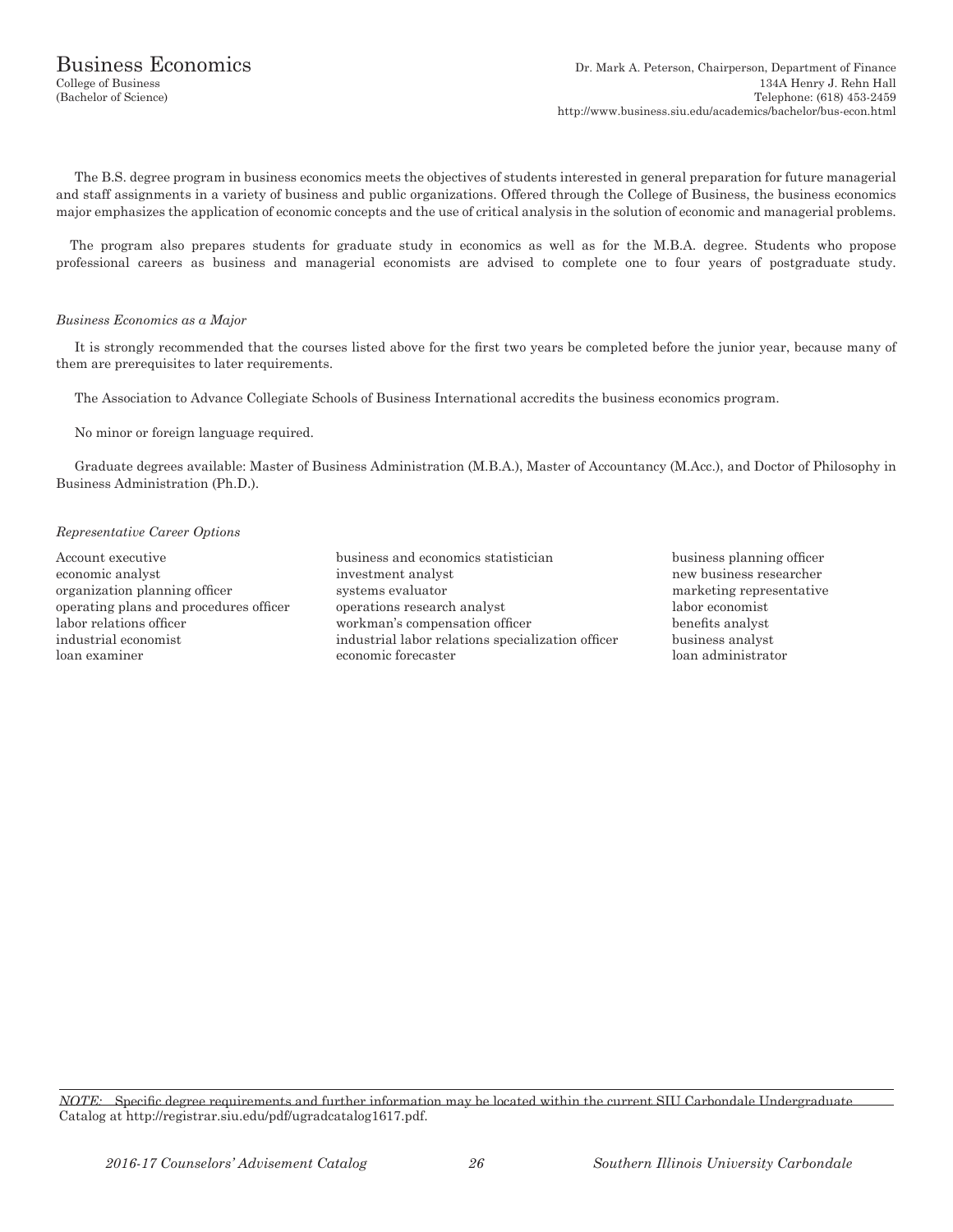## Chemistry and Biochemistry Dr. Gary Kinsel (College of Science 224C Neckers Building

224C Neckers Building (Bachelor of Science) Telephone: (618) 453-5721 (Bachelor of Arts) E-mail: chemistry@chem.siu.edu http://www.chem.siu.edu/

Chemistry is the study of matter, the building blocks of everything. Chemistry is a foundation for continuing studies in agriculture, biology, chemistry, engineering, forensics, medicine, microbiology, pharmacology, physiology and zoology.

All Chemistry majors begin in the Comprehensive Chemistry degree track, which provides a rigorous program in analytical, organic and physical chemistry. After freshman year, students pursuing a B.S. degree may continue in Comprehensive Chemistry or choose a more specialized degree track. Pre-professional students and those interested in biological chemistry may pursue the Biochemistry degree track with advanced courses in life sciences. The Environmental Chemistry degree track complements advanced study in environmental chemistry with related courses in engineering, forestry, geology, plant biology, and soil science. The Forensic Chemistry degree track gives students the background required for investigative research in a crime lab. Although not required for graduate study or employment as a chemist, students are encouraged to pursue certification from the American Chemical Society (ACS).

The Business degree track leads to a B.A. degree with a minor degree in Business and Administration and is ideal preparation for a career in the chemistry industry or graduate studies for a Masters in Business Administration.

#### *Chemistry as a Major*

Students participate in undergraduate research applying cutting-edge techniques under the supervision of a faculty advisor with access to research laboratories and state-of-the-art scientific equipment. Undergraduate assistantships and academic credit are available for research. Students present their research at the Undergraduate Research Forum and regional scientific meetings. The Student Affiliates of the American Chemical Society and Alpha Chi Sigma service fraternity organize social and professional activities for students. Free tutoring is available to all students. Faculty advisors assist students, on an individual basis, with career preparation, degree requirements, and course selection.

#### *Representative Career Options*

Agricultural chemist analytical chemist anesthesiologist

atmospheric chemist biochemist biotechnologist chemical engineer chemistry teacher clinical chemist dentist endocrinologist environmental chemist food chemist forensic chemist geochemist hematologist inorganic chemist materials scientist medical technologist medicinal chemist neurochemist nuclear chemist and the metric oenologist number of the metric oenologist of the metric oenologist of the metric oenologist of the metric oenologist of the metric oenologist of the metric oenologist of the metric oenologis ophthalmologist organic chemist patent attorney pathologist petroleum chemist pharmacist physical chemist physical chemist physical chemist physical chemist physical chemist physical chemist physical chemist physical chemist physical chemist physical chemist physical chemist physical chemist physical chemist p radiologist renewable energy engineer science writer soil chemist surgeon surgeon textile chemist surgeon

theoretical chemist toxicologist water purification chemist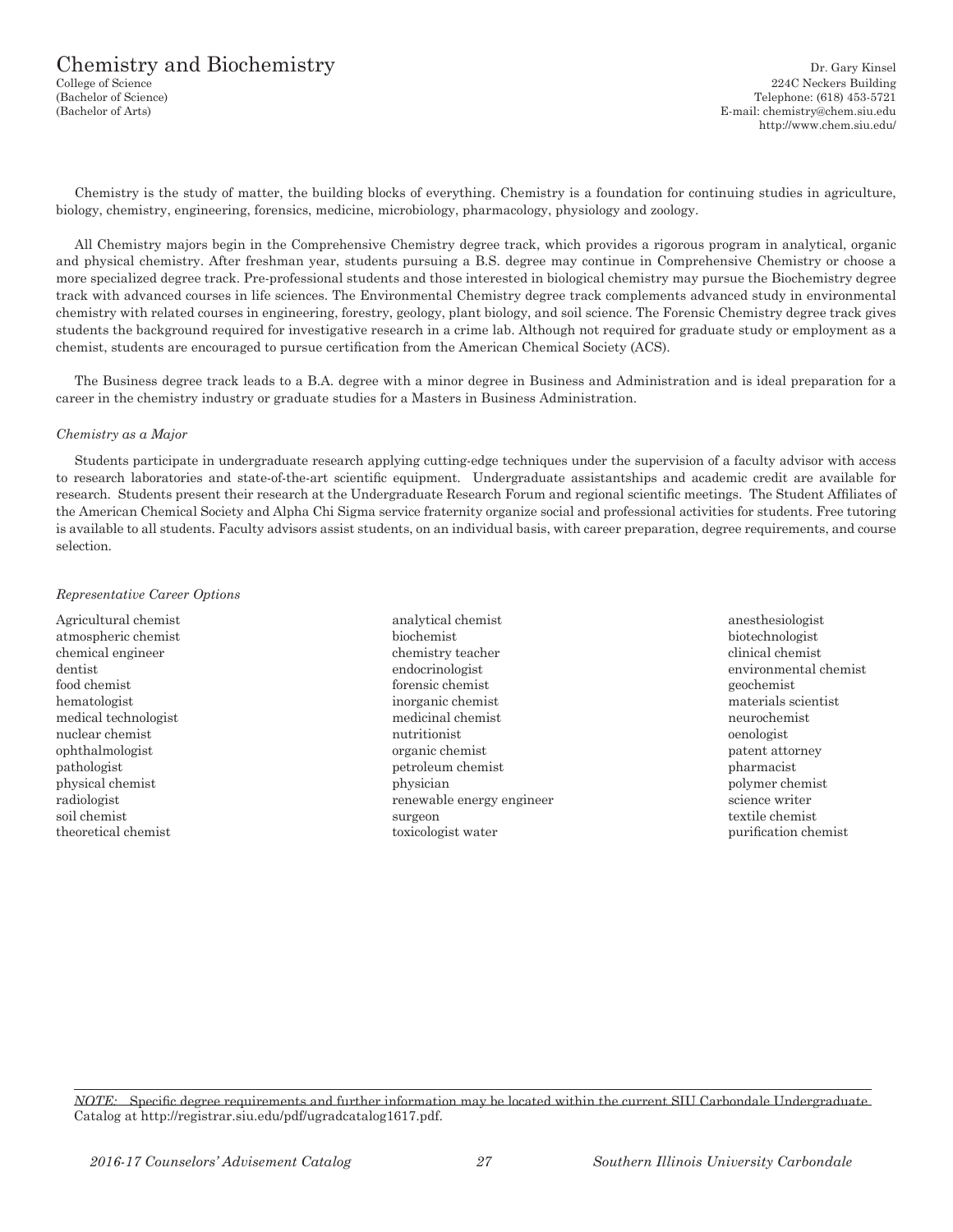### $C$ inema and  $Photography$  Dr. Jyotsha Kapor, Chairperson

College of Mass Communication and Media Arts 1101 Communications Building (Bachelor of Arts) Telephone: (618) 453-2365

http://cp.siu.edu/ Carol Westerman-Jones, Advisor 1121 Communications Building Telephone: (618) 453-2365

Cinema and Photography provides a well-conceived, in-depth and demanding approach to the visual and aural world of still and moving images. Our programs integrate the study of history, theory, and criticism with the challenges of actually using still and moving image media to inquire, express, and communicate.

The undergraduate major in Cinema and Photography is a B.A. degree program with two distinct specializations; cinema and photography. Both specializations meet the objectives of students interested in a foundation for fine arts, professional and/or educational careers in cinema and photography, a foundation which is reinforced with explorations of the social, cultural, critical and ideological implications of our use of still and moving image media. Course selection, within the framework of the requirements of each specialization allows the student to achieve a specific emphasis to fulfill particular interests and career plans. All students in the major of Cinema and Photography are required to select and complete a minor in an area complimentary to their career pursuits.

Graduate studies are also possible; the College of Mass Communication and Media Arts offers a Master of Fine Art degree with concentrations in cinema and photography.

Students purchase supplies for most cinema and photography production courses. Lab fees and equipment usage fees are required for most production courses. For most studies courses, screening fees are assessed to partially cover the cost of rental and/or acquisition of media support materials, slides, films, videotapes, CD's CD-ROM's, DVD's, etc., which are essential to presenting the object of study. The cost of supplies and outside laboratory finishing services for cinema and photography production courses ranges from an average of \$50 per course to \$1,000 or more, depending on course requirements.

The department reserves the right to retain examples of the work produced by students in fulfillment of its course requirements. Such photographs and films become part of a permanent departmental collection which exhibitions may be prepared.

#### *Cinema and Photography as a Major*

The SIU Carbondale Department of Cinema and Photography is recognized by national organizations as one of the leading departments in the country.

Admission to the Cinema and Photography major is open to anyone qualifying for regular admissions to the University. If a transfer student begins at SIU Carbondale in Cinema and Photography with at least 60 credit hours previously completed including the SIU University Core Curriculum requirements or IAI Certification, and at least one course equivalent to SIU Carbondale Cinema and Photography required course, it is possible for a student to complete their requirements for the BA in Cinema and Photography in just two years of coursework at SIU Carbondale. Most CP major transfer course equivalency decisions are made on a case-by-case basis as result of faculty review of the syllabus for the transfer course and the work produced by the student in the course. Transfer students are encouraged to make their advisement/ registration appointments in February for Fall semester classes, or in September for Spring semester classes. Cinema and Photography classes have limited seats and fill very quickly.

#### *Cinema Minor*

The minor in Cinema offers students a foundation in the history, theory and critical analysis of cinema and the hands-on production of films. Students who wish to minor in Cinema must complete a total of 19 credit hours of Cinema coursework including; CP 101-3 Film History and Analysis and CP 102-4 Introduction to Sound and Image Production, both with grades of B or better, and complete CP 260-3 Understanding Visual Media and 9 additional credit hours of Cinema coursework with grades of C or better. CP 491, 494, 495 and 497 may not count toward the minor. A minimum of 9 credit hours toward the minor in Cinema must be completed at SIUC.

#### *Minor in Photography*

A total of 15 credits is required for the minor. The student must complete CP 210: History of Photography, CP 230: Photography I, and CP 330: Photography II, and complete at least six credit hours of 300 or 400 level photography courses in order to obtain a minor. All courses for the minor in photography must be completed with a grade of C or higher.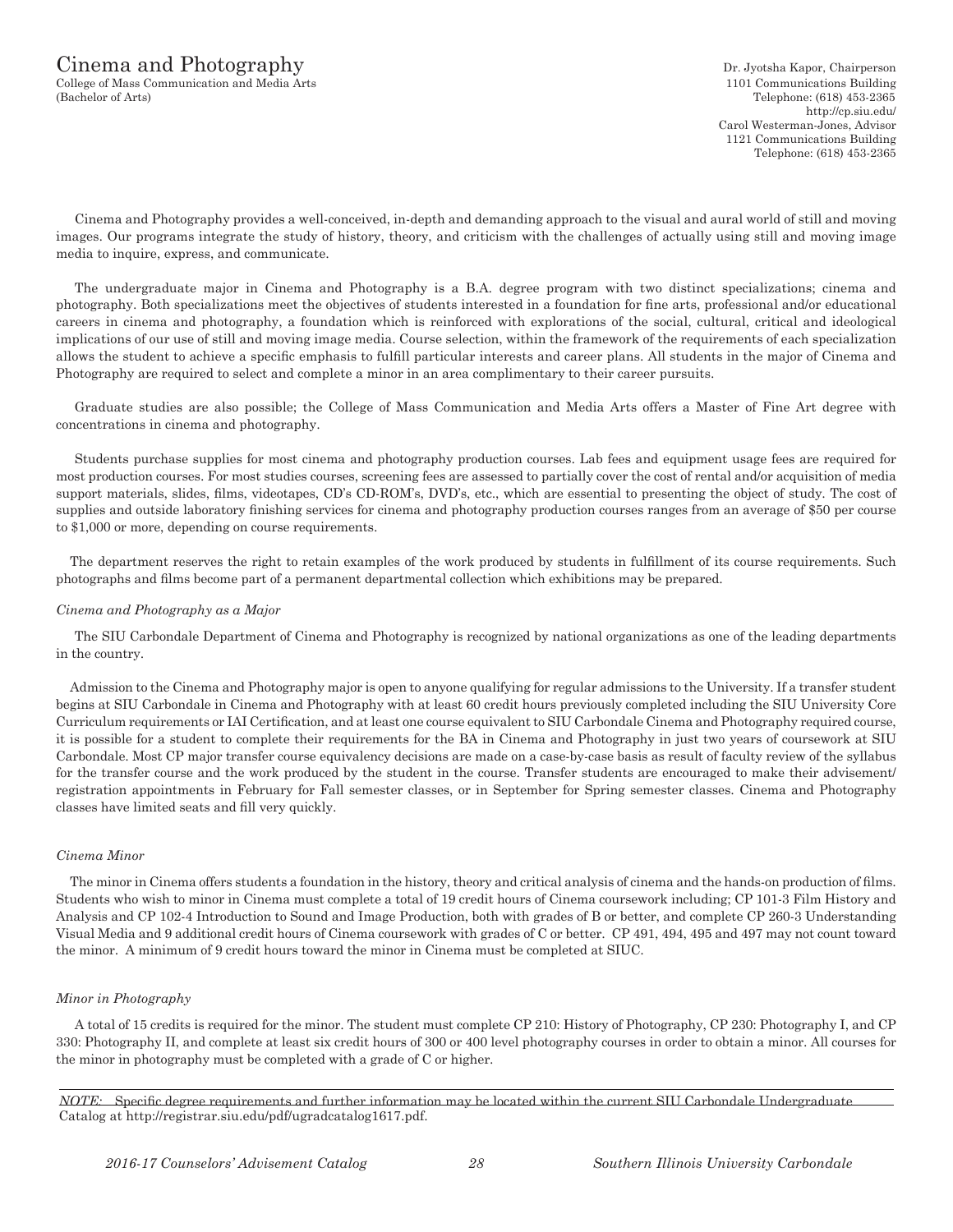Motion Narrative Animation, offered under CP 470A, CP 470B, CP 472 or approved related courses. All courses for the Minor in Animation must be completed with a grade of C or higher, with the exception of CP 102, which must be completed with a grade of B or better.

#### *Representative Career Options*

lighting technician assistant sound recordist/mixer boom operator assistant editor digital editing assistant production office coordination staff production assistant independent filmmaker independent producer screenwriter assistant production manager location scout location manager special effects operator film animator film animator photographer photo studio assistant digital retouch and pre-press preparer color technician communications specialist advertising agent photojournalist graphic arts technician multimedia specialist free-lance photographer.

Assistant director assistant cameraperson cinematographer

*NOTE:* Specific degree requirements and further information may be located within the current SIU Carbondale Undergraduate Catalog at http://registrar.siu.edu/pdf/ugradcatalog1617.pdf.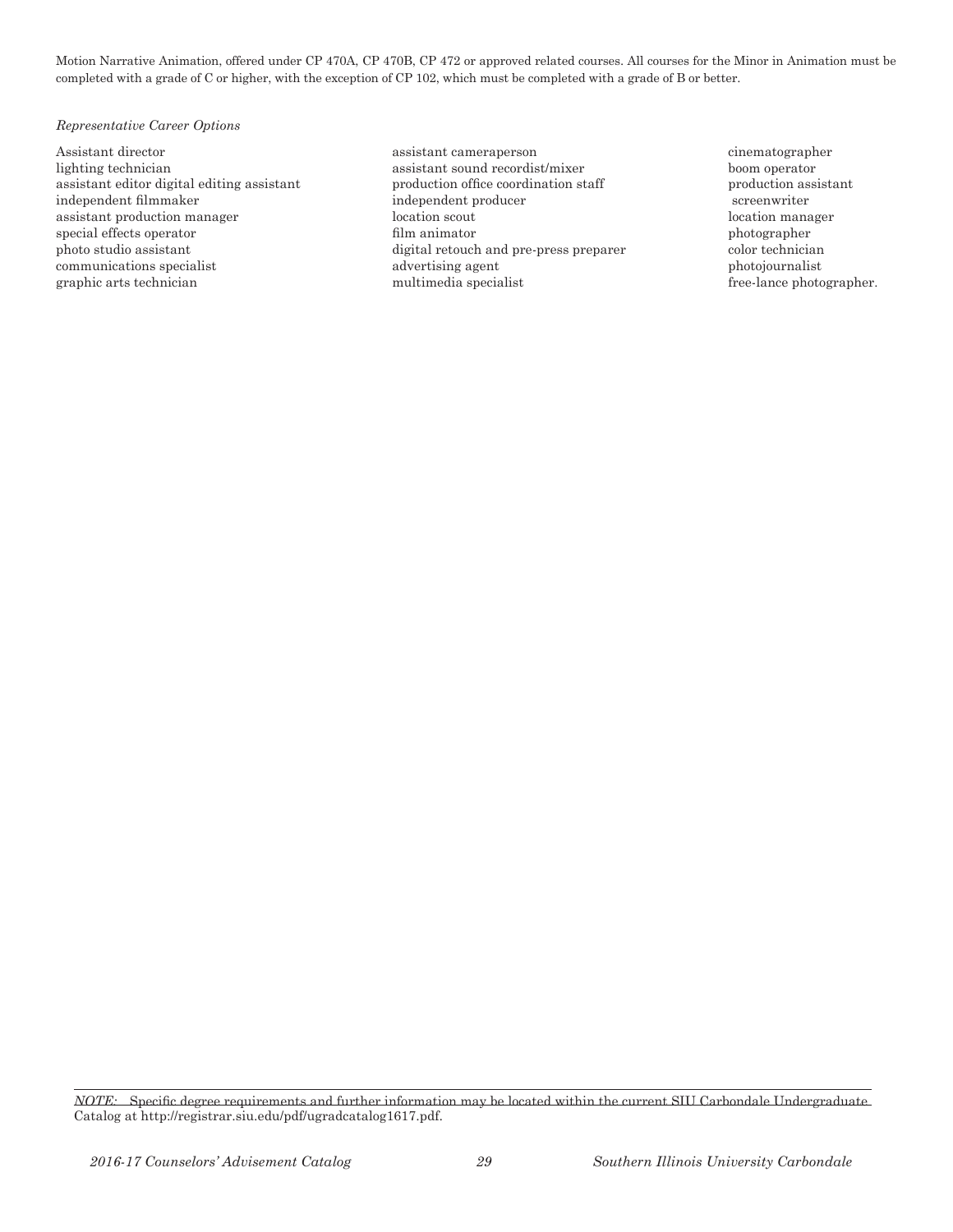http://engineering.siu.edu/civil

See also: Computer Engineering, Electrical Engineering, Mechanical Engineering, and Mining Engineering.

Civil engineering is a profession in which principles of the mathematical, physical, and engineering sciences, combined with experience and practice, are used to develop safe and economical designs for buildings, bridges, dams and hydraulic systems, environmental engineering systems, and other beneficial projects. Civil engineering is one of the oldest branches of the engineering field and is often called a "peopleserving" profession.

The B.S. degree program in civil engineering meets the objectives of students interested in one or more areas of concentration: structural engineering, hydraulic engineering, environmental engineering, and geotechnical engineering. Additional technical electives enable students to gain more in-depth knowledge in these areas of concentration.

The Civil Engineering program at SIU Carbondale prepares students for professional careers in one or more specialty areas of civil engineering. Civil engineers take positions with construction companies, consulting engineering and architectural firms; transportation, public utility and manufacturing companies; the aerospace industry; and governmental agencies on every level. They become involved in the planning, design, and construction of the nation's infrastructure and the physical facilities that improve and preserve our society: buildings, highways, bridges, hydraulic structures, transportation facilities, environmental engineering systems, and many other structures. The undergraduate civil engineering program is accredited by the Engineering Accreditation Commission of ABET, http://www.abet.org.

Transfer students from community colleges or other institutions should have strong backgrounds in the physical sciences, mathematics, social sciences, fine arts, and humanities. Students are encouraged to complete specific University Core Curriculum requirements that include 6 semester hours of English composition, 3 hours of speech, 8 hours of calculus-based university physics, 7 hours of chemistry, 11–14 hours of mathematics, including calculus. Calculus is a prerequisite for most junior-level courses.

#### *Representative Career Options*

Civil engineer environmental engineer construction engineer design engineer foundation engineer hydraulic engineer structural engineer and water resources geotechnical engineer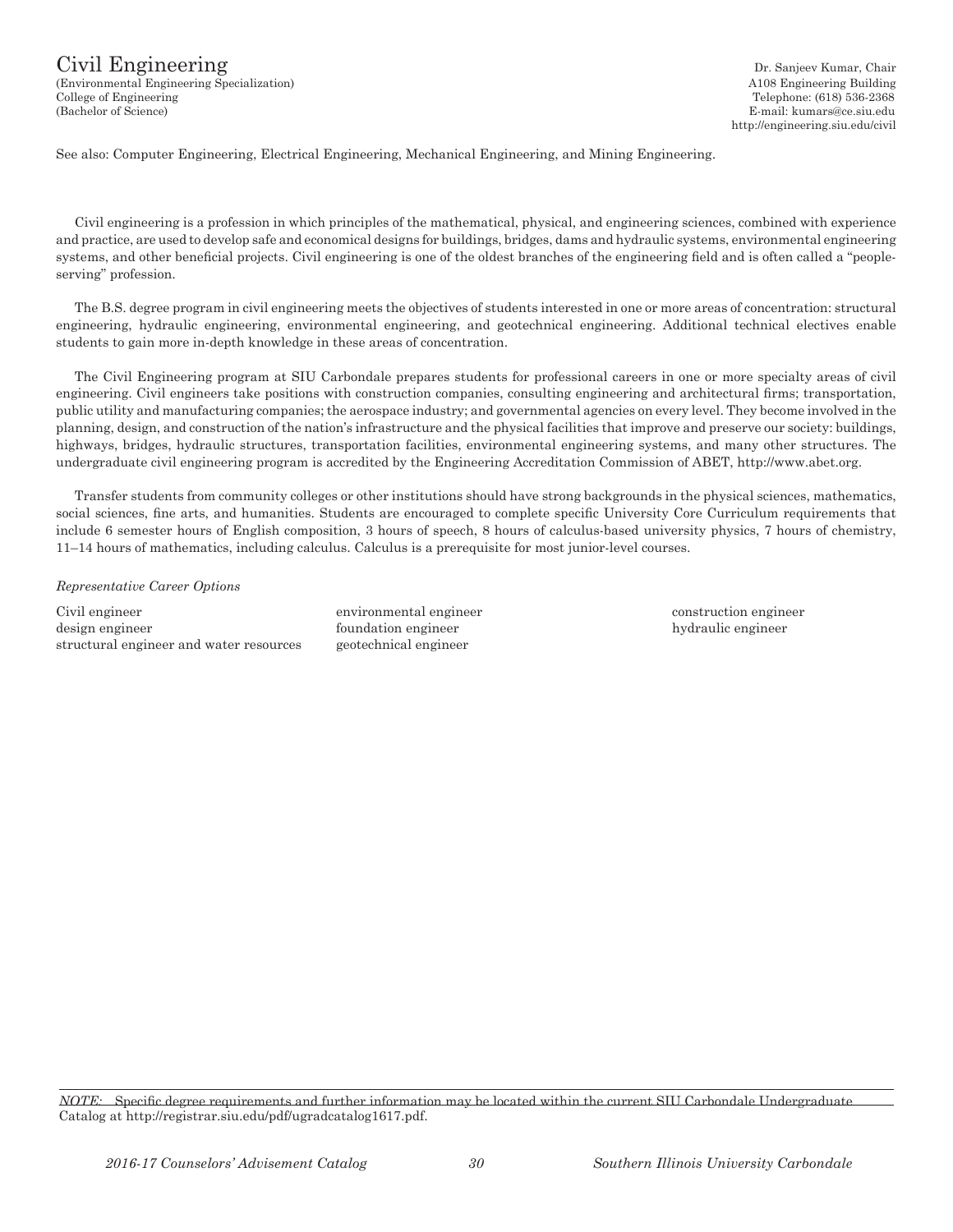### Communication Disorders and Sciences Dr. Sandie Bass-Ringdahl, Program Coordinator

(Bachelor of Science)

The B.S. degree program in communication disorders and sciences meets the objectives of students preparing to work with children and adults whose speech, language, or hearing is impaired. The pre-professional undergraduate curriculum is broad in scope and presents students with the necessary background for the professional program, which is offered at the master's level. Both state and national certification require the M.S. degree.

#### *Non-Teacher Education Program*

Transfer students are encouraged to contact SIU Carbondale College of Education and Human Services, Academic Advisement Office (618 453-6340) at least one semester before they plan to enroll at SIU Carbondale.

#### *Teacher Education Program*

Transfer students are encouraged to contact SIU Carbondale College of Education and Human Services, Academic Advisement Office (618 453-6340) at least one semester before they plan to enroll at SIU Carbondale.

#### *Communication Disorders and Sciences as a Major*

Students interested in the public school specialization should refer to admission requirements for the teacher education program. In the departmental major of 30 semester hours the third and fourth years present students with pre-professional training that relates to normal and disordered aspects of speech, language, and hearing. Graduate work is primarily devoted to training in differential diagnosis, assessment, and the management of communication disorders in clinical or school settings. Students will be encouraged to plan programs of study to meet academic and practicum requirements for the Certificate of Clinical Competence of the American Speech-Language-Hearing Association.

*Representative Career Options* (All require certification/M. S. degree)

speech and hearing consultant audiologist

speech and language clinician speech and language pathologist speech and hearing therapist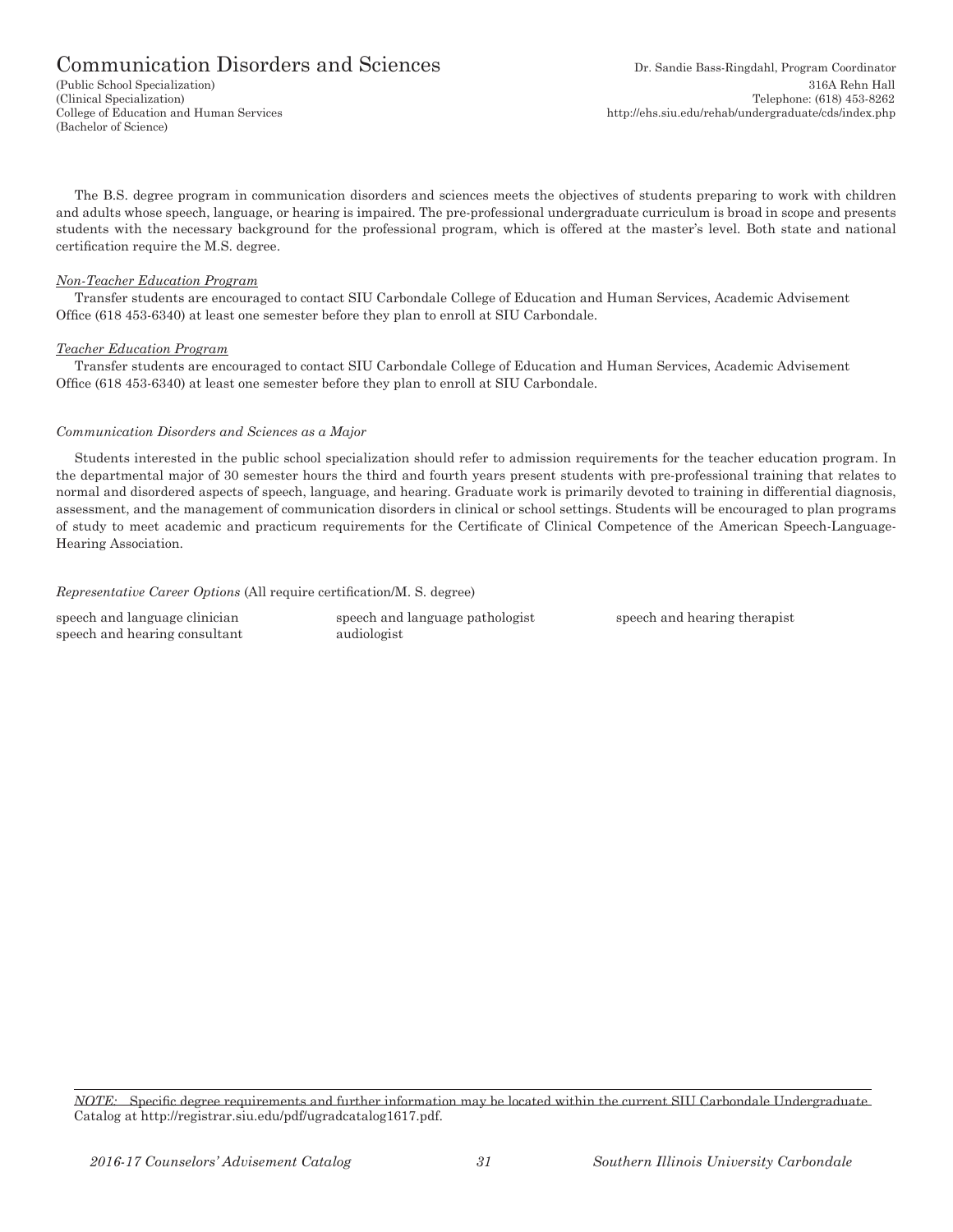The Bachelor of Science degree in Communication Studies with a specialization in Intercultural Communications meets the objectives of students considering domestic and international careers in business, industry, teaching and government with a focus on intercultural understanding, consensus and appreciation.

Many careers demand the ability to communicate well. The Department of Communication Studies offers a wide range of courses in the history, theory, and successful use of oral communication**.** The department also sponsors co-curricular activities in debate, performance studies, and public relations. Students on the debate team compete regularly and are ranked among the best in national competition. Public relations students at SIU Carbondale have consistently won national recognition for their projects.

Secondary school and community college students are encouraged to take part in as much speech activity work as possible before entering SIU Carbondale. Those students interested in aspects of oral communication should take elective work in high school or at the community college in the social science areas.

#### *Communication Studies as a Major*

Graduate degrees (M.A. and Ph.D.) are available in communication studies. Students choose electives to build their chosen specialization.

#### *Representative Career Options*

Technical writer **Technical writer** visitors' guide communications specialist publications staff **personnel interviewer** publicity staff **personnel** interviewer newspaper reporter and the radio announcer radio announcer speech writer manufacturer's representative salesperson newscaster television announcer retail manager communication trainer legislative assistant and public information officer diplomation of diplomation of the diplomation of the diplomation of the diplomation of the diplomation of the diplomation of the diplomation of the diplomation of the di foreign relations officer foreign correspondent student tour coordinator student tour coordinator

- 
- advertising agent editor editor public relations officer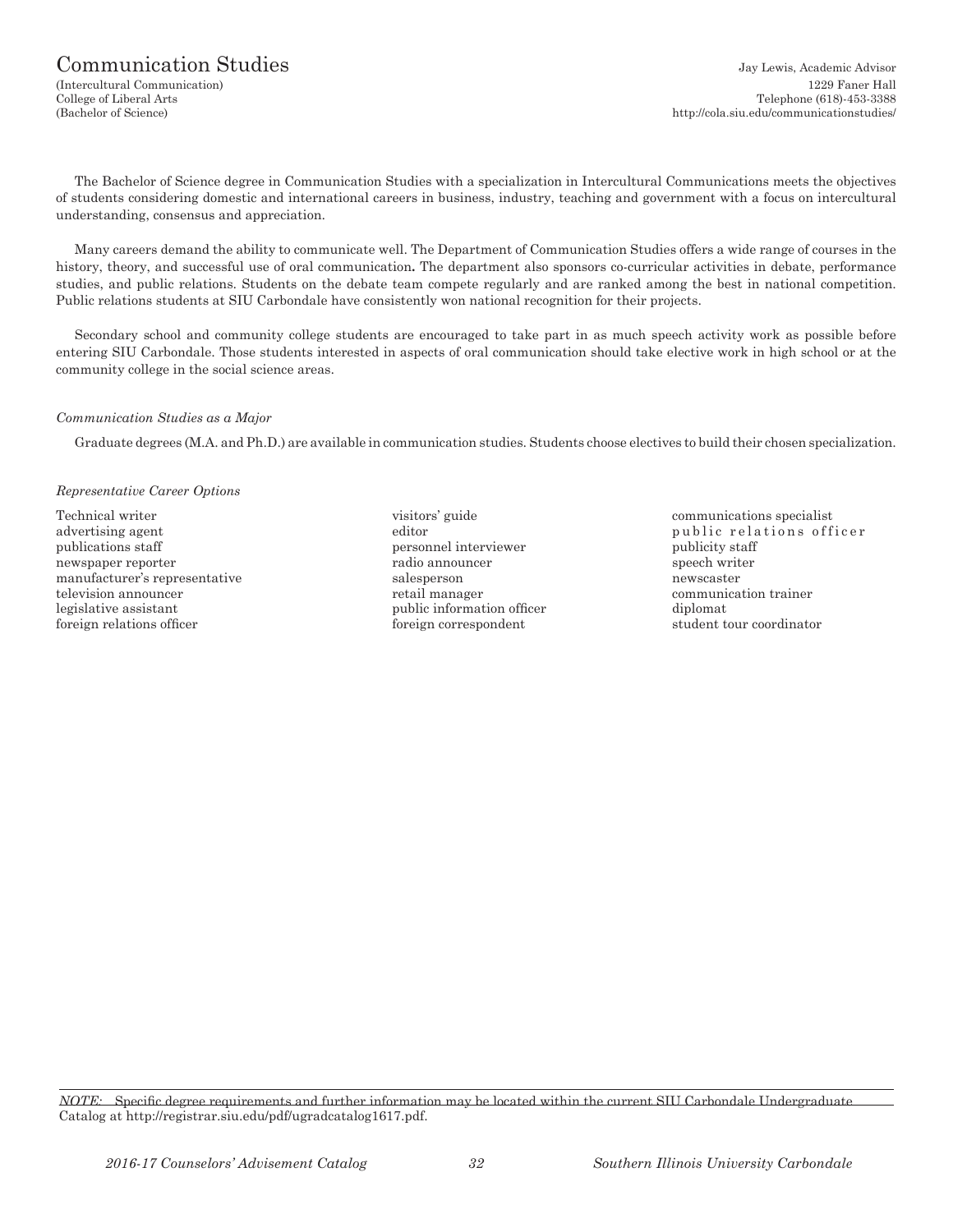The B.S. degree program in Communication Studies with an Interpersonal Communication Specialization meets the objectives of students considering careers in communication research, conflict management, and employee or client relations, and interested in communication in interpersonal relationships, language in everyday interactions, group communication dynamics, and non-verbal and intercultural aspects of communication.

Many careers demand the ability to communicate well. The Department of Communication Studies offers a wide range of courses in the history, theory, and successful use of oral communication**.** The department also sponsors co-curricular activities in debate, performance studies, and public relations. Students on the debate team compete regularly and are ranked among the best in national competition. Public relations students at SIU Carbondale have consistently won national recognition for their projects.

Secondary school and community college students are encouraged to take part in as much speech activity work as possible before entering SIU Carbondale. Those students interested in aspects of oral communication should take elective work in high school or at the community college in the social science areas.

#### *Communication Studies as a Major*

Graduate degrees (M.A. and Ph.D.) are available in communication studies. Students choose electives to build their chosen specialization.

#### *Representative Career Options*

Technical writer visitors' guide communications specialist advertising agent editor editor editor public relations officer publications staff **personnel interviewer** publicity staff newspaper reporter radio announcer radio announcer speech writer manufacturer's representative salesperson newscaster television announcer retail manager human resources trainer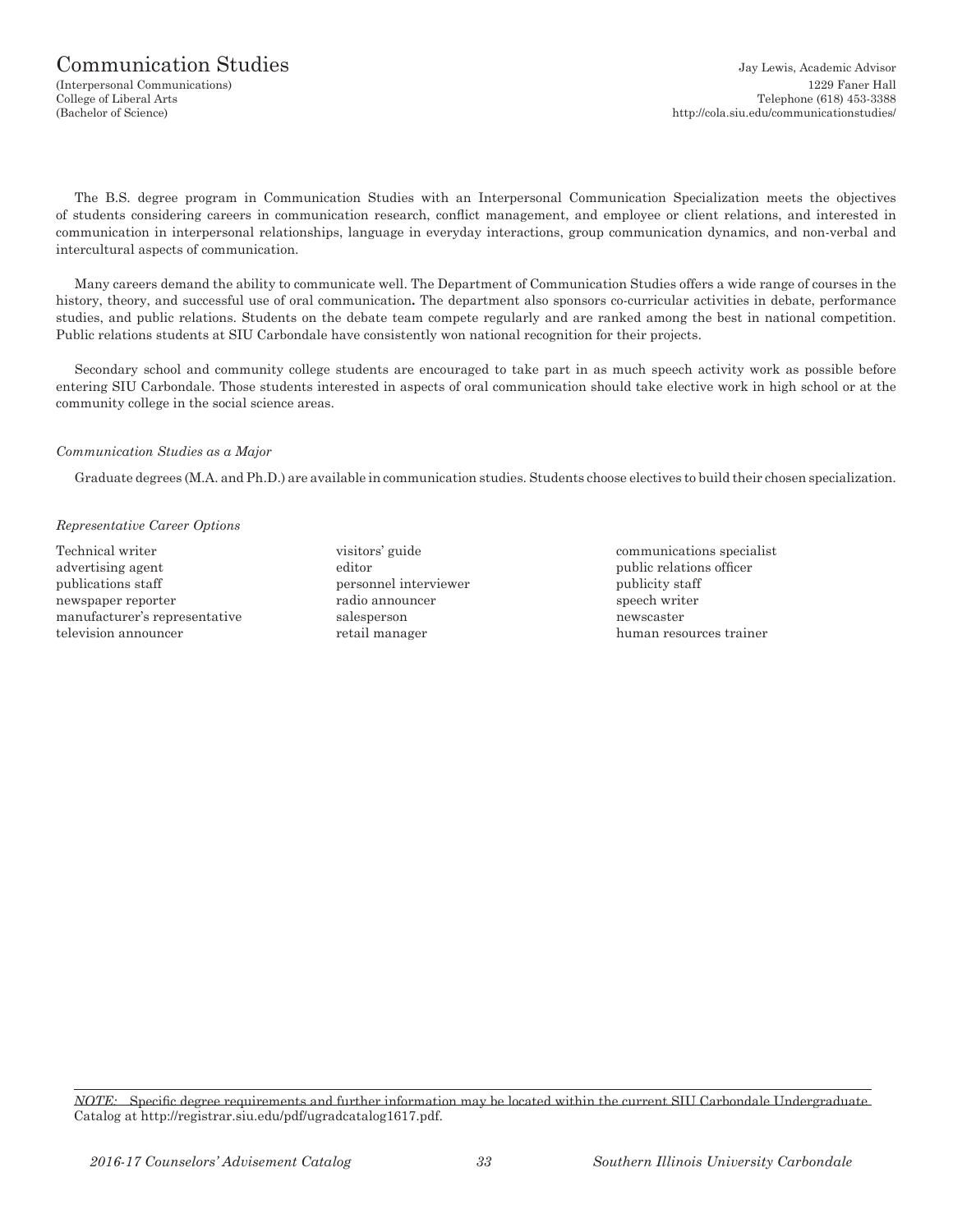The B.S. degree program in Communication Studies with an Organizational Communication specialization meets the objectives of students interested in organizational communication. Topics covered include organizational climate and culture, organizational networks, information flow, communication audit methods, impact of new communication technology, superior-subordinate interaction, compliance‑gaining, and conflict resolution.

Many careers demand the ability to communicate well. The Department of Communication Studies offers a wide range of courses in the history, theory, and successful use of oral communication. The department also sponsors co-curricular activities in debate, performance studies, and public relations. Students on the debate team compete regularly and are ranked among the best in national competition. Public relations students at SIU Carbondale have consistently won national recognition for their projects.

Secondary school and community college students are encouraged to take part in as much speech activity as possible before entering SIU Carbondale. Those students interested in aspects of oral communication should take elective work in high school or at the community college in the social science areas.

#### *Communication Studies as a Major*

Graduate degrees (M.A. and Ph.D.) are available in communication studies. Students choose electives to build their chosen specializations.

#### *Representative Career Options*

Technical writer the contract of the visitors' guide and advertising agent the visitors' guide advertising agent editor **public relations officer** publications staff personnel interviewer example interviewer publicity staff newspaper reporter radio announcer speech writer salesperson newscaster television announcer manufacturer's representative retail manager communications specialist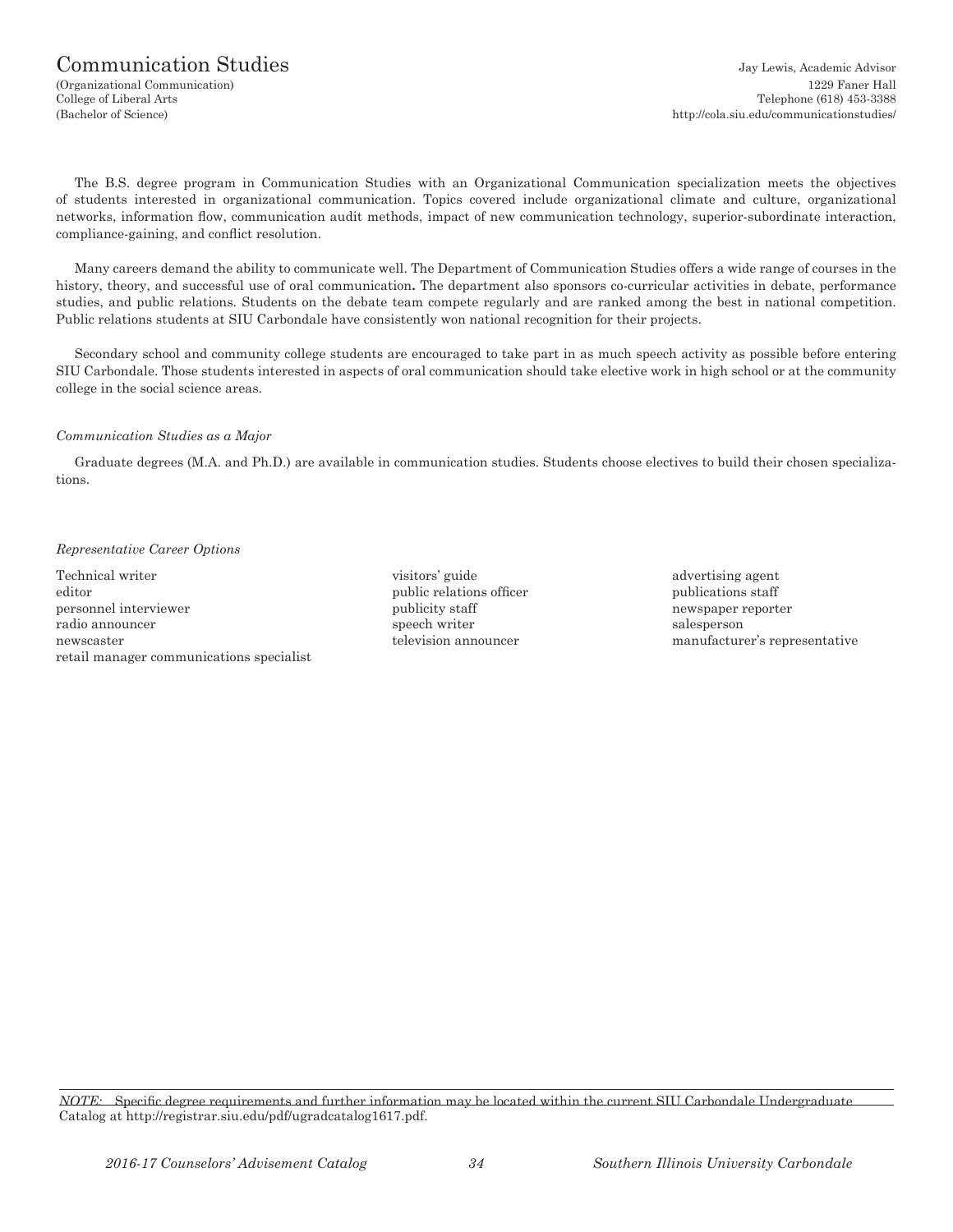### Communication Studies and the Communication Studies Jay Lewis, Academic Advisor

The B.S. degree program in Communication Studies with a specialization in Performance Studies meets the objectives of students interested in theatrical and everyday performance and the oral interpretation of literature and in careers in performance, writing as performance, and public presentation in forums from the arts to business.

Many careers demand the ability to communicate well. The Department of Communication Studies offers a wide range of courses in the history, theory, and successful use of communication. The department also sponsors co-curricular activities in debate, performance studies, and public relations. Students on the debate team compete regularly and are ranked among the best in national competition. Public relations students at SIU Carbondale have consistently won national recognition for their projects.

Secondary school and community college students are encouraged to take part in as much speech activity as possible before entering SIUC. Those planning to specialize in performance studies are encouraged to take as many literature courses as possible. Students interested in other aspects of oral communication should take elective work in high school or at a community college in the social science areas.

#### *Communication Studies as a Major*

Graduate degrees (M.A. and Ph.D.) are available in communication studies. Students choose electives to build their chosen specializations.

#### *Representative Career Options*

television announcer retail manager

Arts Coordinator **theater manager** actor actor model human resources trainer public relations specialist public relations specialist stage manager visitors' guide communications specialist personnel interviewer **publicity staff** radio announcer publicity staff radio announcer speech writer manufacturer's representative salesperson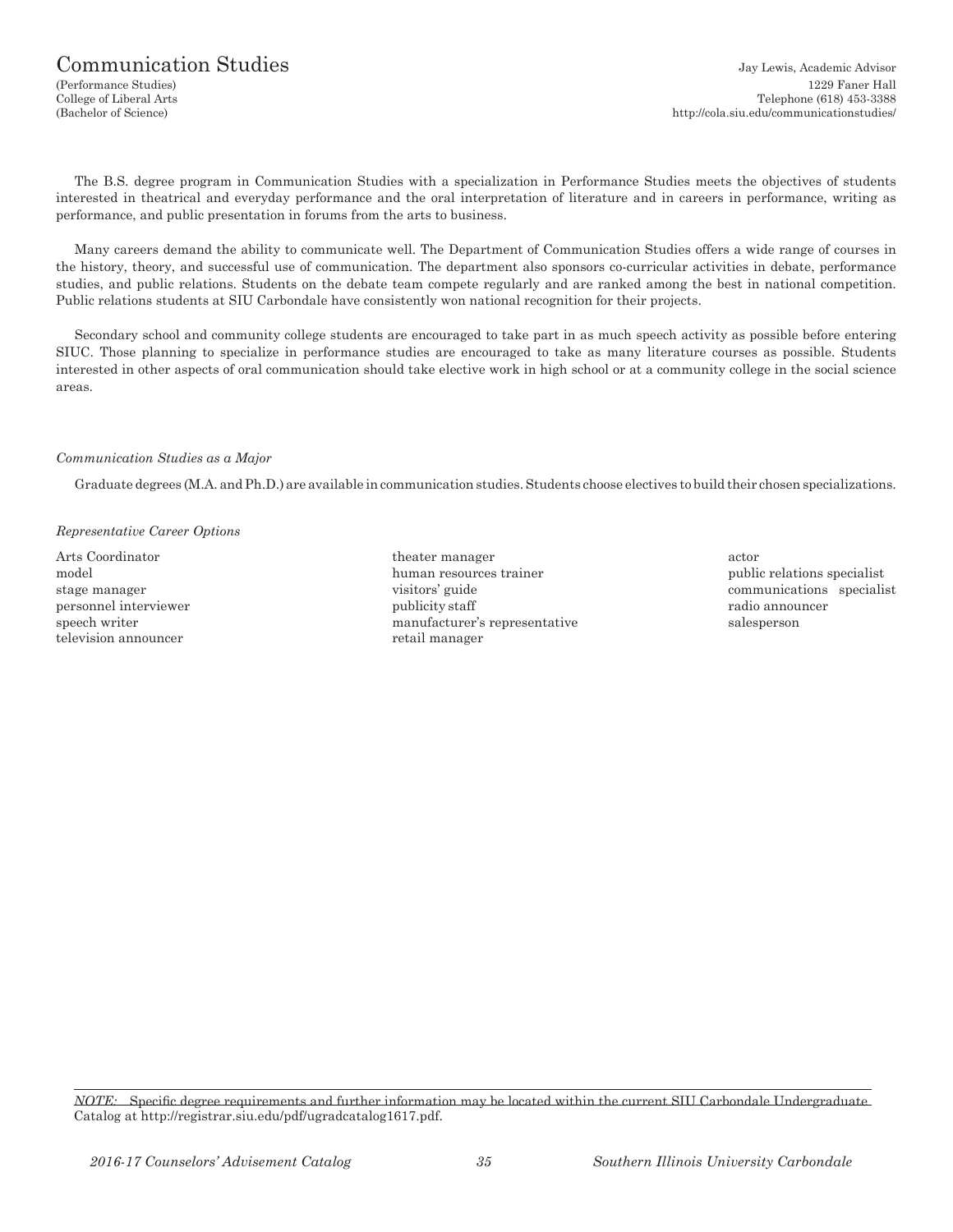The B.S. degree program in Communication Studies with a Persuasive Communication specialization meets the objectives of students interested in public and political discourse, argumentation, rhetoric, social influence, and media, and careers in law, politics, sales, corporate and public advocacy, and selected areas in business and mass media.

Many careers demand the ability to communicate well. The Department of Communication Studies offers a wide range of courses in the history, theory, and successful use of communication**.** The department also sponsors co-curricular activities in debate, performance studies, and public relations. Students on the debate team compete regularly and are ranked among the best in national competition. Public relations students at SIU Carbondale have consistently won national recognition for their projects.

Secondary school and community college students are encouraged to take part in as much speech activity as possible before entering SIU Carbondale. Students interested in aspects of oral communication should take elective work in the social sciences in high school or at a community college.

#### *Communication Studies as a Major*

Graduate degrees (M.A. and Ph.D.) are available in communication studies. Students choose electives to build their chosen specializations.

#### *Representative Career Options*

- Technical writer communications specialist advertising agent advertising agent public relations officer relations in the visitors' guide publications staff publications staff personnel interviewer example interviewer publicity staff newspaper reporter radio announcer speech writer salesperson speech writer salesperson newscaster television announcer editor retail manager and the lobbyist human relations trainer human relations trainer manufacturer's representative
-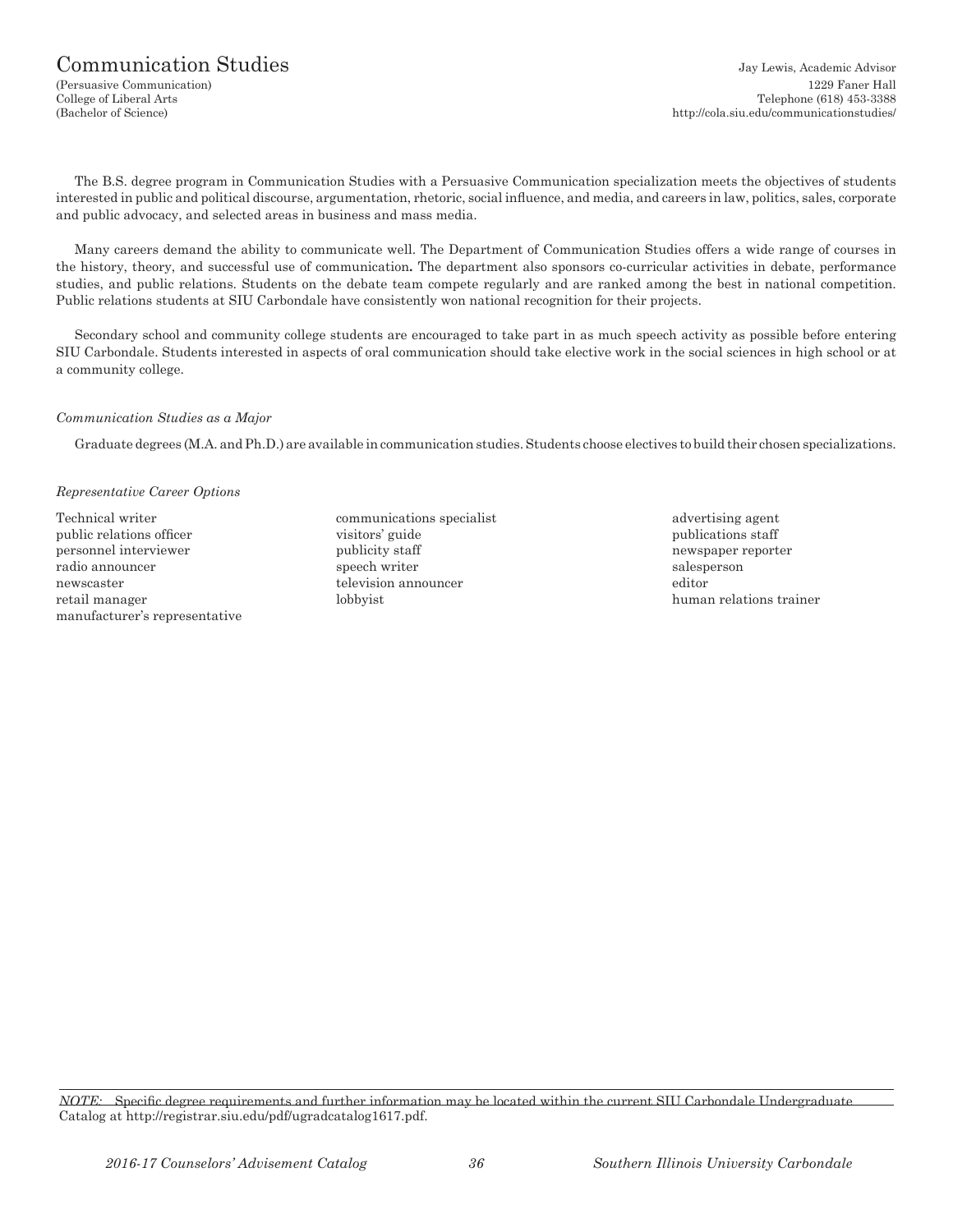# Communication Studies and Studies Jay Lewis, Academic Advisor

(Public Relations) 1229 Faner Hall College of Liberal Arts Telephone (618) 453-3388 (Bachelor of Science) http://cola.siu.edu/communicationstudies/

The B.S. degree program in Communication Studies with a Public Relations specialization meets the objectives of students considering positions in such areas as public relations, advertising, marketing, government relations, and sales.

Many careers demand the ability to communicate well. The Department of Communication Studies offers a wide range of courses in the history, theory, and successful use of oral communication. The department also sponsors co-curricular activities in debate, performance studies, and public relations. Students on the debate team compete regularly and are ranked among the best in national competition. Public relations students at SIU Carbondale have consistently won national recognition for their projects.

The Pyramid Public Relations Agency, run under faculty supervision by students in the program, gives students practical experience in applying what they have learned. Membership in the Raymond D. Wiley Chapter of the Public Relations Student Society of America provides opportunities for internships, field trips, job placement, involvement in on- and off-campus public relations projects, and association with professional practitioners. The department also encourages internships and practicums.

#### *Communication Studies as a Major*

The public relations specialization is an interdisciplinary program, with a focus on communication studies, designed with the assistance of and approved by the Public Relations Society of America. Graduate degrees (M.A. and Ph.D.) are available in communication studies. Students choose electives to build their chosen specializations.

#### *Representative Career Options*

newspaper reporter radio announcer

- Technical writer **Technical writer** visitors' guide advertising agent editor **public information officer** public relations officer public relations officer publications staff personnel interviewer publications staff personnel interviewer publicity staff personnel interviewer publicity staff personnel interviewer publicity staff personnel interviewer publicity staff personnel salesperson newscaster television announcer television announcer account executive retail manager account executive retail manager and retail manager communications specialist manufacturer's representative
	-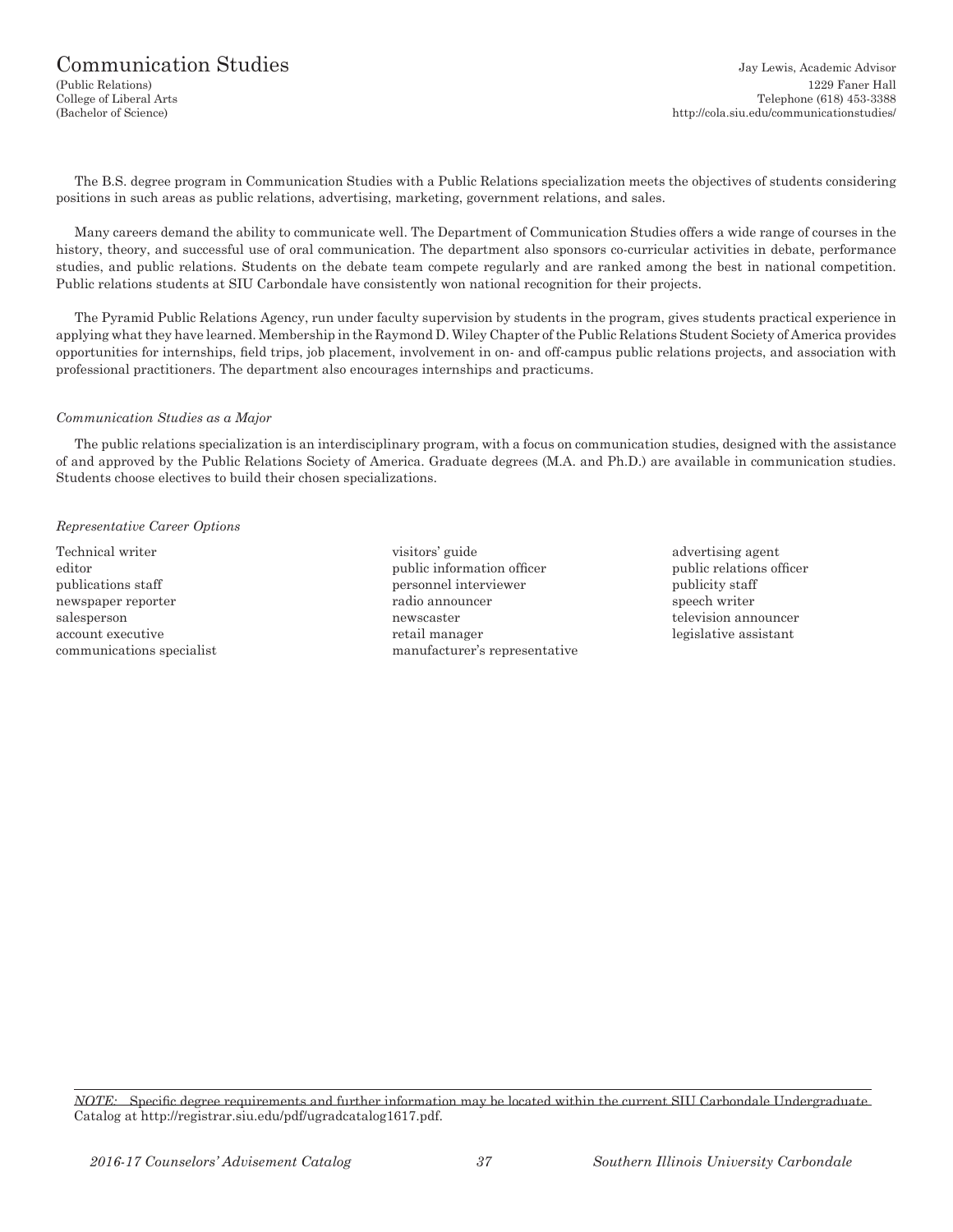See also: Civil Engineering, Electrical Engineering, Mechanical Engineering, and Mining Engineering.

The Bachelor of Science degree program in Computer Engineering provides the student with a strong background in the basic Electrical and Computer Engineering sciences. Students have the option to choose among several advanced courses in the theory and applications of digital circuits and systems, computer architecture and design, computer networks and digital design automation. This program is accredited by the Engineering Accreditation Commission of the Accreditation Board for Engineering and Technology Inc., (EAC/ABET), 111 Market Place, Suite 1050, Baltimore MD 21202-4012, Telephone (410) 347-7700, <url:www.abet.org>.

Employment opportunities exist within a range of organizations, such as computer, semiconductor, aviation, electronics, microelectronics, broadcasting, telecommunications, defense and automotive companies, manufacturing and electric power companies, state and federal agencies and laboratories. Employment opportunities cover the spectrum of engineering activities, ranging from research and development, to systems analysis, automation, manufacturing, customer service and support, marketing and sales.

#### *Transfer students*

Transfer students from community colleges or other institutions should have strong backgrounds in the physical sciences, mathematics, social sciences, fine arts, and humanities. Students are encouraged to complete specific freshman and sophomore course requirements, which include 6 semester hours of composition; 3 hours of speech, 8 hours of university physics; and 11–14 hours of mathematics, including calculus. Calculus is a prerequisite for junior-level courses.

#### *Representative Career Options*

Computer engineer operations research analyst patent engineer systems engineer electronics engineer electronics engineer software engineer sales digital signal processing engineer product development and design engineer product application and test engineer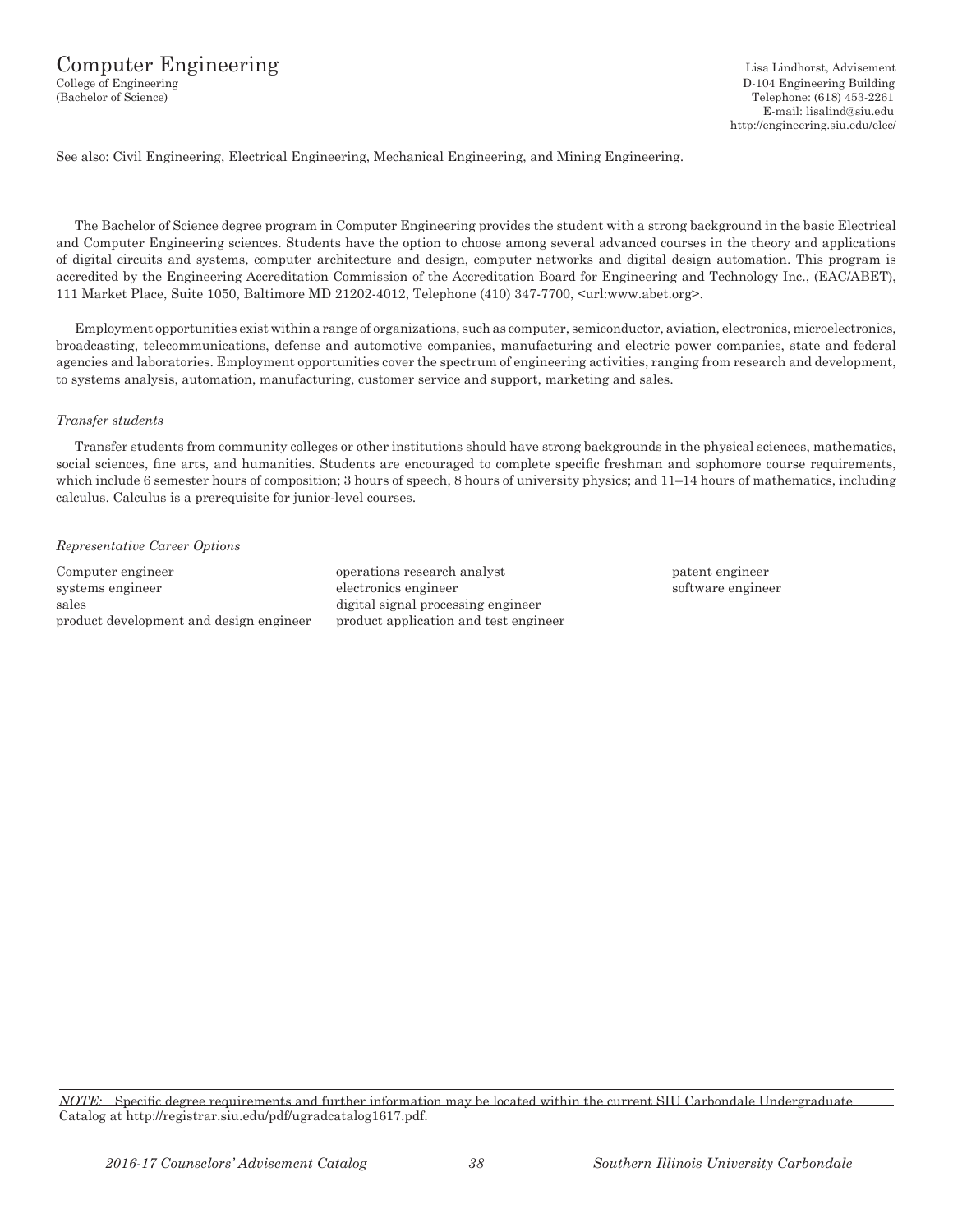Computer Science is an extremely exciting, challenging and rewarding area of study. It incorporates an excellent combination of theoretical and intellectual content on the one hand, and practical application and societal importance on the other. By some standards, it is the strongest discipline in academia today, and has been for the past three decades. Given the 3 to 1 ratio for available jobs vs number of graduates in computer science, CS degree holders are among the most wanted in the industry.

The computer science department offers two-degree programs to undergraduate students. The Bachelor of Science and the Bachelor of Arts degree programs are both offered through the College of Science. The curriculum specified for the Bachelor of Science degree is more traditional and somewhat more flexible in that it prepares the student for a wide range of careers as well as for graduate degree programs in computer science. The Bachelor of Arts degree program requires secondary concentration in other programs and students can have a multidisciplinary education background.

#### *Computer Science as a Major*

The curriculum covers programming, software engineering, computer hardware and software systems, parallel and distributed computing, simulation, graphics, artificial intelligence, robotics, database systems, networking, security,and computer applications to business and science. Advisers from the department guide students toward courses that will help them pursue their academic and professional interests.

#### *Representative Career Options*

Applications developer web programmer scientific programmer systems programmer programmer/analyst systems analyst systems analyst systems analyst software engineer and the database specialist system administrator game developer research associate digital/electronics designer consultant artificial intelligence developer data communications specialist graphic applications programmer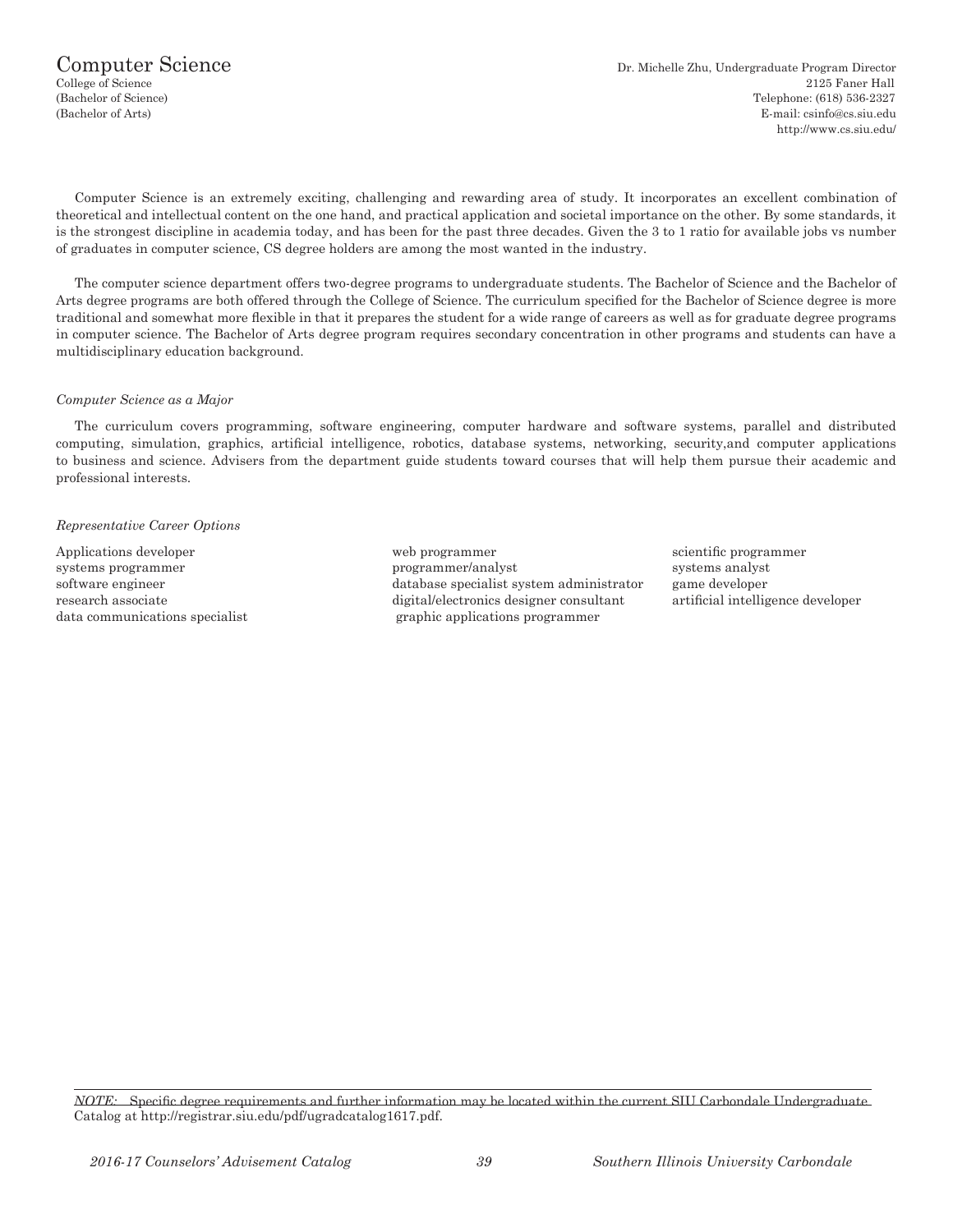College of Liberal Arts Michael Harbin, Advisor (Bachelor of Arts) 4248 Faner Hall Telephone: (618) 453-5701 http://cola.siu.edu/ccj/

The B.A. degree program in criminology and criminal justice meets the objectives of students considering careers in policing, the courts, corrections, juvenile justice, and private security, as well as those of students preparing for graduate education in criminal justice or criminology.

The curriculum provides a broad view of crime and criminal justice. Building on fundamental knowledge developed in core courses, students can select from a variety of other courses to gain in-depth knowledge about their particular areas of interest. Students may take supplemental courses–foreign language, accounting, and psychology, for example–to complement their special interests. This approach provides a sound foundation in criminology and criminal justice while allowing the flexibility needed to accommodate individual interests and needs.

A field internship placement may be an important element in the program and is encouraged for interested students who meet the department's criteria.

*Representative Career Options*

Police officer **investigator** investigator **corrections officer corrections** of **corrections** of **corrections** of **corrections** of **corrections** of **corrections** of **corrections** of **corrections** of **corrections** of **cor** tional counselor probation or parole officer juvenile intake officer group home supervisor youth counselor youth counselor rehabilitation counselor private security officer delinquency prevention specialist social/ behavioral researcher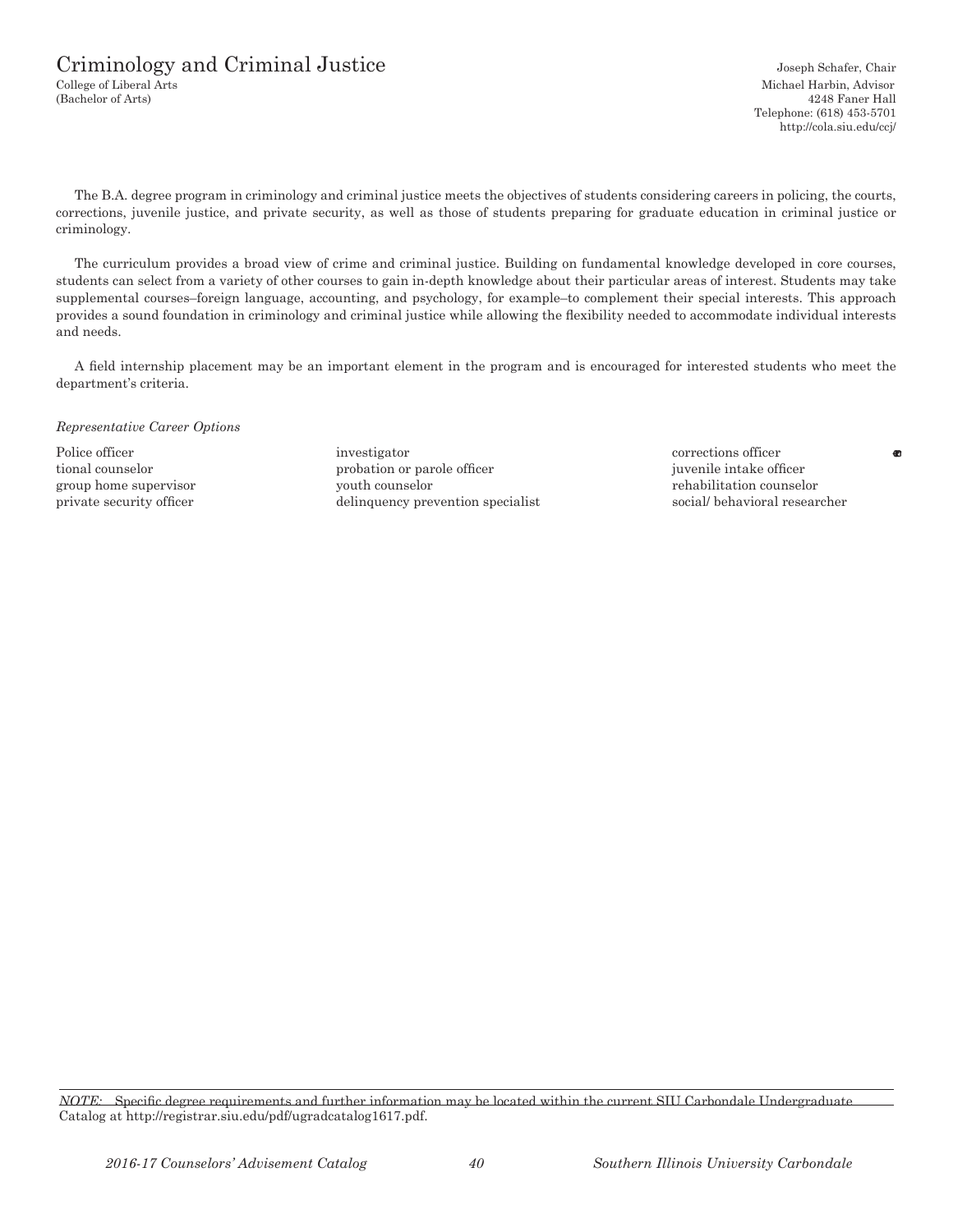# Crop, Soil and Environmental Management Dr. Karen Jones, Professor

Crop Production & Management-Science Option Agriculture Building, Room 176 College of Agricultural Sciences Telephone (618)453-2496 453-2496(Bachelor of Science) http://www.coas.siu.edu

The Crop, Soil and Environmental Management major is administered through the Department of Plant, Soil and Agricultural Systems, and the program includes a science option.

The program provides thorough training in theory and practice. Although the science option is oriented toward students interested in advanced degrees and research, students may choose elective courses from the College of Agricultural Sciences and other departments in the university and structure individualized programs through internships, special studies, and seminars.

#### *Crop, Soil and Environmental Management Major*

Numerous job opportunities are available for graduates of this major. The department maintains close contact with employers and assists students in identifying internships and permanent positions. A minor is not required and there are no foreign language requirements.

#### *Representative Career Options*

Agronomist **production manager** and the production manager farm manager farm manager plant ecologist plant breeder plant breeder plant to plant quarantine inspector plant pest control inspector technical service representative plant pathologist plant and soil laboratory technologist

*NOTE:* Specific degree requirements and further information may be located within the current SIU Carbondale Undergraduate Catalog at http://registrar.siu.edu/pdf/ugradcatalog1617.pdf.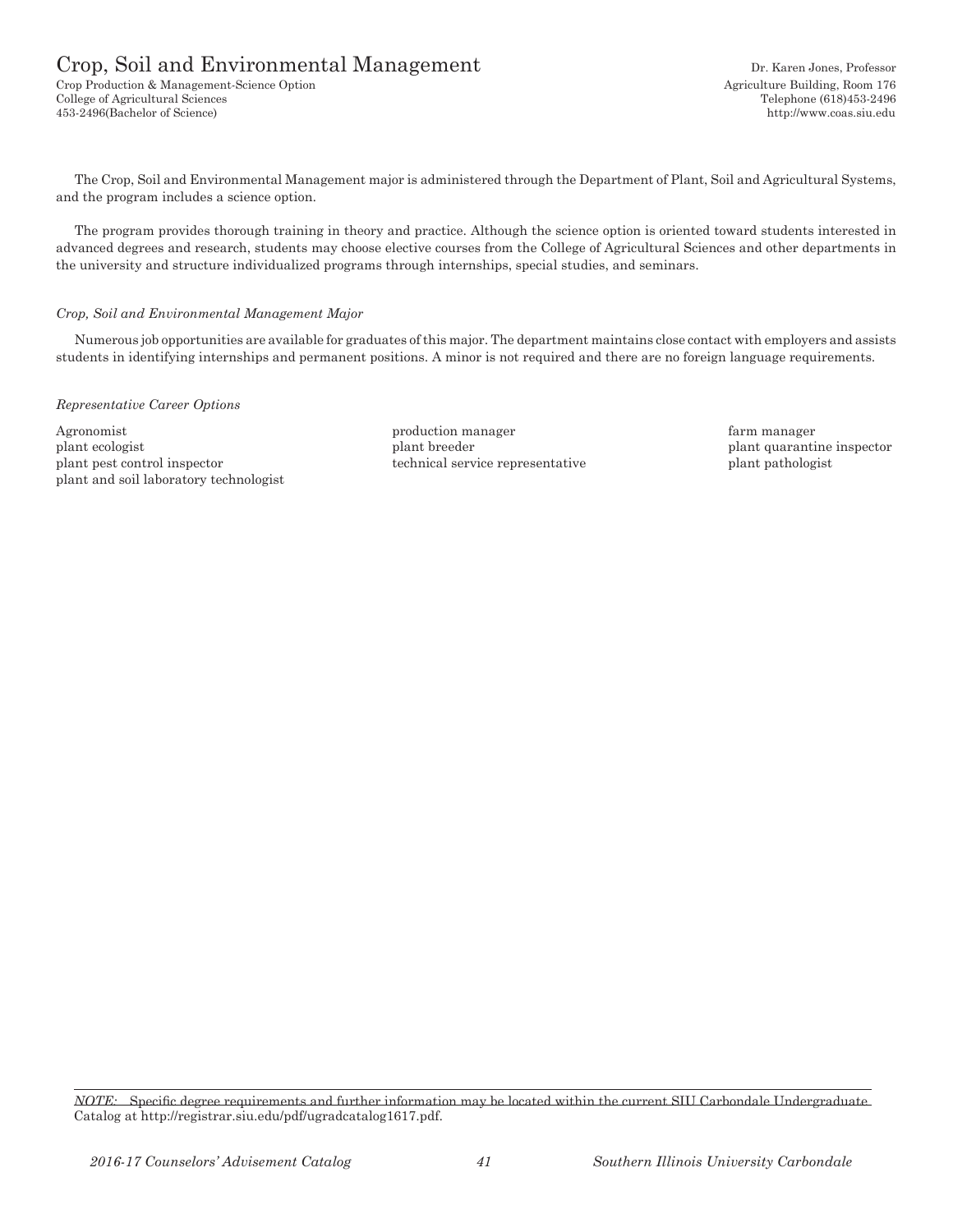# Crop, Soil and Environmental Management Dr. Karen Jones, Professor

Crop Production & Management-General Option (176) (1899) 2013 1991 1991 1992 2014 2015 2016 2017 2018 2019 201<br>College of Agricultural Sciences (618) 253-2491 College of Agricultural Sciences (Bachelor of Science) http://www.coas.siu.edu

The Crop, Soil and Environmental Management major is administered through the Department of Plant, Soil and Agricultural Systems, and the program includes a general option.

The program provides thorough training in theory and practice. The general option is production oriented although students may choose elective courses from the College of Agricultural Sciences and other departments in the university and structure individualized programs through internships, special studies, and seminars.

#### *Crop, Soil and Environmental Management Major*

Numerous job opportunities are available for graduates of this major. The department maintains close contact with employers and assists students in identifying internships and permanent positions. A minor is not required and there are no foreign language requirements.

#### *Representative Career Options*

plant and soil laboratory technologist production manager plant quarantine inspector plant pest control inspector farm manager Agronomist plant ecologist plant ecologist plant breeder technical service representative plant pathologist

*NOTE:* Specific degree requirements and further information may be located within the current SIU Carbondale Undergraduate Catalog at http://registrar.siu.edu/pdf/ugradcatalog1617.pdf.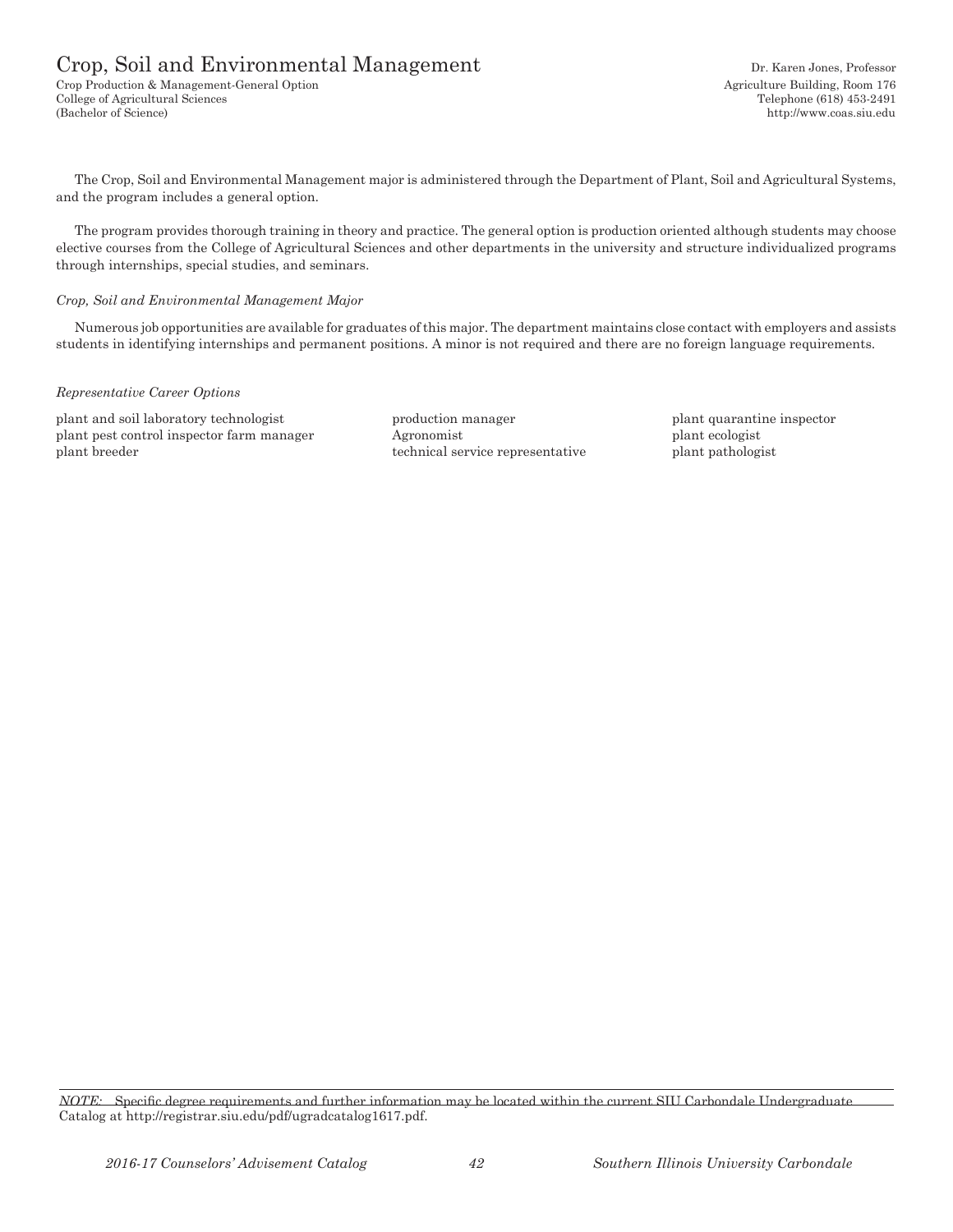# Crop, Soil and Environmental Management Dr. Rachel Cook, Professor

Soil Science-Science Option Agricluture, Room 161E College of Agricultural Sciences Telephone (618) 453-1795 (Bachelor of Science) http://www.coas.siu.edu

The Crop, Soil and Environmental Management major is administered through the Department of Plant, Soil and Agricultural Systems, and the program includes a science option.

The program provides thorough training in theory and practice. Although the science option is oriented toward students interested in advanced degrees and research, students may choose elective courses from the College of Agricultural Sciences and other departments in the university and structure individualized programs through internships, special studies, and seminars.

#### *Crop, Soil and Environmental Management Major*

Numerous job opportunities are available for graduates of this major. The department maintains close contact with employers and assists students in identifying internships and permanent positions. A minor is not required and there are no foreign language requirements.

#### *Representative Career Options*

environmental health scientist technical service representative

soil conservationist water conservationist soil erosion prevention specialist environment mapping scientist Agronomist plant and soil laboratory technologist

*NOTE:* Specific degree requirements and further information may be located within the current SIU Carbondale Undergraduate Catalog at http://registrar.siu.edu/pdf/ugradcatalog1617.pdf.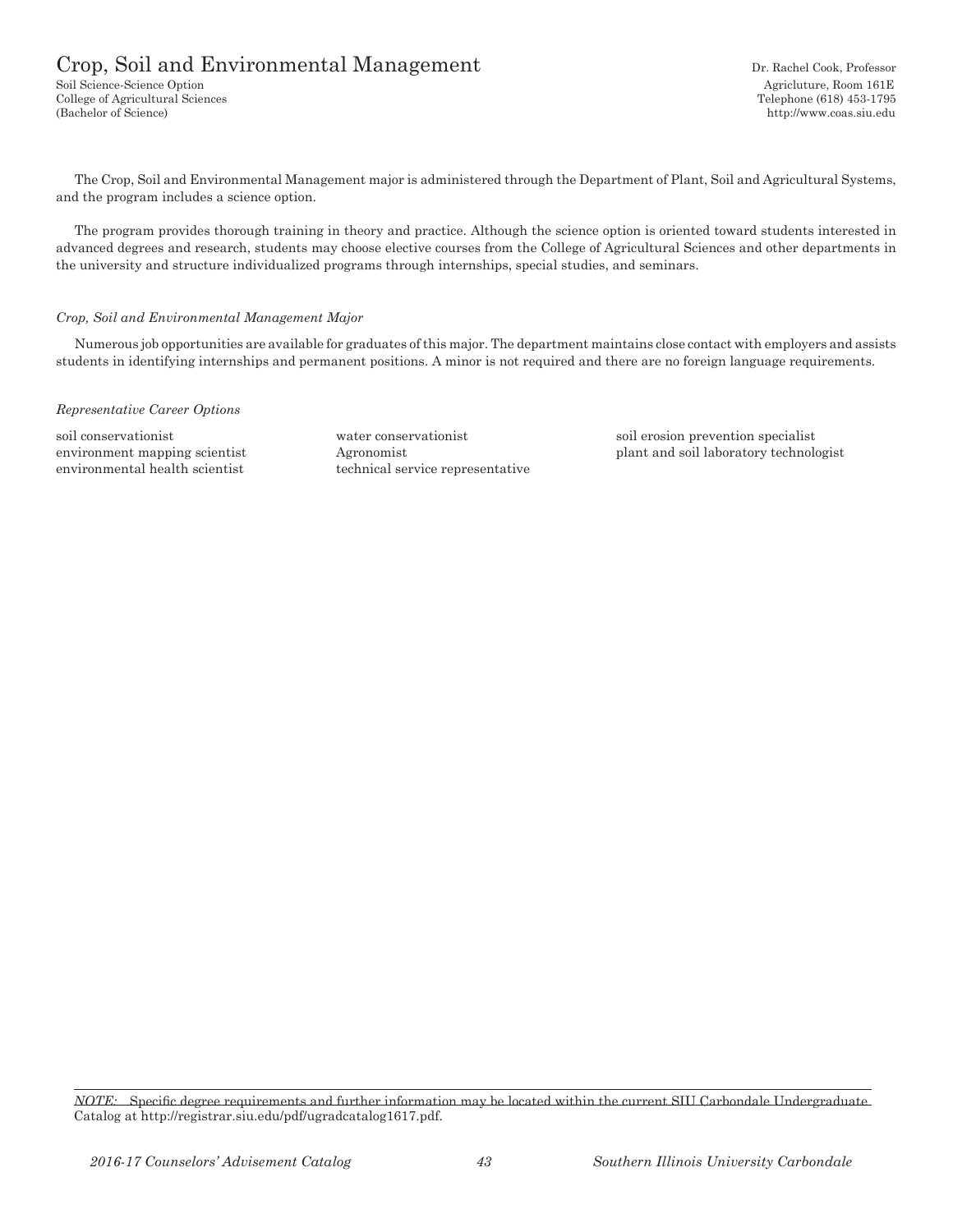# Crop, Soil and Environmental Management Dr. Rachel Cook, Professor

Soil Science-General Option **Agriculture, Room 161E** College of Agricultural Sciences Telephone (618) 453-1795 (Bachelor of Science) http://www.coas.siu.edu

The Crop, Soil and Environmental Management major is administered through the Department of Plant, Soil and Agricultural Systems, and the program includes a science option.

The program provides thorough training in theory and practice. The science option is production oriented although students may choose elective courses from the College of Agricultural Sciences and other departments in the university and structure individualized programs through internships, special studies, and seminars.

#### *Crop, Soil and Environmental Management Major*

Numerous job opportunities are available for graduates of this major. The department maintains close contact with employers and assists students in identifying internships and permanent positions. A minor is not required and there are no foreign language requirements.

#### *Representative Career Options*

Agronomist soil conservationist water conservationist soil erosion prevention specialist environment mapping scientist environmental health scientist plant and soil laboratory technologist technical service representative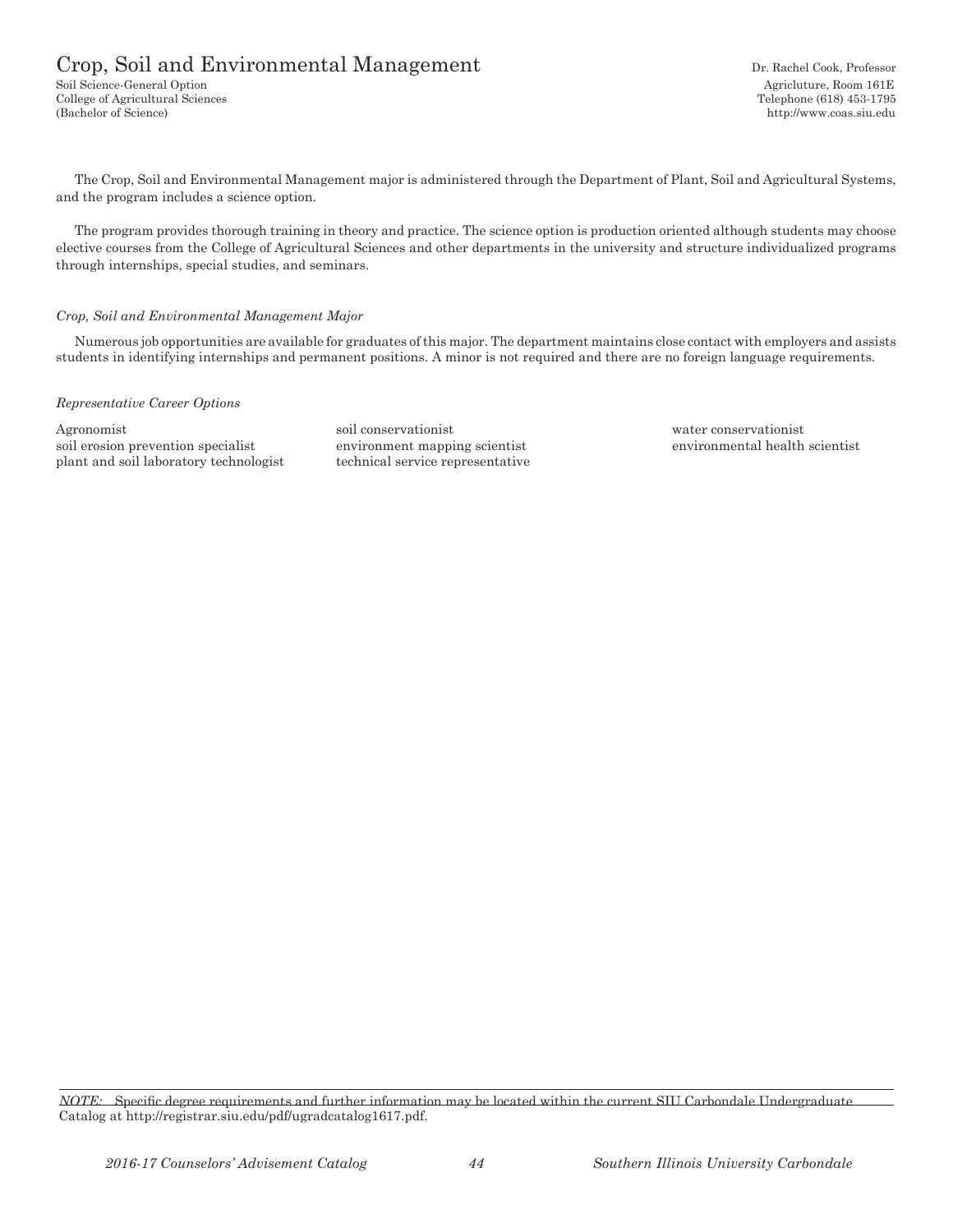The Dental Hygiene Program at SIU offers a challenging, professional level of education for students who intend to enter the oral health profession of dental hygiene. The curriculum is designed to incorporate advances in technology in the oral health field and is composed of 120 hours of academic course work to be completed in four years. Our program provides students with the opportunity for an excellent education and preparation for a successful professional career. Students have the opportunity to attend the Chicago Midwinter Dental Conference, the Illinois Dental Hygienests' Association Annual Session, and the American Dental Hygienists' Annual Session.

Due to a variety of circumstances, including rules of accreditation, limitations of facilities, and faculty-student ratio, enrollment in the program is limited. Following admission to the University, a prospective student must submit a separate Dental Hygiene application packet to the Admissions Clerk. This application packet is available at the program website. It is important to complete all application procedures by the deadline listed at the program website.

Our Dental Hygiene program is one of the premier programs in the country and is the only Bachelor's degree program in the State of Illinois. Hands-on dental hygiene experiences in the on-site dental hygiene clinic and in extramural rotations develop professional skills of students and provide care to the community. The dental/dental hygiene clinic and laboratory facilities as well as the SIUC Community Dental Center are state of the art facilities.

The SIU Community Dental Center provides dental and dental hygiene services to Medicaid recipients. The Dental Sealant Grant Program provides oral exams and dental sealants to children enrolled in free or reduced school lunch programs, as well as children who are eligible for Medicaid. Give Kids a Smile Day partners with community volunteer dentists and dental hygienists to provide dental treatment to area children. Students provide fluoride varnish and parent education programs for Head Start and Early Head Start programs.

Students who major in Dental Hygiene are eligible for a variety of scholarship opportunities through the University, the College of Applied Sciences and Arts, and from several local and national dental organizations.

## *Degree Completion*

The dental hygiene program offers a bachelor of science in dental hygiene degree completion program for students who have completed an associate of applied science in dental hygiene. If qualified, students may be admitted under the Capstone Option. Courses required for the degree completion program are on an individual basis. The last 30 hours must be completed at SIU Carbondale. Articulation agreements are being developed with various associate degree dental hygiene programs in Illinois.

#### *Representative Career Options*

public health dental hygienist oral health educator.

Licensed dental hygienist clinician, oral health consultant researcher, health administrator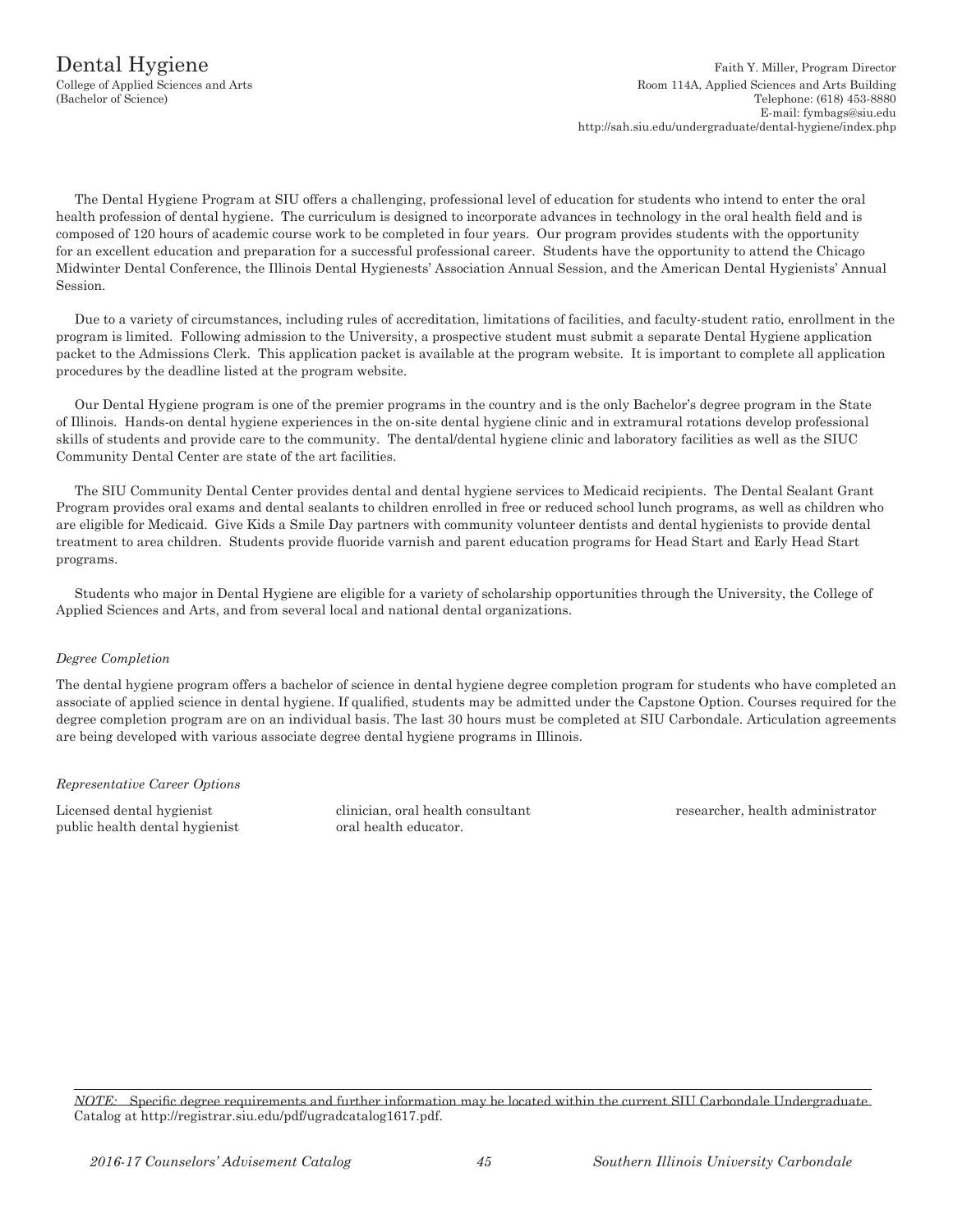Dr. Stacy Thompson, Program Coordinator Department of Curriculum and Instruction 327 Wham Education Building Telephone: (618) 536-2441 http://ehs.siu.edu/ci/

The B.S. degree program in early childhood with a specialization in child and family services meets the objectives of students preparing for positions as child care and family programs directors or teachers in private schools and child care centers; child development and parenting specialists with social, public health, and welfare agencies, such as Head Start and D.C.F.S.; developmental therapists; parent educators; and child life specialists.

#### *Early Childhood as a Child and Family Services Major*

The Child and Family Services program is designed for students who prefer to work with children in non-public school settings, such as Head Start or child care, or with children and families through an agency setting. In selecting courses, students can follow any of four suggested career tracks: early childhood program director; child development specialist; parent educator; or social service specialist. This program is flexible, with many choices of electives for a specialized program. Students have practicum experiences with infants, toddlers, and preschoolers at relevant agencies/programs. They also do a semester-long internship in an agency or early childhood setting as a capstone experience.

#### *Representative Career Options*

Program director child care center director child development specialist recreational leader preschool director child behavior education specialist family education specialist children's programs organizer developmental therapist family educator, the state of teacher (infant/toddler and pre-school care) child advocate specialist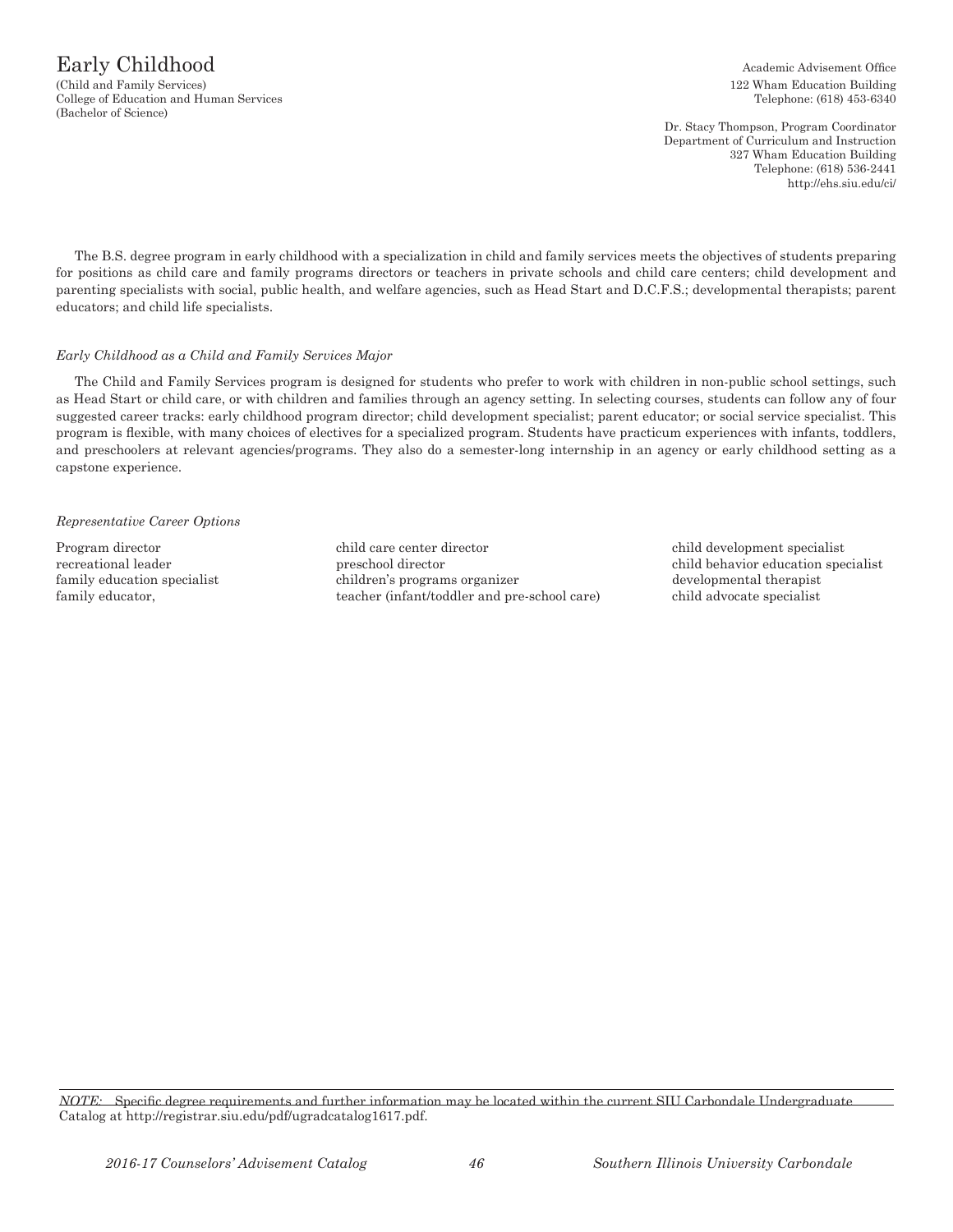(Preschool/Primary) 122 Wham Education Building College of Education and Human Services Telephone: (618) 453-6340 (Bachelor of Science)

Dr. Christine McIntyre, Program Coordinator Department of Curriculum and Instruction 327 Wham Education Building Telephone: (618) 536-2441 http://ehs.siu.edu/ci/

The B.S. degree program in early childhood education with a preschool/primary specialization meets the objectives of students interested in the education of children 0–8 years of age (birth to grade 2). Students completing this program will meet state early childhood teacher licensure requirements which allow them to teach in public schools in primary grades.

SIU students seeking Illinois licensure must apply for licensure through the College of Education and Human Services Office of Teacher Education and must meet licensure requirements in effect at the time of their graduation. Licensure requirements are determined by the Illinois State Board of Education and are subject to change. Teacher licensure candidates are urged to consult the current SIU Carbondale Undergraduate Catalog and materials published by the SIU College of Education and Human Services Office of Teacher Education for updates to Illinois teacher licensure requirements.

## *Early Childhood as a Preschool/Primary Major*

The Preschool-Primary program leads to the State of Illinois Professional Educator License. The Preschool/Primary program is accredited by NCATE in conjunction with the National Association for the Education of Young Children (NAEYC). Students in this program must be accepted into SIU's Teacher Education Program. Their coursework includes a number of methods courses in Curriculum and Instruction and courses in Special Education. They also have semester-long practicum experiences with infants, toddlers, and preschoolers at the Child Development Laboratories (CDL) on campus and with kindergarten and primary age children in area public schools. Their student teaching consists of 16 weeks in a public school. Graduates of this program often obtain teaching positions in pre-kindergarten, early childhood special education, or primary grade classrooms.

#### *Applying to the SIU Carbondale Teacher Education Program*

After completing 30 hours of college credit, students in this program should apply to the SIU Carbondale Teacher Education Program. For information on when and how to apply, contact the Office of Teacher Education in the College of Education and Human Services at (618) 453-2354.

## *Transfer Students*

Transfer students planning to complete the teacher licensure program are encouraged to contact the College of Education and Human Services, Academic Advisement Office at (618) 453-6340 at least one year before enrolling at SIU Carbondale.

#### *Representative Career Options*

preschool teacher infant/toddler room teacher childcare/preschool program directors kindergarten through 2nd grade classroom teacher

Students may take additional classes to become developmental therapists.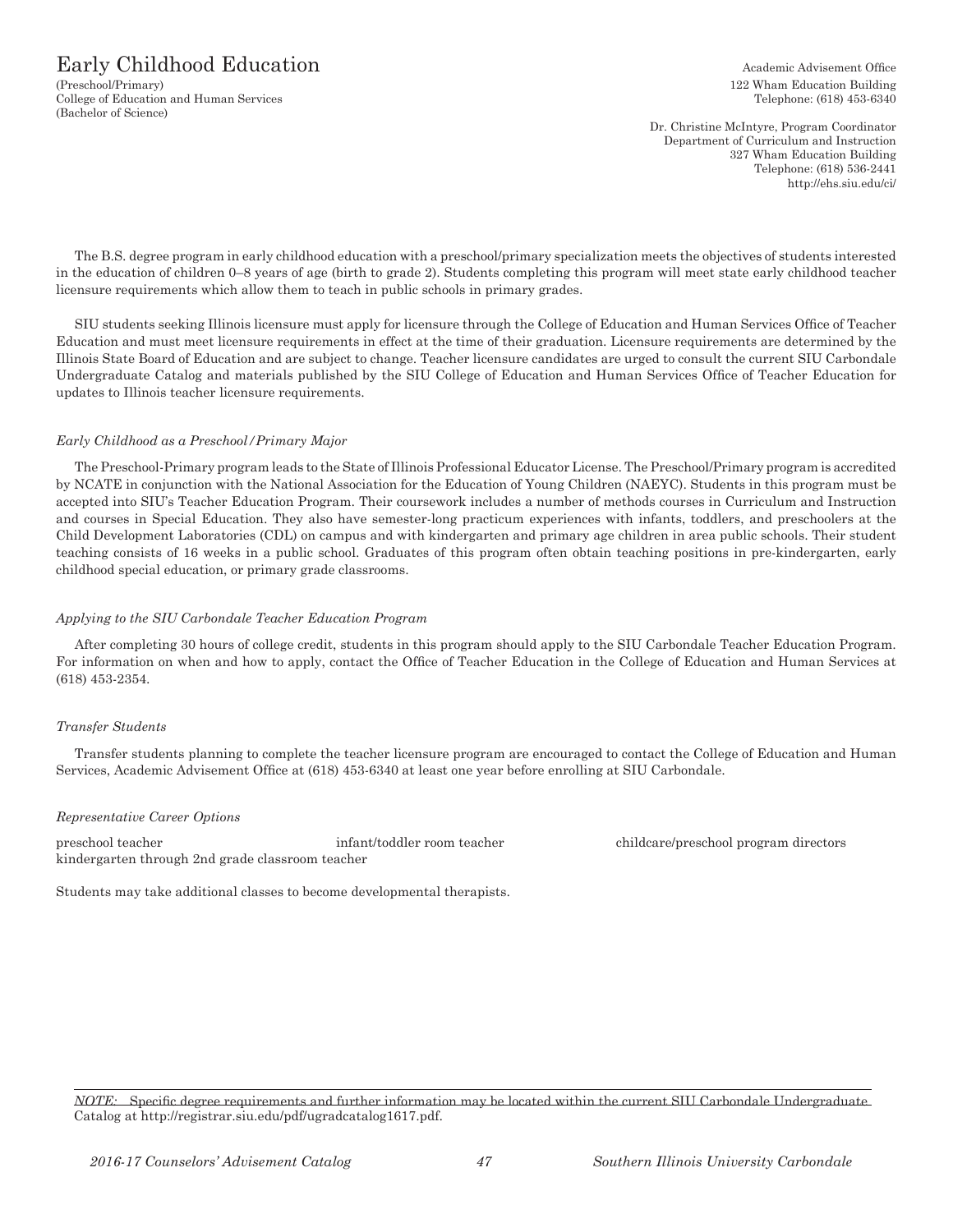# East Asian Language & Culture Dr. Alan Kim, East Asian Section Head & Advisor

China and Japan have rich, ancient cultures and also play an increasingly vital role in today's world. Students pursuing the interdisciplinary East Asian Language and Culture specialization will acquire proficiency in Chinese or Japanese, and take courses in English that introduce them to East Asian culture. They will gain a basic knowledge of the history, culture, and literature of people who speak their chosen language, and will learn how to think critically across cultures through analysis of beliefs, media, customs, and artifacts. In the course of their language study, they will gain the ability to discuss how and why Chinese or Japanese differ from English, helping them to understand how language works in general and how English and Chinese or Japanese work in particular. Students enjoy a wide range of career options in the public and private sectors, in the U.S. and abroad. The East Asian specialization is flexible enough to allow students to study a second field as well, widening their intellectual career horizons still further.

#### *East Asian Language and Culture as a Minor*

East Asian Language and Culture offers three minors. Chinese requires 21 hours in Chinese (CHIN) courses. Japanese requires 21 hours in Japanese (JPN) courses. East Asian Civilization requires 15 hours in coursework in Chinese, Japanese, or East Asian studies. At least three 3 hours must be taken in a regularly scheduled course at SIU Carbondale.

#### *Representative Career Options*

| international business | federal and state government agencies employee |
|------------------------|------------------------------------------------|
| journalism             | teaching                                       |
| cultural exchanges     | tourism                                        |
| international law      | nonprofit and humanitarian foundations         |

international organizations history-related positions political science diplomacy and foreign service

Language study improves linguistic and analytical skills helpful for most careers and for graduate study.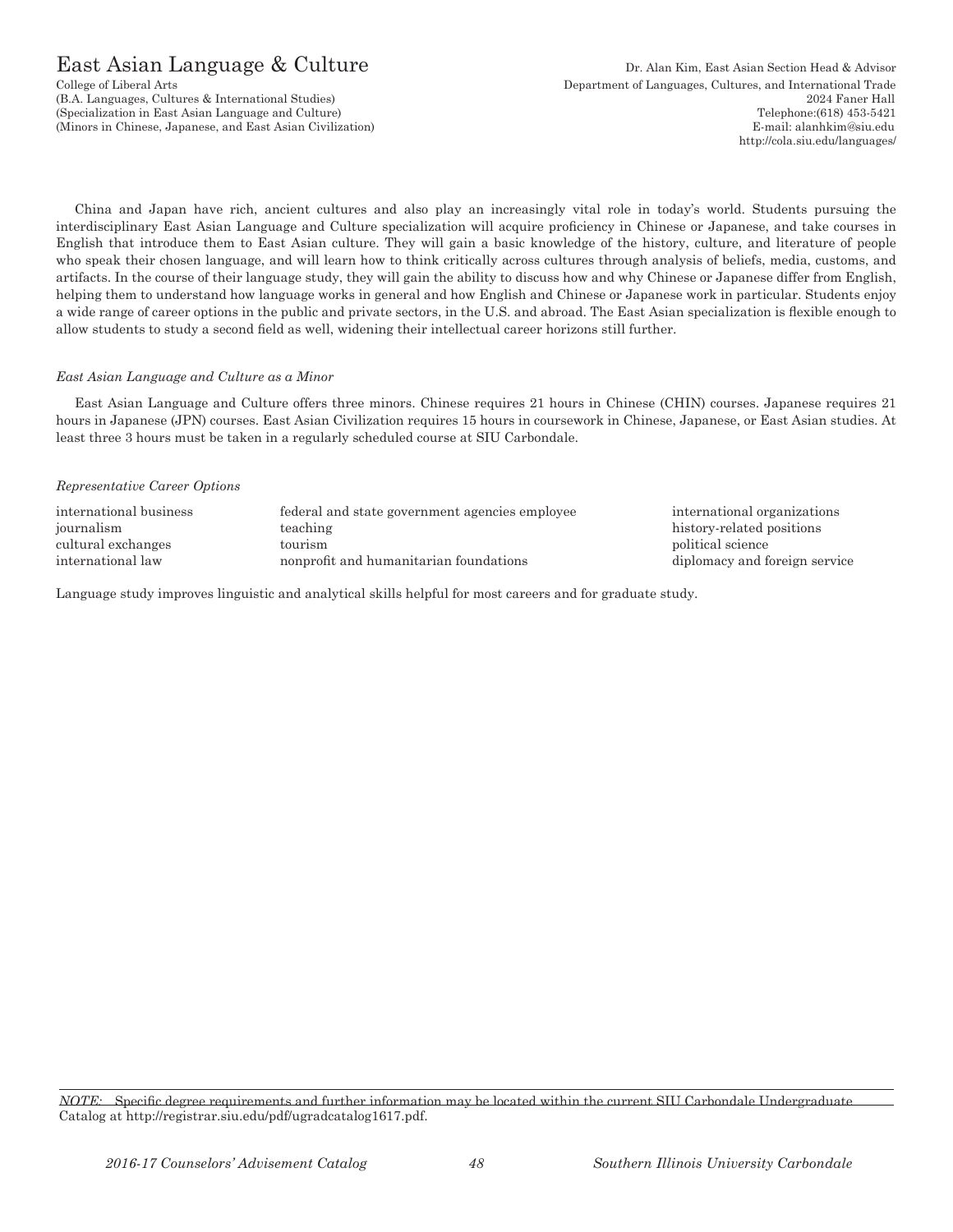The B.A. degree program in economics is great preparation for students pursuing careers in various areas of business, including banking and finance, industry, trade, and utilities. Majoring in economics is also excellent preparation for careers in law, medicine, government, non-profits, and international relations, and for graduate study in business, law, or any of the social sciences.

#### *Economics as a Major*

The degree program in economics consists of 30 semester hours of economics courses, 15 hours of which are required courses. For the remaining 15 hours students choose one of three areas to specialize in: general economics, financial economics, law and economics, and international economics.

*To Counselors:* We recommend that high school students thinking of majoring in economics take economics in high school, if it is offered. Community college students interested in economics should study principles of macro- and microeconomics.

#### *Representative Career Options*

Market research analyst economic analyst economic forecaster finance administrator budget analyst government economic enterprises studies officer international banking officer international trade economist investment analyst, loan administrator industrial economist manufacturer's representative production supervision price economist transportation economist labor economist business planner economic geographist legislative aide **population** economic analyst right-of-way agent tax economist urban economist financial adviser stock market analyst

- 
- 

*NOTE:* Specific degree requirements and further information may be located within the current SIU Carbondale Undergraduate Catalog at http://registrar.siu.edu/pdf/ugradcatalog1617.pdf.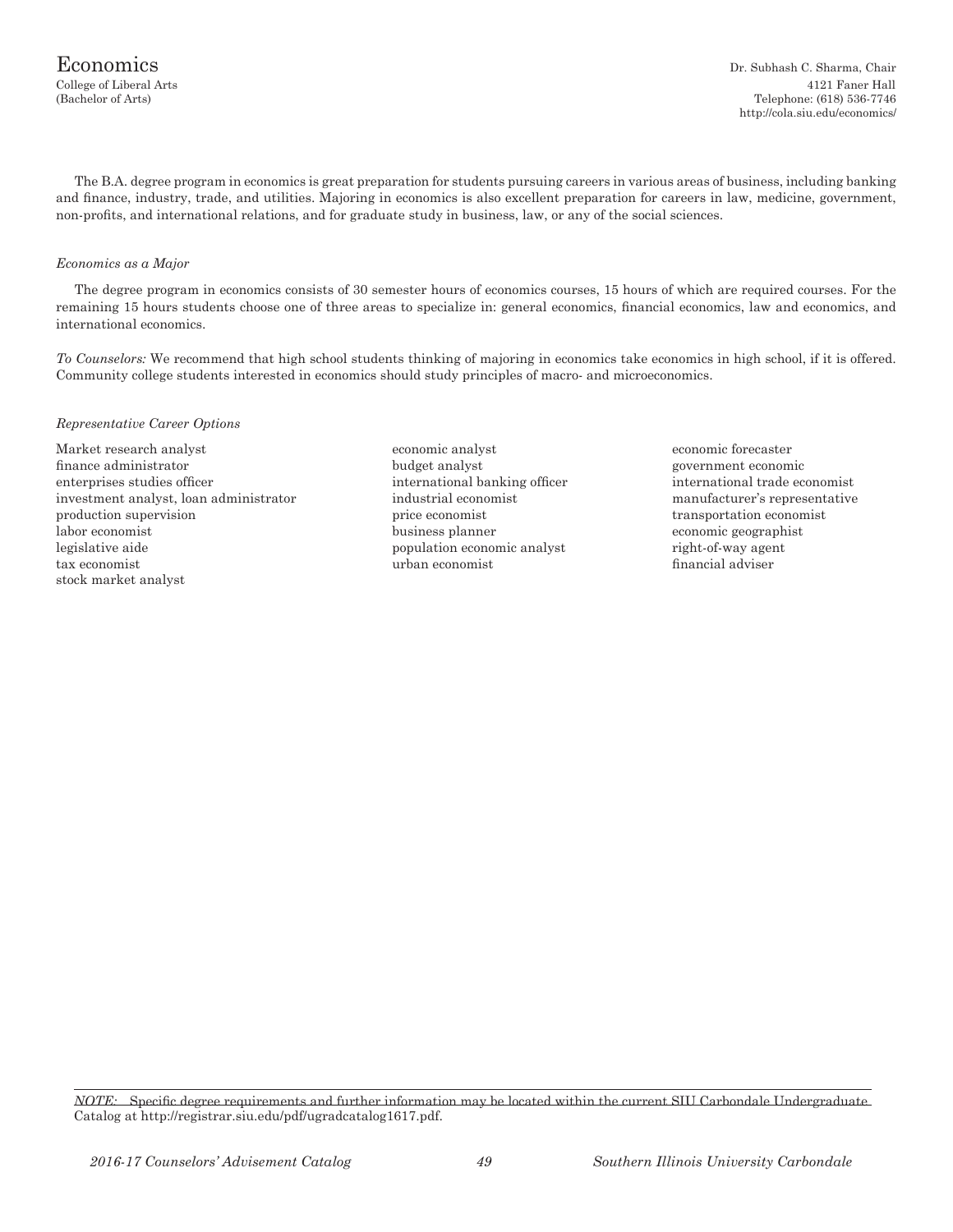# Electrical Engineering Lisa Lindhorst, Advisement

(Computer Engineering Specialization) D-104 Engineering Building College of Engineering Telephone: (618) 453-2261 (Bachelor of Science) E-mail: lisalind@siu.edu

http://engineering.siu.edu/elec/

See also: Civil Engineering, Computer Engineering, Mechanical Engineering, and Mining Engineering.

The B.S. degree program in electrical engineering meets the objectives of students preparing for professional and technical employment or for graduate studies leading to advanced degrees. Employment opportunities exist in such organizations as governmental laboratories, consumer goods manufacturers, and telecommunications, electric power, computer, and microelectronic companies. This program is accredited by the Engineering Accreditation Commission of the Accreditation Board for Engineering and Technology Inc., (EAC/ABET), 111 Market Place, Suite 1050, Baltimore, MD 21202-4012, Telephone: (410) 347-7700, <url: www.abet.org>.

Flexibility in this major allows students to choose among courses in application and theory of circuits, systems, communications, digital systems, controls, electronics, instrumentation, electromagnetics, and power systems.

#### *Transfer students*

Transfer students from community colleges or other institutions should have strong backgrounds in the physical sciences, mathematics, social sciences, fine arts, and humanities. Students are encouraged to complete specific freshman and sophomore course requirements, which include 6 semester hours of composition; 3 hours of speech, 8 hours of university physics; and 11–14 hours of mathematics, including calculus. Calculus is a prerequisite for junior-level courses.

#### *Representative Career Options*

digital signal processing engineer

Computer engineer product development and design engineer product application and test engineer sales operations research analyst patent engineer systems engineer electronics engineer electronics engineer software engineer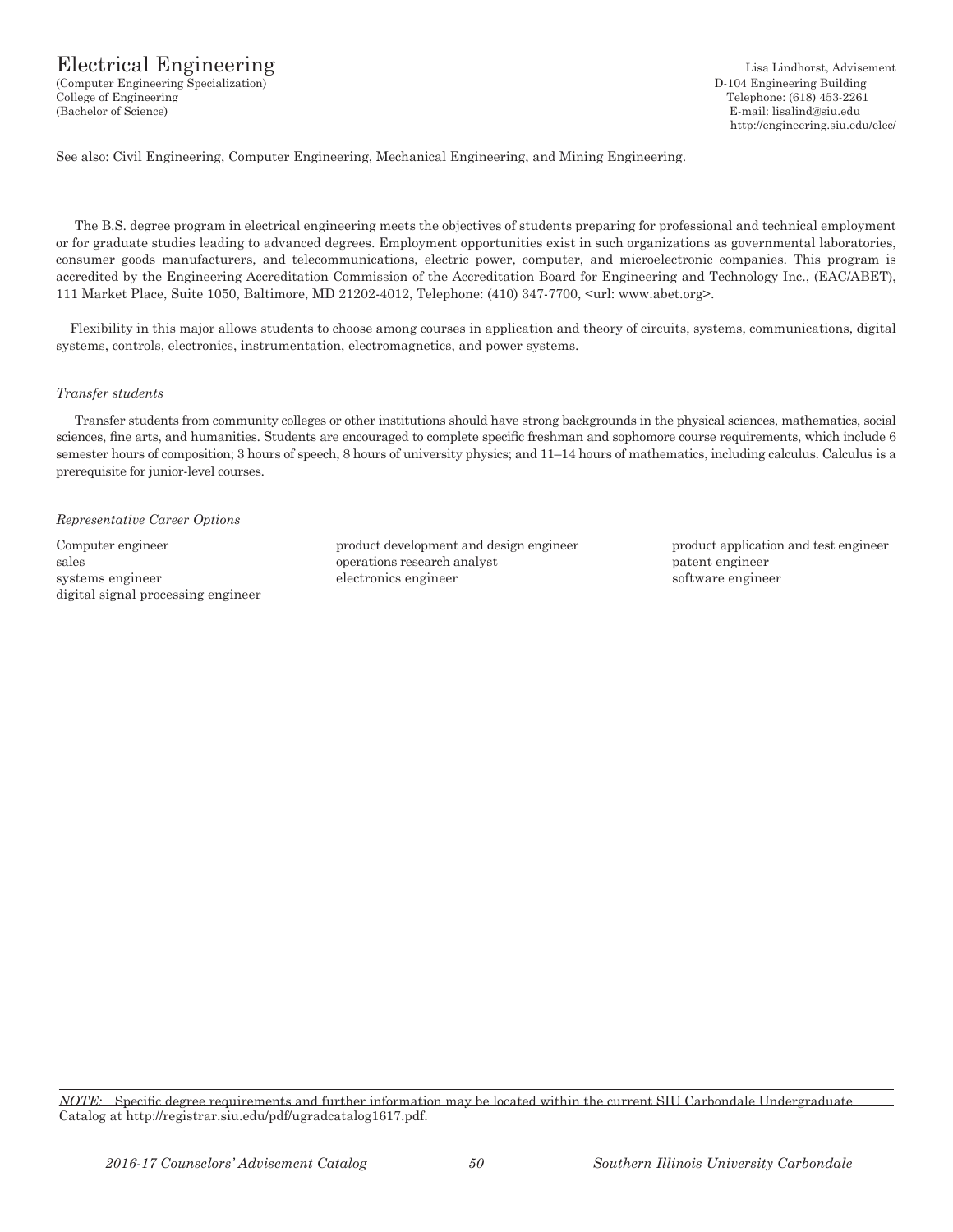## Electrical and Computer Engineering<br>
DUAL DEGREE Linda Lindhorst, Advisement<br>
D-104 Engineering Building College of Engineering Telephone: (618) 453-2261 (Bachelor of Science) E-mail: lisalind@siu.edu

D-104 Engineering Building http://engineering.siu.edu/elec/

The B.S. degree program in electrical engineering meets the objectives of students preparing for professional and technical employment or for graduate studies leading to advanced degrees. Employment opportunities exist in such organizations as governmental laboratories, consumer goods manufacturers, and telecommunications, electric power, computer, and microelectronic companies. This program is accredited by the Engineering Accreditation Commission of the Accreditation Board for Engineering and Technology Inc., (EAC/ABET), 111 Market Place, Suite 1050, Baltimore, MD 21202-4012, Telephone: (410) 347-7700, <url: www.abet.org>.

Flexibility in this major allows students to choose among courses in application and theory of circuits, systems, communications, digital systems, controls, electronics, instrumentation, electromagnetics, and power systems.

#### *Transfer students*

Transfer students from community colleges or other institutions should have strong backgrounds in the physical sciences, mathematics, social sciences, fine arts, and humanities. Students are encouraged to complete specific freshman and sophomore course requirements, which include 6 semester hours of composition; 3 hours of speech, 8 hours of university physics; and 11–14 hours of mathematics, including calculus. Calculus is a prerequisite for junior-level courses.

#### *Representative Career Options*

Electrical engineer product development and design engineer product application and test engineer sales operations research analyst patent engineer communications engineer computer engineer power engineer power engineer systems engineer electronics engineer electronics engineer systems engineer software engineer control engineer control engineer digital signal processing engineer.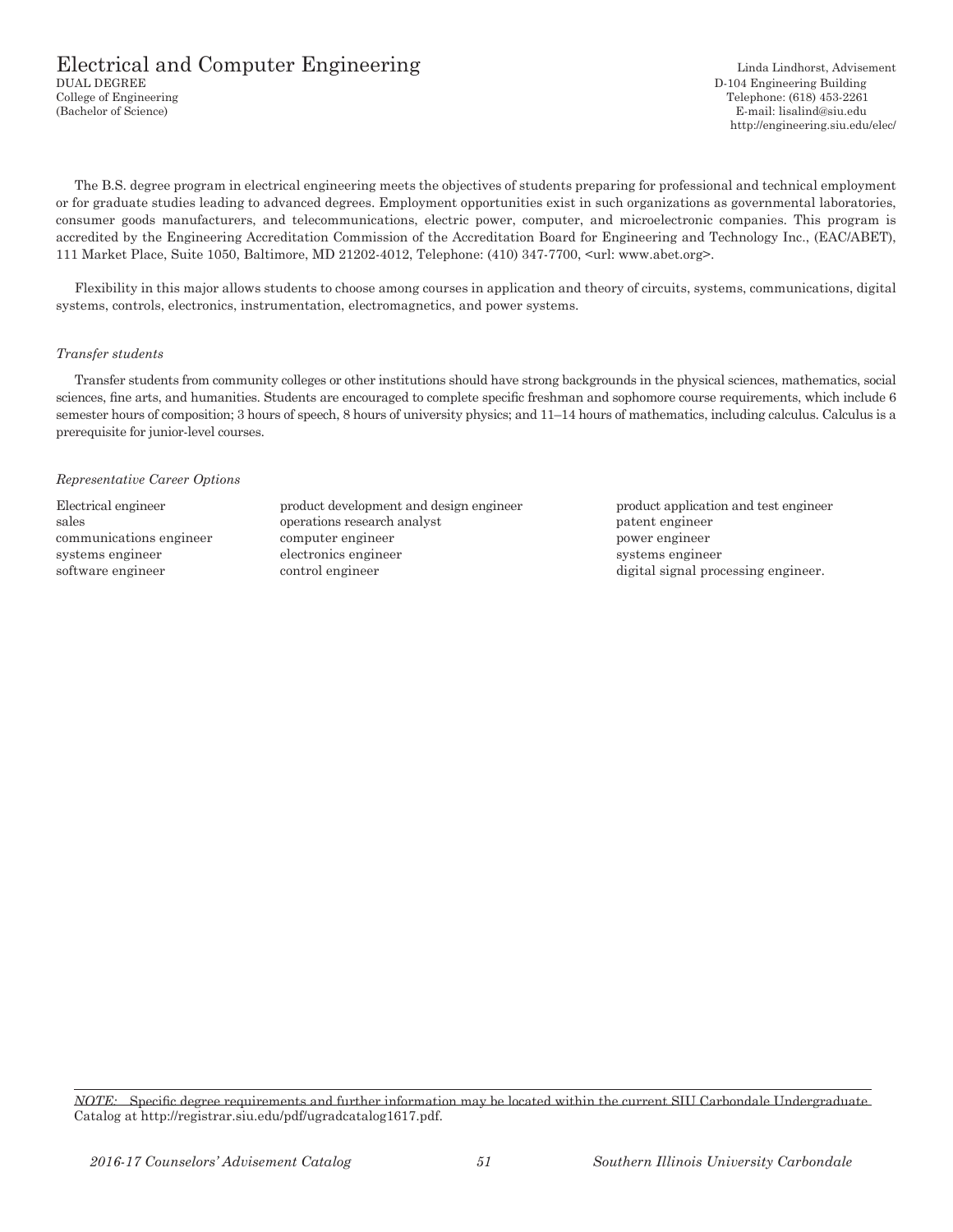The B.S. in Electronic Systems Technologies (EST) is a career-oriented program designed to provide the electronics technician with the tools necessary for advancement to supervisory positions in the field of electronics. The pervasive nature of electronics has resulted in the need for highly trained technologists in all sectors of business and industry. Students entering the program as freshmen are not required to have a background in electronics. Requirements for the major provide a sequential program in electronics and allow students to select courses that lead toward careers in the electronics industry. Students can select one of two baccalaureate educational paths: 1) electronic systems technologies or 2) electronics systems technologies with an electronics management specialization.

The Electronic Systems Technologies degree is a four-year program that provides training in fundamental electronic theory and advanced supervisory and technical skills. Students may enter the program at the freshman level or build on previous technical training received in military schools, technical institutes, and community colleges. Credit for postsecondary course work, military training, and work experience will be evaluated on an individual basis. The program is ideally suited for students who possess an associate in applied science degree in electronics technology. The A.A.S. degree may be coupled with SIU Carbondale's Capstone Option. A mandatory internship/co-op experience ensures that students receive field experience in their chosen career field. The curriculum places emphasis on skills necessary to achieve longterm career goals in biomedical equipment technology, automation and control, telecommunications, and networking.

## *Transfer students*

Transfer students from community colleges or other institutions should have strong backgrounds in the physical sciences, mathematics, social sciences, fine arts, and humanities. Students are encouraged to complete specific freshman and sophomore course requirements, which include 6 semester hours of composition; 3 hours of speech, 8 hours of university physics; and 11–14 hours of mathematics, including calculus. Calculus is a prerequisite for junior-level courses.

#### *Representative Career Options*

| Computer engineer                  | product development and design engineer |
|------------------------------------|-----------------------------------------|
| sales                              | operations research analyst             |
| systems engineer                   | electronics engineer                    |
| digital signal processing engineer |                                         |

product application and test engineer patent engineer software engineer

## B*accalaureate Degree Program in Electronic Systems Technologies–Electronics Management Specialization*

The electronic systems technologies major that chooses the electronics management specialization will take course work designed to provide an effective school-to-work transition for specific careers in the electronics industry. Completion of this specialization provides graduates with advanced skills required by an electronics technologist. Technical skills include planning and implementation of preventive maintenance programs, testing, troubleshooting, and calibration of electronic equipment and systems. In addition, the specialization will include skills in writing, interpreting, and presenting technical documentation.

This curriculum offers the flexibility to best serve the student's background and career goals. It also works well for students who already possess an associate in applied science (A.A.S.) degree in electronics technology. The Capstone Option is available, and formal program articulation agreements between SIU Carbondale and community colleges have been developed to ensure that the student is able to receive a baccalaureate degree in electronic systems technologies with a specialization in electronics management with the completion of an additional 60 hours of approved course work.

#### *Representative Career Options*

Production technician biomedical technician field service manager production manager broadcast technician production supervisor systems/ network analyst process control technical salesperson technical salesperson instrumentation calibration technician

Entry-level salaries vary with the type of industry and its geographic location. Typically, starting salaries range from \$35,000 to \$60,000 per year.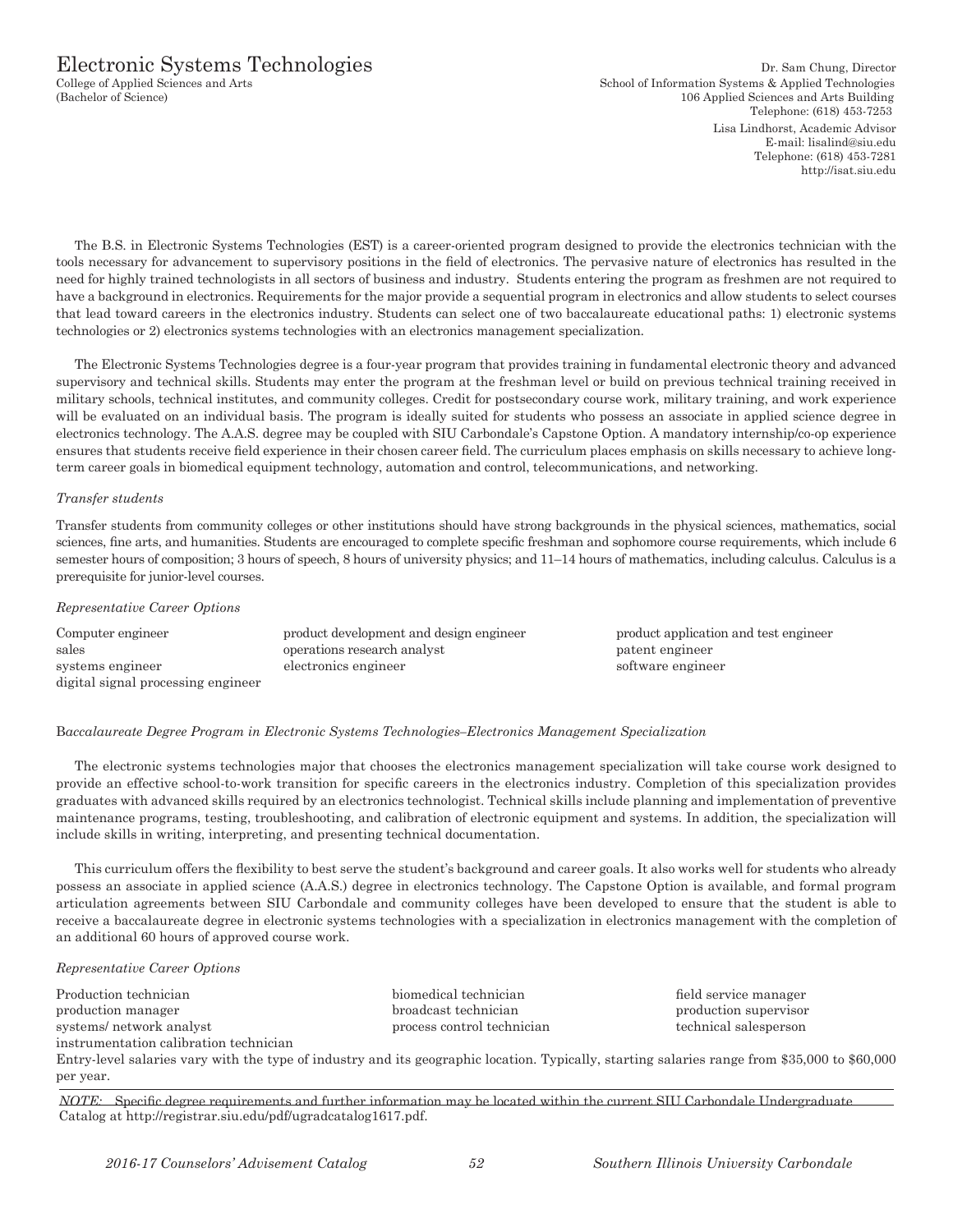College of Education and Human Services 122 Wham Education Building (Bachelor of Science) Telephone: (618) 453-6340

Dr. Christie McIntyre, Program Coordinator Department of Curriculum and Instruction 327 Wham Education Building Telephone: (618) 536-2441 http://ehs.siu.edu/ci/

The B.S. degree in education with a major in elementary education meets the objectives of students interested in teaching grades 1-6 and prepares them to fulfill the minimum requirements for the state of Illinois Professional Educator License. Elementary education majors are prepared to accept jobs in self-contained classrooms at the elementary level. Students should study the section in the current SIU Carbondale undergraduate catalog that lists requirements. In addition to general University and College of Education and Human Services requirements, students must meet all requirements prerequisite to student teaching.

SIU students seeking Illinois licensure must apply for licensure through the College of Education and Human Services Office of Teacher Education and must meet licensure requirements in effect at the time of their graduation. Licensure requirements are determined by the Illinois State Board of Education and are subject to change. Teacher licensure candidates are urged to consult the current SIU Carbondale Undergraduate Catalog and materials published by the SIU College of Education and Human Services Office of Teacher Education for updates to Illinois teacher licensure requirements.

## *Elementary Education (1-6) as a Major*

Elementary education has four parts: University Core Curriculum courses required of all students pursuing a bachelor's degree at SIU Carbondale; the teacher education program–a professional education sequence that culminates in a semester of student teaching; a group of required and elective courses in the professional field of elementary education; and observed and actual experiences with children. All students should refer to Teacher Education Program Admission Requirements. Contact the Office of Teacher Education in the College of Education and Human Services at (618) 453-2354.

## *Transfer Students*

Transfer students planning to complete the teacher licensure program are encouraged to contact the College of Education and Human Services Academic Advisement Office at (618) 453-6340 at least one year before enrolling at SIU Carbondale.

#### *Representative Career Options*

first through sixth grade classroom teacher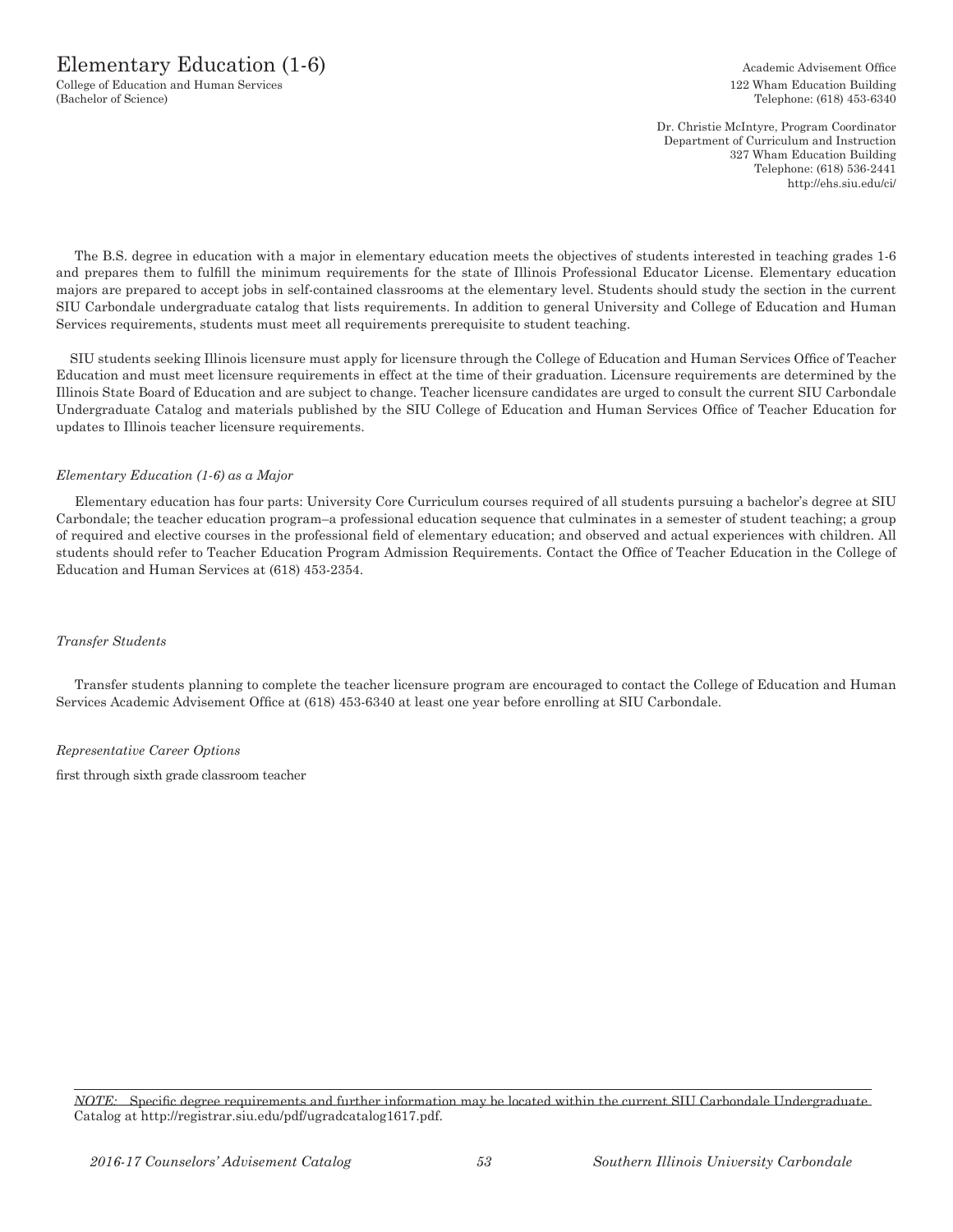In the occupational spectrum between the technician and the engineer, engineering technology lies at the end of the spectrum closer to the engineer, integrating scientific and engineering knowledge and methods with technical skills and applying them to the support of engineering activities.

The B.S. degree program in engineering technology (electrical engineering technology specialization) meets the objectives of students planning careers in electronics, manufacturing, power generation, communication industries, and computer technologies. Students study electrical circuits, logic design, communications, microprocessors, and microcomputers. Other courses prepare them for participation in the planning and installation of power distribution systems, the operation and maintenance of complex electrical systems and industrial automation and control.

This curricula is accredited by the Technology Accreditation Commission of the Accreditation Board for Engineering and Technology, (TAC/ABET), www.abet.org.

#### *Engineering Technology as a Major, with a Specialization in Electrical Engineering Technology*

Required for the degree are 120 semester hours of course work, including mathematics and basic science; communications; humanities and social science; required major; and elective technology courses. A minimum of 30 semester hours in engineering technology must be taken in residence at SIU Carbondale.

The courses required for transfer students with associate in applied science degrees from an occupational program are dependent on the student's previous program. For the electrical engineering specialization, 30 hours in the engineering technology curriculum must be taken at SIU Carbondale. A Capstone Option may be available in the engineering technology degree program. Students' Capstone Option applications must be on file by the end of their first semester at SIU Carbondale. Additional qualification requirements are detailed in this catalog under Capstone Option.

#### *Representative Career Options*

Employment opportunities for graduates with B.S. degrees in electrical engineering technology are excellent. Graduates are employed in the communications industry, electronic and electrical industries; by transportation industries and consulting firms; in the power and energy industries, in machinery manufacturing companies, and in many other areas.

*NOTE:* Specific degree requirements and further information may be located within the current SIU Carbondale Undergraduate Catalog at http://registrar.siu.edu/pdf/ugradcatalog1617.pdf.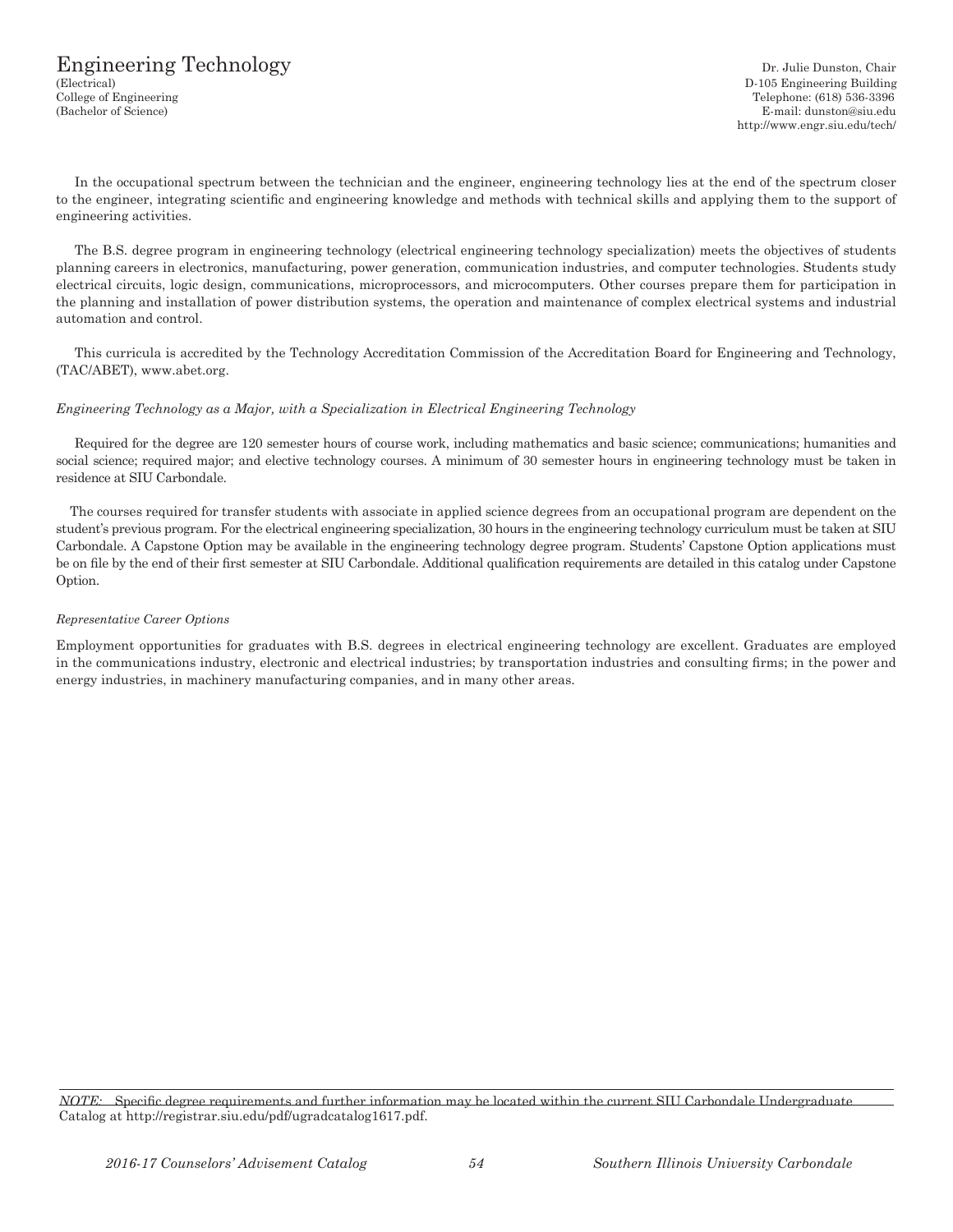English Dr. Elizabeth Klaver, Chair (General Literature/Grad School Preparation) Department of English, Faner Hall College of Liberal Arts Telephone: (618) 453-5321

Students who choose to study literature, language, and composition at Southern Illinois University Carbondale have excellent resources available to them: an experienced faculty, well-equipped facilities and extensive library collections. The B.A. degree program in English is offered with four areas of specialization (general studies/ graduate school; pre-professional; creative writing; teacher education) that will accommodate a variety of career objectives. Each specialization requires students to complete a set of English core courses (ENGL 301, 302A, 302B, 303, 305, and 365, or 471 or 472), as well as a series of additional courses specifically relevant to the area of concentration. Students who plan to declare English as a major should consult the department's director of undergraduate studies as soon as they know they will major in English. If possible, transfer students should contact a departmental adviser before their first registration at SIUC. (Any of the four English specializations may be modified by entry into the departmental honors program.)

The Bachelor of Arts program in English with a specialization in *general studies/graduate school preparation literature specialization* appeals to students preparing for graduate study and for occupations such as journalism and publishing that place more than usual emphasis on effective communication and organization of ideas. The broadly based program focuses on English, American, and world literatures and includes study in the various forms and periods of literature. For students with excellent undergraduate records, a taste for literary analysis and criticism, and a desire to teach young adults rather than adolescents, college teaching is a viable option for a career. This concentration, which allows a great deal of flexibility in choosing upper-division courses, offers a thorough background in composition, language, and literature, both contemporary and historic.

#### *English as a Major*

Major goals of the University Core Curriculum, pre-graduate study, and pre-professional specializations are 1) teaching students to write clearly and effectively; 2) preparing them to read precisely with insight and understanding; and 3) familiarizing them with the history, artistry, and human values of our linguistic and literary heritage. Although a minor field is not required, English majors are encouraged to consider complementary minor fields such as foreign languages and literatures, history, philosophy, linguistics, speech communication, journalism, psychology, sociology, political science, African Studies, Black American studies, theater, computer science, business administration, and marketing. Creativity, critical thinking, and communication–skills acquired in the English major–are crucial for success in any field of study. The English major and minor complement and enhance study in virtually all academic disciplines. Students planning to enter graduate school are encouraged to take two years of a single foreign language.

#### *Representative Career Options*

prepare for graduate school journalist english teacher college english teacher writer various roles within publishing variety of roles within the professional world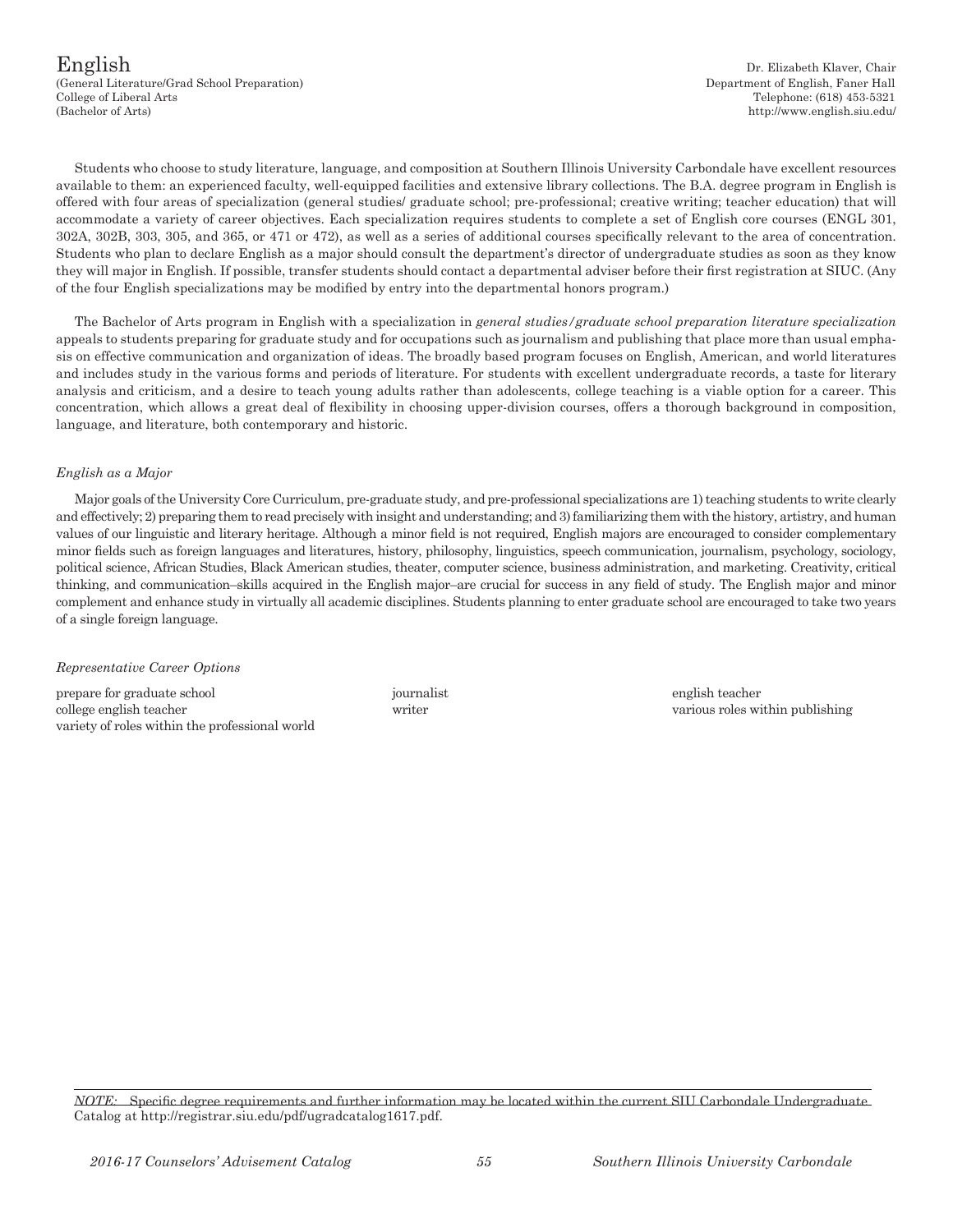The Bachelor of Arts degree program in English with a specialization in *pre-professional preparation* attracts students who want to write clearly and effectively and to read with understanding. The emphasis on language and communication in this program may be particularly attractive to pre-law, pre-business and pre-med students. Indeed, surveys show that the verbal abilities of English graduates are highly desirable in business and government. Courses in literature are included to refine the student's awareness of language, capacity for analytic thinking, and understanding of human behavior.

#### *English as a Major*

Major goals of the University Core Curriculum, pre-graduate study, and pre-professional specializations are 1) teaching students to write clearly and effectively; 2) preparing them to read precisely with insight and understanding; and 3) familiarizing them with the history, artistry, and human values of our linguistic and literary heritage. Although a minor field is not required, English majors are encouraged to consider complementary minor fields such as foreign languages and literatures, history, philosophy, linguistics, speech communication, journalism, psychology, sociology, political science, African Studies, Black American studies, theater, computer science, business administration, and marketing. Creativity, critical thinking, and communication–skills acquired in the English major–are crucial for success in any field of study. The English major and minor complement and enhance study in virtually all academic disciplines. Students planning to enter graduate school are encouraged to take two years of a single foreign language.

*NOTE:* Specific degree requirements and further information may be located within the current SIU Carbondale Undergraduate Catalog at http://registrar.siu.edu/pdf/ugradcatalog1617.pdf.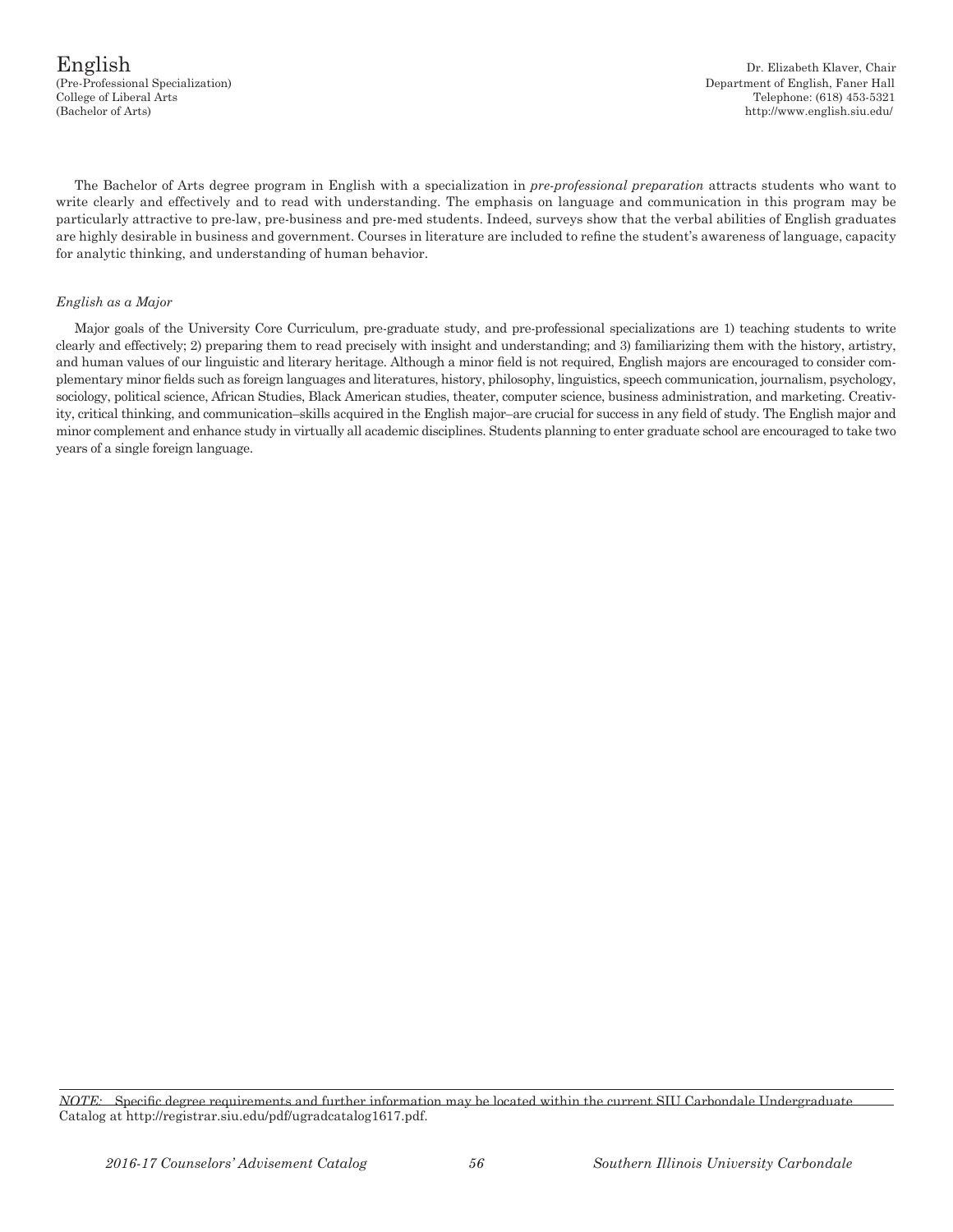English Dr. Elizabeth Klaver, Chair<br>Creative Writing) Department of English, Faner Hall Department of English, Faner Hall College of Liberal Arts Telephone: (618) 453-5321 (Bachelor of Arts) http://www.english.siu.edu/

The Bachelor of Arts degree program in English with a specialization in *creative writing* meets the objectives of students who want to pursue and refine an interest in literature and language through their creative abilities. The equivalent of seven courses beyond the Core Curriculum required of all English majors is offered, culminating in a directed senior writing project such as a collection of short stories or poems, a novel, or a play. All faculties teaching these courses have published their own creative writing, and the major thrust of the student's work will be toward publication. An alternative to the senior project, if appropriate arrangements can be made, might be an internship in a publishing firm.

#### *English as a Major*

Students interested in creative writing are strongly urged to confer with the director of undergraduate studies in English as soon as possible. The designs of these specializations require a great deal of advisement and consultation to insure that students go through the proper sequence of courses. If possible, transfer students should contact a departmental adviser before their first registration at SIU Carbondale.

#### *Representative Career Options*

- recreation specialist interpreter.
- Webmaster **public relations officer** public relations officer publications personnel announcer continuity writer continuity writer continuity writer continuity writer continuity writer continuity writer correspondent critical writer editorial writer feature writer program assistant reporter assistant librarian technical writer technical writer technical writer technical writer television writer manufacturer's representative sales agent
	-

*NOTE:* Specific degree requirements and further information may be located within the current SIU Carbondale Undergraduate Catalog at http://registrar.siu.edu/pdf/ugradcatalog1617.pdf.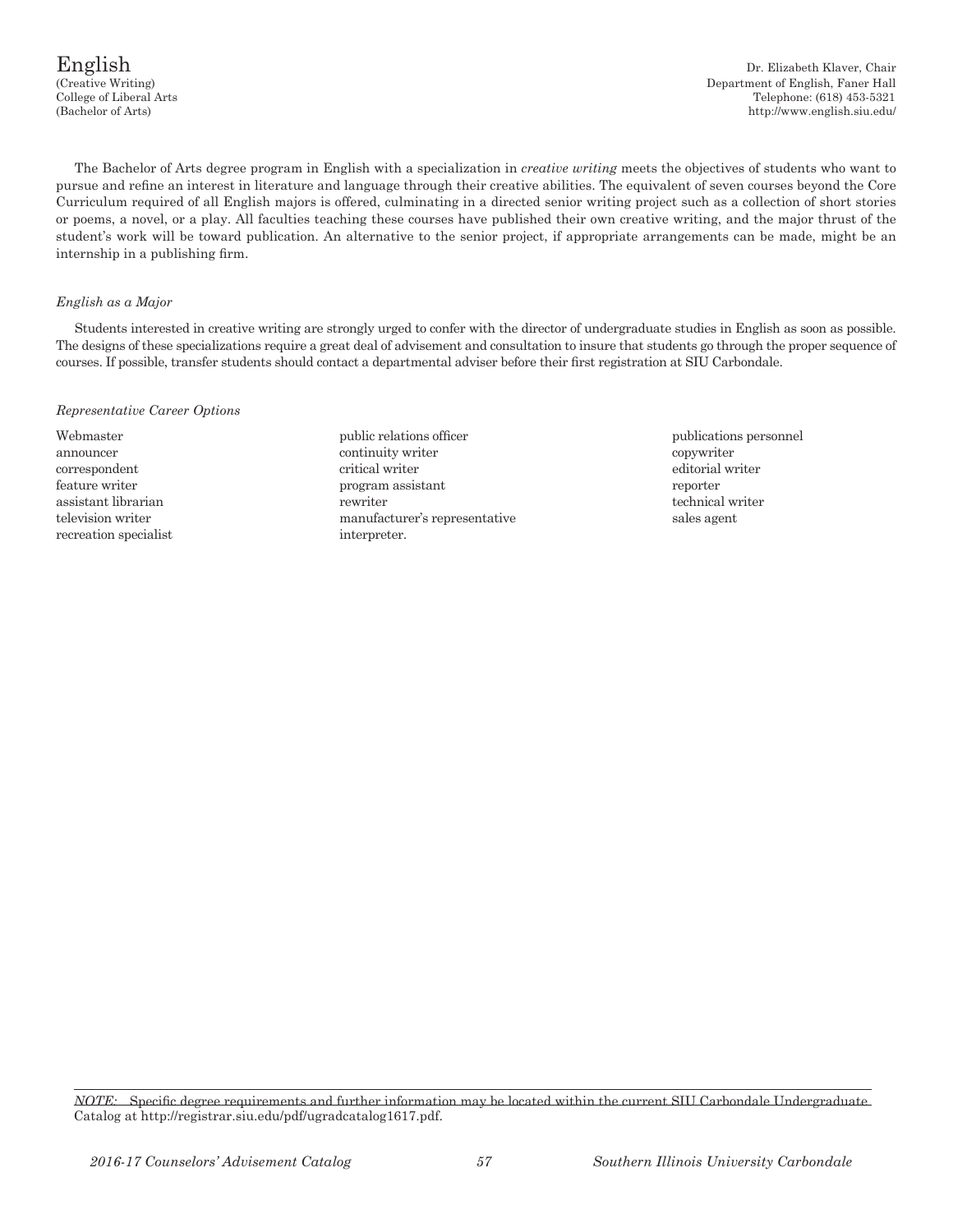# (Bachelor of Arts)

English Dr. Elizabeth Klaver, Chair (Teacher Education) **Department of English, Faner Hall** College of Liberal Arts Telephone: (618) 453-6866 http://cola.siu.edu/english/

(Teacher Education) Chief Academic Advisor College of Liberal Arts 122 Wham Building (Bachelor of Arts) Telephone: (618) 453-6340 ehs.siu.edu/

Students who plan to teach English at the high school level grades 9-12, can prepare through either the College of Liberal Arts or the College of Education and Human Services at SIU Carbondale. Both degrees require admission to the teacher education program. The teacher education program consists of courses required for teacher licensure, a semester of student teaching, and the English core (ENGL 301, 302A, 302B, 303, 305, and 365 or 471 or 472), as well as courses in language analysis; challenges in teaching composition, language, literature and reading in high school; advanced courses in English literature before 1800, and continental literature; and one elective course. All English TEP students are required to have one year of a foreign language.

#### *English as a Major*

The Bachelor of Arts and Bachelor of Science degree programs in English education meet the objectives of students preparing for teaching at the secondary level, for graduate study, or for positions requiring effective communication of ideas. Students will gain a thorough background in composition, language, and literature, studying the various forms of English, American, and world literature, contemporary and historic. Students interested in the teacher education preparation specialization should become aware of the requirements for entering the teacher education program. The Department of English requires a 2.75 GPA in the major and successful (C or better) completion of three upper-division English courses for recommendation to unconditional status in the teacher education program.

#### *Representative Career Options*

secondary-level English teacher a variety of positions requiring effective communication skills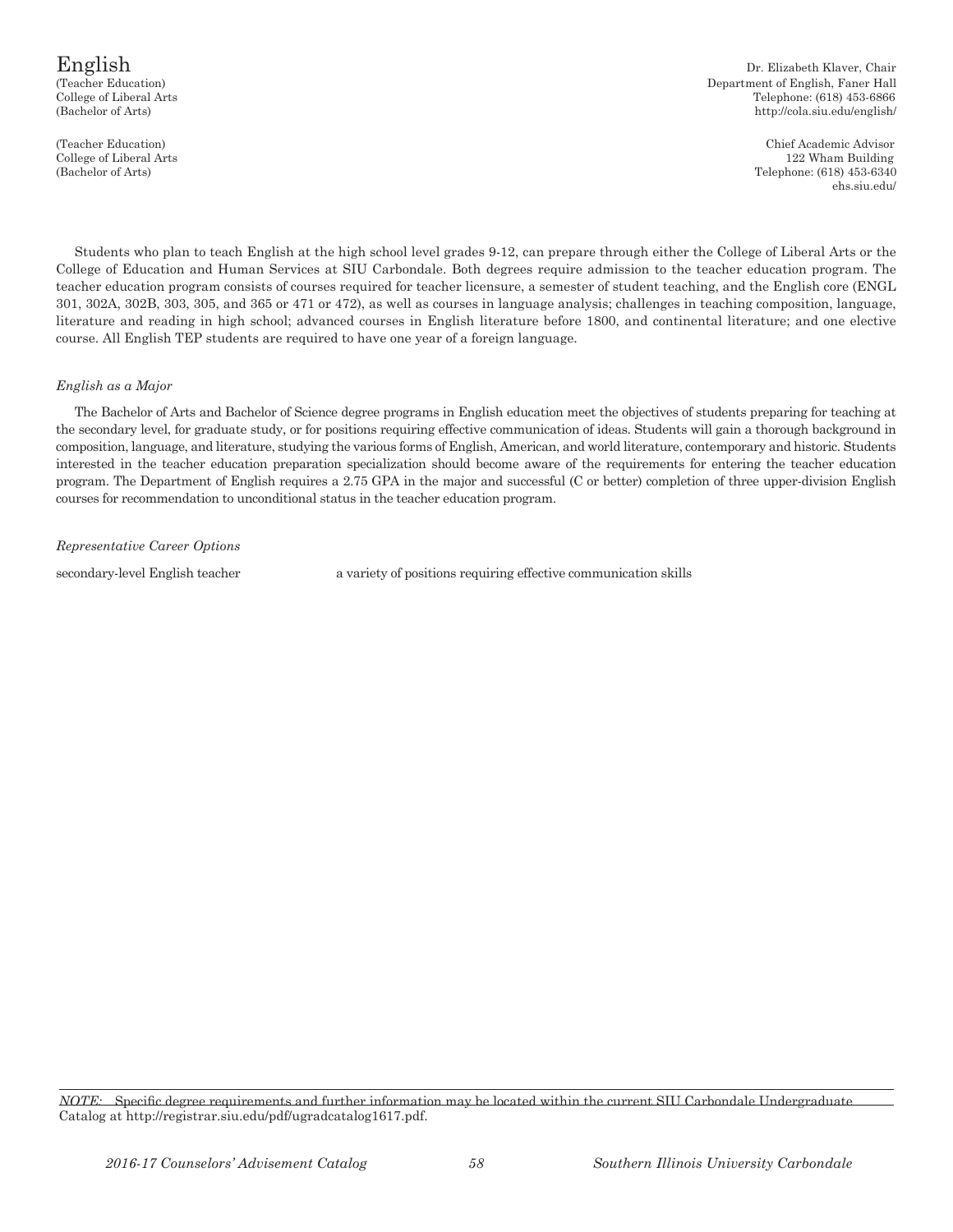# Environmental Studies (Minor) Dr. Leslie A. Duram, Director Dr. Leslie A. Duram, Director Telephone: 618-453-6084

Welcome to Environmental Studies (ENVS)! Open to all Majors: you can add some "green" to any degree. The Environmental Studies minor is an excellent complement to any major, and serves to enhance your career opportunities. You earn an Environmental Studies minor through 15 credit hours, drawing from the expertise of faculty and departments across campus. The goal is to broaden your perspective, while allowing you to follow your individual interests. You will expand your viewpoint and gain new skills for environmental analysis. For example, you can learn more about environmental ethics and media, ecology and wildlife; environmental education and policies; green buildings and organizations. The possibilities to widen your knowledge base are nearly endless. This minor helps unify the theme of environmental studies, while creating individual paths for student success.

The Environmental Studies minor is built around one core course, three topic courses (Environment, Society, Skills), and one unifying final course.

*NOTE:* Specific degree requirements and further information may be located within the current SIU Carbondale Undergraduate Catalog at http://registrar.siu.edu/pdf/ugradcatalog1617.pdf.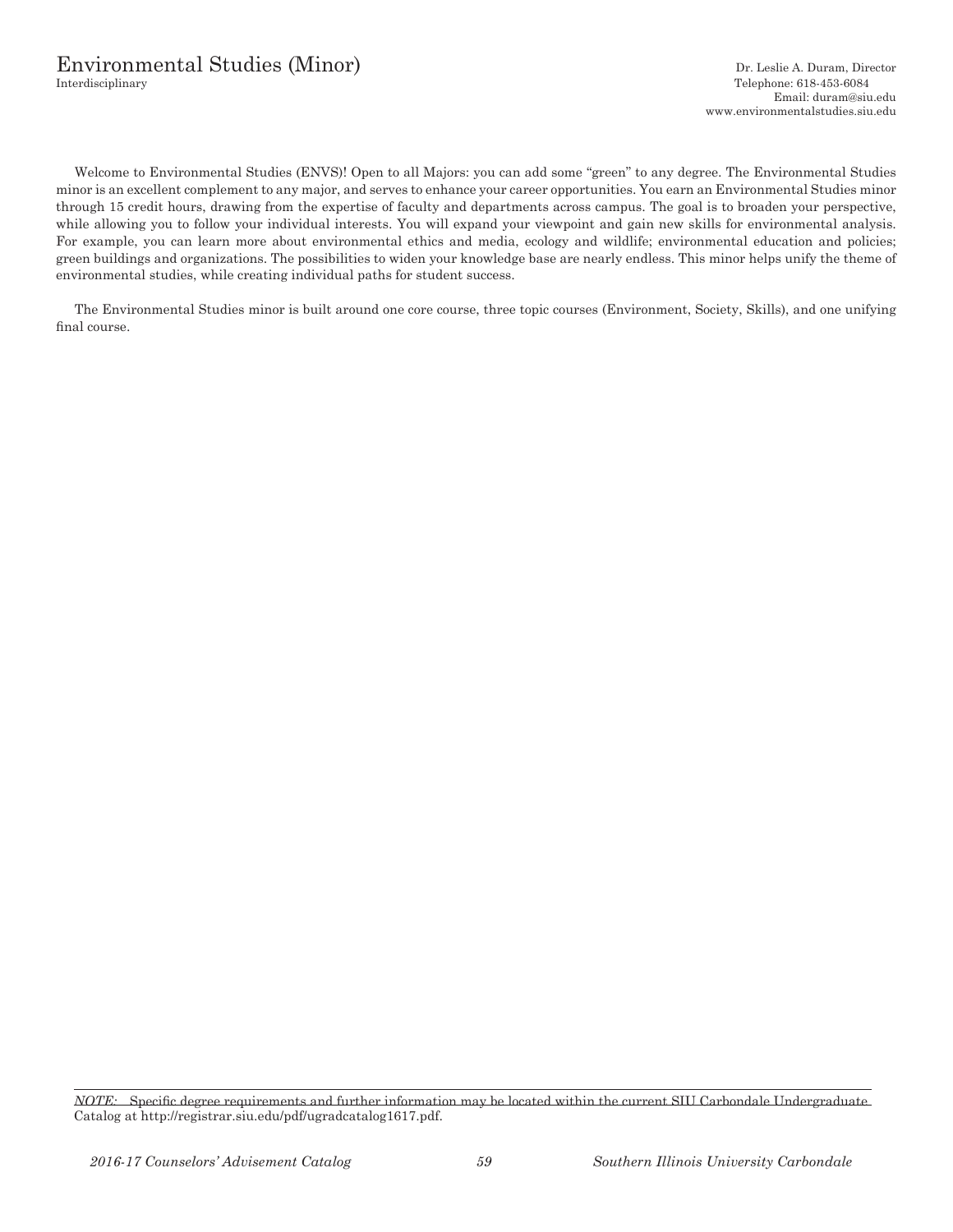# Fashion Design and Merchandising Dr. Craig Anz, Interim Director Crashion Design)

School of Architecture School of Architecture 410 Quigley Hall College of Applied Sciences and Arts Telephone: (618) 453-3734/E-mail: canz@siu.edu (Bachelor of Science) http://architecture.siu.edu/

> Dr. Laura Kidd, Program Director 311 Quigley Hall Telephone: (618) 453-1981 / E-mail: lkidd@siu.edu

The B.S. degree program in Fashion Design and Merchandising with a specialization in fashion design meets the objectives of students preparing for design occupations either in an industrial setting or in a custom shop. Many careers in design-related businesses are also available to the graduates of this program. The variety of courses offered provides students with opportunities to develop individual skills and competencies.

#### *Fashion Design as a Specialization*

This specialization is intended for students interested in professional preparation in fashion design or allied design positions in either industrial or commercial fashion businesses. The courses available to students cover textile information, fashion design, and skills required for developing original designs into patterns and completed garments. Courses in fashion design and merchandising are complemented by courses in art, business, and other areas that will provide a suitable background for various career opportunities.

#### *Representative Career Options*

Consumer market analyst consumer relations officer fashion designer fashion coordinator pattern designer tailor, clothing economist fashion merchandising expert advertising assistant retail store manager cost analyst customer services specialist sales agent purchasing manager textile selector textile selector textile laboratory assistant

- 
- customer relations specialist pattern maker manufacturer's representative.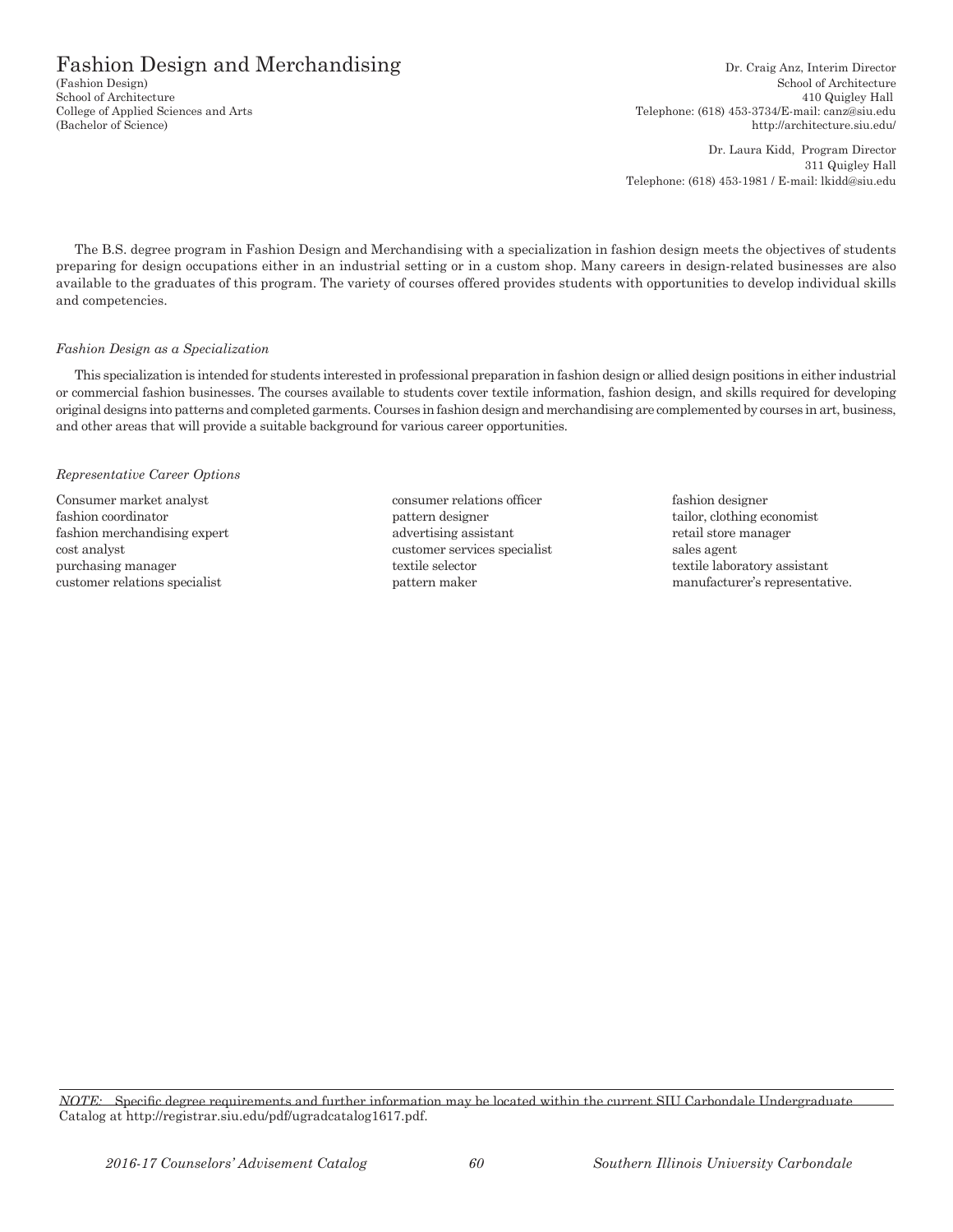$(Fashion Merchandisplay)$ College of Applied Sciences and Arts<br>(Bachelor of Science)

Fashion Design and Merchandising Dr. Laura Kidd, Program Director<br>
(Fashion Merchandising) Dr. Laura Kidd, Program Director<br>
311 Quigley Hall School of Architecture Telephone: (618) 453-3374<br>College of Applied Sciences and Arts E-mail: lkidd@siu.edu http://architecture.siu.edu/undergraduate/fdm/index.php

The B.S. degree program in Fashion Design and Merchandising with a specialization in fashion merchandising meets the objectives of students preparing for careers in retail stores as buyers or department managers or in personnel, training, inventory control, and security. Professional and free elective hours make it possible for students to choose the courses that support their career goals.

#### *Representative Career Options*

Consumer market analyst consumer relations officer fashion coordinator fashion merchandising expert and advertising assistant and retail store manager cost analyst customer services specialist sales agent purchasing manager textile selector textile selector textile selector textile laboratory assistant customer relations specialist manufacturer's representative.

*NOTE:* Specific degree requirements and further information may be located within the current SIU Carbondale Undergraduate Catalog at http://registrar.siu.edu/pdf/ugradcatalog1617.pdf.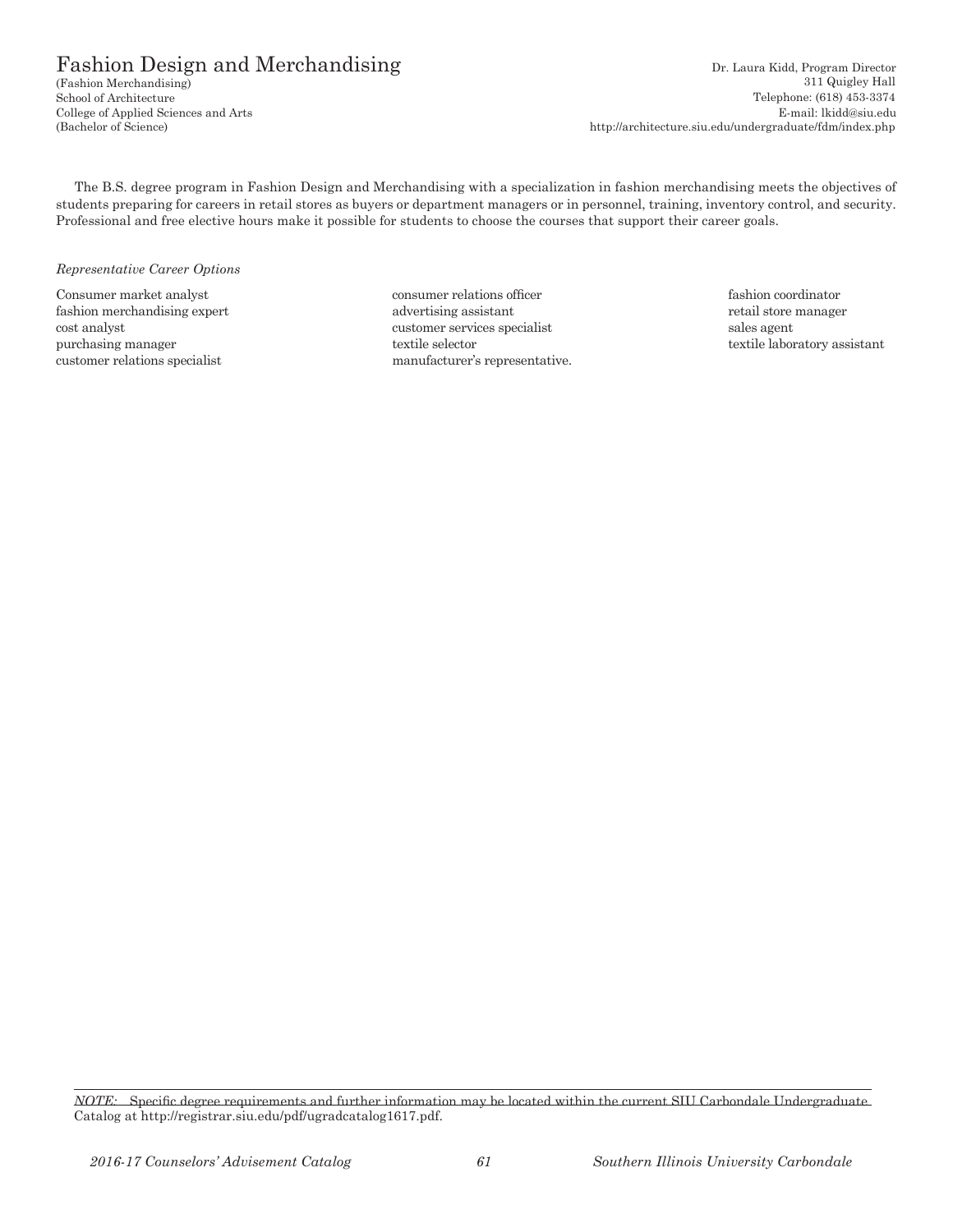Fashion Design and Merchandising Dr. Craig Anz, Interim Director Crashion Styling) Dr. Craig Anz, Interim Director School of Architecture School of Architecture 410 Quigley Hall<br>College of Applied Sciences and Arts (618) 453-3374/E-mail: canz@siu.edu Telephone: (618) 453-3374/E-mail: canz@siu.edu (Bachelor of Science) http://architecture.siu.edu/undergraduate/fdm/index.php Dr. Seung-Hee Lee, Program Director 311 Quigley Hall Telephone: (618) 453-1981 / E-mail: shlee@siu.edu

The B.S. degree program in Fashion Design and Merchandising with a specialization in fashion styling meets the objectives of students preparing for careers as a fashion stylist, for example, in commercial styling (catalogs or advertisements) or editorial styling (magazines). A stylist is responsible for choosing props to communicate a fashion idea, trend or theme. Professional elective hours make it possible for students to choose the courses that support their career goals.

#### *Fashion Stylist Specialization*

This specialization offers flexibility for students. In addition to a 4-year option, there is a 3-year option for students with a cosmetology license and a 1+1+2 option for students with a cosmetology license plus an associate's degree.

*Representative Career Options*

Commercial stylist editorial stylist wardrobe consultant personal shopper fashion event planner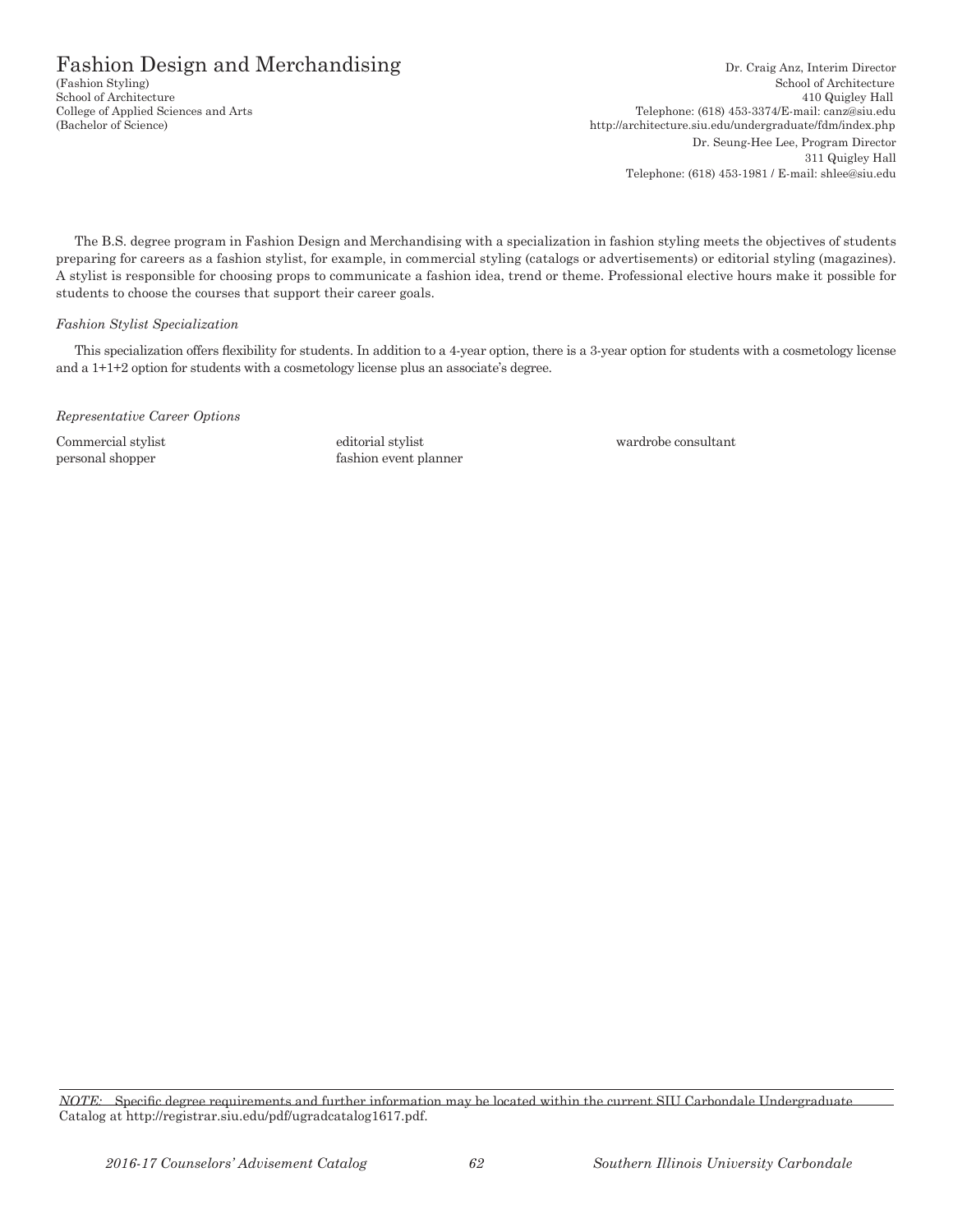(Financial Management Option) (Bachelor of Science)

Finance is the acquisition, management, and financing of resources, with due regard to market prices, for firms and individuals. Within a firm, financial considerations drive the central decisions about research, engineering, production, and marketing. In governmental activities, sophisticated financial techniques are becoming increasingly important. The financial executive plays a key role in the successful management of both business and governmental operations.

The B.S. degree program in finance with a financial management option meets the objectives of students planning careers in the financial operations of business firms and public institutions. The degree program with a financial institutions option meets the needs of those planning careers related to financial intermediaries and financial markets. The financial investments option is designed for those interested in Security Analysis and Portfolio Management. Certain courses may require the purchase of additional materials.

#### *Finance as a Major*

Finance majors must earn a minimum grade of C in each of the courses taken to satisfy the requirements for the Finance major AND earn a minimum 2.0 GPA for those major courses.

It is strongly recommended that the courses listed above for the first two years be completed before the junior year. Many of these courses are prerequisites to later requirements. The department is accredited by the Association to Advance Collegiate Schools of Business International.

For finance majors and minors, Finance courses completed more than seven calendar years prior to the current term must be repeated. All 300 and 400 level business courses may be repeated for a grade only once.

Graduate degrees available: Master of Business Administration (M.B.A.), Master of Accountancy (M.Acc.), and Doctor of Philosophy in Business Administration (Ph.D.).

#### *Representative Career Options*

- Internal auditor finance administrator financial analyst trust administrator wage-salary administrator systems analyst inventory controller credit analyst investment analyst operations research analyst budget administrator consumer researcher controller credit manager finance officer financial management intern bursar assistant (college) grant coordinator (college) assistant fiscal officer assistant to the paymaster payroll and assignment supervisor assistant to the director of finance head cashier financial planning agent loan administrator analyst industrial economist business analyst loan administrator loan examiner industrial labor relations specialization officer
	-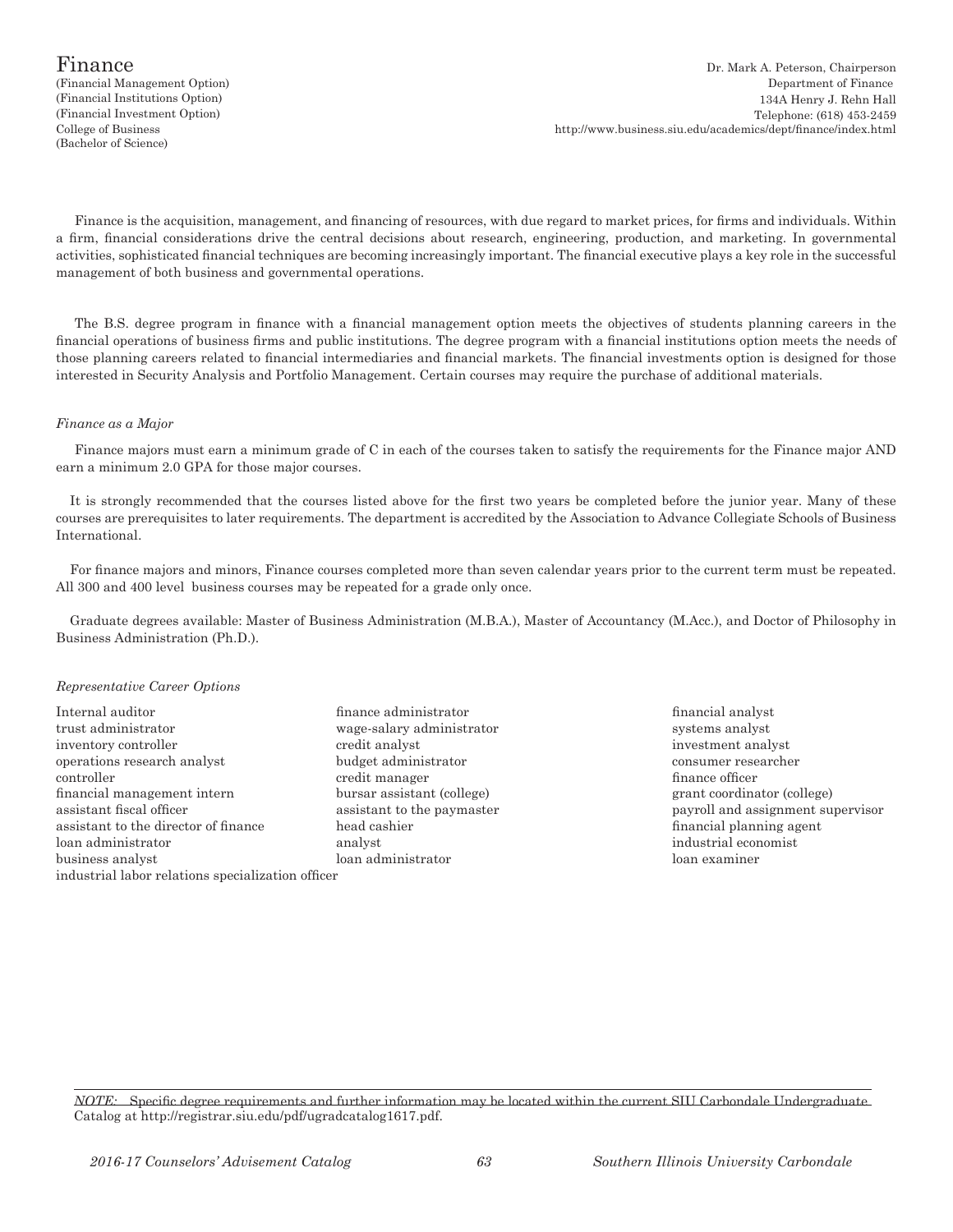## Fire Service Management

The Bachelor of Science in Fire Service Management currently is offered only at off-campus locations and provides those with a fire science-related technical background with a two-year, upper division program of study that enhances the successful graduate's pursuit of a career in the fire service industry. The program is designed to provide practical course work in areas of management and supervision for fire service professionals. Admission to the program requires prior completion of a fire sciencerelated Associate of Applied Science (AAS) degree or prior formal training equivalent to a fire science related AAS or prior fire science-related licensure or certification, or prior employment in a fire science-related field.

The Capstone Option is available for eligible students who meet the Capstone criteria outlined in Chapter 3. Those seeking the Capstone Option must complete the application and must meet all eligibility criteria, including the fire science-related AAS degree with a 2.25 GPA or better, no later than the end of their first semester in the bachelor's degree program.

The Bachelor of Science in Fire Service Management is an ideal program of study for fire service professionals who have a prior, fire service-related AAS or its equivalent or who have extensive work experience in the fire service industry. Successful graduates are prepared for career enhancing opportunities that include fire service related management and supervisory positions, the insurance industry, the fire equipment manufacturing industry and other related fields.

The Fire Service Management program has signed articulation agreements with numerous colleges. Check with the office of Fire Service Management Programs for a current list. These agreements take advantage of the Capstone Option discussed in Chapter 3 of the Undergraduate Catalog which can be found at http://registrar.siu.edu/catalog/undergraduatecatalog.html.

For additional information about this major, contact the Office of Fire Service Management Programs at (618) 453-7277 or visit our homepage: http://extendedcampus.siu.edu/programs/off-campus-programs/programs/fsm.php

## *Representative Career Options*

Fire service related management and supervisory positions, the insurance industry, the fire equipment manufacturing industry and other related fields.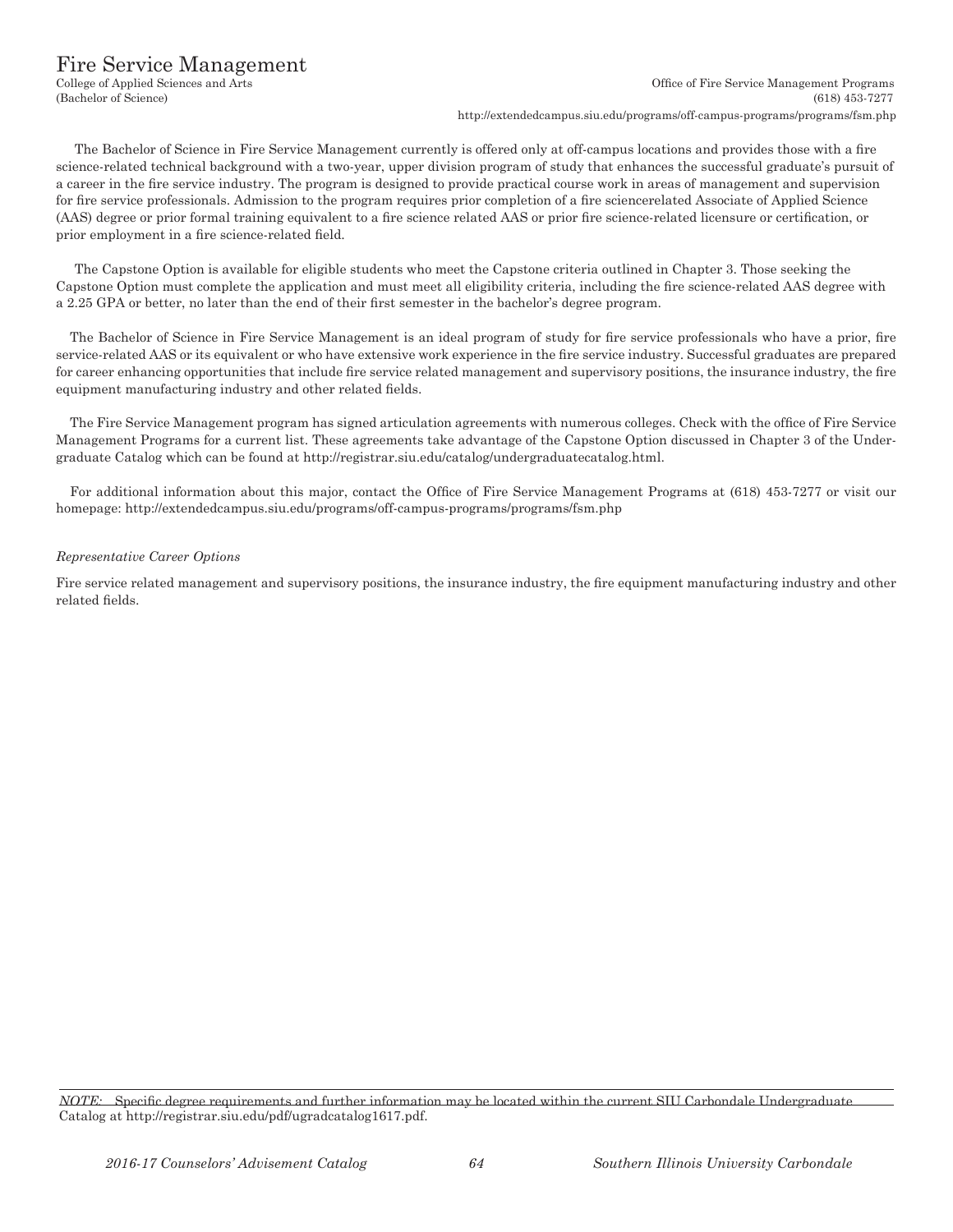# Foreign Language and International Trade Brooke Thibeault, Director

(B.A. Languages, Cultures & International Studies) 2039 Faner Hall (Specialization in Foreign Language and International Trade) Telephone: (618) 453-5428

The program in Foreign Language and International Trade (FLIT) meets the objectives of students considering careers in the world of international business.

The FLIT program combines courses from the College of Liberal Arts and the College of Business. It consists of 46 semester hours of business-related courses and 30 credit hours (above 100-level) in one of these foreign languages: Chinese, French, German, Japanese, or Spanish. An internship late in the program gives students the opportunity to travel and work in an international company or agency.

#### *Foreign Language and International Trade as a Program*

The program in FLIT provides its graduates the best available training for entry into the international business community. Students take courses that give them background in the business world and in the culture, religion, philosophy, politics, history, and geography of the country where the language they are studying is spoken.

No grade lower than C will be accepted for any course required by the major. A 2.75 GPA is a pre-requisite to MGMT 345, FL 495, and graduation.

Besides the major courses, the student must complete all other University Core Curriculum, college, and University requirements.

#### *Representative Career Options*

Market researcher administrator of state banking, insurance international, federal, and local government offices professional in areas including taxes, logistics, contracts and sales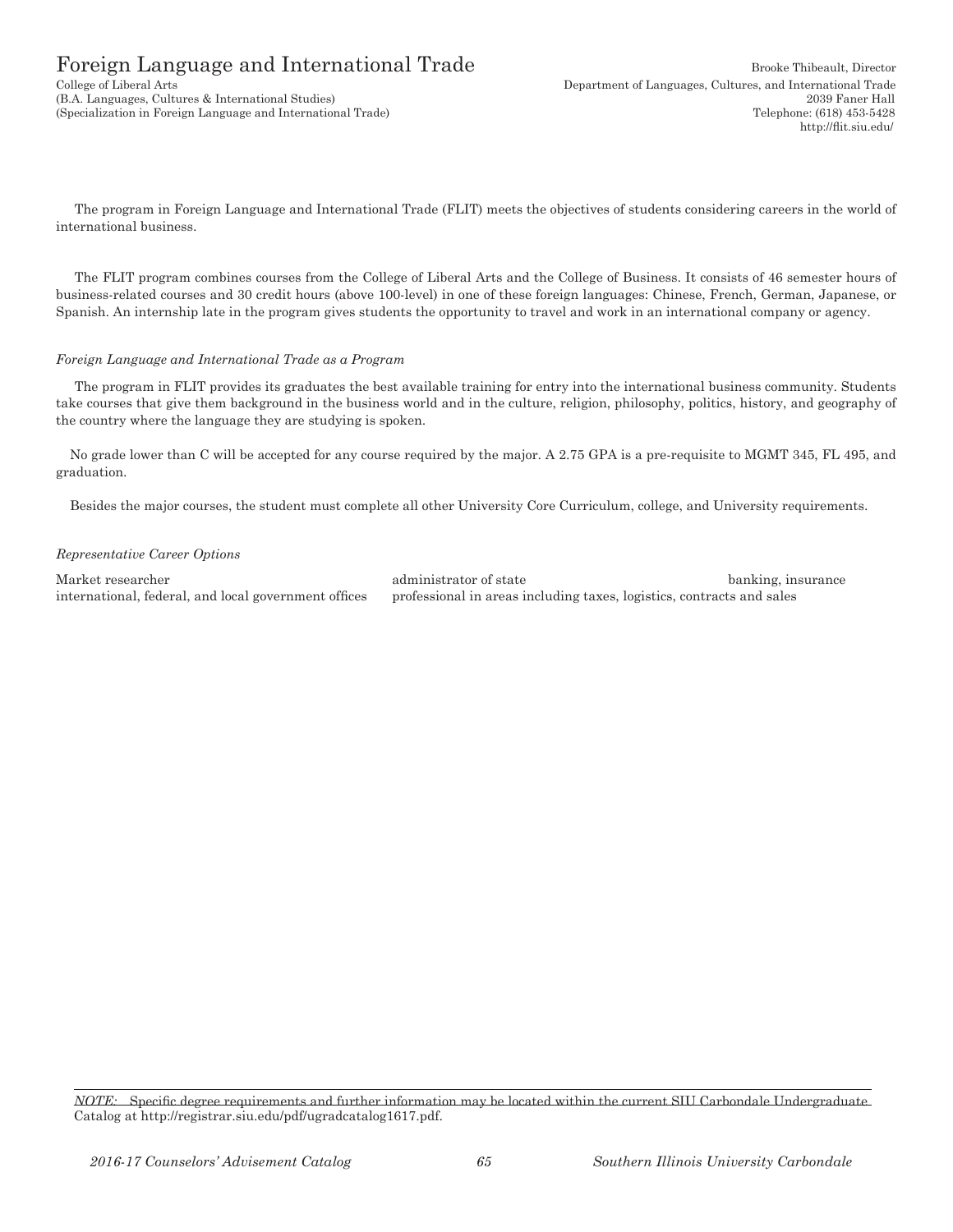Forest Hydrology provides hands-on field training and classroom instruction which integrates natural resource management in a watershed context with an emphasis on freshwater and forest resources. Specialized course work includes Watershed Management, Watershed Management Field Laboratory, Forest Hydrology, and Forest Soils, in addition to the core forest management and recreation courses. Water resource electives from a variety of departments across campus can also be taken. A few examples are Plant and Soil Science, Geology, Zoology, Geography, and Civil Engineering.

Students also have the option of selecting a course track that will qualify them for employment as a hydrologist in a federal agency. The SIU Carbondale undergraduate Forestry curriculum is accredited by the Society of American Foresters [5400 Grosvenor Lane, Bethesda, MD 20814-2198; (301) 897-8720] and all specializations lead to a Bachelor of Science degree in Forestry.

#### *Forestry Hydrology as a Major*

Located within ten miles of the SIU Carbondale campus are a national wildlife refuge, two state parks, four recreational lakes, and a national forest. The 270,000 acre Shawnee National Forest, in particular, provides students with a wealth of hands-on experiences in a natural setting.

SIU Carbondale maintains laboratory facilities in water quality and soil fertility that provide students with opportunities for undergraduate research and training. The local communities also contain a mosaic of forested and agricultural watersheds that are utilized in a variety of unique research applications involving undergraduate student support.

#### *Transferring Students*

Students transferring to SIU Carbondale should strive to complete BIOL 200B or PLB 200 or ZOOL 118, and MATH 108, 109 or 141 before coming to SIU Carbondale. These courses are prerequisites to forestry courses and must be taken in the first two years to avoid delays in graduation.

Students are strongly encouraged to call or visit the Department of Forestry to discuss courses that will prepare them for the course of study in forestry. This should be done before their first year at a community college.

#### *Representative Career Options*

Career opportunities are excellent for B.S. graduates trained in forestry. A Forestry major will allow you to combine your interest in natural resources with your desire for an exciting and rewarding career. Those graduates specializing in Forest Hydrology are prepared to: work as a hydrologist, water quality specialist, or soil and water conservationist in a federal or state agency; work for a private consulting firm in the areas of hydrology, water quality, watershed management or wetland science; work for a NGO such as the Nature Conservancy or Prairie Rivers Network in watershed management hydrology, and/or water quality; pursue graduate studies in hydrology, watershed management and soil science. NOTE: In order to qualify for federal employment as a hydrologist, graduates must complete 6 credit hours of calculus and 6 credit hours of physics. Students should discuss this goal with their academic advisor.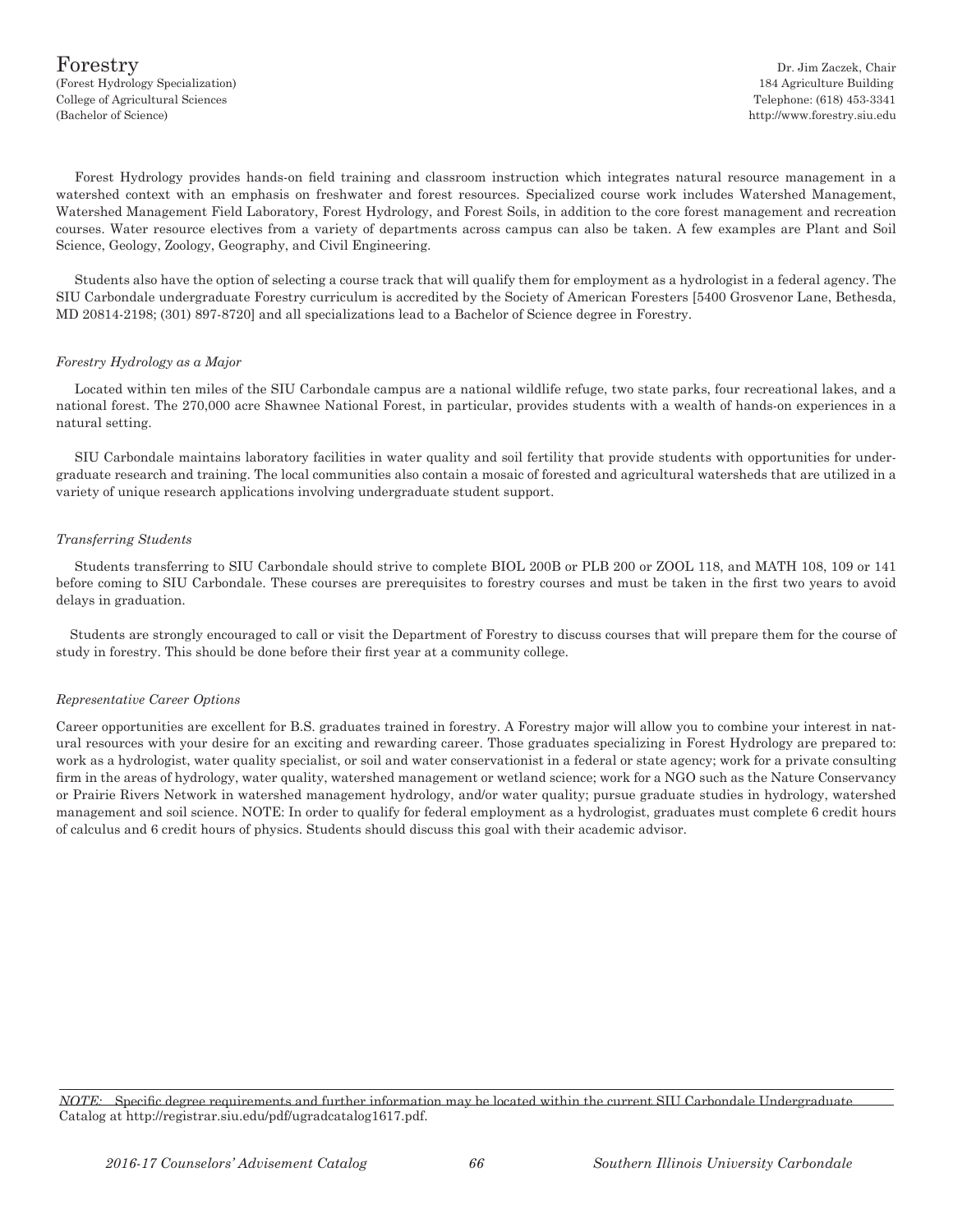$\rm{For} \rm{extry}$  Dr. Jim Zaczek, Chair (Forest Resources Management Specialization) 184 Agriculture Building College of Agricultural Sciences Telephone: (618) 453-3341 (Bachelor of Science) http://www.forestry.siu.edu

The B.S. degree program with a specialization in forest resources management meets the objectives of students considering careers in forest management and production, multiple-use resource management, and the forest products industries.

The goal of the specialization is to develop individuals with sufficient understanding of the physical, biological, and economic considerations required to make sound management decisions for sustainable multiple uses of forest resources. Integrated management of natural and renewable resources, coordination of forest use methods and conservation practices, and conservation of the wildlands heritage are emphasized. A four-week session (field study) is required after the junior year to give the student practical field experience.

The specialization is accredited by the Society of American Foresters (5400 Grosvenor Lane, Bethesda MD 20814-2198; 301 897-8720).

#### *Forestry as a Major*

Available to the Department of Forestry for teaching and research are the Crab Orchard National Wildlife Refuge, the Shawnee National Forest, the Union State Tree Nursery and Forest, and many state parks and conservation areas, comprising several hundred thousand acres of forest land, in the vicinity of the University.

Internships are not required for forestry students but are strongly recommended. Internships are an excellent opportunity for students to learn more about careers in forestry and receive on-the-job experience. Announcements for internship opportunities are available in the forestry department and in Student Services in the College of Agricultural Sciences.

#### *Transferring Students*

Prospective students are strongly encouraged to call or visit the Department of Forestry to discuss courses that will prepare them for the course of study in forestry. This should be done before their first year at a community college.

#### *Representative Career Options*

Forest engineer silviculture specialist forest manager forest manager watershed manager wildlife manager wildlife manager forest products technologist plant ecologist pollution control specialist forest conservation specialist public and environmental health forester consulting forester grazing lands supervisor research forester forester forester forest extension worker timber manager soil conservationist forest resources manager vegetation manager

- 
-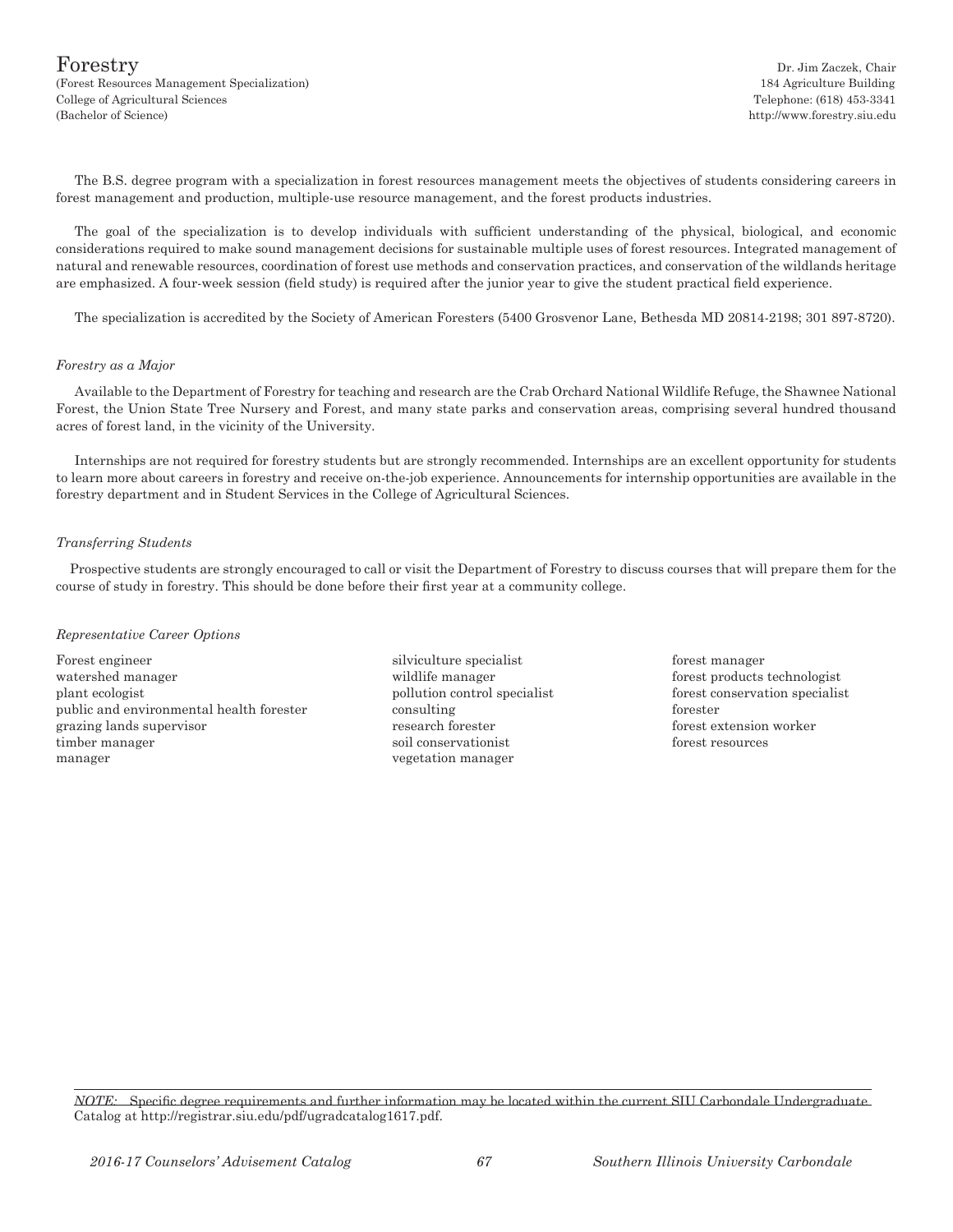$\rm{For} \rm{extry}$  Dr. Jim Zaczek, Chair (Forest Recreation and Park Management Specialization) 184 Agriculture Building College of Agricultural Sciences Telephone: (618) 453-3341 (Bachelor of Science) http://www.forestry.siu.edu

The B.S. degree program with a specialization in outdoor recreation resources management meets the objectives of students seeking careers in managing and administering wildlands for outdoor recreation and park uses in a variety of agencies that operate in diverse geographic and natural settings.

The National Recreation and Park Association and the Society of American Foresters are among those who recommend the following courses. The specialization is accredited by the Society of American Foresters (5400 Grosvenor Lane, Bethesda MD 20814-2198; 301 897- 8720).

#### *Forestry as a Major*

Available to the Department of Forestry for teaching and research are the Crab Orchard National Wildlife Refuge, the Shawnee National Forest, the Union State Tree Nursery and Forest, and many state parks and conservation areas, comprising several hundred thousand acres of forest land, in the vicinity of the University.

Internships are not required for forestry students but are strongly recommended. Internships are an excellent opportunity for students to learn more about careers in forestry and receive on-the-job experience. Announcements for internship opportunities are available in the forestry department and in Student Services in the College of Agricultural Sciences.

#### *Transferring Students*

Prospective students are strongly encouraged to call or visit the Department of Forestry to discuss courses that will prepare them for the course of study in forestry. This should be done before their first year at a community college.

#### *Representative Career Options*

Recreational resource planner conservation officer game warden game warden forest recreation specialist range manager watershed manager wildlife manager environmental educator and pollution control specialist public and environmental health forester parks supervisor parks supervisor parks in the parks supervisor parks supervisor forest extension worker park ranger forest resources manager park naturalist environmental interpreter eco- tourism specialist heritage and natural resource interpreter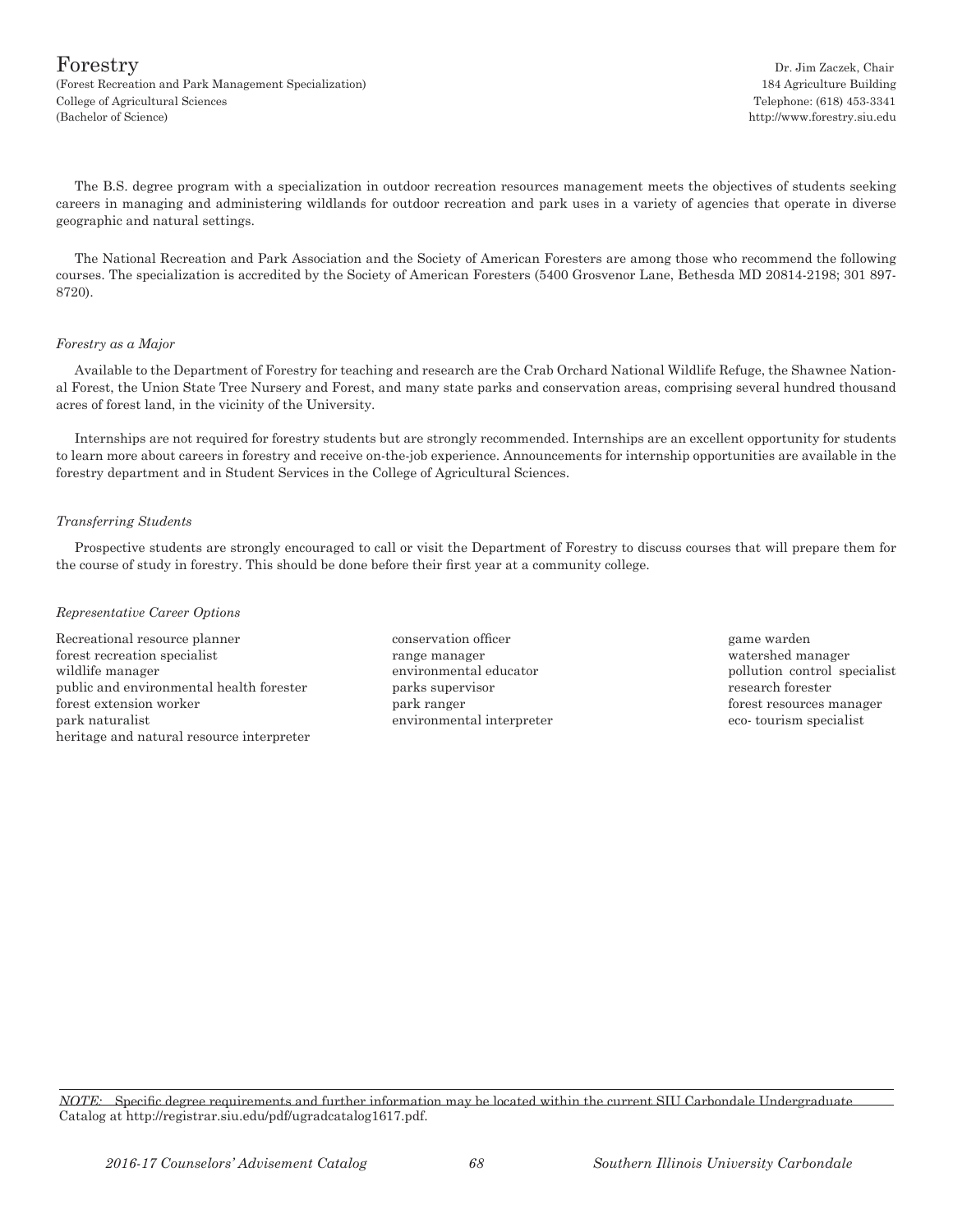http://www.forestry.siu.edu

Urban Forest Management emphasizes coursework and skills necessary for dealing with trees stressed by the urban environment. Included in the program are courses in tree identification, forest ecology and ecosystems, forest social science, forest measurements, and forest resource management. Also included is coursework from a variety of biological and social science departments: plant pathology, landscape design, landscape plant materials and management, state of local government, and small business management.

The SIU Carbondale undergraduate Forestry curriculum is accredited by the Society of American Foresters [5400 Grosvenor Lane, Bethesda, MD 20814-2198; (301) 897-8720] and all specializations lead to a Bachelor of Science degree in Forestry.

#### *Urban Forest Management as a Major*

Within ten miles of the SIUC campus are located one national wildlife refuge, two state parks, four recreational lakes, and a national forest. The 270,000 acre Shawnee National Forest, in particular, provides students with a wealth of hands-on experiences in a natural setting.

In addition, SIUC maintains a variety of lab and greenhouse facilities where students study soil and forest ecosystem processes.

All forestry students spend ample time in the field as part of their coursework. All students are required to participate in a summer field studies course. You will learn directly from forest management professionals and get a first hand look at the challenges and rewards of a career in Urban Forestry.

Career opportunities are excellent for B.S. graduates trained in forestry. A Forestry major will allow you to combine your interest in natural resources with your desire for an exciting and rewarding career.

#### *Transferring Students*

Prospective students are strongly encouraged to call or visit the Department of Forestry to discuss courses that will prepare them for the course of study in forestry. This should be done before their first year at a community college.

#### *Representative Career Options*

city arborist village forester manager in the tree care industry private forestry consultant tree care contractor graduate studies in forestry and natural resources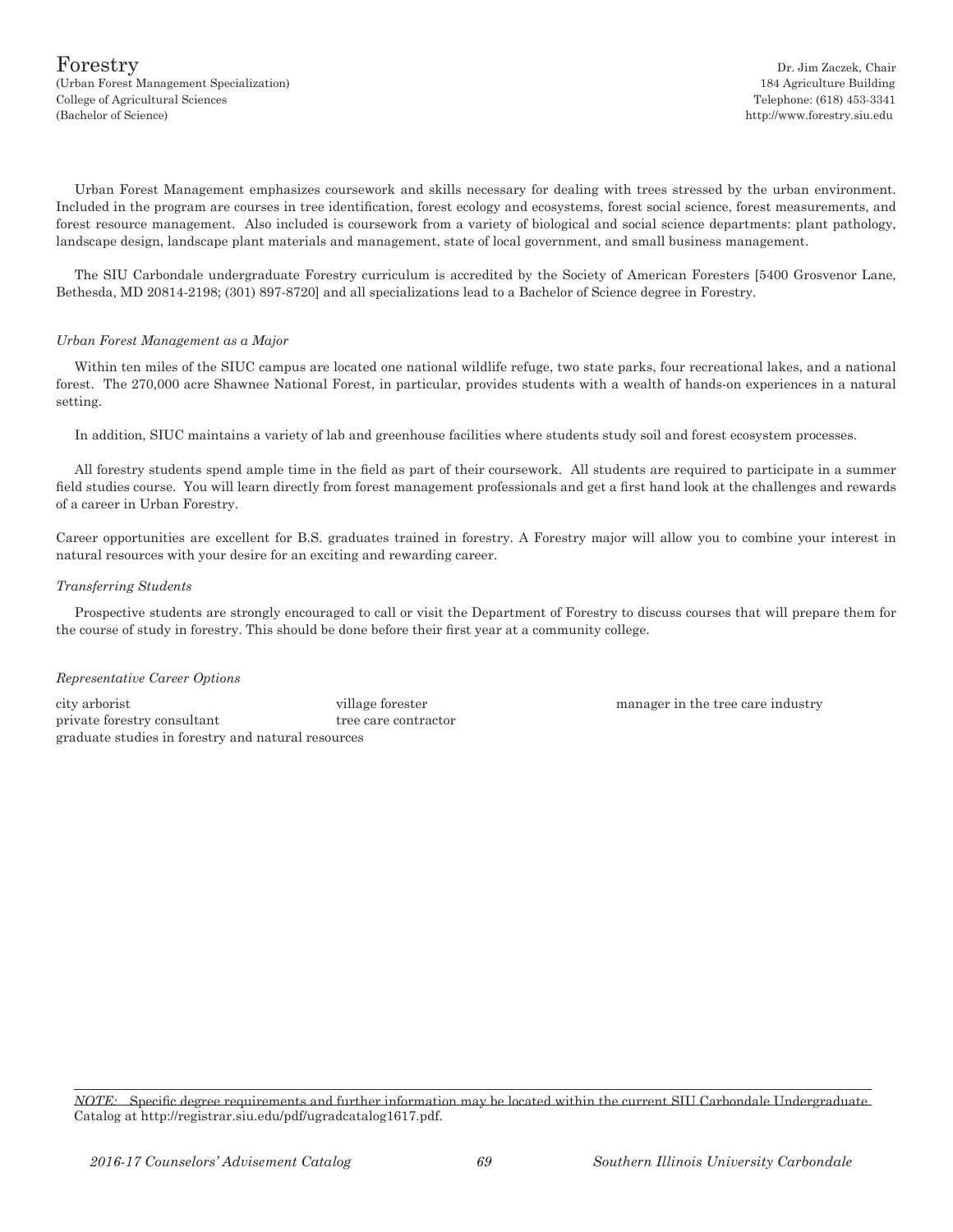$\rm{For} \rm{extry}$  Dr. Jim Zaczek, Chair (Wildlife Habitat Management and Conservation Specialization) 184 Agriculture Building College of Agricultural Sciences Telephone: (618) 453-3341 (Bachelor of Science) http://www.forestry.siu.edu

Wildlife Habitat Management and Conservation helps students develop knowledge and skills in integrated natural resource management with an emphasis on habitat management for wildlife. Included in the program are courses in tree identification, forest ecology, ecosystems, forest health and natural resources management. Specialized course work in zoology, wildlife management and geography prepares students for wildlife, conservation and forestry-related careers.

This specialization includes areas of study recommended and accredited by the Society of American Foresters and includes the course work necessary to qualify as a Certified Associate Wildlife Biologist.

#### *Wildlife Habitat Management and Conservation as a Major*

Within ten miles of the SIU Carbondale campus are located one national wildlife refuge, two state parks, four recreational lakes, and a national forest. The 270,000 acre Shawnee National Forest, in particular, provides students with a wealth of hands-on experiences in a natural setting.

In addition, SIU Carbondale maintains a variety of lab and greenhouse facilities where students study wildlife and forest ecosystem processes.

All forestry students spend ample time in the field as part of their coursework. All students are required to participate in a summer field studies course. You will learn directly from forest and wildlife management professionals and get a firsthand look at the challenges and rewards of career opportunities in the Wildlife Habitat Management & Conservation area.

#### *Transferring Students*

Students transferring to SIU Carbondale should strive to complete BIOL 200A and 200B, CHEM 140A, and MATH 108 before coming to SIU Carbondale. These courses are prerequisites to forestry courses and must be taken in the first two years to avoid delays in graduation.

Prospective students are strongly encouraged to call or visit the Department of Forestry to discuss courses that will prepare them for the course of study in forestry. This should be done before their first year at a community college.

#### *Representative Career Options*

Career opportunities are excellent for B.S. graduates trained in Forestry. This specialization well prepares graduates for wildlife- and forestry-related careers in federal and state governmental agencies, non-governmental conservation organizations, and natural resource consulting firms. Students also will be well-prepared for entry into the profession of conservation police officer and includes the course work necessary to qualify as a Certified Associate Wildlife Biologist.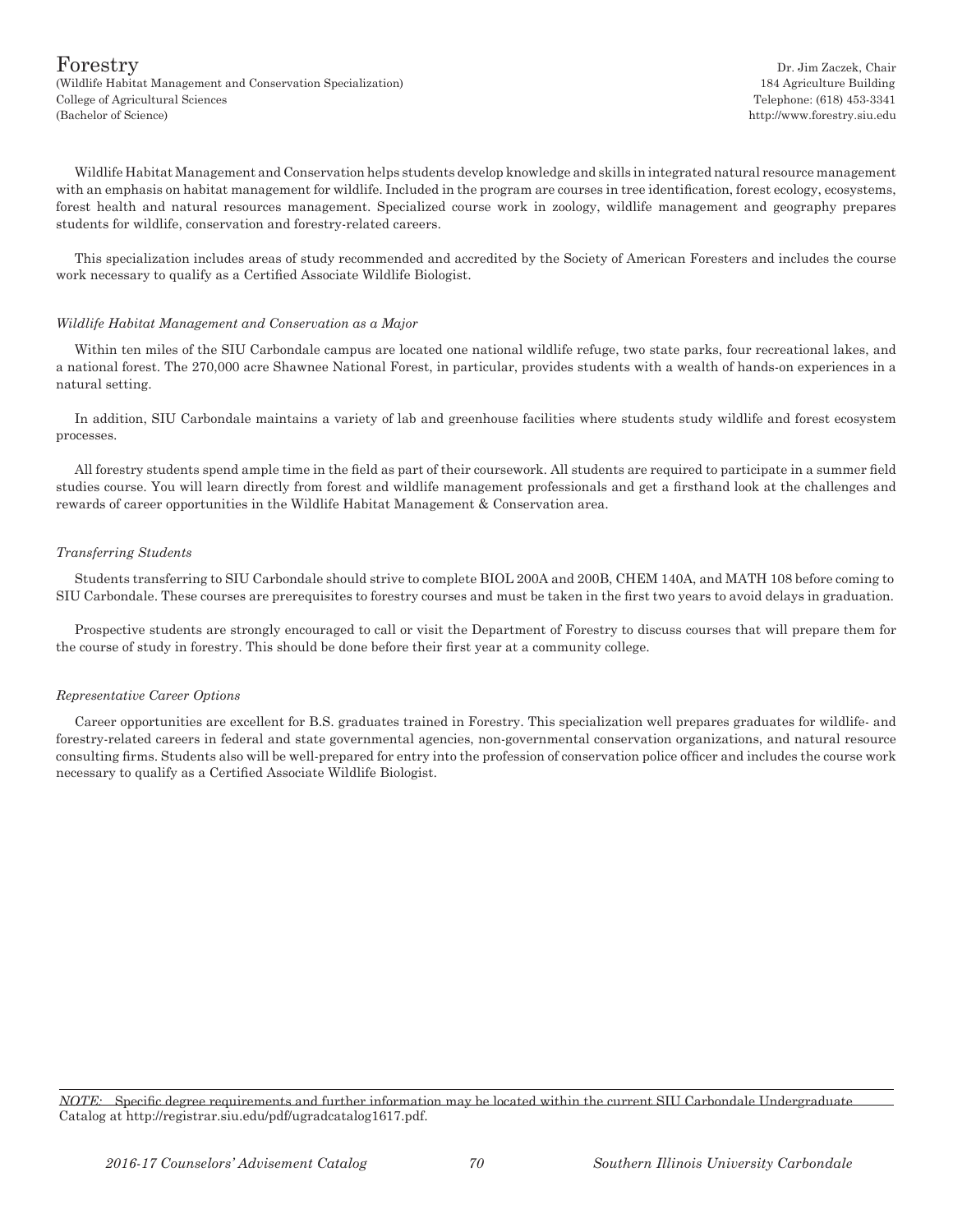College of Liberal Arts Department of Languages, Cultures, and International Trade (B.A. Languages, Cultures & International Studies) 2068 Faner Hall (Specialization in French, with or without K-12 Teaching License) Telephone: (618) 453-5423 (Minor in French) E-mail: profmasier*@*gmail.com

Students in the French specialization will gain advanced-level language proficiency and knowledge of the rich history, culture, and literature of people who speak French. Students will learn how to think critically across cultures through analysis of beliefs, media, customs, and artifacts. In the course of their language study, students will gain the ability to discuss how and why French differs from English, helping them to understand how language works in general and how English and French work in particular. The French specialization is flexible enough to allow students to study a second field as well, widening their intellectual and career horizons still further.

French students may choose to enter the Teacher Education Program in conjunction with the College of Education and Human Services and pursue a K-12 teaching license in the State of Illinois. Students doing so may to choose to earn a B.A. through the College of Liberal Arts or a B.S. through the College of Education and Human Services.

Students with expertise in French should take a placement test to help them sign up for the proper class. A free online placement test is available at http://webcape.byuhtrsc.org. Students who have successfully completed one year of French in high school should normally start at the second semester level; students who have completed two years should normally start at the third semester.

Unit credit (without grade) on the basis of proficiency may be obtained through the Department in French. This may be accomplished by taking a validating course or by examination. Basic language skills courses taken at SIU, up to and including 320B, may serve as validating courses. Upon receiving a grade of A or B in a validating course, students may be granted validating credit for up to two of the immediately preceding basic skills courses. Credit through examination can be done by CLEP examination which is offered by the University Testing Services.

#### *French as a Major Specialization (without K-12 teaching licensure)*

A specialization in French consists of 33 semester hours in courses above 100 level, including FR 201, 320, and at least two 400-level courses plus 21 hours of courses at the 300 or 400-level. At least one literature course, one culture course, and one writing intensive course must be taken. Transfer students who majored in French must complete a minimum of 12 semester hours in language courses, including at least one 300 or 400-level French course, at SIU Carbondale.

#### *French as a Major Specialization (with K-12 teaching licensure)*

A specialization in French consists of 33 semester hours in courses above 100 level, including FR 201, 320, and at least two 400-level courses plus 18 hours of courses at the 300 or 400-level. At least one literature course, one culture course (including 370), and one writing intensive course must be taken. Transfer students who majored in French must complete a minimum of 12 semester hours in language courses, including at least one 300 or 400-level French course, at SIU Carbondale. Students must also pass oral and written language proficiency exams before they undertake their professional semester of student teaching off-campus.

## *French as a Minor*

A minor in French consists of 18 semester hours in courses above the 100 level. At least three hours must be taken in a regularly scheduled 300 or 400-level course at SIU Carbondale.

#### *Representative Career Options*

Expertise in a foreign language & culture prepares one for a range of careers in the global economy, including international business, governmental or NGO work in international affairs, and work in the US for companies or agencies whose clients speak a language other than English (including customer relations, public service, and the tourism industry). Foreign language study prepares one for teaching careers: for K-12 teaching, our Teaching Education Program is ideal; for college teaching graduate study will be required. Language study improves linguistic and analytical skills helpful for most careers and for graduate study.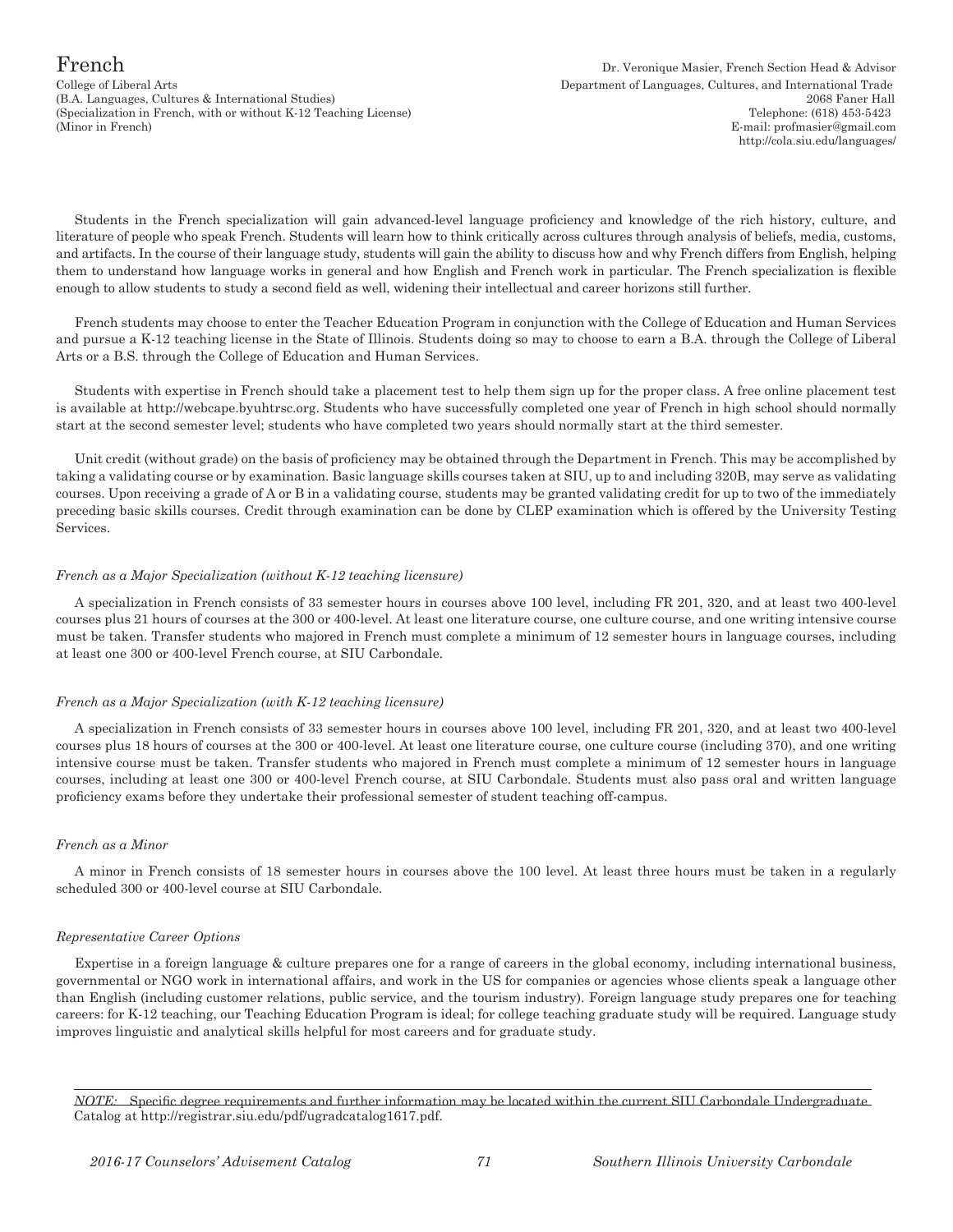# Geography and Environmental Resources Dr. Justin Schoof

College of Liberal Arts 4520 Faner Hall (Geographic Information Science) Telephone: (618) 536-3375 (Environmental Sustainability) E-mail: geog@siu.edu (Climate and Water Resources) http://cola.siu.edu/geography/

Majors earning a Bachelor of Science degree in Geography and Environmental Resources study the dynamic relationship between nature and society in the field and the computer laboratory as well as in the traditional classroom. Field work, use of computers, and internships are prominent components of the integrated environmental problem-solving approach.

Students choose among three concentrations: environmental sustainability, geographic information science (GIS), and climate and water resources. A foundation of core courses helps students develop the analytic and research skills appropriate to their interest. Honors courses in GENV are available to students admitted to the University Honors Program.

#### *Geography as a Major*

Students majoring in geography will take many other courses in their junior and senior years, including studies of geographic information systems, remote sensing, spatial analysis, environmental systems analysis, environmental management, sustainable development, natural hazards, climatology, and global climate change.

The Department of Geography and Environmental Resources has excellent facilities to support its instructional program. The department maintains the Environmental GIS Lab and the Advanced Geospatial Analysis Lab that trains students on computer simulation of environmental issues such as weather, air and water pollution, floods, and earthquakes. The personal computer facilities of these labs are used extensively for computer-assisted instruction. Facilities feature state-of-the-art Geographic Information Systems software and computers are employed in a number of projects, including modeling hydrological and ecological processes in wetlands.

#### *Representative Career Options*

regional analyst map librarian map librarian location analyst location analyst planner conservation specialist recreation planner water resources planner research climatologist cartographer recycling coordinator regional planner social studies teacher water quality manager

- geographer environmental planner GIS specialist
- emergency manager environmental educator environmental educator geospatial intelligence analyst GIS analyst GIS coordinator GIS coordinator and the natural resource consultant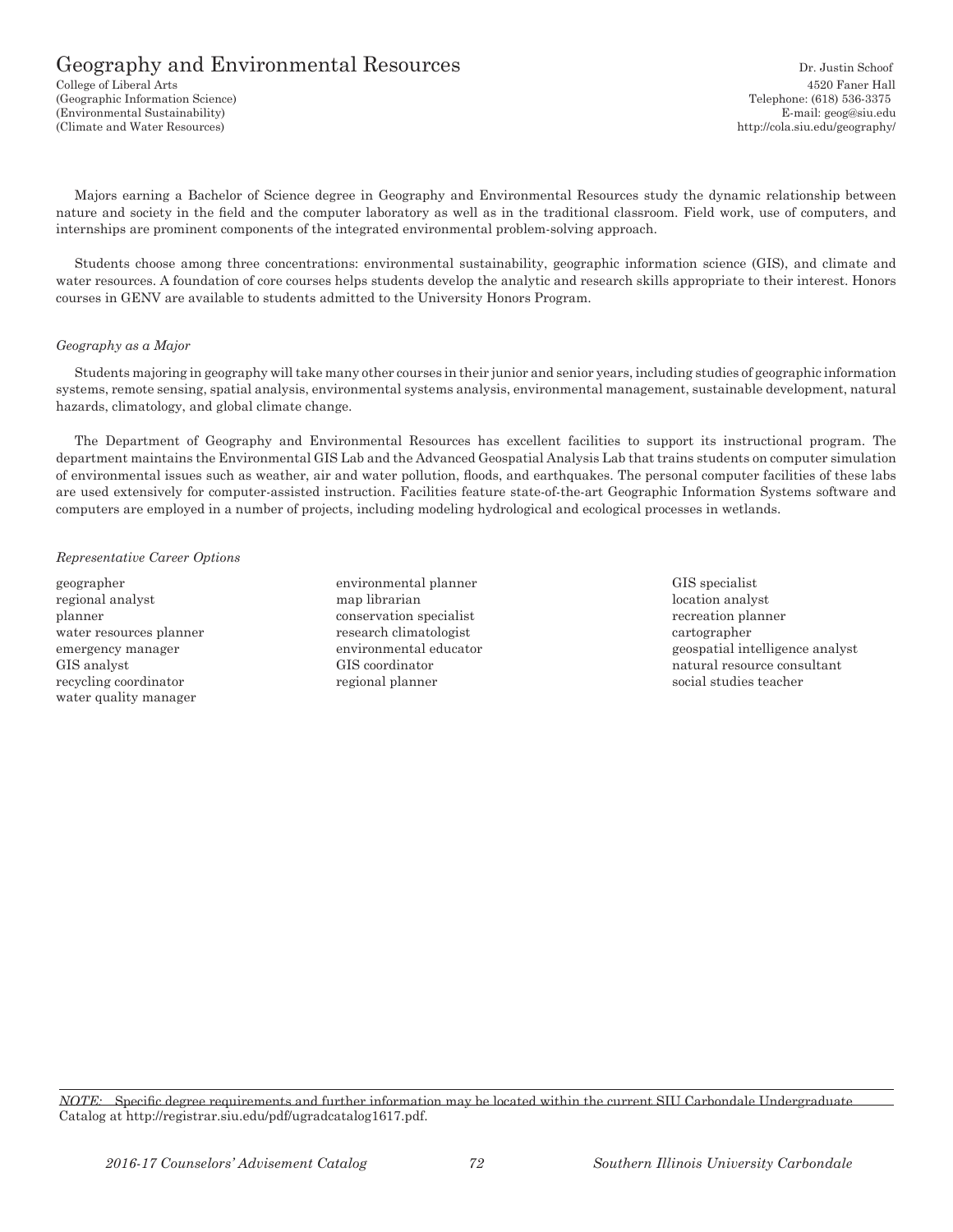#### Geology Dr. Steven Esling, Chair (Environmental) 102 Parkinson Laboratory (Geophysical) Telephone: (618) 453-3351 (Resource Geology) FAX (618) 453-7393 College of Science E-mail: geology@geo.siu.edu (Bachelor of Science) (Bachelor of Arts) http://www.geology.siu.edu

Geology deals with the earth–its materials, processes, history and environments. Students in geology can work toward a B.A. or a B.S. degree. The B.S. degree program is recommended for those planning to pursue graduate studies or a professional career in geology. The bachelor of arts degree program is recommended for students who plan to combine geologic education with other interests, such as environment law, engineering, biology, chemistry, business, teaching.

Both field and laboratory studies are important aspects of geological work. Employment opportunities for geologists are found in state and federal geological surveys; private and public organizations concerned with the environment; the quality and development of water resources; engineering firms; government agencies dealing with planning, land use, geologic hazards, construction, and hazardous waste disposal; and petroleum, coal, and other mining industries. Other geologists become teachers at a variety of levels, from grade school to college.

#### *Geology as a Major*

The department has excellent laboratory and field equipment, and students are encouraged to use it in independent study projects as well as supervised study. With few exceptions, classes for geology majors tend to be small, and students work closely with the faculty and receive individual attention both in and outside the classroom. The department helps students find suitable graduate programs or jobs in geology and related areas. A summer field course in the Rocky Mountains, normally taken between the junior and senior years, is required for the B.S. degree and is strongly recommended for the B.A. degree.

SIU Carbondale is in a particularly interesting geologic location, embracing a diversity of rock formations, deposits of oil, coal, gas, and fluorite, and a great variety of terrain.

#### *Representative Career Options*

paleontologist geologic data analyst

- Geologist coal geologist environmental scientist economic geologist exploration geologist geochemist engineering geologist geophysicist geophysicist groundwater geologist groundwater geologist hydrogeologist volcanologist petrologist petroleum geologist photogeologist sedimentologist stratigrapher field geologist geomorphologist structural geologist product studies and testing geologist seismologist
-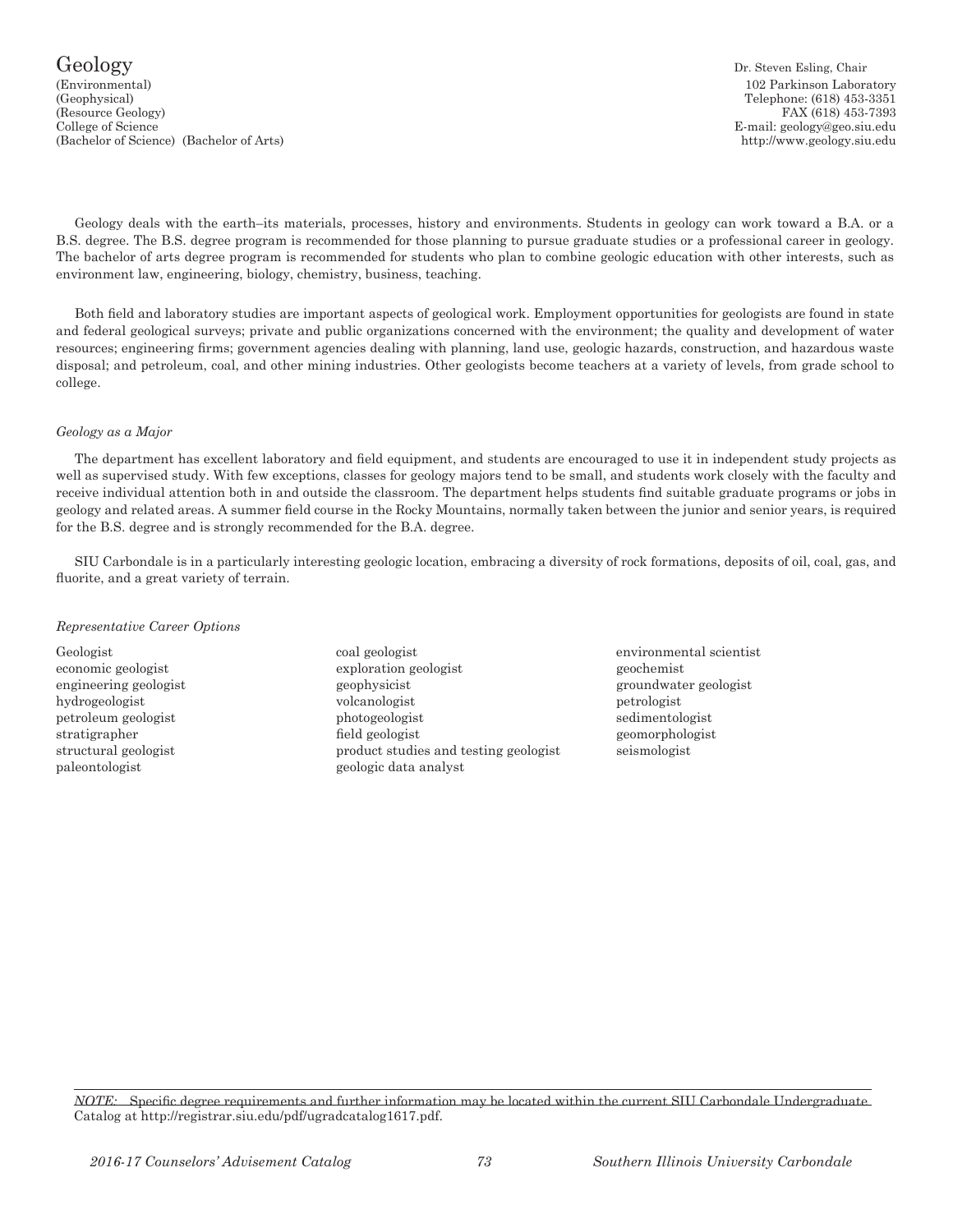College of Liberal Arts Department of Languages, Cultures, and International Trade (B.A. Languages, Cultures & International Studies) 2030 Faner Hall (Specialization in German with or without K-12 Teaching License) Telephone: (618) 453-5419 (Minor in German) E-mail: cdaffner@siu.edu

Students in the German specialization will gain advanced-level language proficiency and knowledge of the rich history, culture, and literature of people who speak German. Students will learn how to think critically across cultures through analysis of beliefs, media, customs, and artifacts. In the course of their language study, students will gain the ability to discuss how and why German differs from English, helping them to understand how language works in general and how English and German work in particular. The German specialization is flexible enough to allow students to study a second field as well, widening their intellectual and career horizons still further.

German students may choose to enter the Teacher Education Program in conjunction with the College of Education and Human Services and pursue a K-12 teaching license in the State of Illinois. Students doing so may to choose to earn a B.A. through the College of Liberal Arts or a B.S. through the College of Education and Human Services.

Students with expertise in German should take a placement test to help them sign up for the proper class. A free online placement test is available at http://webcape.byuhtrsc.org. Students who have successfully completed one year of German in high school should normally start at the second semester level; students who have completed two years should normally start at the third semester.

Unit credit (without grade) on the basis of proficiency may be obtained through the Department in German. This may be accomplished by taking a validating course or by examination. Basic language skills courses taken at SIU, up to and including 320B, may serve as validating courses. Upon receiving a grade of A or B in a validating course, students may be granted validating credit for up to two of the immediately preceding basic skills courses. Credit through examination can be done by CLEP examination which is offered by the University Testing Services.

#### *German as a Major Specialization (without K-12 teaching licensure)*

A specialization in German consists of 33 semester hours in courses above 100 level, including GER 201, 320, and at least two 400-level courses plus 21 hours of courses at the 300 or 400-level. At least one literature course, one culture course, and one writing intensive course must be taken. Transfer students who majored in German must complete a minimum of 12 semester hours in language courses, including at least one 300 or 400-level German course, at SIU Carbondale.

#### *German as a Major Specialization (with K-12 teaching licensure)*

A specialization in German consists of 33 semester hours in courses above 100 level, including GER 201, 320, and at least two 400-level courses plus 18 hours of courses at the 300 or 400-level. At least one literature course, one culture course (including 370), and one writing intensive course must be taken. Transfer students who majored in German must complete a minimum of 12 semester hours in language courses, including at least one 300 or 400-level German course, at SIU Carbondale. Students must also pass oral and written language proficiency exams before they undertake their professional semester of student teaching off-campus.

### *German as a Minor*

A minor in German consists of 18 semester hours in courses above the 100 level. At least three hours must be taken in a regularly scheduled 300 or 400-level course at SIU Carbondale.

#### *Representative Career Options*

Expertise in a foreign language & culture prepares one for a range of careers in the global economy, including international business, governmental or NGO work in international affairs, and work in the US for companies or agencies whose clients speak a language other than English (including customer relations, public service, and the tourism industry). Foreign language study prepares one for teaching careers: for K-12 teaching, our Teaching Education Program is ideal; for college teaching graduate study will be required. Language study improves linguistic and analytical skills helpful for most careers and for graduate study.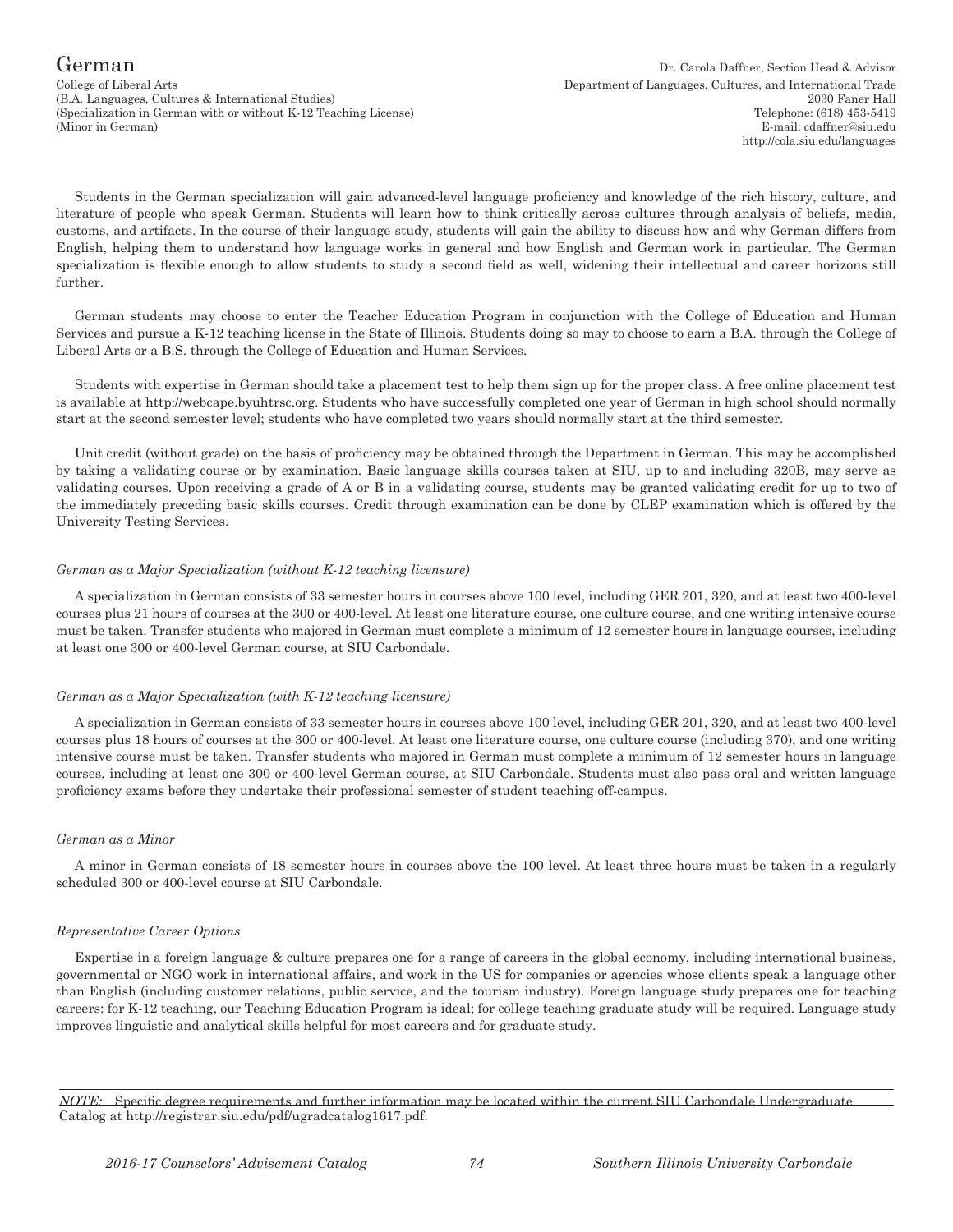## Health Care Management Dr. Sandra K. Collins, Program Director

College of Applied Sciences and Arts 131 Applied Sciences and Arts Building (Bachelor of Science) Telephone: (618) 453-8802 Email: skcollin@siu.edu http://www.sah.siu.edu/undergraduate/health-care-management/index.php

The B.S. degree program in Health Care Management provides course work and experience in health care supervision and management in a variety of settings.

Through a combination of major requirements, approved major electives, general electives, internship and SIUC University Core Curriculum requirements, the Bachelor of Science degree in Health Care Management prepares students for supervisory and administrative positions in such health and medical care facilities as hospitals, nursing homes, managed care facilities, assisted living, and physician practices. Health Care Management graduates have also been successful in various graduate programs.

The 41-semester-hour University Core Curriculum requirements may be satisfied by course credits from any accredited college or university or credit received through CLEP, USAFI, DANTES, or proficiency examinations. Students who have completed an A.A.S. degree may be eligible for the Capstone Option, which reduces the hours required in university core from 41 to 30. Students may also receive credit for previous educational, and occupational experience. Credit is established by departmental evaluation.

#### *Representative Career Options*

healthcare organizations hospitals hospitals physician offices hospitals physician offices long-term care organizations government agencies information technology insurance carriers graduate studies

Many HCM graduates work in finance, marketing, human resources, and other management fields in a wide variety of healthcare settings including: hospitals and health systems, long-term care organizations, physician group practices and health insurance and pharmaceutical companies. HCM graduates with interests in policy may find positions in state health, aging and insurance departments, federal agencies such as the Centers for Medicare and Medicaid Services (CMS) and with private trade and research organizations. In addition, some HCM graduates pursue graduate education in medicine, health law, public health, and business or in the growing fields of health administration or health services research and policy. Experts predict continued rapid growth in employment and income in health administration.

*NOTE:* Specific degree requirements and further information may be located within the current SIU Carbondale Undergraduate Catalog at http://registrar.siu.edu/pdf/ugradcatalog1617.pdf.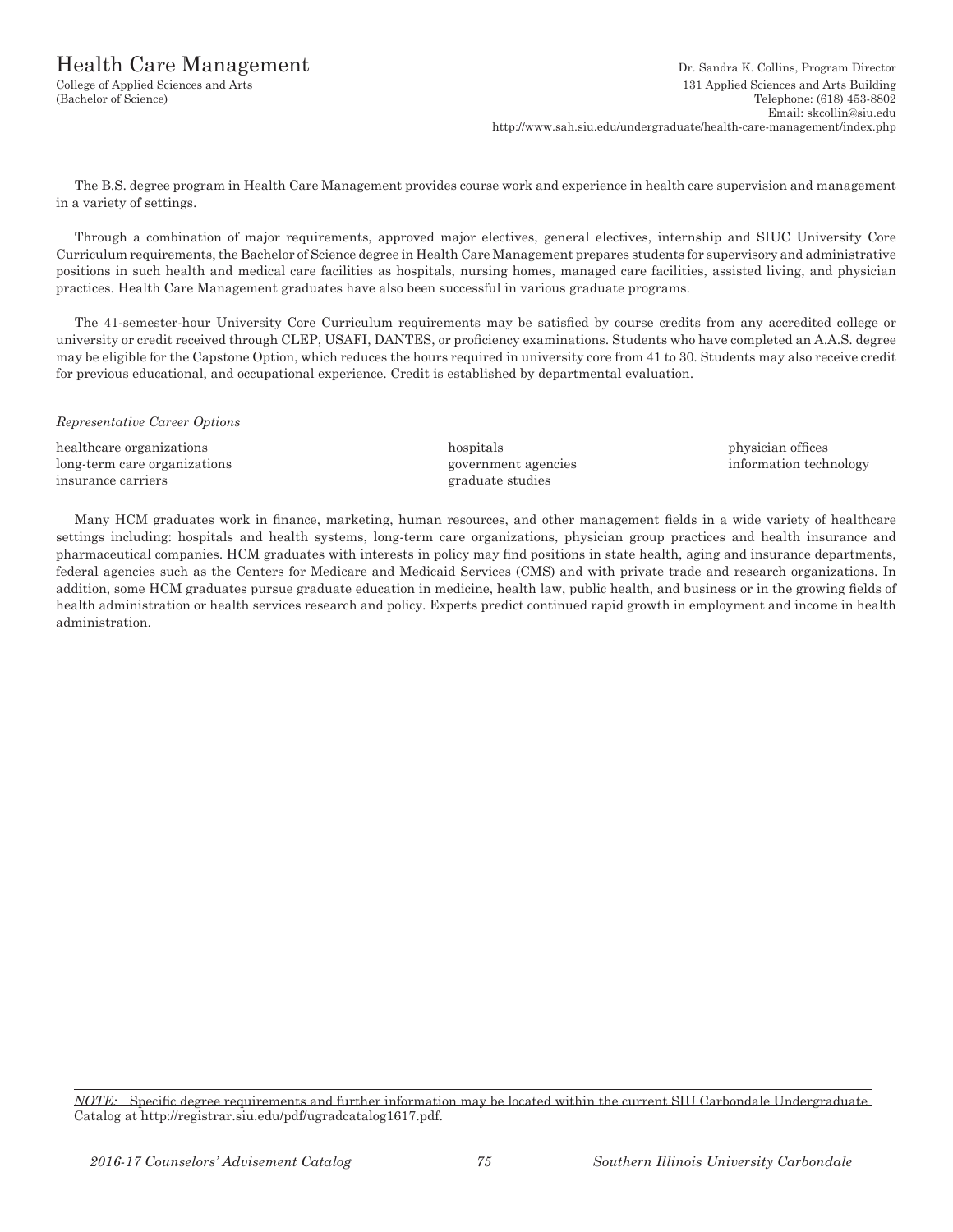## History Chief Academic Adviser College of Education and Human Services 122 Wham Building

At one time, people thought teaching was the only thing one could do with a degree in history. Now, although most history majors enter other fields, those who choose to become educators will find history an excellent discipline. More than a million new teachers will be needed in the U.S. during the next decade or so, and many of them will be teachers of history at the high school and middle school levels.

The B.S. degree program in history consists of 33 semester hours in history courses. Four courses must be evenly distributed over two fields chosen from United States and non-United States history courses. Students must also complete 9 hours at the 400 level of the 33 hour total.

#### *History as a Major*

The B.S. consists of 33 credit hours and combines intensive study of history with a broad background in humanities and social sciences. Students planning to teach in secondary schools should consult the teacher education program admission requirements.

#### *Transfer Students*

Transfer students planning to complete the teacher certification program are encouraged to contact the College of Education and Human Services, Student Services Office at least one semester prior to enrolling at SIU Carbondale.

*Representative Career Options*

Secondary level History Educator

*NOTE:* Specific degree requirements and further information may be located within the current SIU Carbondale Undergraduate Catalog at http://registrar.siu.edu/pdf/ugradcatalog1617.pdf.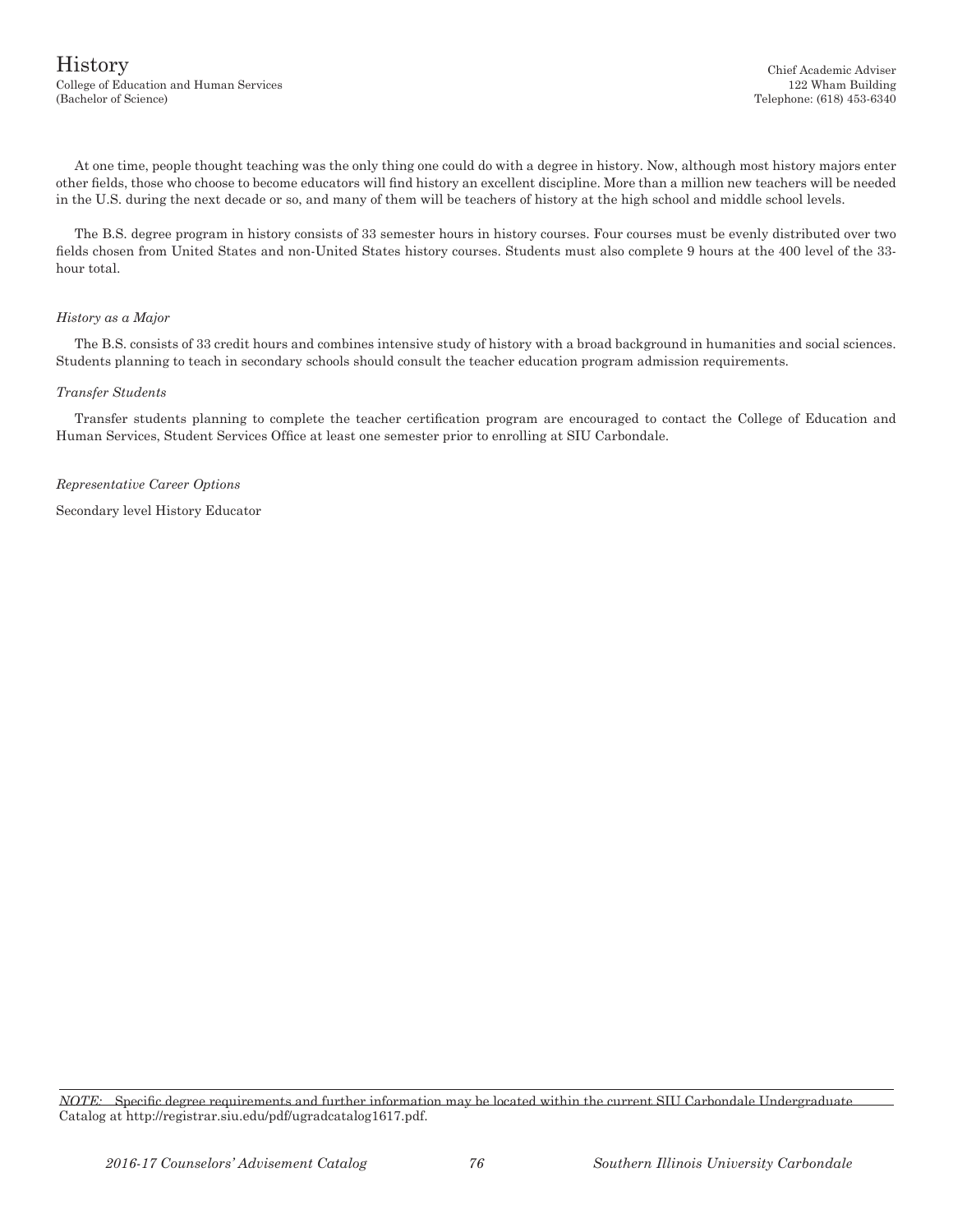College of Liberal Arts 3374 Faner Hall (Bachelor of Arts) Telephone: (618) 453-4391 http://history.siu.edu/

#### *History as a Major*

Teaching history can be a fine career, although the majority of history graduates enter other fields. Students with a background in history are often employed in library and archival work, government or diplomatic service, or news and special events reporting. SIU Carbondale history graduates currently occupy positions in institutions ranging from the CIA and Chase-Manhattan Bank to Sears Roebuck, British Airways, ABC**,** and Time-Life. The study of history is also an excellent preparation for law school and for graduate work in a wide variety of fields.

#### *Representative Career Options*

Administrative aide legal assistant and policy researcher archival worker **records manager** records manager archival worker museum curator library administrative assistant market researcher market researcher environmental historian market researcher military historian environmental historian genealogical researcher legislative research assistant editor or editorial assistant publishing sales representative peace corps volunteer historical society director newscaster, budget analyst teacher, overseas marketing assistant corporate archivist

*NOTE:* Specific degree requirements and further information may be located within the current SIU Carbondale Undergraduate Catalog at http://registrar.siu.edu/pdf/ugradcatalog1617.pdf.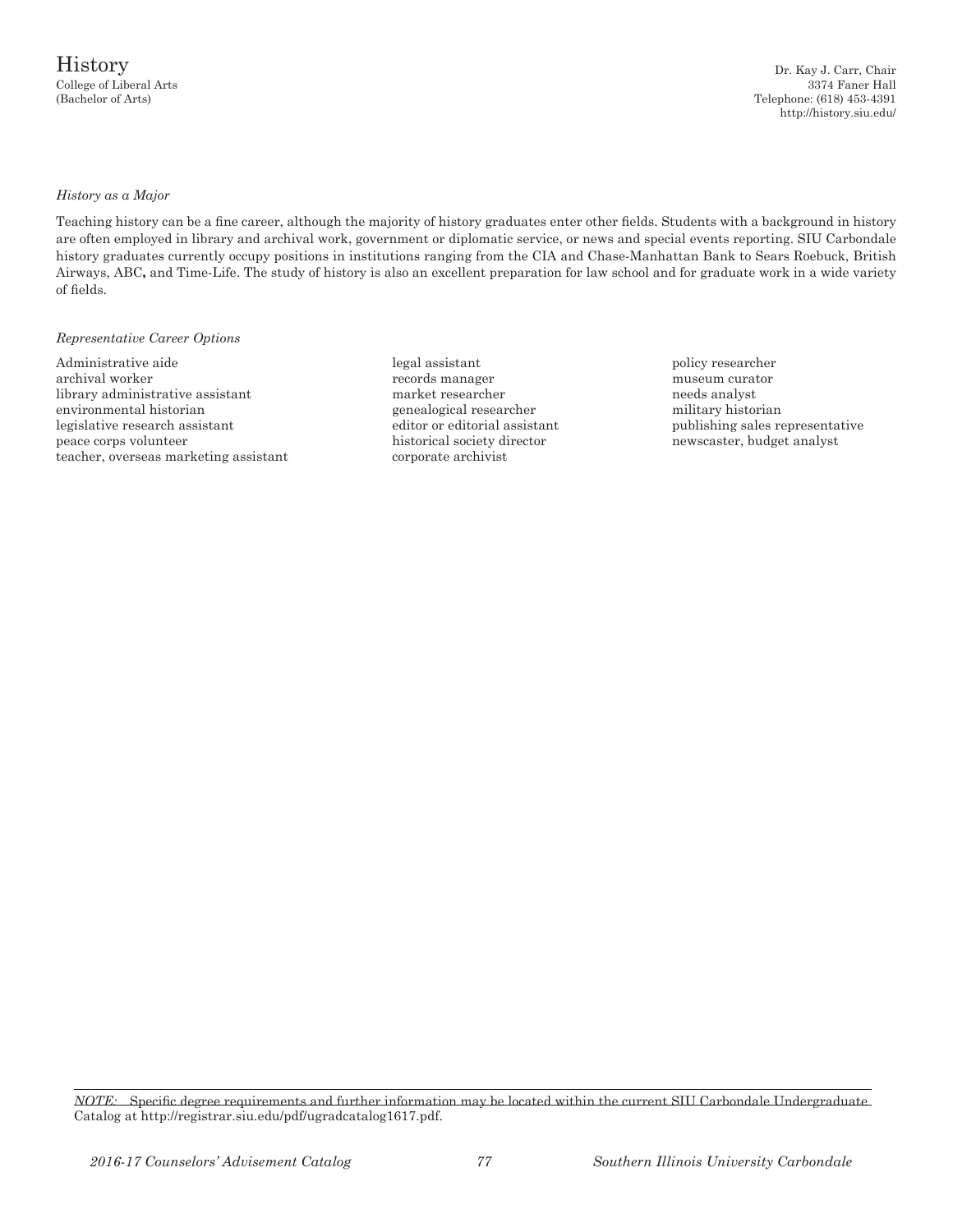The Horticulture major is administered through the Department of Plant, Soil and Agricultural Systems, and the program includes a general option.

The program provides thorough training in theory and practice. The general option is focused on sustainable agriculture although students may choose elective courses from the College of Agricultural Sciences and other departments in the university and structure individualized programs through internships, special studies, and seminars.

#### *Horticulture as a Major*

Numerous job opportunities are available for graduates of this specialization. The department maintains close contact with employers and assists students in identifying internships and permanent positions. A minor is not required and there are no foreign language requirements.

#### *Representative Career Options*

Plant and soil laboratory technologist production manager, plant quarantine inspector plant pest control inspector farm manager foreman-park maintenance plant ecologist public and environmental health scientist plant breeding expert plant morphologist plant morphologist technical service representative plant physiologist plant pathologist plant pathologist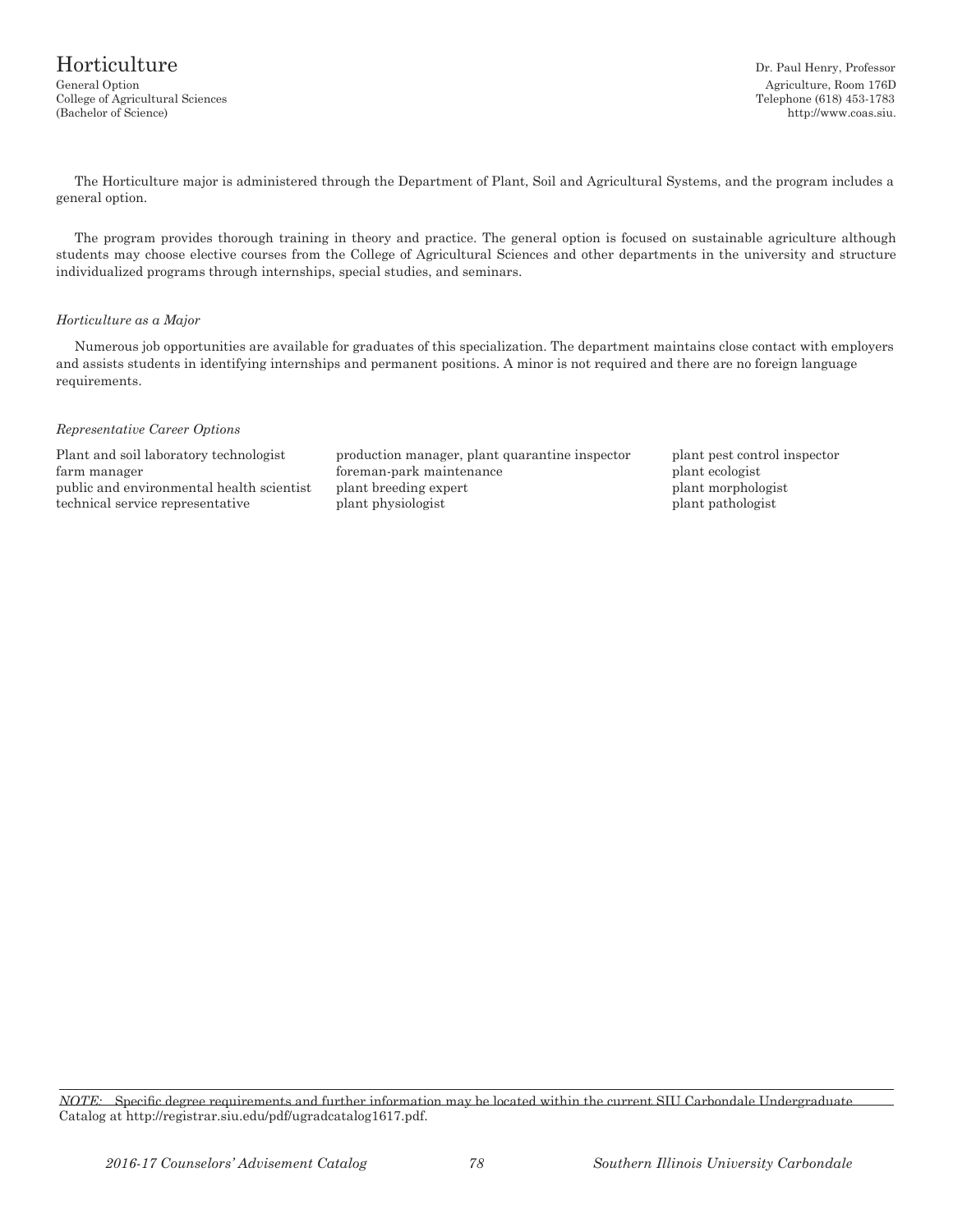The Horticulture major is administered through the Department of Plant, Soil and Agricultural Systems, and the program includes a science option.

The program provides thorough training in theory and practice. Although the science option is oriented towards students interested in advanced degrees and research, students may choose elective courses from the College of Agricultural Sciences and other departments in the university and structure individualized programs through internships, special studies, and seminars.

#### *Horticulture as a Major*

Numerous job opportunities are available for graduates of this specialization. The department maintains close contact with employers and assists students in identifying internships and permanent positions. A minor is not required and there are no foreign language requirements.

#### *Representative Career Options*

Plant and soil laboratory technologist production manager plant quarantine inspector plant pest control inspector farm manager foreman-park maintenance public and environmental health scientist plant ecologist plant breeding expert plant morphologist technical service representative plant physiologist plant pathologist

*NOTE:* Specific degree requirements and further information may be located within the current SIU Carbondale Undergraduate Catalog at http://registrar.siu.edu/pdf/ugradcatalog1617.pdf.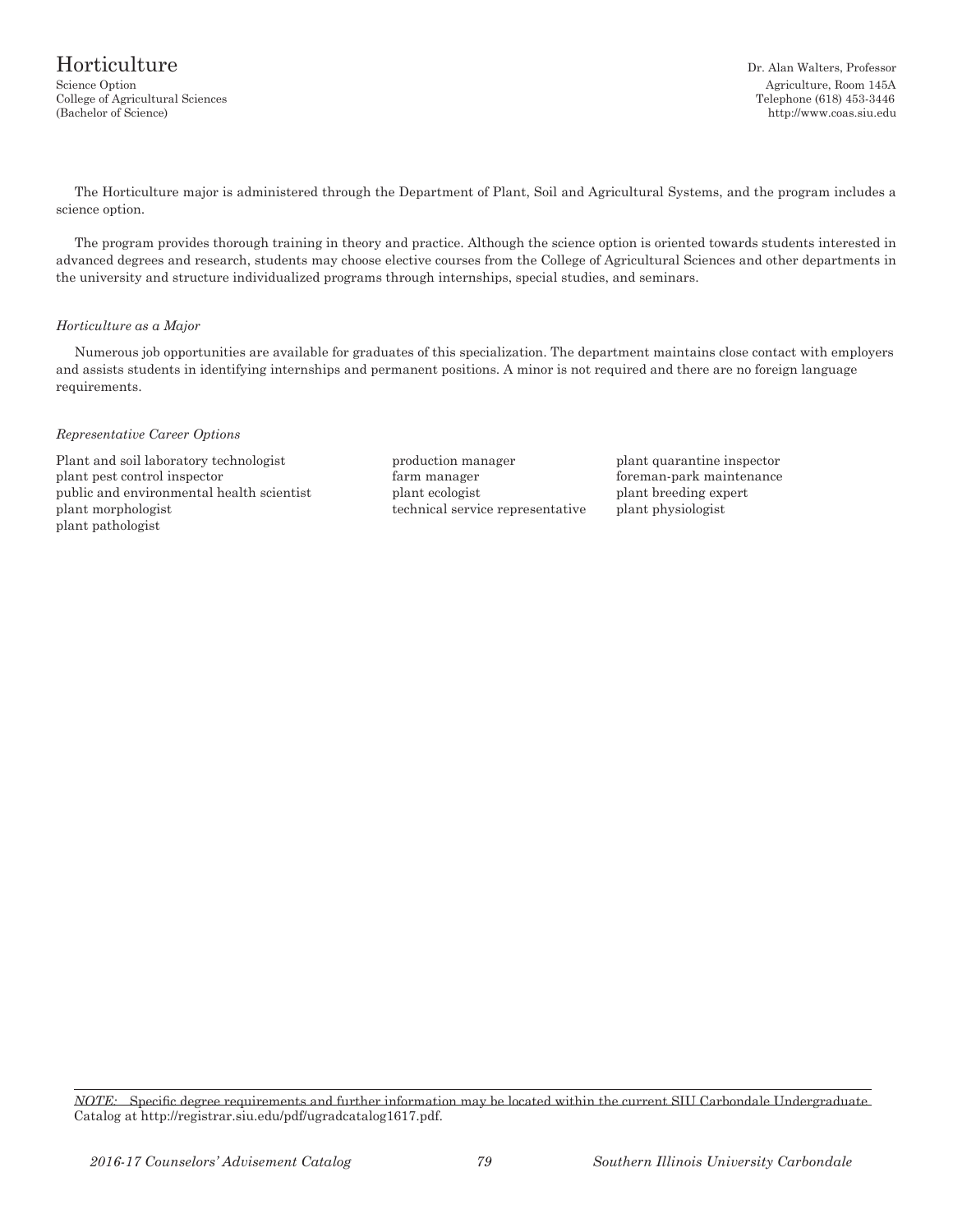## Horticulture Professor Karen Midden Landscape Horticulture Specialization and agriculture, Room 161F College of Agricultural Sciences Telephone (618) 453-2496

(Bachelor of Science) http://www.coas.siu.edu

The Horticulture major is administered through the Department of Plant, Soil and Agricultural Systems, and the program includes a landscape horticulture specialization.

The specialization provides thorough training for students seeking interesting careers in landscaping or gardening in parks, playgrounds, residential, or industrial areas; in road, street, and parkway improvement and maintenance; and in other public and private work to make the environment more pleasing and useful.

#### *Landscape Horticulture Major*

Numerous job opportunities are available for graduates of this specialization. The department maintains close contact with employers and assists students in identifying internships and permanent positions. A minor is not required and there are no foreign language requirements.

#### *Representative Career Options*

Landscape gardener nurseryman garden center manager water conservationist example is production manager plant quarantine inspector scientist plant ecologist plant morphologist plant morphologist plant morphologist plant morphologist technical service representative plant physiologist plant taxonomist

plant pest control inspector foreman-park maintenance public and environmental health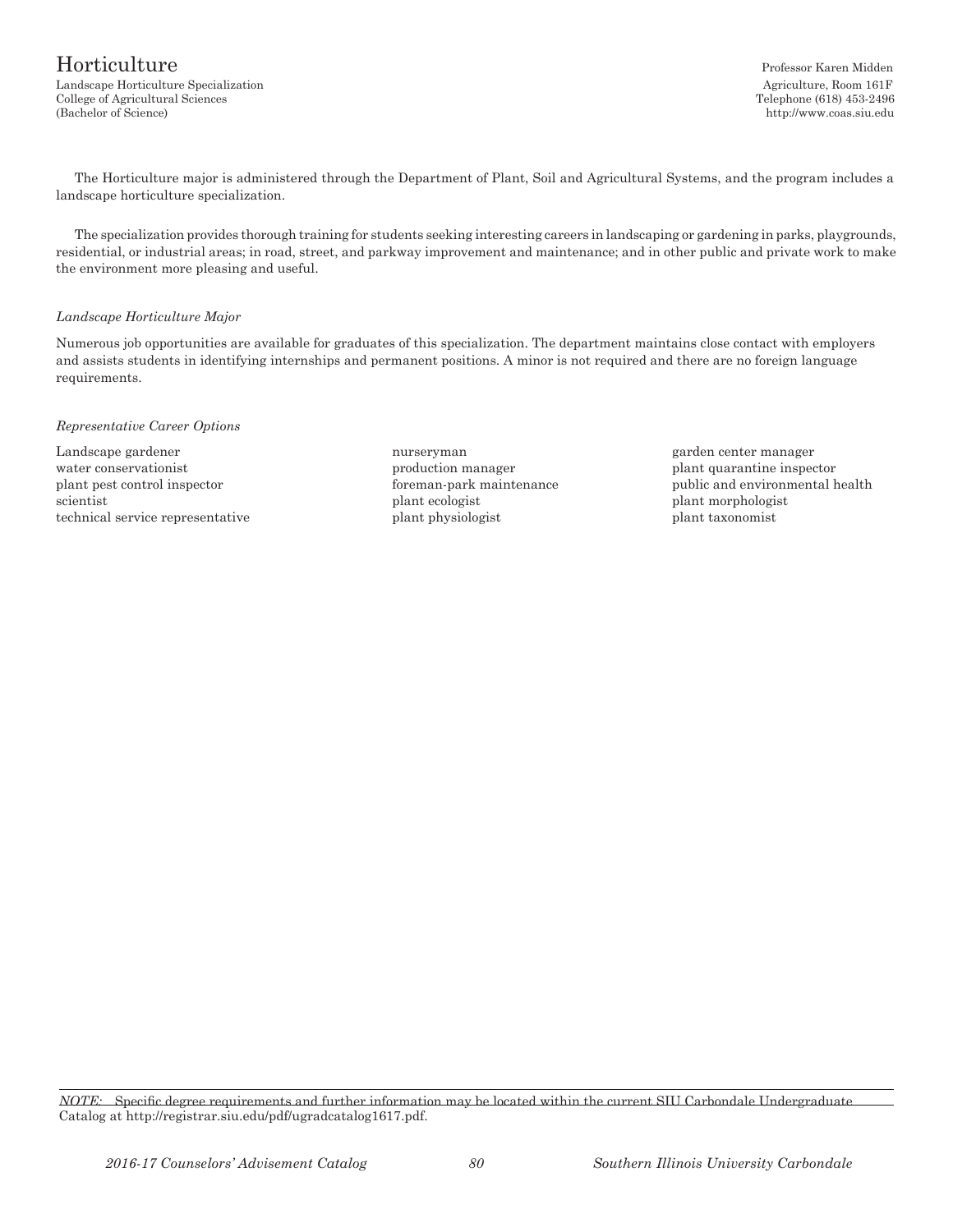The Horticulture major is administered through the Department of Plant, Soil and Agricultural Systems, and the program includes a turfgrass management specialization.

The specialization provides thorough training in theory and practice emphasizing practical and professional turfgrass management; species and cultivar selection, identification, and establishment; turfgrass culture and physiology; basic nutrient management programs; irrigation practices; compaction control; pest identification and control; and lawn equipment maintenance.

#### *Horticulture as a Major*

Numerous job opportunities are available for graduates of this specialization. The department maintains close contact with employers and assists students in identifying internships and permanent positions. A minor is not required and there are no foreign language requirements.

#### *Representative Career Options*

Professional turf manager assistant golf course superintendent sports turf manager parks and recreation manager lawn care business owner and manager grounds manager sod production business owner and manager vegetation manager utility right-of-way plant and soil laboratory technologist plant pest control inspector turf and ornamental technical sales and service technical writer and turf and ornamental magazine soil conservation and erosion prevention specialist,

*NOTE:* Specific degree requirements and further information may be located within the current SIU Carbondale Undergraduate Catalog at http://registrar.siu.edu/pdf/ugradcatalog1617.pdf.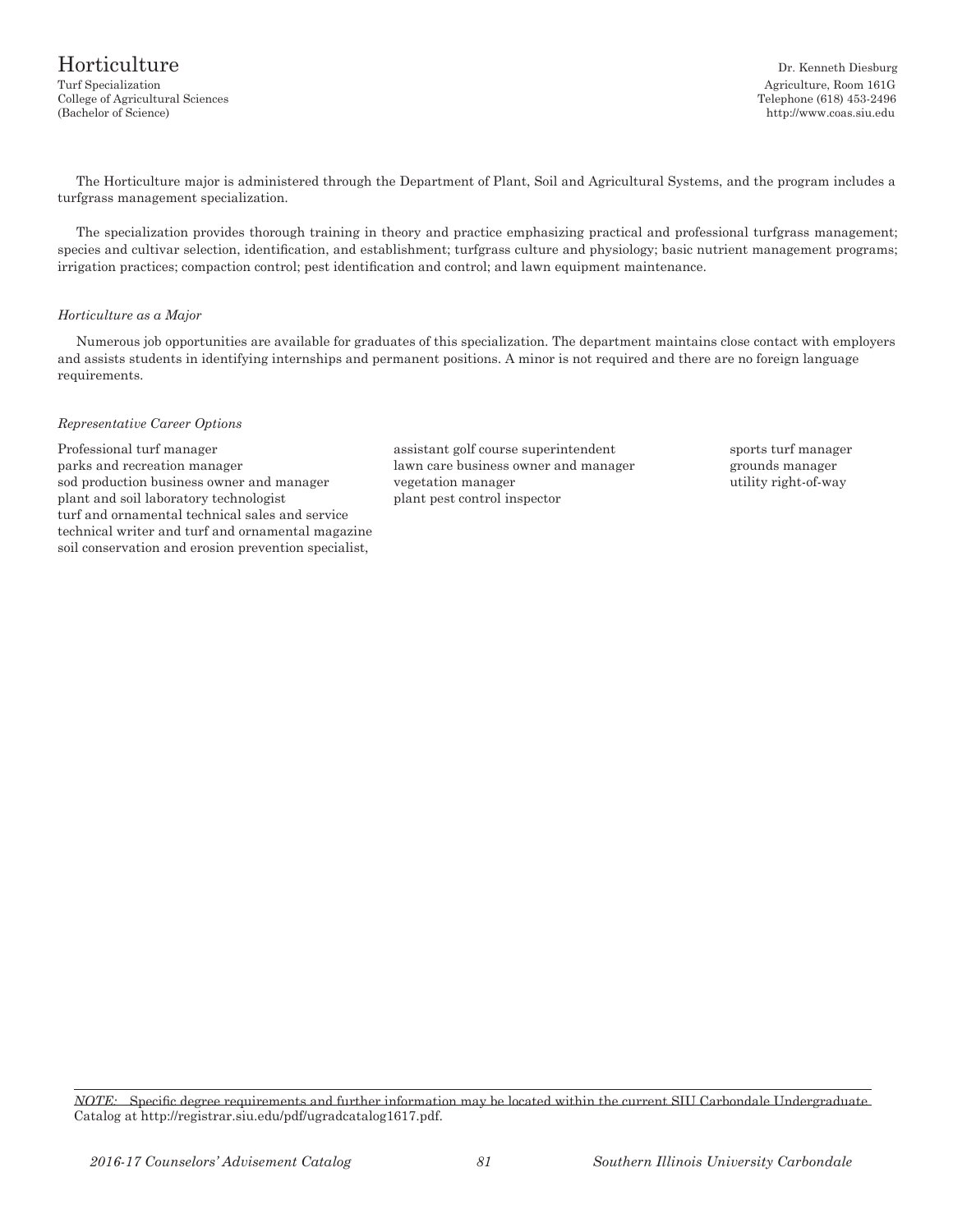## Hospitality and Tourism Administration Dr. William Banz, Chair

Department of Animal Science, Food and Nutrition 127 Agriculture Building College of Agricultural Sciences Telephone: (618) 453-2329 (Bachelor of Science) http://www.asfn.siu.edu/

The B.S. degree program in Hospitality and Tourism Administration meets the objectives of students preparing for challenging careers in hospitality and tourism management.

The academic emphasis of the multidisciplinary program is on providing students with the practical principles, management concepts, and analytical tools used in the hotel, restaurant, tourism, and event industries.

The program recognizes the importance not only of academic theory, but also of obtaining appropriate hospitality and tourism-related experiences. The program has a two-stage or six month internship program and also uses on-site food service facilities as part of the academic courses. The program is accredited by the Accreditation Commission for Programs in Hospitality Administration, 203 S Morris St., P.O. Box 278, Oxford, MD, 21654, Phone (416) 226-5527.

#### *Representative Career Options*

Manager trainee restaurant assistant manager front office manager trainee assistant convention coordinator catering and sales assistant manager marketing coordinator event planner supervisor lodging assistant manager / supervisor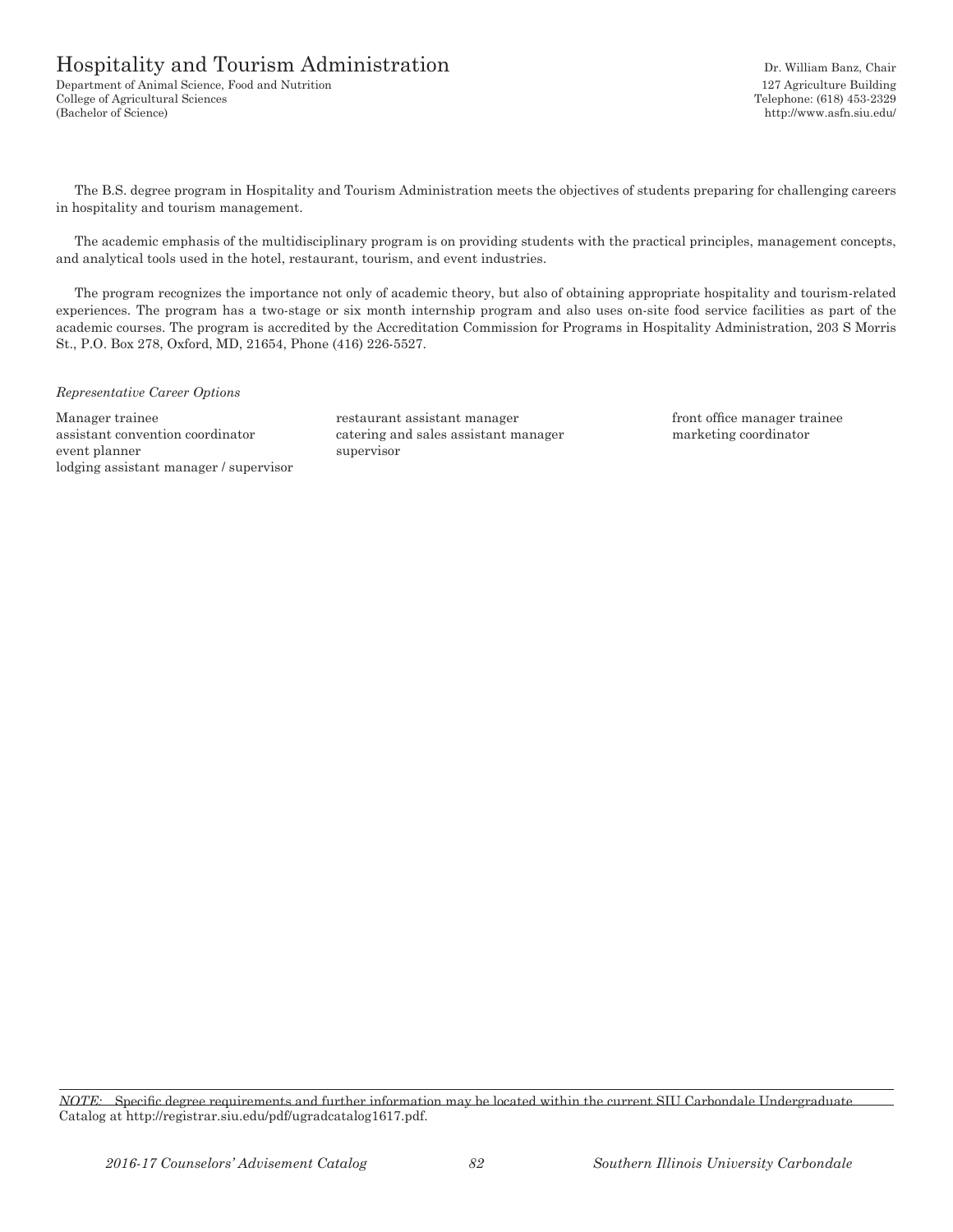## Human Nutrition and Dietetics **Dr. August** Dr. William Banz, Chair

Department of Animal Science, Food and Nutrition 127 Agriculture Building College of Agricultural Sciences Telephone: (618) 453-2329 (Bachelor of Science) http://www.asfn.siu.edu/

The B.S. degree program in Human Nutrition and Dietetics meets the objectives of students interested in careers as Registered Dietitians. The program fulfills the academic requirements of the Accreditation Council for Education in Nutrition and Dietetics (ACEND) of the Academy of Nutrition and Dietetics.

#### *Didactic Program in Dietetics Specialization*

The Didactic Program in Nutrition and Dietetics (DP) provides the classroom component of dietetics education, culminating in a B.S. degree. and is the first step in becoming a Registered Dietitian. The SIU DPD program is fully accredited by the Accreditation Council for Education in Nutrition and Dietetic (ACEND) of the Academy of Nutrition and Dietetics, 120 South Riverside Plaza, Suite 2000, Chicago, Illinois 60606-6995, phone (312) 899-5400. It must be followed, as a post-baccalaureate program, by an accredited supervised practice (experience) program to qualify you to take the RD and/or L.D. exams. The dietetic curriculum combines courses in chemistry, biological and social sciences, and business with courses in human nutrition and dietetics. Given the sequential nature of the course work, it is essential to plan your program carefully.

#### *Representative Career Options*

nutrition specialist staff dietitian

Dietitian, nutritionist nutrition educator food service manager/director

#### *Nutrition for Wellness Specialization*

The B.S. degree program in Human Nutrition & Dietetics with a specialization in Nutrition for Wellness meets the objectives of students who wish to explore and seek employment in the fields of physical health, wellness education, and a variety of other related topics.

The Nutrition for Wellness curriculum is designed to provide students with an understanding of the role of food and nutrition in overall wellness. A foundation in nutrition is supplemented with a variety of courses in health education and behavior, exercise, and health promotion. Students in this specialization will assess the role o nutrition and healthy eating in disease prevention and wellness, evaluate the role of exercise in overall health, and learn the importance of nutrition education for the community at large. The Nutrition for Wellness specialization is also well positioned to complement a double major in a field such as Physiology or Exercise Science.

*Representative Career Options*

Health Coach wellness coach, nutritionist community health worker health educator corporate wellness coordinator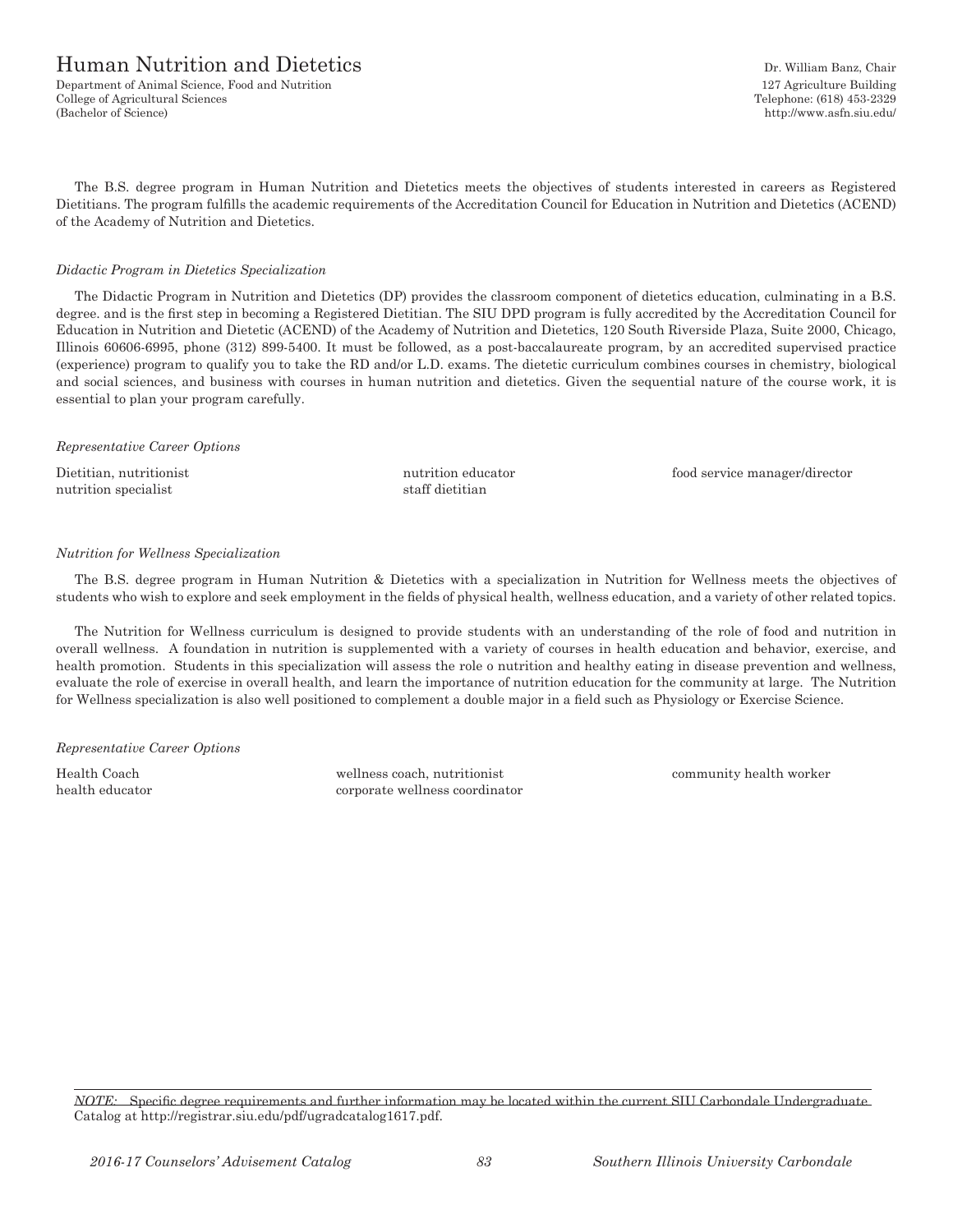## Industrial Management and Applied Engineering Dr. Julie Dunston, Chair

The B.S. degree program in industrial management and applied engineering with a specialization in quality management meets the needs of students preparing for careers as management-oriented technical professionals in the economic enterprise system.

The industrial management and applied engineering program has three themes. Students become familiar with the theories, concepts, and principles found in the humanities, social and behavioral sciences and acquire a thorough grounding in communications skills. They learn to understand, apply principles, concepts of mathematical and physical sciences. They learn to use concepts and current skills in a variety of technical disciplines that include six sigma, lean manufacturing, robotics, processes, computer-aided manufacturing, quality control, motion and time study, plant layout, project management, industrial safety, production and inventory control, human relations, and geometric dimensioning and tolerancing.

#### *Industrial Management and Applied Engineering (Quality Management) as a Major*

Community college occupational and technical credits from courses such as electronics technology, management, marketing, mechanical technology, metals technology, plastics, transportation, building construction, and architectural drafting may be applicable towards degree requirements, permitting students to obtain a B.S. degree in a minimum length of time. The recommended guidelines for the bachelor's degree are met through the completion of 28 semester hours in the Industrial Management and Applied Engineering core, 41 semester hours in the University Core, and 51 semester hours in the Quality Management Specialization.

The courses required for transfer students with associate in applied science degrees from an occupational program are dependent on the student's previous program. For the quality management specialization, 30 hours in the industrial management and applied engineering curriculum must be taken at SIUC. A Capstone Option may be available in the industrial technology degree program. Students' Capstone Option applications must be on file by the end of their first semester at SIUC. Additional qualification requirements are detailed in this catalog under Capstone Option.

#### *Career Opportunities*

Employment opportunities for graduates are excellent, permitting a wide choice of initial positions and flexibility for later job promotion or transfer. Federal statistics show that the need for technologists and related workers will continue. All types of industry have positions associated with six sigma, lean manufacturing, production planning and scheduling, process design, quality control, methods analysis, personnel supervision, project management, facility planning, cost estimating, maintenance supervision, and other manufacturing-related functions.

### *Representative Career Options*

Manufacturing manager production planning and control specialist quality engineer safety manager **first line supervisor** first line supervisor **operations** planner marketing support manager industrial engineer plant location manager plant location manager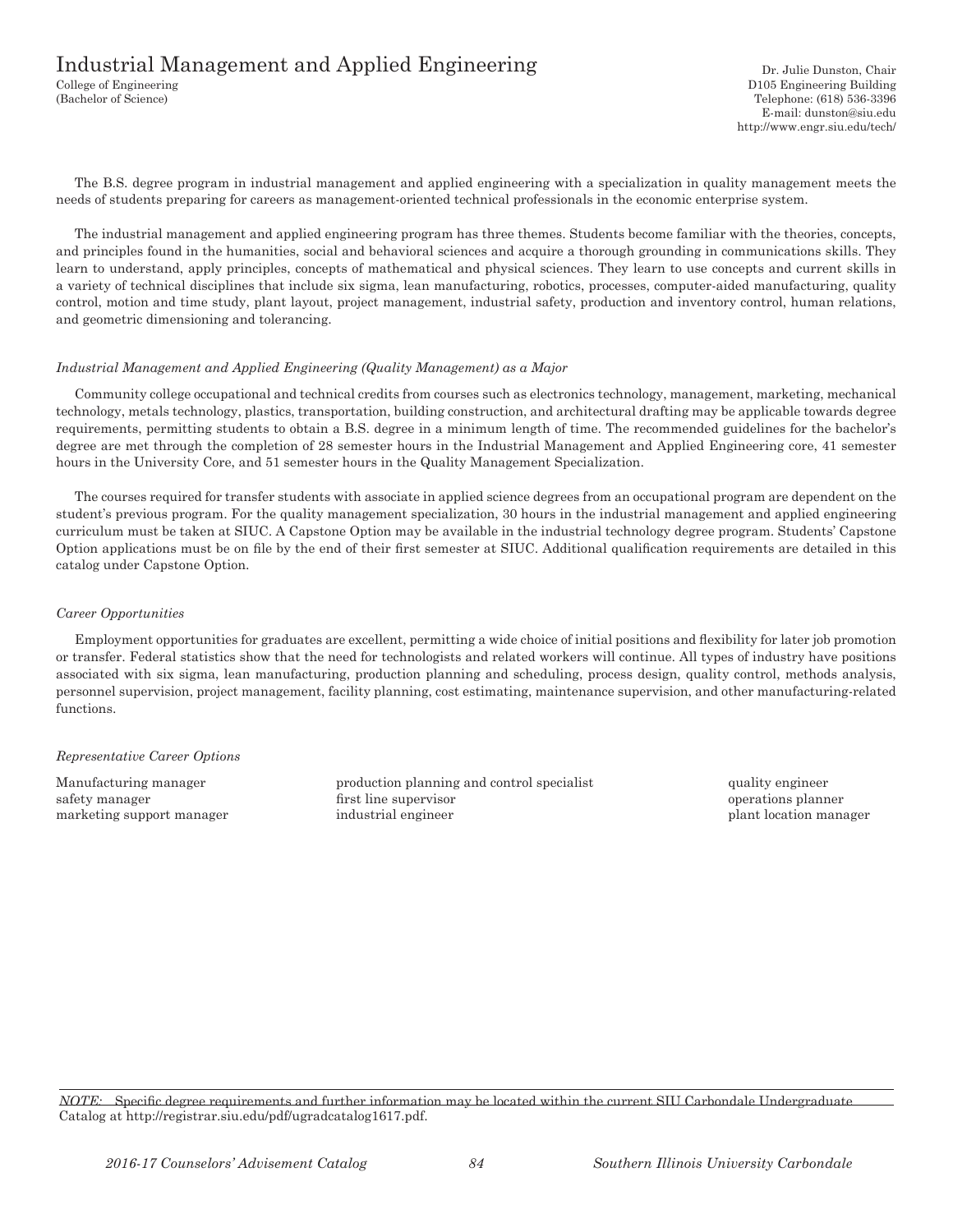Shannon Gwaltney, Academic Advisor Telephone (618) 453-7281 E-mail: shanng@siu.edu http://isat.siu.edu

The B.S. degree in information systems technologies (IST) prepares students for careers in a wide variety of work settings that rely on end-user computerized information technologies. Many of the courses are hands-on computer activities related to applications software, networking communications, computer troubleshooting, and maintenance.

The IST curriculum is based on input from business and industry professionals, educators, national associations, and potential employers. Ten courses (30 semester hours) constitute major departmental approved electives to accommodate the student's specific interest such as programming, networking, security; web development, systems analysis, and IT project management.

Students in the IST program have access to a variety of computer equipment and support services in many on-campus computer learning centers. SIU Carbondale's newest computer laboratory is located in the same building as the College of Applied Sciences and Arts and in close proximity to most of the IST classrooms and faculty offices. The computers in all wireless centers are networked allowing students free and unlimited access to e-mail and the Internet.

All applicants must satisfy standard University baccalaureate entrance requirements in order to be admitted to the University and included in the Information Systems Technologies (IST) major. Enrollment in the Information Systems Technologies program will be based upon the selective admissions criteria noted below. High school graduates will be evaluated on ACT results and class rank. Any student transferring from outside the University or from other SIUC programs into the Information Systems Technologies major will be evaluated on a required 2.5 GPA as calculated by SIUC.

The IST degree is compatible with two-year associate degrees (A.S., A.A., or A.A.S.) offered at community colleges. Students with an A.S. or A.A. will enroll in IST career courses and advance to IST major courses at SIU Carbondale. This degree is especially compatible with associate in applied science (A.A.S.) degrees in areas such as computer information processing, business, or various applications. Students with related A.A.S. degrees will complete University Core Curriculum courses and advanced IST major courses. All previous course work and work experience will be evaluated for course credit upon completion of the required forms.

Students with an A.A.S. may qualify for the Capstone Option. Please refer to the current SIU Carbondale undergraduate catalog for information about articulation agreements and the Capstone Option.

### *Representative Career Options*

Graduates of the Information Systems Technologies degree program have obtained the skills necessary to begin a career in one of many exciting technology areas. Graduates are commonly hired for job titles such as network administrator, systems analyst, information security specialist, support technician, web application developer, and database administrator. Entry-level salaries range from \$35,000 to \$65,000.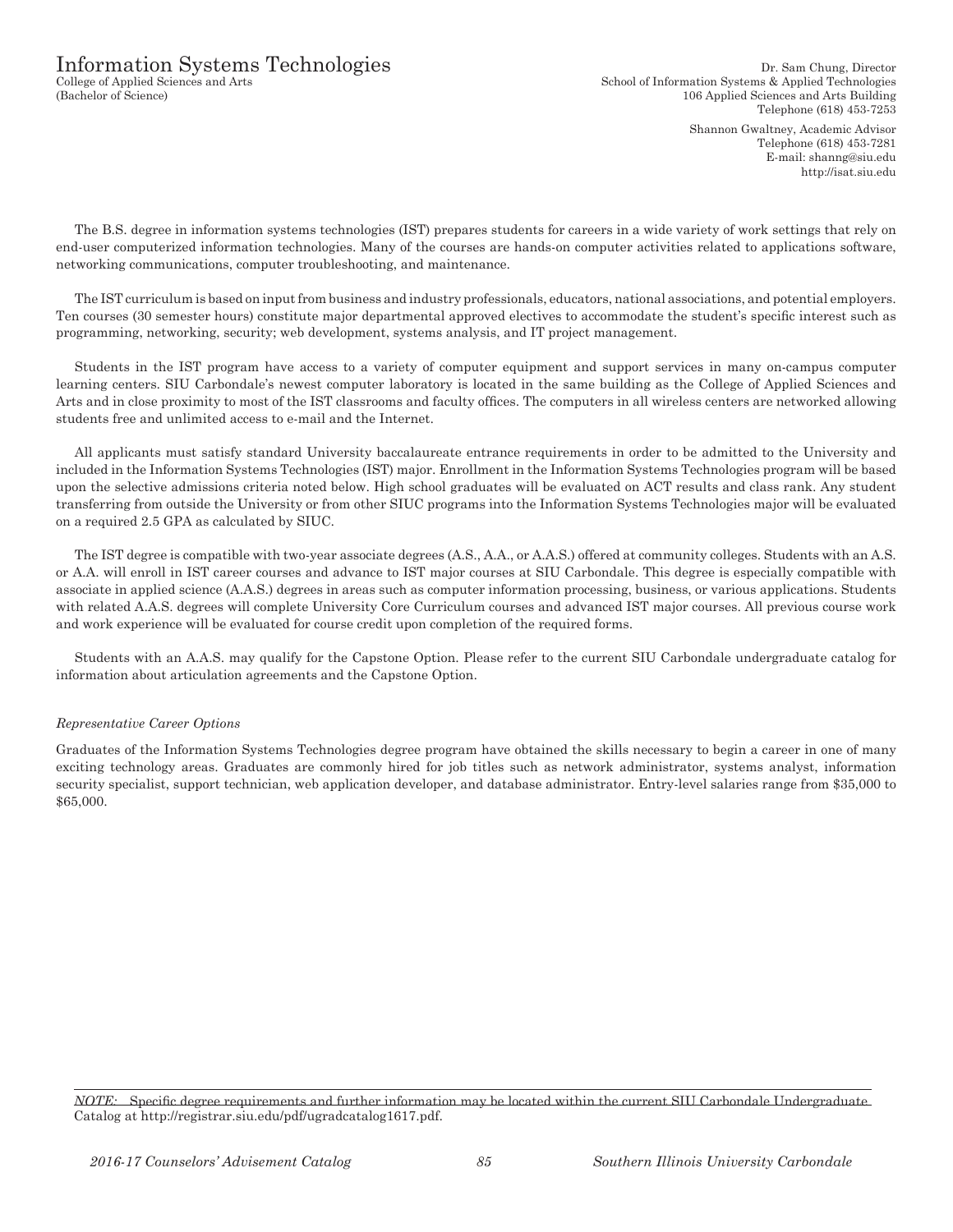Telephone: (618) 453-3734 E-mail: jdavey@siu.edu http://www.architecture.siu.edu/

The Interior Design program is continually responsive to the demands and standards of qualification for the profession and its related fields. The program is accredited by the Council for Interior Design Accreditation, Grand Rapids, MI 49503-2822, (616)-458-0400. A four-year curriculum is offered resulting in a Bachelor of Science degree in Interior Design that is a CIDA Accredited Professional Level Program.

Students receive a comprehensive, interdisciplinary education in preparation for a wide range of design and administrative positions in the fields of commercial, corporate, healthcare, hospitality, retail and residential design with interior design and architecture firms, corporations, government agencies, etc. Graduates of the program are also well positioned to pursue the National Council for Interior Design Qualification (NCIDQ) Exam, which provides certification of professional credentials and is a requirement for licensure in many jurisdictions.

To support students in their educational endeavors, sophomores, juniors and seniors are provided dedicated studio space. Program facilities include a resource library, model/furniture shop, digital fabrication lab, and a computer graphics laboratory with access to input/output devices. Each student is required to purchase or lease a laptop computer and software that meet program specifications prior to the start of the 200-level courses.

Students are encouraged to participate in profession-related student organizations, which include the American Society of Interior Designers, International Interior Design Association, Illuminating Engineering Society, and U.S. Green Building Council. Other activities designed to enhance the overall quality of education include the University Honors Programs, travel study programs, workshops and guest lectures, and Residence Hall Living Learning Communities.

All applicants must satisfy standard University baccalaureate entrance requirements in order to be admitted into the University and included in the interior design program. Transfer and change of major students are evaluated on grade point average as calculated by Southern Illinois University Carbondale. Prospective transfer students should concentrate on completing courses articulated or approved as substitutes for SIU's University Core Curriculum requirements. Prior to taking courses that appear to equate to the professional sequence, the applicant should consult with the Program Director.

If a student receives a grade of *F* three times in the same course, the course cannot be taken again. Students cannot repeat Interior Design prefix courses in which they received a grade of *C* or better.

### *Representative Career Options*

Traditional interior design practice includes corporate, healthcare, hotel, restaurant, retail store/shopping mall, education, public, government, residential and entertainment facility design, facility management, corporate and managerial positions, and soleproprietorships; and related-profession opportunities in architecture, landscape design, set and theatrical design, product/industrial design, event design, art, photography, and more.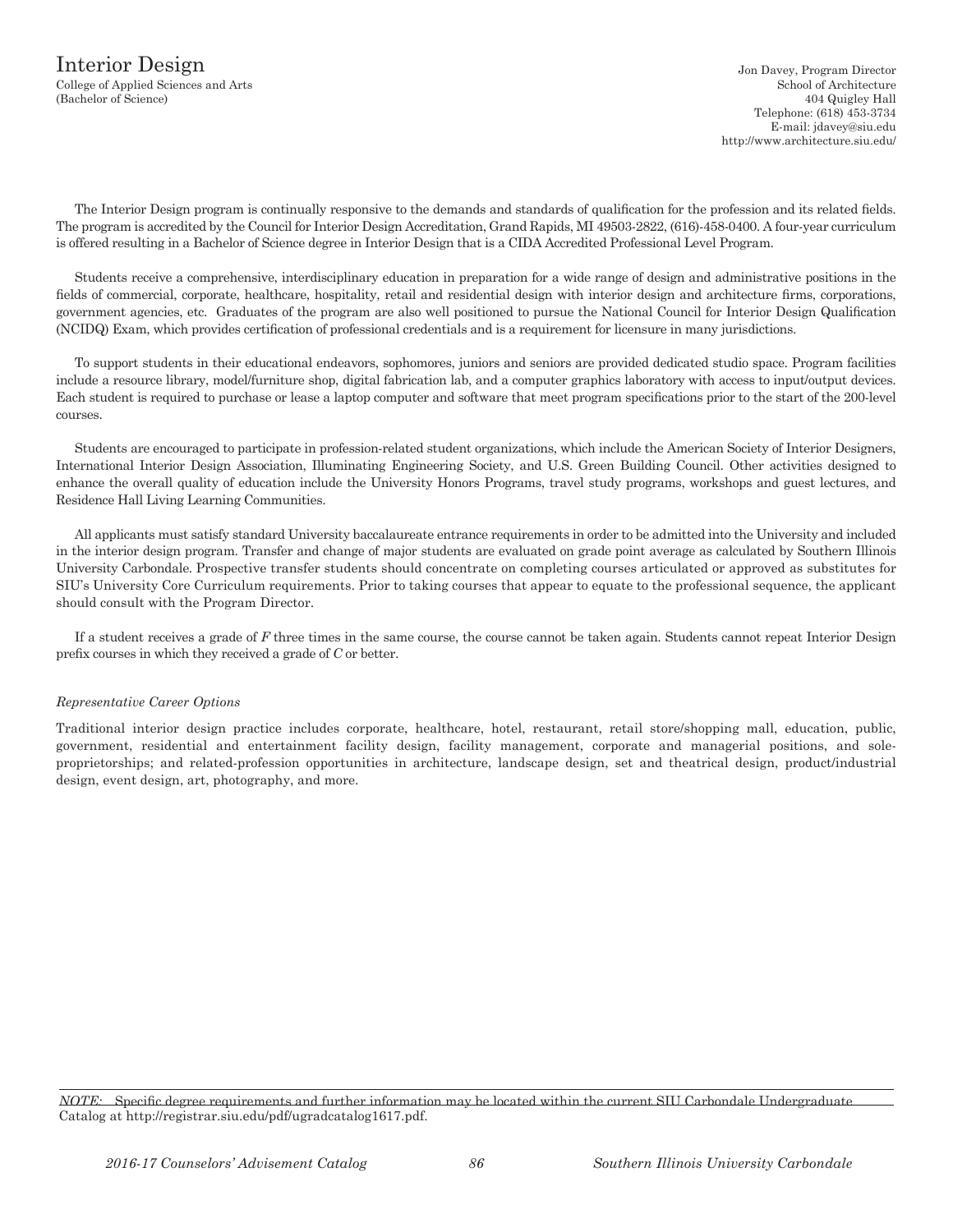The program in International Studies meets the objectives of students considering careers that benefit from an international perspective by providing knowledge of comparative global and international issues, ability to communicate in a foreign language, an understanding of other cultures, as well as a deeper acquaintance with a particular region.

This multidisciplinary program features five components: an introductory seminar, 15 semester hours of global and international comparative issues courses, 15 semester hours of courses in a regional focus, foreign language competency (advanced level), and a senior project as a capstone course. The regional focus is chosen from one of the four following geographic areas: Africa and the Middle East, Asia and the South Pacific, Europe, or Latin America and the Caribbean. Foreign language competency is developed in a language spoken in the region of focus.

Study abroad is strongly recommended in the region of focus and up to six semester hours of study abroad may substitute for courses in the Regional Focus component

#### *International Studies as a Major*

The program in International Studies provides its graduates with an understanding of comparative international issues, intercultural skills, meaningful proficiency in a foreign language, and preparation for citizenship, both local and global.

No grade lower than C will be accepted for any course required by the major. Majors must maintain a 2.50 grade point average overall throughout the program.

#### *Representative Career Options*

Peace Corps volunteer government service officer foreign service officer international affairs representative international relations specialist business administrator

professionals in areas including: international law, finance, education, public policy, the arts, communications, medical preparation, public service, international development agencies, non-governmental organizations, businesses and philanthropic agencies

*NOTE:* Specific degree requirements and further information may be located within the current SIU Carbondale Undergraduate Catalog at http://registrar.siu.edu/pdf/ugradcatalog1617.pdf.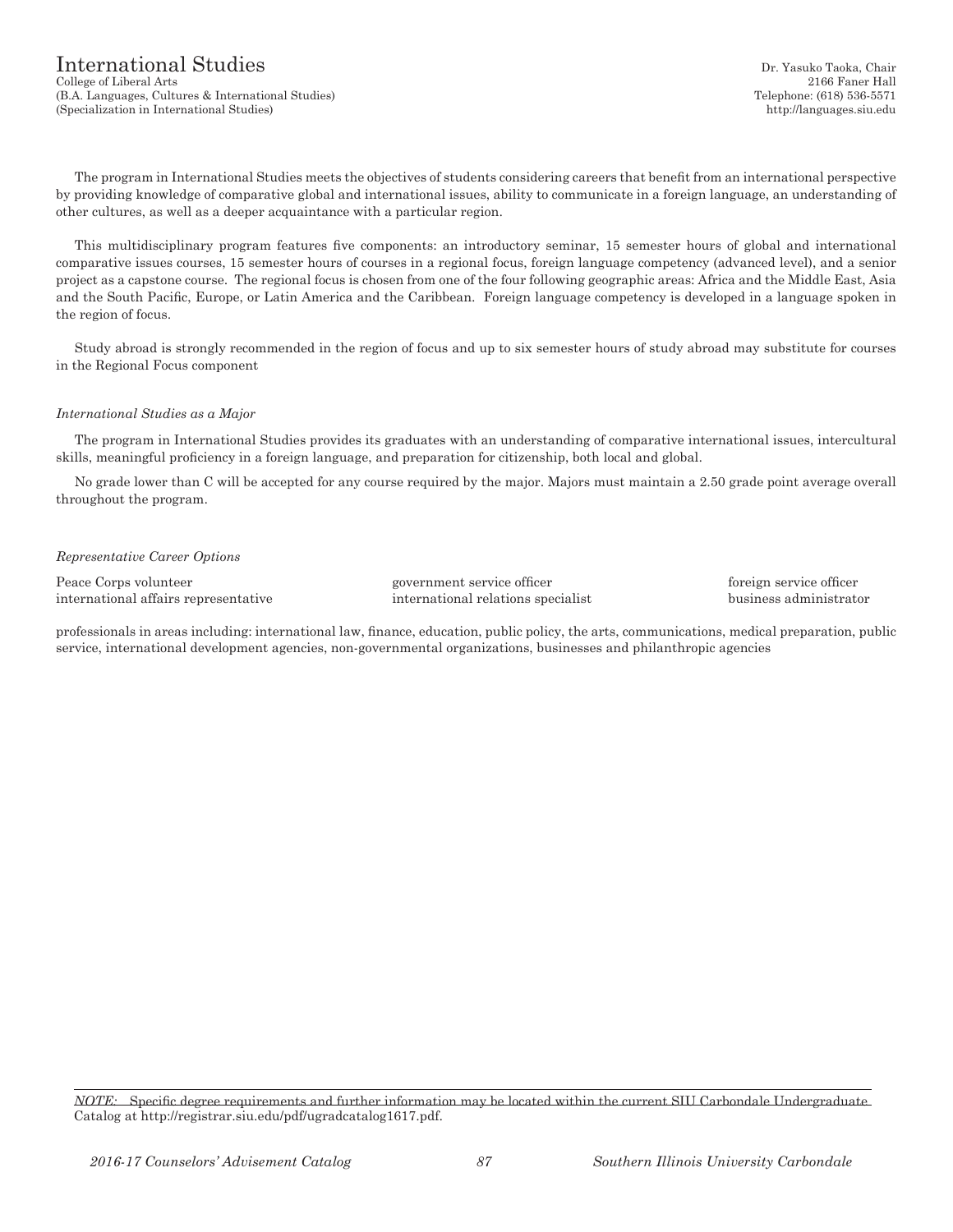## ${\rm J}\text{ourn}$ alism Uche Onyebadi, Director

(Advertising) 1202 Communications Building (News–Editorial) Mailcode 6601 (Photojournalism) Telephone: (618) 536-3361 (New Media News Production) http://mcma.siu.edu/journalism/ (Sports Media) College of Mass Communication and Media Arts (Bachelor of Science)

The B.S. program in the SIU Carbondale School of Journalism helps students prepare for positions of responsibility in advertising and related marketing communications fields, news-editorial journalism, photojournalism, new media news production, sports media and other fields in which the ability to communicate is essential. The School of Journalism also helps students prepare for graduate studies in mass communication, the social sciences, and law.

The School of Journalism at SIU Carbondale occupies a national leadership role in mass communication education, with a comprehensive program combining the liberal arts with the practice of journalism in modern society. Through their major courses, students acquire the specific skills necessary to become professionals in advertising, news-editorial, photojournalism, new media production, and other communication fields. Students are encouraged to develop in-depth knowledge by completing the requirements of a structured minor in a subject area outside the college.

#### *Advertising specialization*

Students in this program learn to analyze problems in the promotion of goods and services and identify solutions. They develop skills in verbal and visual communication and presentation of materials. Students will prepare to enter a wide variety of positions with marketing communications firms–including advertising, sales promotion, public relations, sports communication and promotion, and direct marketing agencies–in communications media, and with retail or manufacturing firms.

As the communication revolution expands, the need increases for individuals with the ability to prepare and present news and information precisely and accurately for a variety of media. Students in the news-editorial specialization receive practical training in the theory and practice of identifying, gathering, processing, interpreting, writing, and presenting news for traditional print and broadcast/ cable media and for new computer-based media. The program prepares students for professions in which the ability to communicate to a mass audience is essential.

### *Photojournalism specialization*

This program is the only full-scale photojournalism program in the state. The photojournalism program remains on the cutting edge by integrating traditional photojournalism instruction in a digital environment with new media skills in website development, audio and video production. Students graduate with the full package of skills required by today's industry and a thorough understanding of the theory and ethical considerations necessary to succeed in today's media landscape.

### *New media news production specialization*

This program is designed to give students a high level of competence to function as content developers, a strong sense of aesthetics and design, more hands-on technical instruction, and a deep understanding of the principles of networked audio/visual communication used in the print and electronic media. Students in this specialization will also choose either an editorial or persuasive (advertising) emphasis within the curriculum to focus their developing skills in digital communication.

The proliferation of sports programming in both traditional and new media is triggering an increasing demand for graduates with sports production, sports promotion and sports journalism backgrounds. The School of Journalism and the Radio, Television, & Digital Media Department have joined forces to establish specializations in both academic units. The School of Journalism's *sports media specialization*  has two tracks. One prepares students for sports reporting, the other for sports promotion. The reporting track includes new sports courses and the essentials from the news/editorial specialization. The promotions track adds new sports courses to the essentials of the advertising specialization.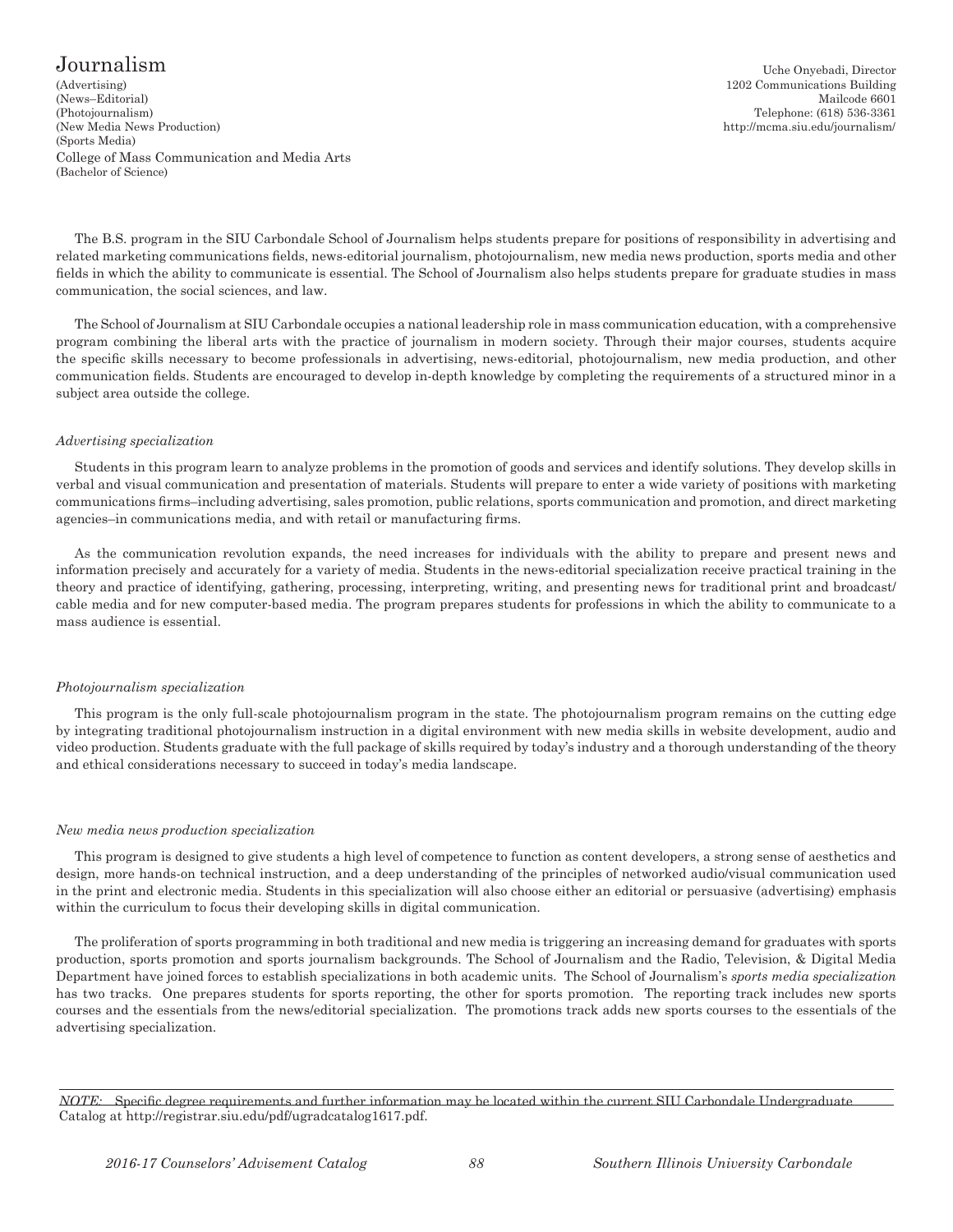Undergraduates are urged to enter the School of Journalism as freshmen to obtain the advantage of journalism advisement.

Strong skills in the use of the English language are required to enter the first writing course, JRNL 302 or JRNL 310. Students may demonstrate proficiency in the use of the English language with an English ACTE subscore of 22 or higher or by earning grade of C or higher in JRNL 201.

#### *Journalism as a Major*

In addition to the University Core Curriculum courses, the academic requirements for a B.S. degree in journalism include 39 semester hours in journalism course work approved by the school, 72 credits outside mass-communications and completion of a minor approved by the School. Outside mass-communication credit requirements are part of the Accrediting Council on Education in Journalism and Mass Communications standards, which accredits the School of Journalism at SIU.

Students at community colleges are encouraged to complete University Core Curriculum courses and earn electives in areas of interest. Students must take 30 hours of journalism at SIU Carbondale. Transfer students should contact the School of Journalism for transfer course information. The student, with the assistance of the journalism academic adviser, should exercise care in course selection to assure that these requirements are met.

Graduate studies are also possible through the College of Mass Communication and Media Arts.

*Representative Career Options (*all specializations are represented)

Advertising agency account executive advertising copywriter and advertising layout artist

- advertising production director and advertising salesperson assignment editor online/website manager online/website design specialist copy editor new media content manager/coordinator cable communication coordinator editor graphic designer magazine production and design specialist feature writer magazine writer sports marketing and promotions media researcher sports writer media account executive media planner media planner news editor photographer photojournalist newsletter specialist public relations representative public opinion researcher reporter reporter retail advertising director sports reporter that the example of the example of the example of the example of the example of the example of the example of the example of the example of the example of the example of the exam
- 

*NOTE:* Specific degree requirements and further information may be located within the current SIU Carbondale Undergraduate Catalog at http://registrar.siu.edu/pdf/ugradcatalog1617.pdf.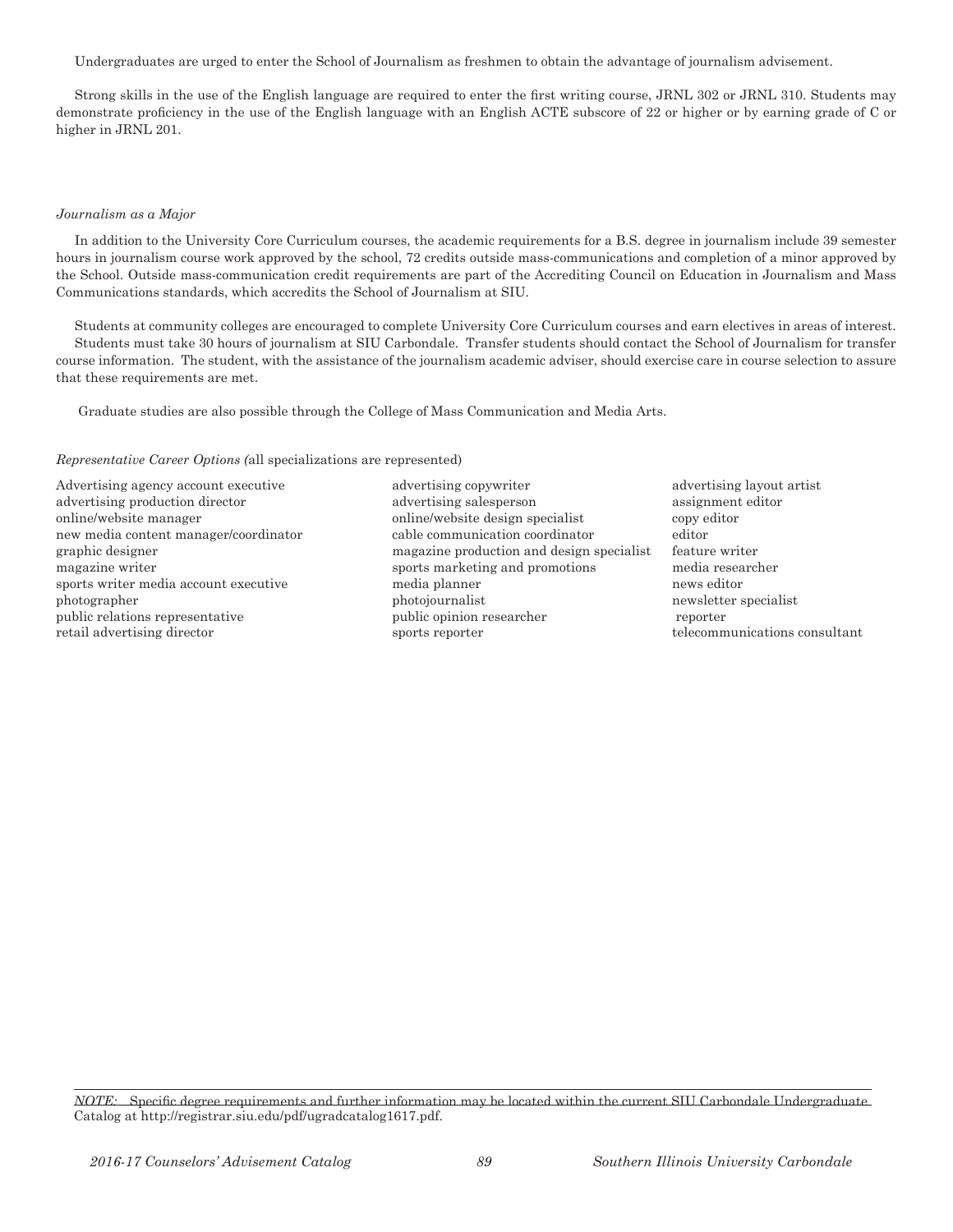#### **Kinesiology** Academic Advisor (Physical Education Teacher Education Major) 122 Wham Education Building College of Education and Human Services Telephone (618) 453-6340 (Bachelor of Science)

Dr. Juliane Wallace, Chair 106 Davies Hall Telephone (618) 536-2431 http://ehs.siu.edu/kinesiology/

The B.S. degree program in Physical Education Teacher Education meets the objectives of students considering positions as teachers, coaches, or specialists in public and private elementary or secondary schools, colleges, and universities, as well as other social agencies that promote physical activity programs. Courses have been designed to meet the requirements of state departments of education and other agencies that have adopted professional standards.

Complete and integrated experience in teaching physical education and assisting in coaching under qualified supervisors is provided in the cooperating schools of the area. Added experiences are gained through membership in professional associations, participation on intramural teams, assisting in service class testing, professional journals, and working with recreational and school groups in teaching techniques of various activities.

#### *Physical Education Teacher Education as a Major*

The major in physical education teacher education is preparation for a traditional career as a physical educator. In addition to the teacher education sequence, which culminates in a semester of student teaching, students are encouraged to pursue endorsements in additional teaching areas. It is also possible to seek certification to coach in public school athletic programs. Graduates with the physical education teacher education major meet the licensure requirements of the Illinois Office of Education and those of many other states.

Students interested in this program should become familiar with the requirements for entering the physical education teacher education program. A minimum GPA of 2.75 is required.

A minor (the student may select the area) is recommended. Minors are available in dance and coaching. See the current SIUC undergraduate catalog for specific major requirements.

#### *Transfer Students*

Transfer students planning to complete the physical education teacher education program are encouraged to contact SIUC College of Education and Human Services, Academic Advisement Office (618) 453-6340.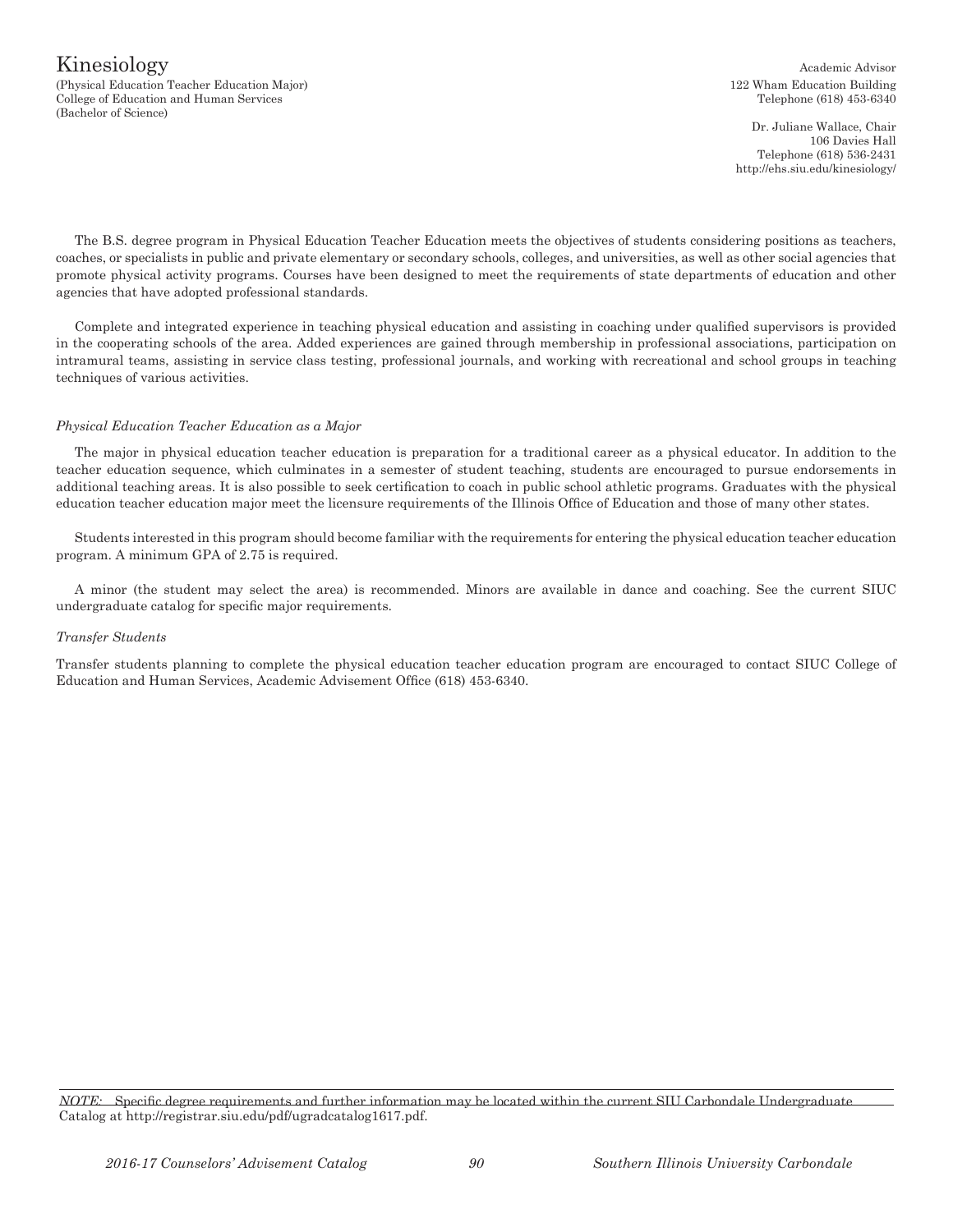Kinesiology (Exercise Science Major) 122 Wham Education Building College of Education and Human Services Telephone (618) 453-6315 (Bachelor of Science)

Academic Advisor

Dr. Juliane Wallace, Chair 106 Davies Hall Telephone (618) 453-3331 http://ehs.siu.edu/kinesiology/

The B.S. degree program in Exercise Science meets the objectives of students who hope to direct fitness programs in private, industrial, and public settings. Preparation in this program enables the graduate to assess components of adult fitness, design individual exercise programs for the development and maintenance of physical fitness, and manage a physical fitness program. Graduates will have the foundation for continued study at the graduate level.

*Representative Career Options*

Corporate fitness personal trainer health fitness director

Additionally, a degree in exercise science can lay the groundwork for careers in physical therapy, physician assistant, occupational therapy, cardiac rehabilitation, chiropractor, podiatry, and exercise training with cancer survivors.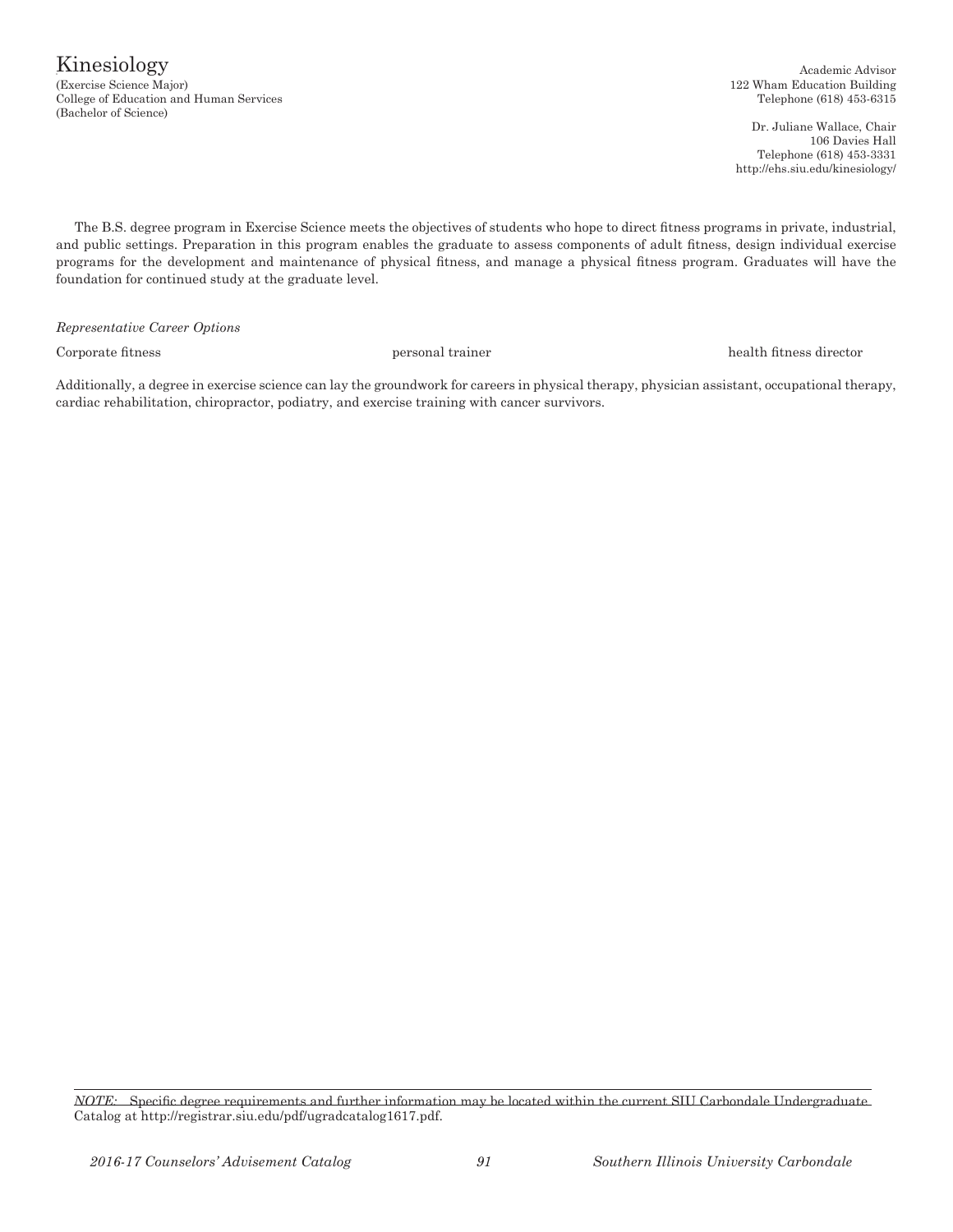College of Education and Human Services Telephone (618) 453-6315 (Bachelor of Science)

122 Wham Education Building

Dr. Juliane Wallace, Chair 106 Davies Hall Telephone (618) 453-3331 http://ehs.siu.edu/kinesiology/

This major is designed for students who are interested in working in various administrative areas in the realm of sport. Students are exposed to the economic, financial, legal, ethical, managerial, sociological, and psychological aspects of sport. Job opportunities exist at the professional, intercollegiate, interscholastic, community, and youth levels within the growing sport industry.

*Representative Career Options*

Sports marketing facility and event management coaching, sports media business operations athletic management a variety of administrative roles in the sports industry

*NOTE:* Specific degree requirements and further information may be located within the current SIU Carbondale Undergraduate Catalog at http://registrar.siu.edu/pdf/ugradcatalog1617.pdf.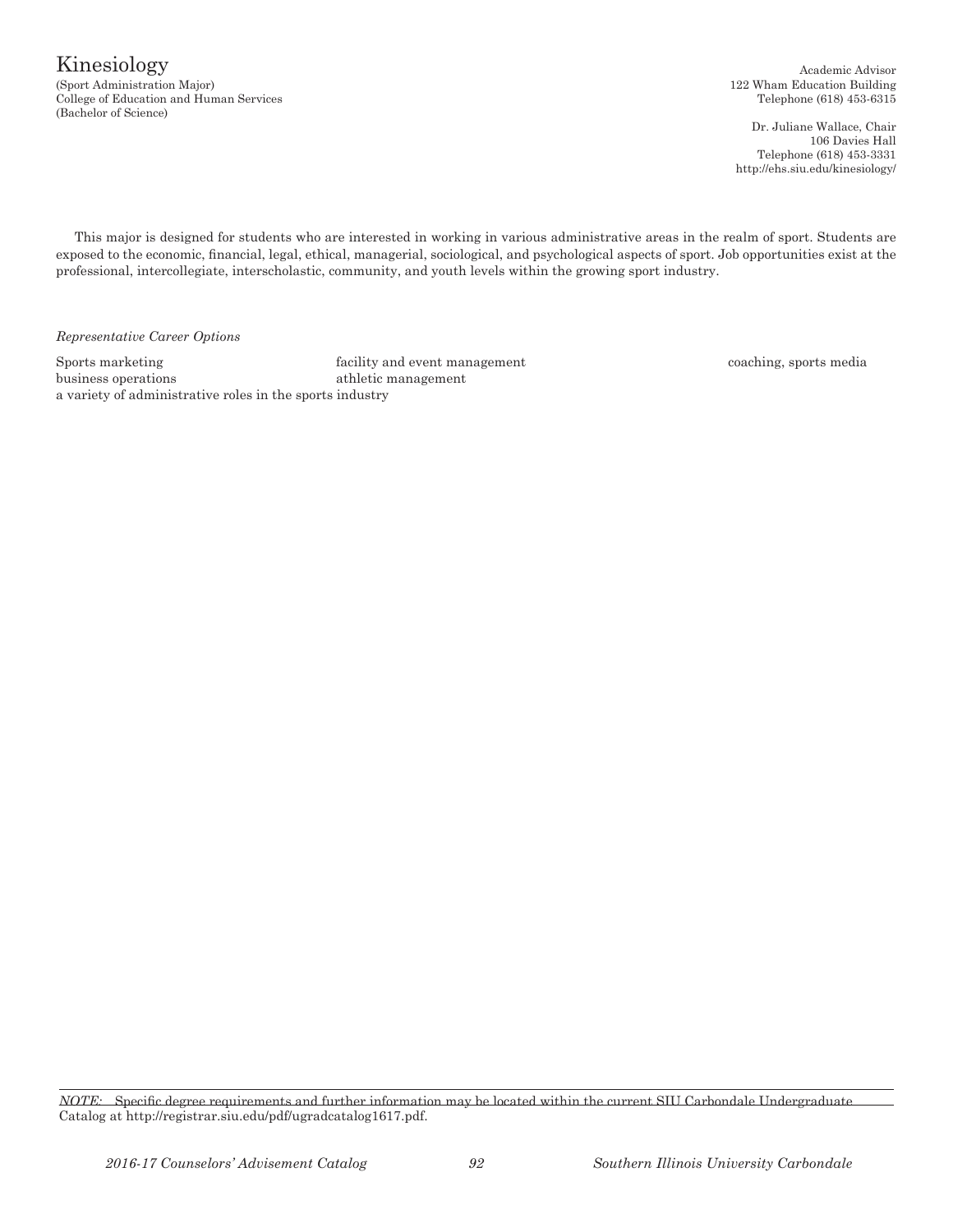## Languages, Cultures, and International Studies Dr. Yasuko Taoka, Chair

(German) http://cola.siu.edu/languages (International Studies) (Spanish)

(Classics) Department of Languages, Cultures, and International Trade (East Asian Language and Culture) 2166 Faner Hall (Foreign Languages and International Trade) Telephone: (618) 536-5571 (French) Email: taoka@siu.edu

College of Liberal Arts (Bachelor of Arts)

The B.A. degree program in Languages, Cultures, and International Studies (LCIS) is designed to allow students to pursue a range of different educational goals and prepare themselves for a variety of careers where language proficiency is a supporting factor. The major has a core of courses in a foreign language, and students choose among three broad areas of study: Language and Culture; Foreign Languages and International Trade; and International Studies.

Language and Culture provides a humanistic education that deepens students' knowledge of their chosen language and culture. There are five specializations: *Classics* (Latin, Greek), *East Asian Language and Culture* (Chinese, Japanese), *French, German, and Spanish*. French, German, or Spanish students may choose to enter the Teacher Education Program and earn a B.A. in the College of Liberal Arts or a B.S. in the College of Education and Human Services with K-12 licensure in their chosen language.

The *Foreign Language and International Trade* (FLIT) specialization meets the objectives of students considering careers in the world of international business. FLIT combines courses from the College of Liberal Arts and the College of Business. A Capstone internship late in the program gives students the opportunity to travel and work in an international company or agency.

The *International Studies* specialization meets the objectives of students considering careers that benefit from an international perspective. Students choose a regional focus from one of the four following geographic areas: Africa and the Middle East, Asia and the South Pacific, Europe, or Latin American and the Caribbean.

Minors available in: American Sign Language, Chinese, Classical Civilization, East Asian Civilization, French, German, Greek (Ancient), International Studies, Japanese, Latin, and Spanish.

*NOTE:* Specific degree requirements and further information may be located within the current SIU Carbondale Undergraduate Catalog at http://registrar.siu.edu/pdf/ugradcatalog1617.pdf.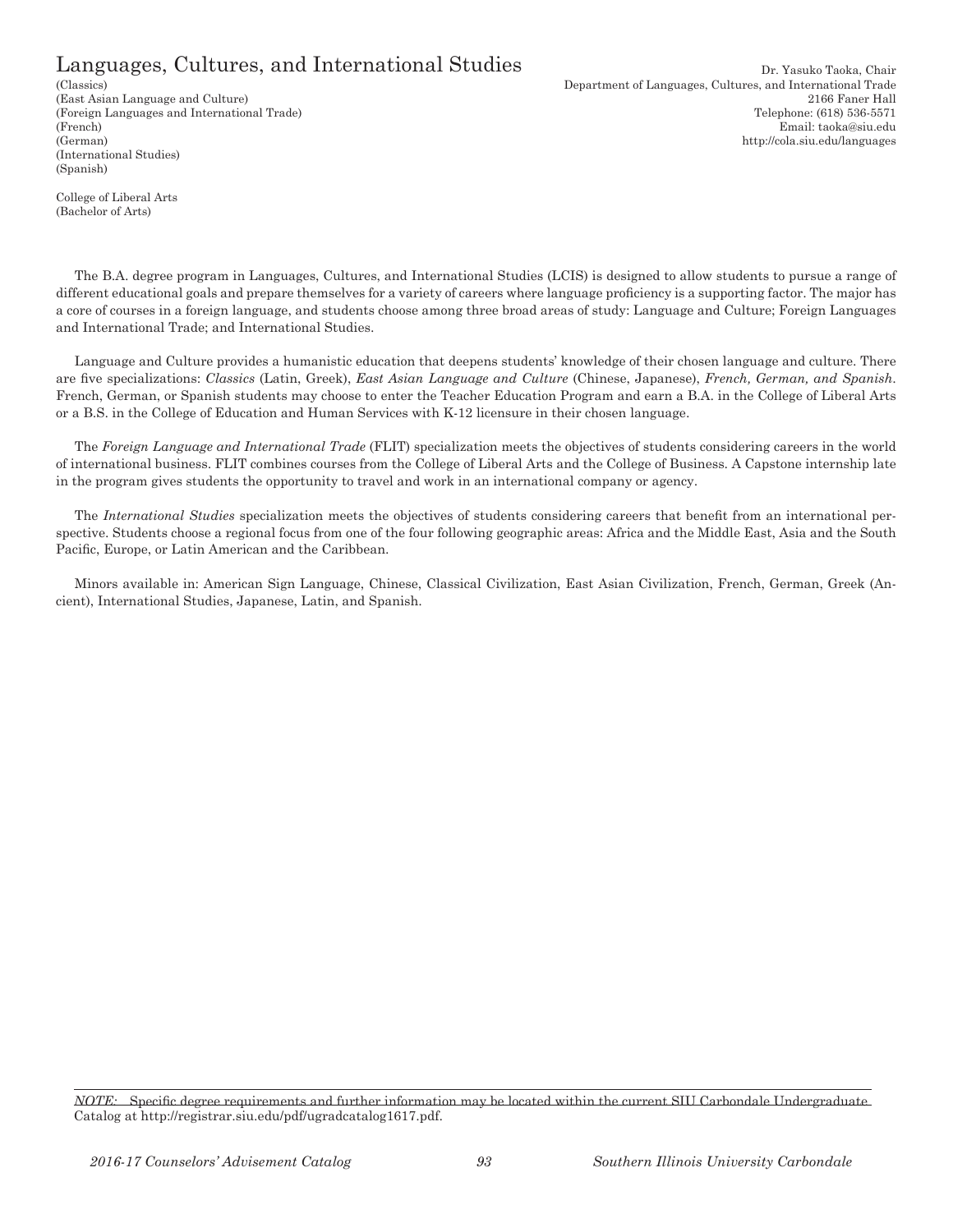## Linguistics (Theoretical) UG Linguistics Director

College of Liberal Arts 3234 Faner Hall (Bachelor of Arts) Telephone: (618) 536-3385 http://www.linguistics.siuc.edu/

The B.A. degree program in linguistics presents an introduction to the nature of language as a human activity. The methodology of linguistics has been adopted by fields as diverse as anthropology, law, psychology, and computer science, where linguists contribute to the design of speech synthesizers, computer speech understanding systems, and natural language processing.

Linguistic theory deals with issues such as: How much of language is learned and how much is determined by the innate structure of the human mind? How and why do languages change? How and why do people talk differently in different parts of a country?

*Representative Career Options*

market research analyst legal consultant

ESL teacher natural language software developer archival worker

*NOTE:* Specific degree requirements and further information may be located within the current SIU Carbondale Undergraduate Catalog at http://registrar.siu.edu/pdf/ugradcatalog1617.pdf.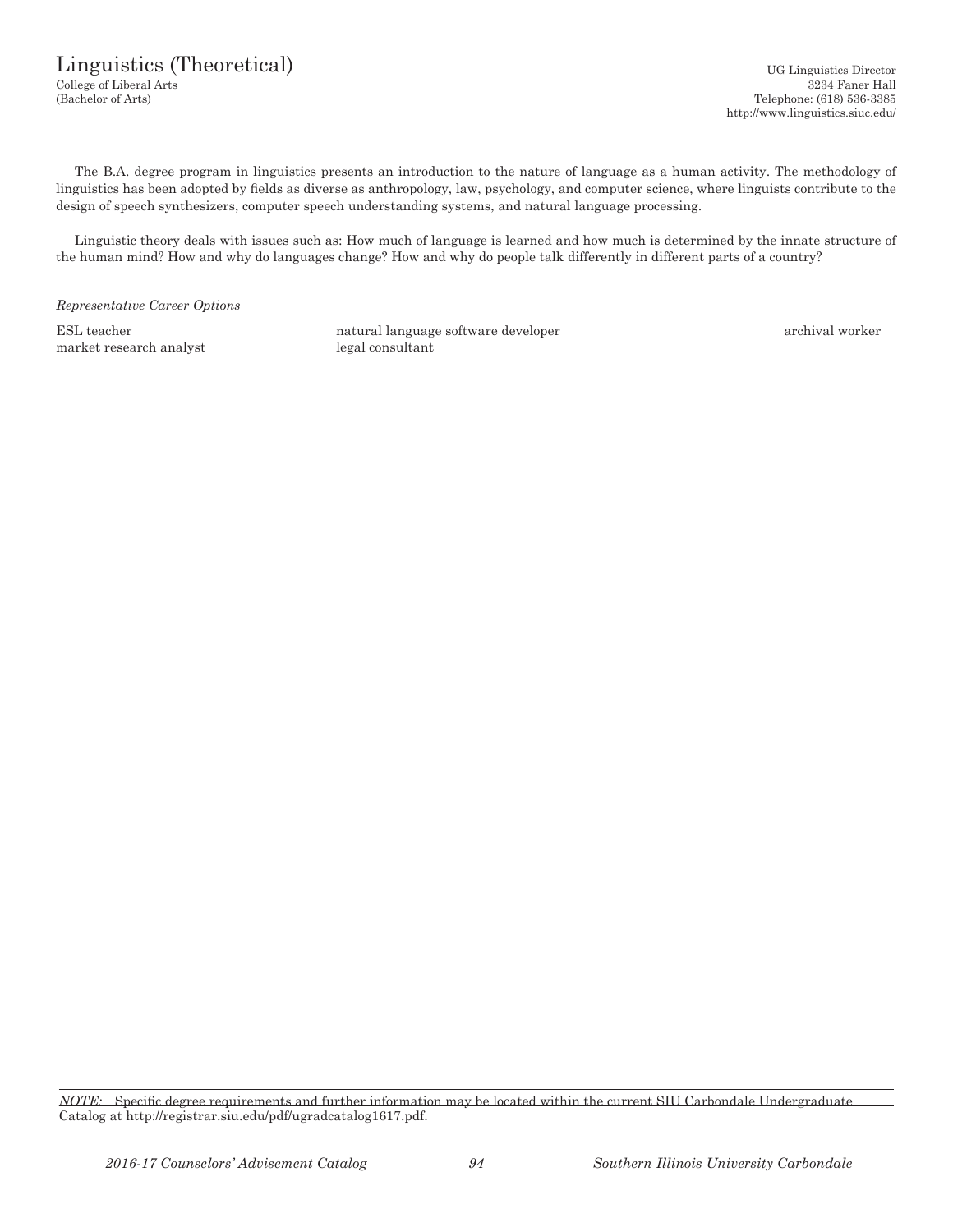The English as a New Language track in Linguistics focuses on teaching in an ESL or Bilingual classroom. More than a million new teachers will be needed in the U.S. during the next decade or so, and many of them will need background in teaching new speakers of English.

The B.A. with specialization in ESL/Bilingual Education consists of 30 credit hours in linguistics courses. Students must also satisfy the departmental foreign language requirement of either one year of a language that is structurally significantly different from English or two years of any language (or equivalent).

### *Linguistics as a Major*

The B.A. with specialization in ESL/Bilingual Education consists of 30 credit hours and combines intensive study of the English language with pedagogical methods. Students planning to teach in secondary schools should consult the teacher education program admission requirements.

### *Transfer Students*

Transfer students planning to complete the teacher certification program are encouraged to contact the College of Education and Human Services, Student Services Office at least one semester prior to enrolling at SIU Carbondale.

*Representative Career Options* ESL teacher

*NOTE:* Specific degree requirements and further information may be located within the current SIU Carbondale Undergraduate Catalog at http://registrar.siu.edu/pdf/ugradcatalog1617.pdf.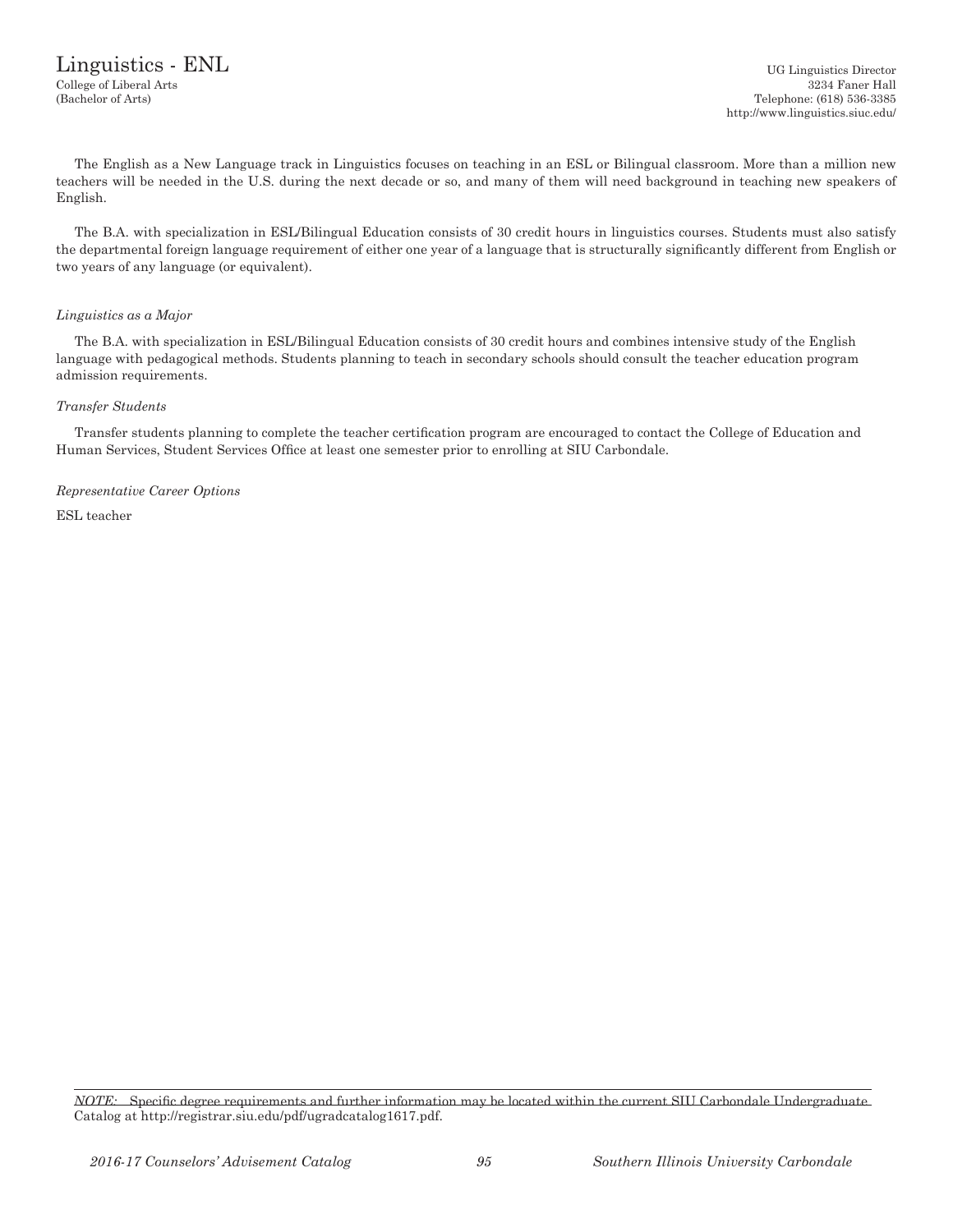(Supply Chain Management) (Personnel Management) (Management of Health-Care Enterprises) College of Business (Bachelor of Science)

Management eter P. Mykytyn, Jr., Chairperson (General Management) 214 Henry J. Rehn Hall Telephone: (618) 453-3307 (Global E-Business) http://www.business.siu.edu/academics/dept/management/

Management is the process of setting overall direction and objectives for an organization and determining policies for the efficient acquisition and application of human and physical resources. Successful managers exert leadership to achieve unity, consistency, and continuous improvement in performance; support efficiency and innovation; and develop and motivate personnel.

The B.S. degree program in management meets the objectives of students interested in professional positions as members of industry or government management teams. Building on fundamental knowledge developed in core courses and a restricted set of electives, students can select from a variety of other courses to gain in-depth knowledge about their own areas of interest.

The curriculum prepares students by emphasizing the knowledge, tools, and techniques used by professional managers. The courses impart technological and human resources management skills, preparing students for success in managing modern organizations. Students may choose from six specializations: *general management*, which prepares students to make and implement decisions through which people and organizations can work toward a common goal; *entrepreneurship*, which prepares students for the risks and rewards of independent ventures; *global e-business*, which prepares students to operate and compete in a global arena centered on web-based E-commerce technologies that involve transacting business and collaborating with customers, employees, and business partners; *supply chain management*, through which students learn how to efficiently manage the flow of materials, goods, services, and information throughout the value chain, from suppliers to customers*; personnel management*, which trains students in managerial strategies and programs for making the most effective use of the skills and abilities of organizational personnel; and *management of health-care enterprises*, which focuses on the application of sound principles of management and leadership to the effective operation of health care facilities and health service organizations.

#### *Management as a Major*

The department is accredited by the AACSB International–The Association to Advance Collegiate Schools of Business.

Minor not required. Foreign language not required. Graduate degrees available: Master of Business Administration (M.B.A.), Master of Accountancy (M.Acc.), and Doctor of Philosophy in Business Administration (Ph.D.).

#### *Management as a Minor*

A minor in Management consists of a minimum of 15 semester hours, including Management 304, 318, 345, and six credit hours in Management at the 300 level or above. All pre-requisites for the classes must also be satisfied. An advisor within the College of Business must be consulted before selecting this field as a minor.

#### *Technology Fee and Differential Tuition*

The College of Business assesses College of Business majors a technology fee of \$6.00 per credit hour for Fall and Spring semesters up to twelve semester hours and Summer up to six semester hours. The technology fee is being phased out and will be subsumed under the differential tuition surcharge (see item below). Consequently, students will be charged either the technology fee or the differential tuition surcharge but not both.

The College of Business has a differential tuition surcharge of 15% of applicable tuition for declared College of Business majors who are new students. The differential tuition surcharge will be assessed at the in-state tuition rate. If students are charged the differential tuition surcharge, the technology fee (in above item) will not be assessed.

The College of Business has implemented a "minor program fee" that is equal to 15% of 15 credit hours of applicable tuition for declared College of Business minors. This fee is applicable for new students.

#### *Representative First Job Titles*

| Management trainee         | supervisor           | personnel specialist            |
|----------------------------|----------------------|---------------------------------|
| human resource coordinator | business analysts    | business application developers |
| web designer               | operations scheduler | assistant plant manager         |
| office manager             |                      |                                 |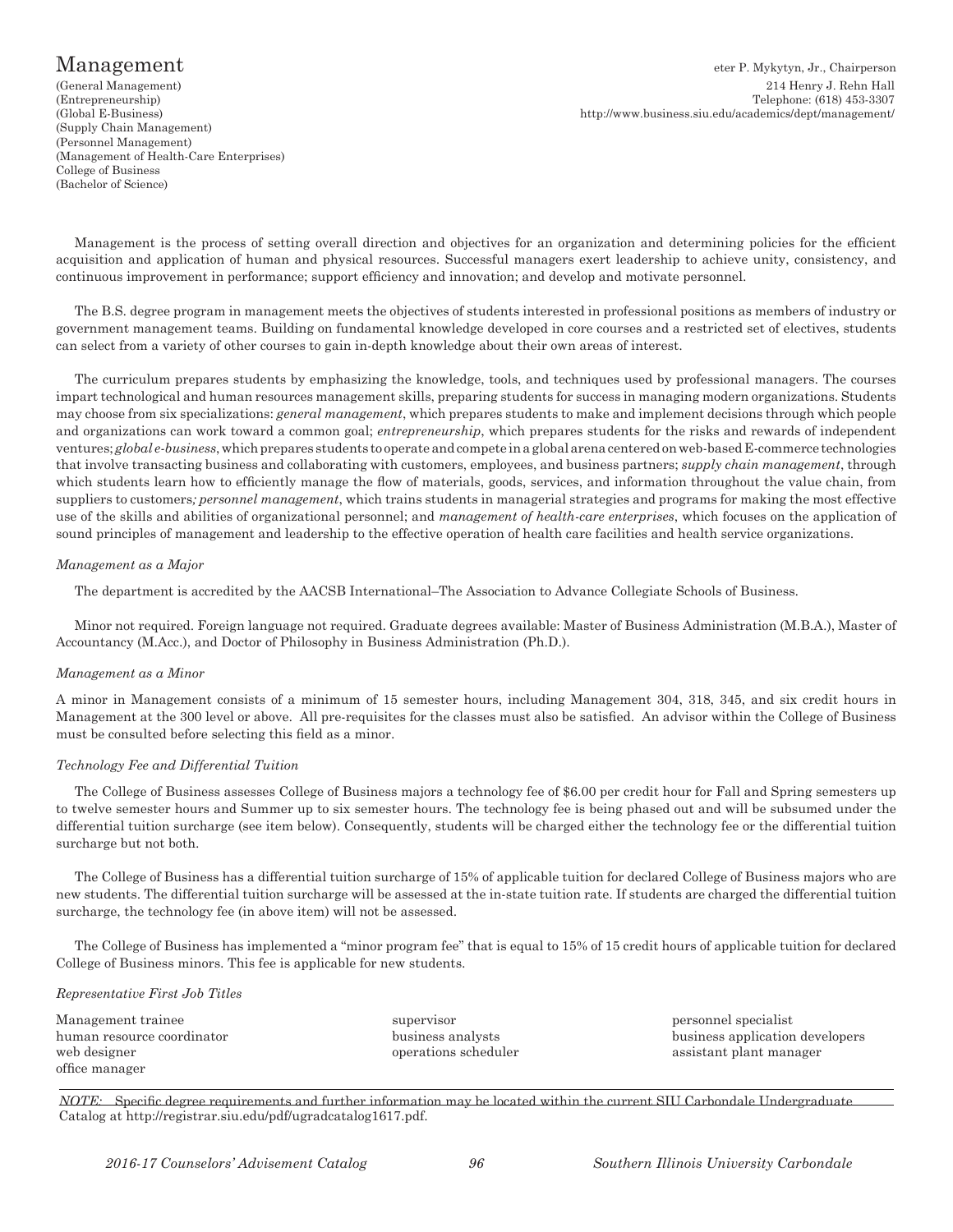Marketing is the process of conceiving, planning and executing the pricing, promotion, and distribution of goods, services and ideas to create exchanges that satisfy both individual and organization objectives.

The B.S. degree program in marketing meets the needs of students planning careers in one of the lively areas of marketing. The program conveys an understanding of the role of marketing in an economic system and in a business organization. Emphasis is on analytical approaches to the creative solution of marketing problems. Courses are designed in a variety of sequences to help meet the needs and interests of students. The sequences are: general marketing administration, international marketing, industrial marketing, sales administration, promotional administration, physical distribution administration, and retail administration.

#### *Marketing as a Major*

A grade of *C* or better is required for all marketing majors, in all-marketing courses taken to satisfy major requirements.

Minor not required. Foreign language not required.

Graduate degrees available: Master of Business Administration (M.B.A.), Master of Accountancy (M.Acc.), and Doctor of Philosophy in Business Administration (Ph.D.). The Association to Advance Collegiate Schools of Business International accredits the department.

#### *Representative Career Options*

Advertising Account Manager Brand Manager Consultant Customer Service Representative Direct Sales Specialist Event Planner<br>Fundraising Coordinat Internet Marketing Manager Manufacturer's Representative Market Research Analyst Marketing Manager Media Relations Manager Retail Buyer Retail Manager Sales Associate Sales Manager Sales Promotions Coordinator

- Fundraising Coordinator Purchasing Agent Non-Profit Marketing Manager
- 

*NOTE:* Specific degree requirements and further information may be located within the current SIU Carbondale Undergraduate Catalog at http://registrar.siu.edu/pdf/ugradcatalog1617.pdf.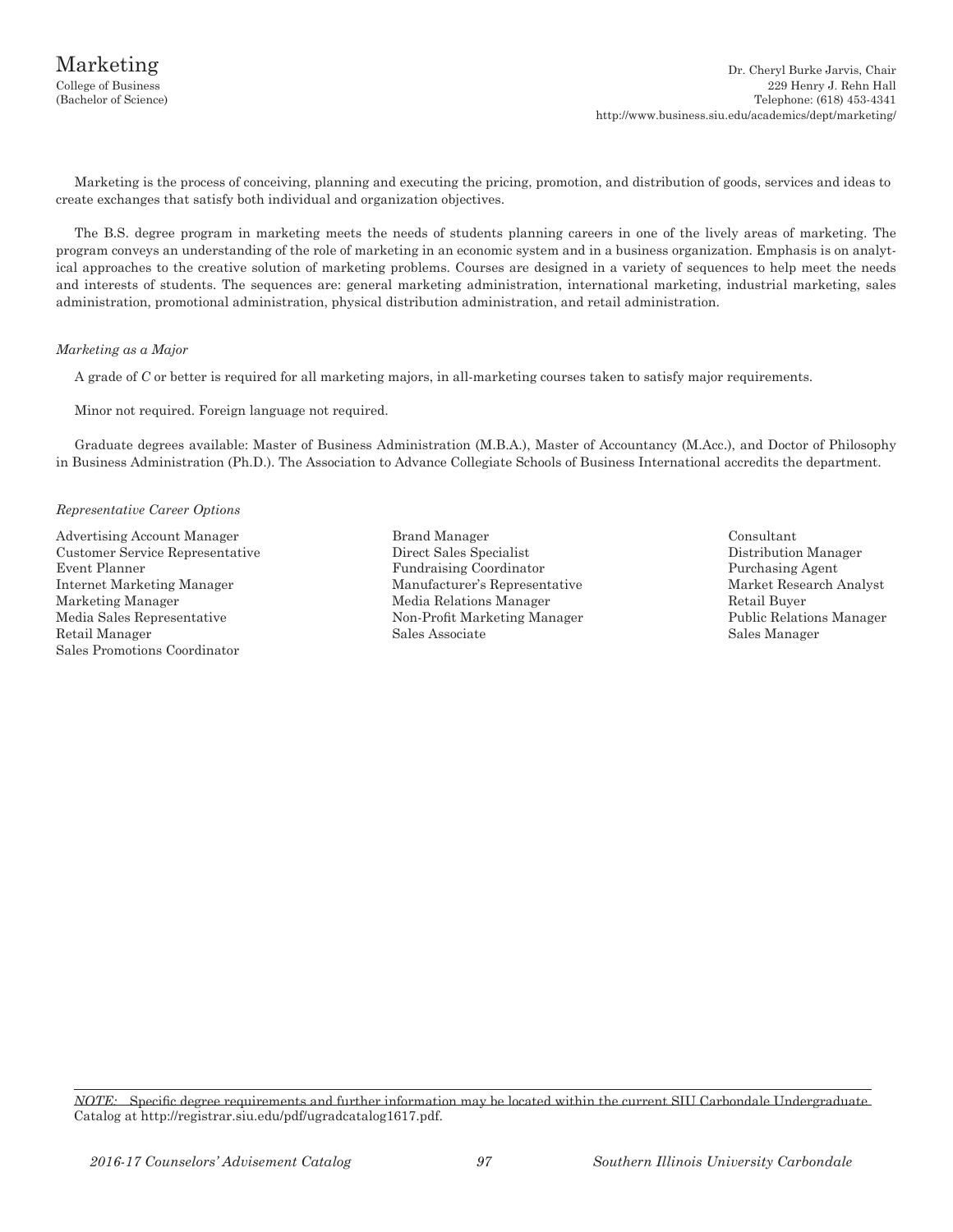Department of Mathematics E-mail: mathchair@siu.edu Telephone: (618) 453-5302 http://www.math.siu.edu/

With interest growing in improving mathematical performance in public schools, this is an exciting and promising time to become a mathematics teacher. Undergraduates who choose to major in mathematics in the College of Education and Human Services can expect to find several job offers when they graduate. Shortages of high school mathematics teachers exist in many parts of the country, and salaries have improved substantially. By selecting appropriate electives, mathematics majors in the College of Education and Human Services may also prepare themselves for positions in industry or business.

The B.S. degree program in mathematics through the College of Education and Human Services meets the objectives of students considering careers in teaching. Students planning to teach in secondary schools should consult the teacher education program admission requirements.

A standard college algebra and trigonometry course is available as one course or as separate courses to incoming freshmen to prepare them for a three-semester sequence in calculus and analytic geometry. Most mathematics students will take an introductory linear algebra course while completing the calculus. Then they will select junior-level courses from those in algebraic structures, analysis, number theory, geometry, differential equations, and probability.

#### *Mathematics as a Major*

The B.S. program in the College of Education and Human Services provides a solid background for a career in teaching high school mathematics, grades 9-12, while preparing students for graduate study in mathematics or for a career in business or industry. As a student in the College of Education and Human Services you will complete the professional education sequence, which stresses early classroom observation and culminates in a semester of student teaching. On graduation you will have met the requirements for teacher licensure in Illinois.

Foreign language is not required for the B.S. degree in education.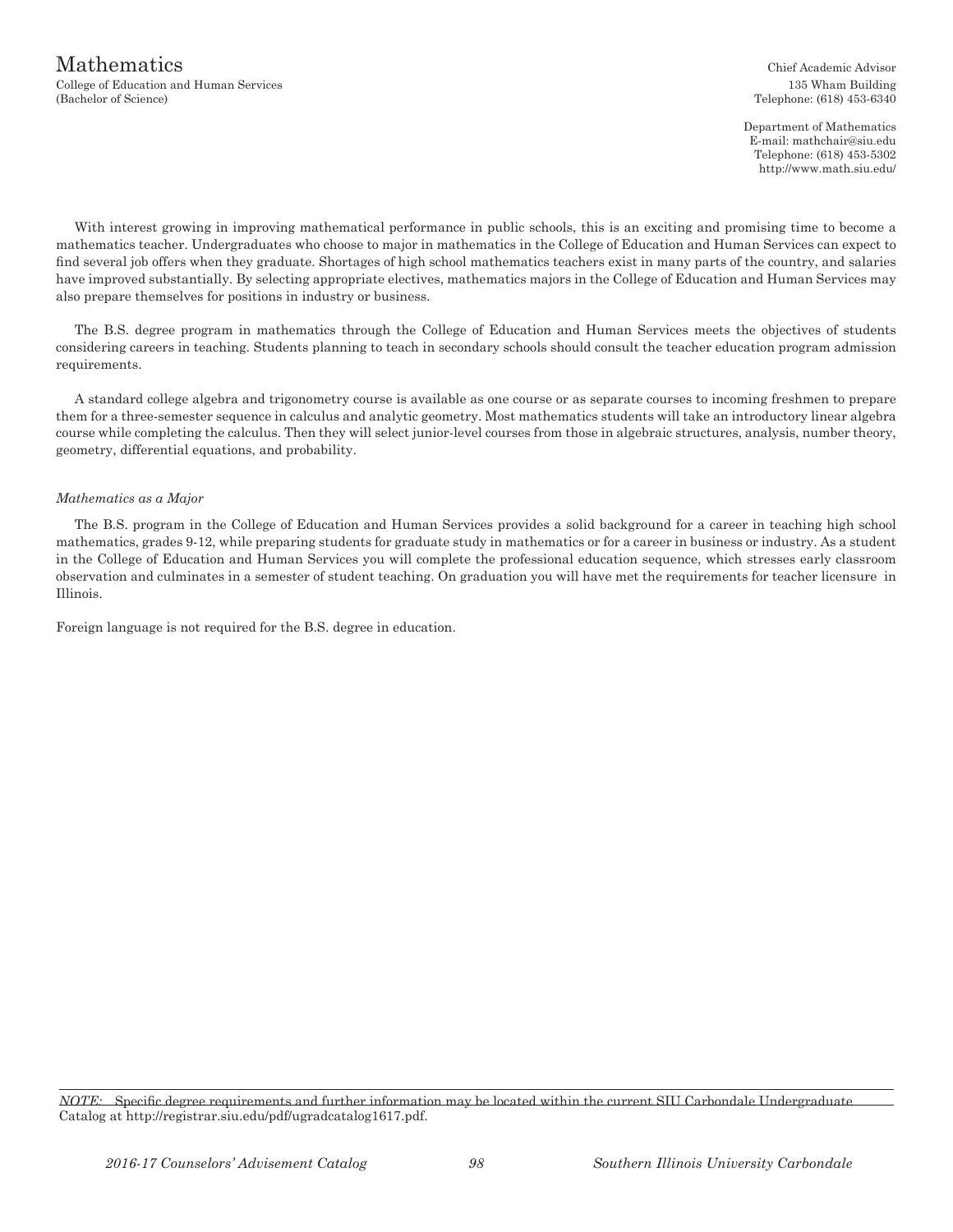The B.A. degree program in mathematics is appropriate for students whose interests outside of mathematics tend toward the social sciences, business, psychology, law, or the humanities. Mathematics can also be a good major for pre-medical and pre-law students.

Students in this program take a secondary concentration of two or three courses in some field in which mathematics is applied, or a minor in some department in the College of Liberal Arts. The mathematical requirements for the Bachelor of Arts and Bachelor of Science degrees are the same. Students interested in an Actuarial Career should add the Actuarial Mathematics specialization to their program.

#### *Mathematics as a Major*

Mathematics is growing and changing. Exciting new problems appear each year, and the variety of career opportunities is constantly increasing. SIUC combines the variety of course work and highly qualified staff available at a large university with small classes and personal attention not available at many large universities. Calculus classes here are taught by experienced professors and average about 30 to 35 students in size. Most upper-division courses have 15 to 20 students.

Students will plan their advanced-level course programs together with their mathematics faculty advisers. One course from each of four areas will introduce the main branches of mathematics. Selection of at least five additional courses will depend on students' particular interests, which may be in mathematical research, or teaching, or in business applications, science and technology, statistics, actuarial science, or computer science.

For many mathematics students, we recommend a minor in computer science or even a double major in mathematics and computer science.

A full range of graduate programs is available in mathematics and related fields.

#### *Representative Career Options*

Systems analyst **actuarial trainee** actuarial trainee mathematician mathematician operations research analyst statistician mathematical programmer computing analyst research mathematician technical sales representative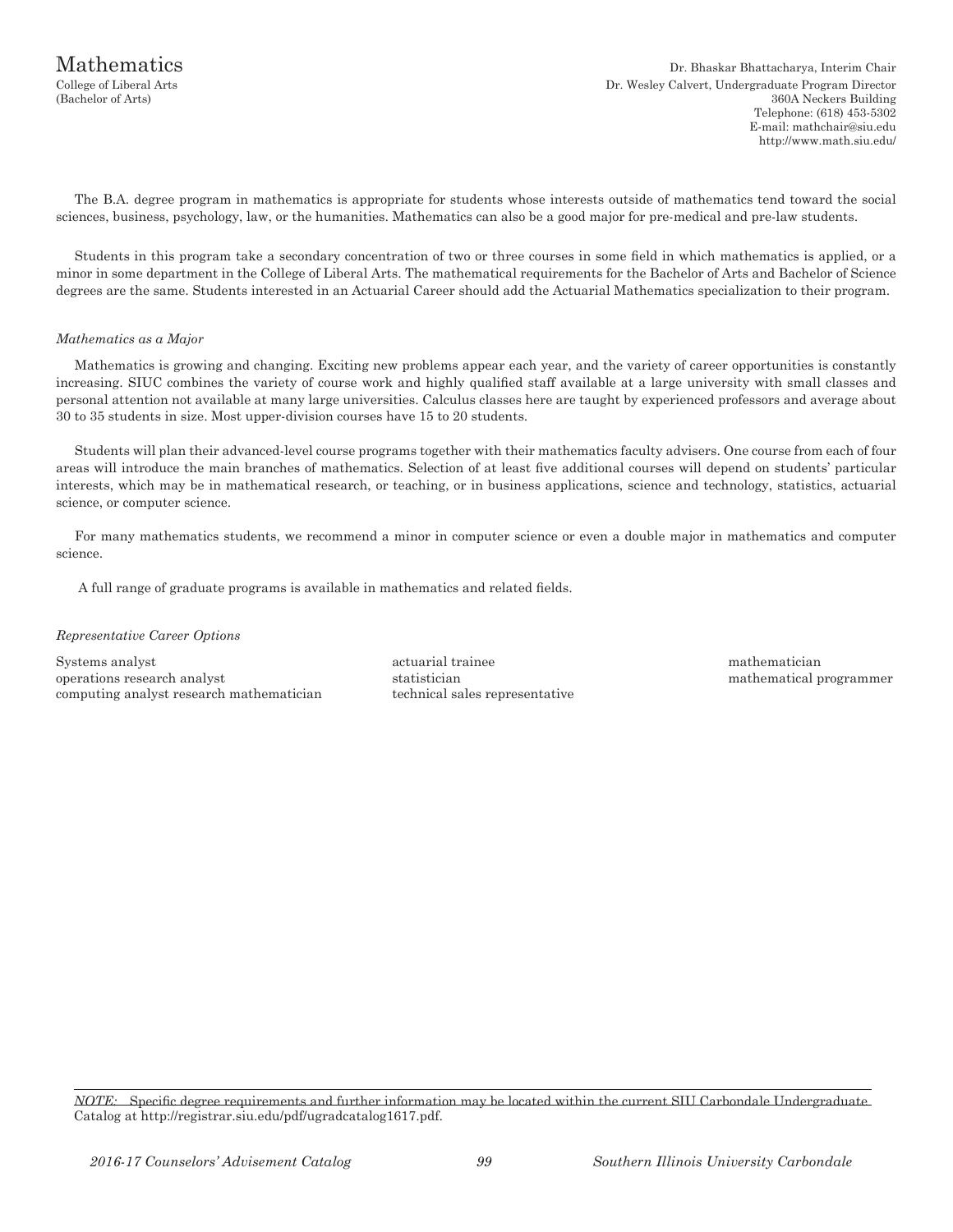The B.S. degree program in mathematics in the College of Science meets the objectives of students considering careers as actuaries,computer systems analysts, mathematicians, operations research analysts, and statisticians. It is also a good preparation for law or medicine. A Bachelor of Science or Bachelor of Arts program in Computer Science can also combine well with a B.S. program in mathematics. Freshmen with four years of high school mathematics, including trigonometry, should start with the calculus sequence. Students lacking any part of this background should plan to start with college algebra, trigonometry, or pre-calculus. It is expedient to complete the calculus sequence, linear algebra, and a course in computer programming by the end of the sophomore year.

#### *Mathematics as a Major*

Mathematics is growing and changing. SIU Carbondale offers students the variety of course work and highly qualified staff of a large university with small classes and personal attention not available at many large universities. Calculus classes here are taught by experienced professors and average about 30 to 35 students. Most upper division courses have 15 to 20 students.

Students will plan their advanced-level course programs with their faculty advisers. One course from each of four core areas will introduce students to the main branches of mathematics. Selection of at least five additional courses will depend on the student's particular interests, which may be mathematical research, teaching, applications in business or science and technology, statistics, actuarial science, or computer science.

For many mathematics students, a minor in computer science or a double major in mathematics and computer science is a good choice. Specially tailored programs are available for students planning a double major in engineering, physics, chemistry, business and administration, and mathematics.

A full range of graduate programs is available in mathematics and related fields.

#### *Representative Career Options*

Systems analyst actuarial trainee cryptographer cryptographer mathematician operations research analyst statistician operations research analyst statistician computing analyst technical sales representative marketing analyst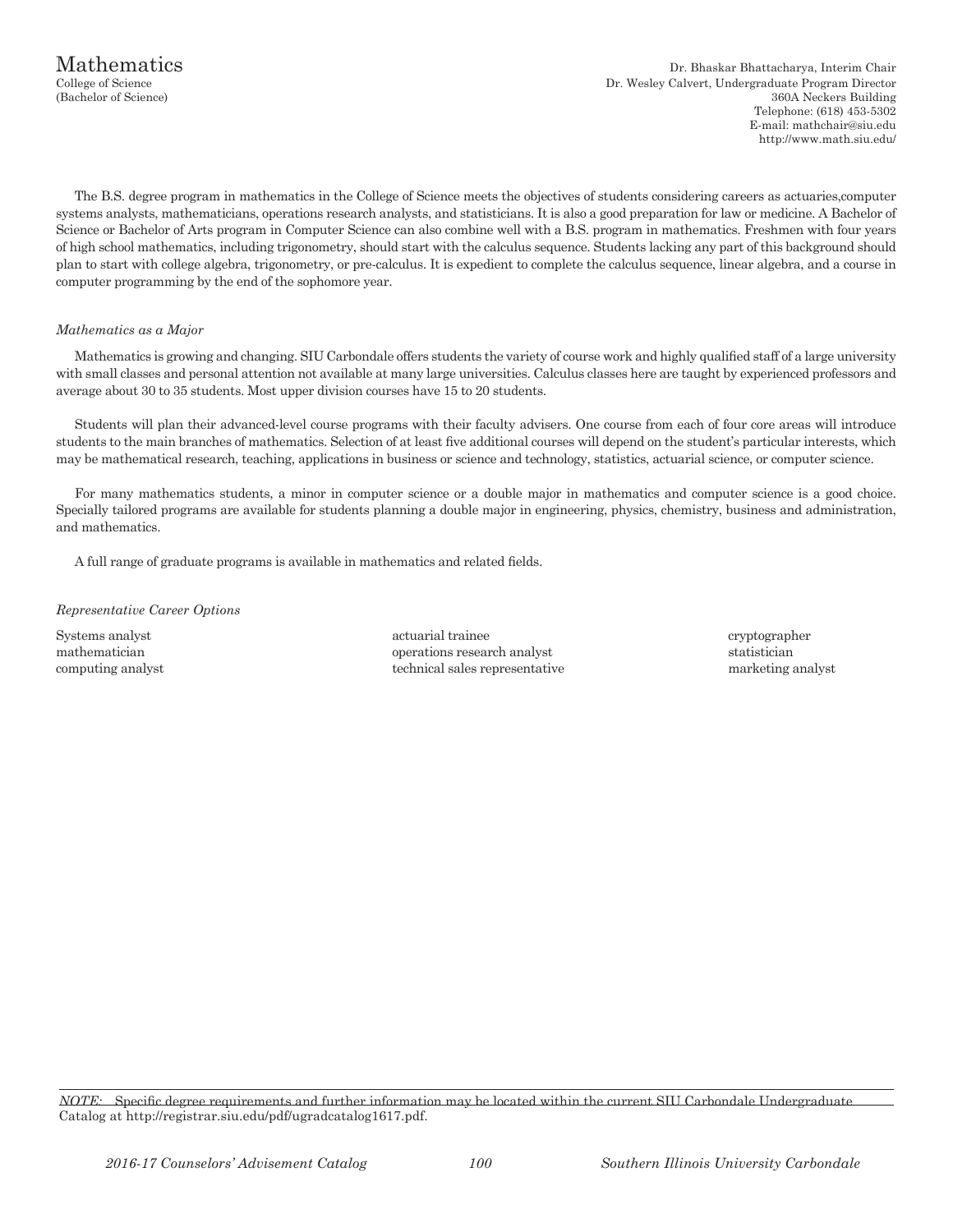# Mechanical Engineering<br>
College of Engineering Dr. Rasit Koc, Chair<br>
E27 Engineering Building

E27 Engineering Building (Bachelor of Science) Telephone: (618) 536-2396 E-mail: kocr@engr.siu.edu http://meep.engr.siu.edu/

See also: Civil Engineering, Computer Engineering, Electrical Engineering, and Mining Engineering.

Mechanical Engineering is one of the broadest fields of engineering. Mechanical engineers learn measurement and instrumentation, computeraided design, computer simulation, computer control, combustion, and engine analysis. They learn to design thermal systems for mechanical and electrical equipment including heating, ventilating, air conditioning, and refrigeration. Students learn how to design and produce new materials for advanced engineering applications. Courses are also offered in subjects related to the chemical processes and environmental control industries. Graduates are highly sought after in a variety of industries such as automotive, aerospace, and manufacturing. The 124-hour undergraduate program provides a balance of experience in thermal and mechanical systems and the opportunity for specialized design courses. This program is accredited by the Engineering Accreditation Commission of the Accreditation Board for Engineering and Technology Inc. (EAC/ABET), 111 Market Place, Suite 1050, Baltimore, MD. 21202, (410) 347-7700, <URL: www.abet.org>.

#### *Mechanical Engineering as a Major*

Transfer students from other institutions should have strong backgrounds in the physical sciences, mathematics, social sciences, fine arts, and humanities. Students are encouraged to complete specific freshman and sophomore course requirements, which include 6 semester hours of composition; 3 hours of speech; 8 hours of university physics; 7 hours of chemistry; 11–14 hours of mathematics, including calculus and differential equations; 3 hours of analytical mechanics (statics); and 2 hours of engineering graphics. Calculus is a prerequisite for most junior-level courses. A minor is not required. No foreign language is required.

#### *Representative Career Options*

Mechanical engineer design engineer consultant control engineer system analyst product development engineer application and test engineer patent engineer patent engineer plant engineer plant engineer CAD engineer HVAC engineer instrumentation engineer combustion and automotive specialist quality assurance specialist sales engineer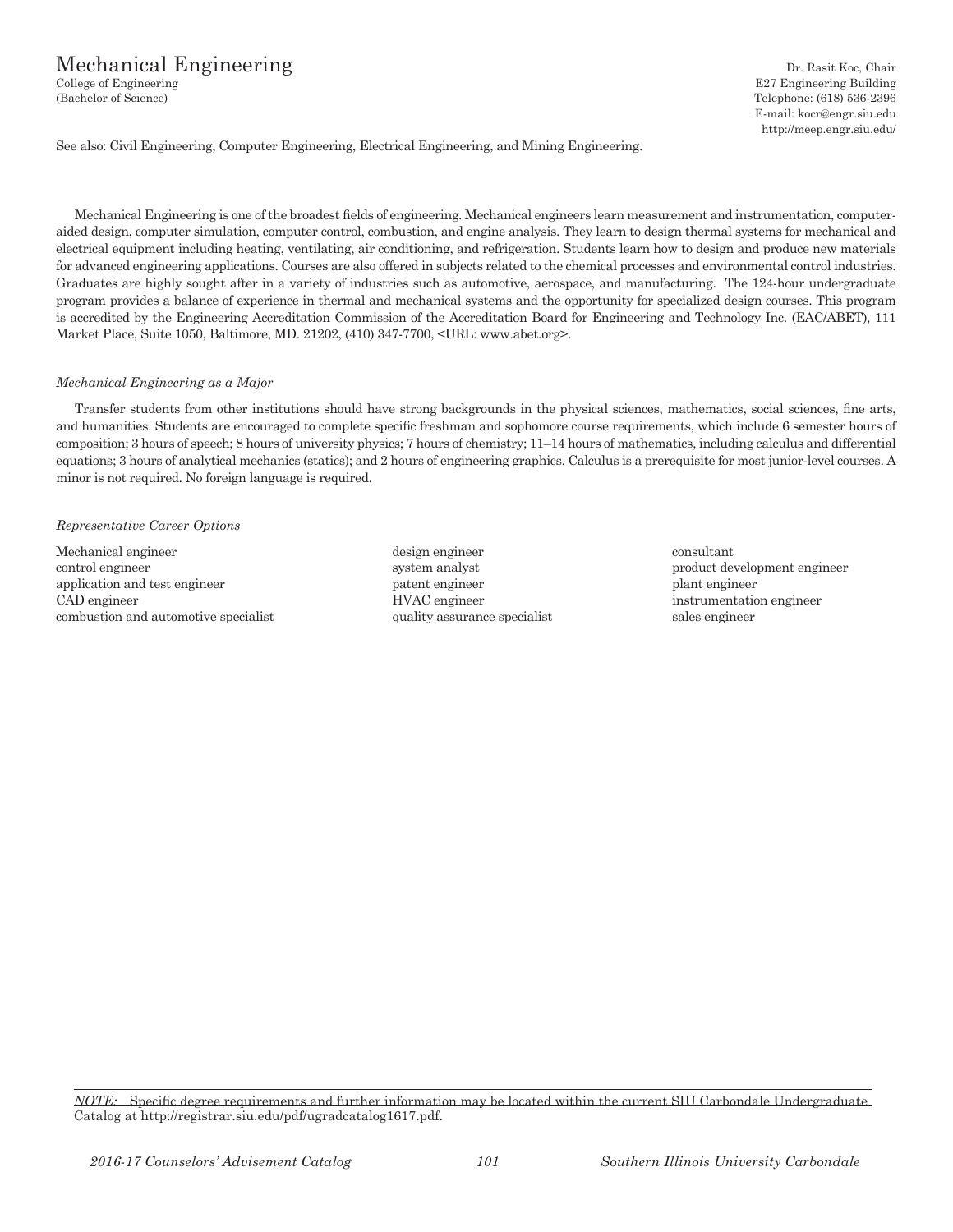Microbiology is the study of microorganisms, including bacteria, archaea, viruses, protozoa, fungi, and yeast. The science examines the morphology, classification, evolution, growth, reproduction, genetics, biochemistry, ecology, and relationship of microbes to other living organisms, including humans.

The B.S. degree program in microbiology meets the objectives of students considering careers with pharmaceutical, food and beverage, or biotechnology industries, or in the health professions. It is good preparation for graduate study leading to advanced degrees or for laboratory or teaching positions. A Microbiology major is well prepared to enter a medical or dental professional school curriculum.

Opportunities for specialized training in microbial physiology, ecology, diversity, immunology, genetics, biochemistry, and industrial processes are available.

#### *Microbiology as a Major*

Opportunities for microbiologists with four years of university training are numerous and varied. Careers are available in such fields as 1) pharmaceutical industries involved in the discovery and production of antibiotics and vaccines, and the development of new clinical tests for disease diagnosis; 2) the food and beverage industries in areas such as microbial fermentation and quality control; 3) clinical, veterinary and public health and university laboratories; 4) molecular genetics and other areas of biotechnology based on microbiology.

Teaching and research opportunities exist at the university level for holders of the doctoral degree.

Positions are available in many local, state and federal agencies, as well as in industry, for the microbiologist with a good capacity for pure or applied research.

#### *Representative Career Options*

Microbiologist medical microbiologist lab technician biostatistician bioinformatician bioinformatician genetics research technician biotechnologist serologist histologist cytologist parasitologist virologist microbiology researcher wine chemist assistant brewmaster fishery bacteriologist and the quality control specialist biological photography staff manufacturer's representative public health officer biology teacher biology teacher genetic engineer water quality engineer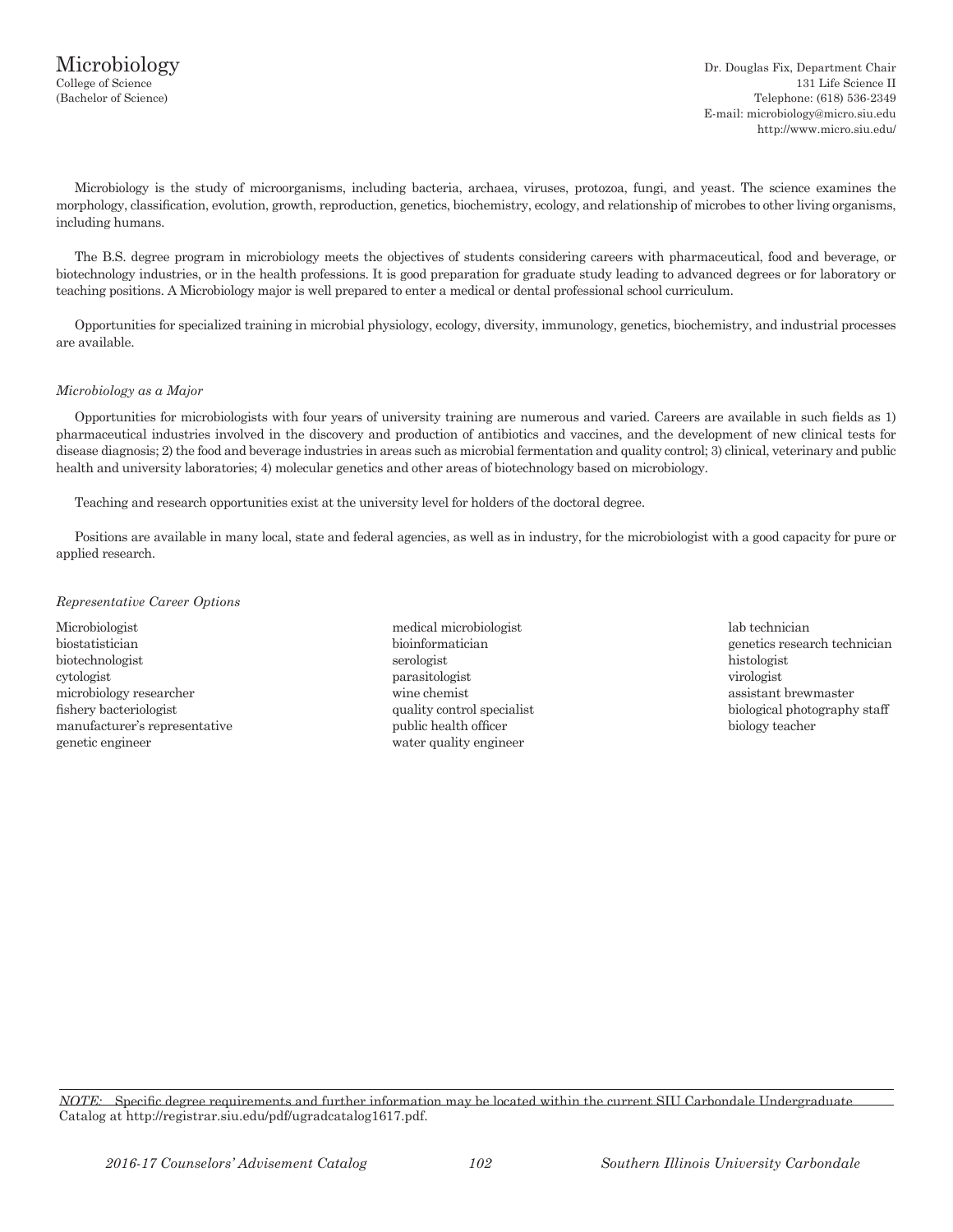See also: Civil Engineering, Computer Engineering, Electrical Engineering, and Mechanical Engineering.

Mining engineers engage in planning, design, development, and management of surface and underground mining operations by which the earth's mineral deposits are put to use. The B.S. degree program in mining engineering meets the objectives of students considering careers with mining operations and related industries. Course work in the program includes study of surface and underground mining systems, mine ventilation, ground control and rock mechanics, mineral and coal processing, material handling systems, mineral economics, mine health and safety engineering, operations research, and computer aided mine design. Facilities include modern, well-equipped rock mechanics, mine ventilation, and mineral processing laboratories.

This program is accredited by the Engineering Accreditation Commission of the Accreditation Board for Engineering and Technology Inc. (EAC/ ABET), 111 Market Place, Suite 1050, Baltimore, MD. 21202, (410) 347-7700, <url: www.abet.org>.

#### *Transfer Students*

Transfer students from community colleges or other institutions should have strong backgrounds in the physical sciences, mathematics, social sciences, fine arts, and humanities. Students are encouraged to complete specific freshman and sophomore course requirements, which include 6 semester hours of composition; 3 hours of speech, 8 hours of university physics, 4 semester hours of chemistry; 11–14 semester hours of math, including calculus; 2 semester hours of analytical mechanics (statics); and 2 semester hours of graphics. Calculus is a prerequisite for most junior-level courses. Students transferring are required to: (a) have an associate degree in a baccalaureate-oriented program or (b) meet the Core Curriculum requirements for engineering students. See departmental advisor for an approved course.

#### *Representative Career Options*

Mining engineers may work in engineering or management positions for mining and exploration and construction companies, equipment manufacturing concerns, research organizations, or government agencies. The course work also provides strong preparation for further study at the graduate level. The average starting salary offered to our graduates compares favorably with national trends.

*NOTE:* Specific degree requirements and further information may be located within the current SIU Carbondale Undergraduate Catalog at http://registrar.siu.edu/pdf/ugradcatalog1617.pdf.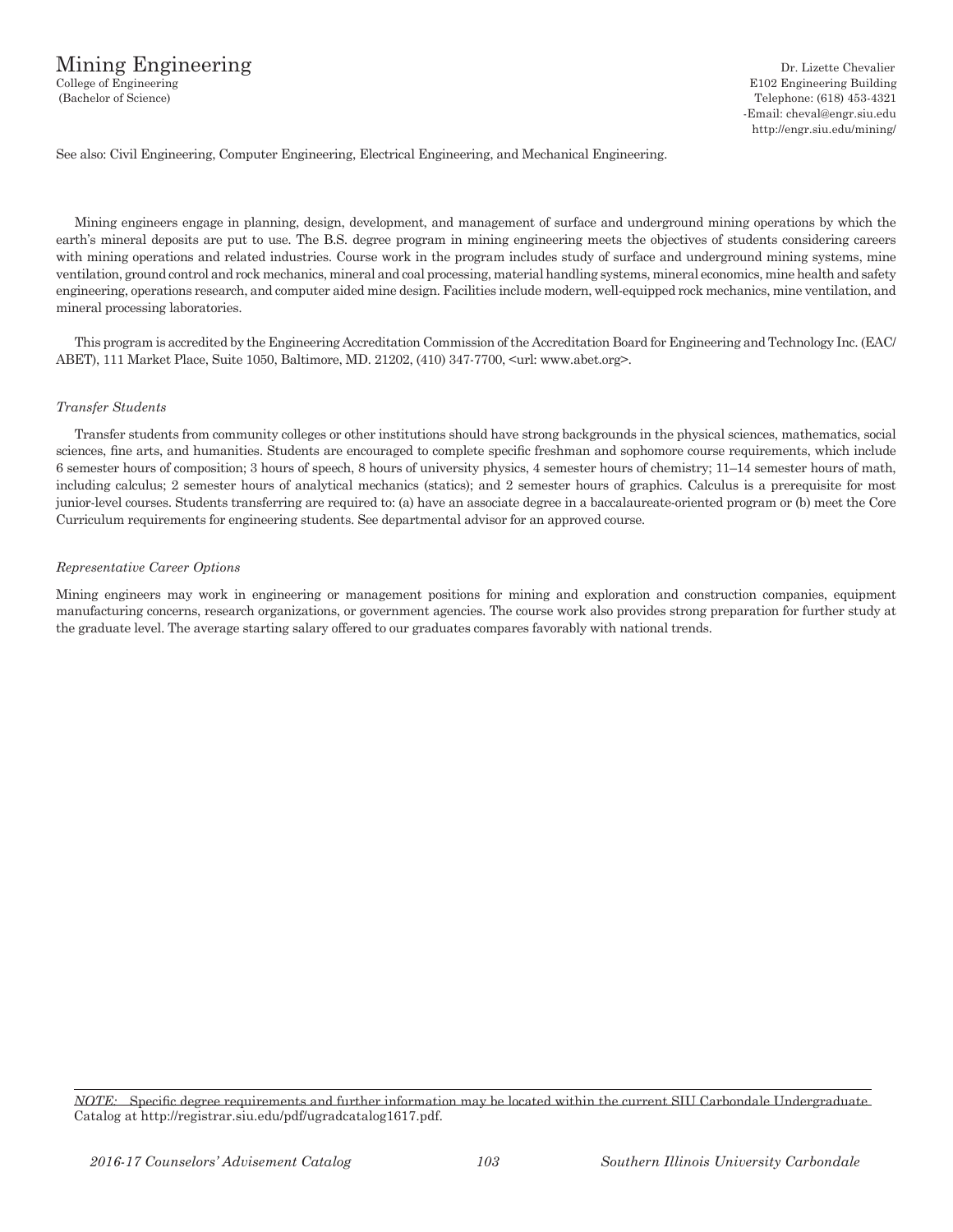# Mortuary Science and Funeral Services<br>
College of Applied Sciences and Arts<br>
Anthony Fleege, Program Director<br>
18C Applied Sciences and Arts Building

18C Applied Sciences and Arts Building (Bachelor of Science) Telephone: (618) 453-5698 E-mail: splash@siu.edu

http://sah.siu.edu/undergraduate/mortuary-science-funeral-service/index.php

The mission of the Mortuary Science and Funeral Service program is to challenge students to achieve academic and professional excellence; prepare students to acquire entry level positions in the funeral service profession; provide quality instruction and stay current with trends of the profession; cultivate and maintain excellent relations with local, state, and national organizations; enhance University and community relations; and work toward the continued improvement of the Mortuary Science and Funeral Service program as an ongoing process

This program is the only baccalaureate-level program in mortuary science and funeral service offered in a public university in the state of Illinois. The initial program was developed in response to a request from the Illinois Funeral Directors Association. The Mortuary Science and Funeral Service program at SIUC is accredited by the American Board of Funeral Service Education (ABFSE), 3432 Ashland Ave., Suite U, St. Joseph, MO 64506 (816) 233-3747, web: www.abfse.org. Graduates meet licensing requirements established by the Illinois Department of Financial and Professional Regulations. This program in mortuary science and funeral service is recognized by other state licensing boards.

This program is designed to accept students directly from high school or to accommodate students transferring from other accredited postsecondary institutions. Thirty students will be selected to begin the professional sequence each fall semester. Enrollment in the program is limited due to a variety of circumstances, including rules of accreditation, limitations of facilities/ internship sites, and faculty-student ratio.

To be considered for admission to the program, a Mortuary Science and Funeral Service application must be completed. The application packet will be sent to the prospective student following admission to the University. It is important that all application procedures be completed as early as possible. Selection will be based on a candidate's high school rank, grades in high school mathematics and science courses, and ACT results. For transfer students, the grade-point average as calculated by SIUC and the earned college-level credits will be used for selection criteria. Recommendations from funeral directors, essay responses, and professional references are also required of all applicants. Decisions on who is selected into the professional sequence will be made beginning in January on a rolling basis.

Prospective students attending another college or university transferring to SIUC should concentrate on completing courses that will articulate as SIUC UCC requirements. Prior to taking courses that appear to equate to the professional sequence, applicant should consult with an adviser in the Mortuary Science and Funeral Service program.

In addition to the professional course work, the student will be responsible for the University Core Curriculum as well as a number of courses, which will lead to an understanding of the psychological, sociological, and theological implications of life and death. Each student will serve a semester-long internship at an approved off-campus facility. The expenses related to the internship courses are the responsibility of the student. The Internship Coordinator and/or Program Director will assign the internship location. Prior to participation in the internship, students may be required to undergo an "Internship Site Required" criminal background check and drug screening. Faculty members in the professional courses are licensed funeral directors and embalmers with experience in the profession. The program's advisory committee is composed of mortuary science and funeral service professionals.

Professional courses are offered in the program's preparation laboratory. The student is required to complete the Hepatitis B vaccine series before participating in the laboratory classes. The vaccine may be acquired at the SIUC Student Health Center, a local health department, or through a private physician. The cost of this vaccine is the responsibility of the student and documentation showing completion of the vaccine series must be presented to the advisor prior to registration. In addition, there are expenses for personal protective equipment and laboratory supplies.

In accordance with accreditation standards, each student will be required to take the National Board Examination prior to graduation. The expenses for the exam is the responsibility of the student. The annual passage rate of first-time takers on the National Board Examination (NBE) for the most recent three-year period for this institution and all ABFSE accredited funeral service education programs is posted on the ABFSE web site: <www.afse.org>. Since laws governing the profession are enacted at the state level, licensing and qualification requirements vary among states. Prospective students should contact the licensing body of the state in which they wish to attempt licensure.

The specific goals and objectives for the mortuary science and funeral service program may be found at http://www.sah.siu.edu/MSFS/ MSHOME.HTML.

#### *Representative Career Options*

Funeral director and embalmer apprentice corporate advancement in management pre-need and after-care specialist grief and bereavement support public relations mortuary education instructor casket or chemical sales/marketing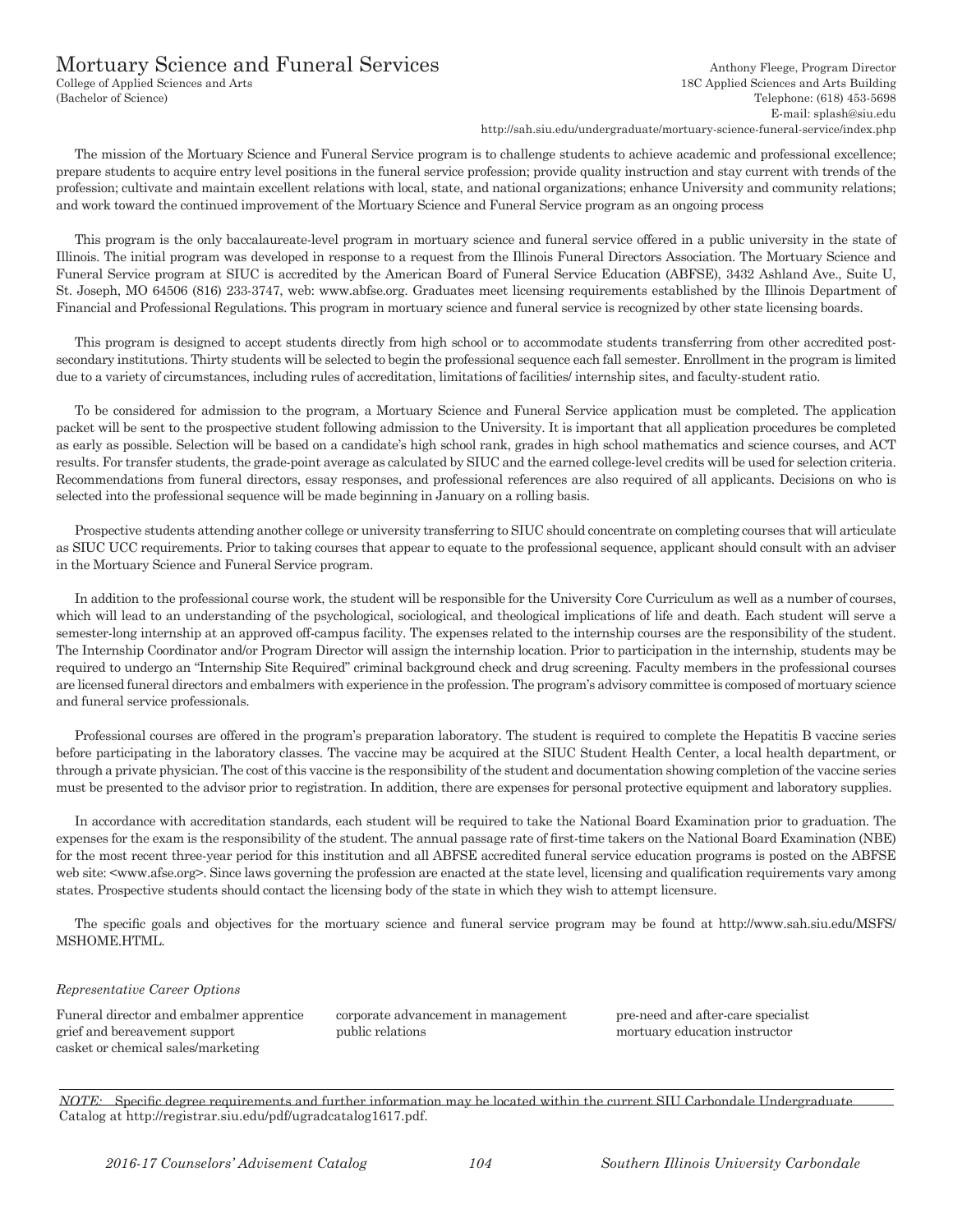## Museum Studies (Minor)

Museum Studies is available as an undergraduate interdisciplinary minor. The purpose of the minor is to introduce students to various aspects of museum work, to acquaint them with the opportunities and problems faced by museums and museum personnel, and to create career opportunities for students who might seek employment in a museum. Emphasis will be placed on actual work situations in such diverse museum functions as exhibition, curation, cataloging, acquisition, education and administration.

*NOTE:* Specific degree requirements and further information may be located within the current SIU Carbondale Undergraduate Catalog at http://registrar.siu.edu/pdf/ugradcatalog1617.pdf.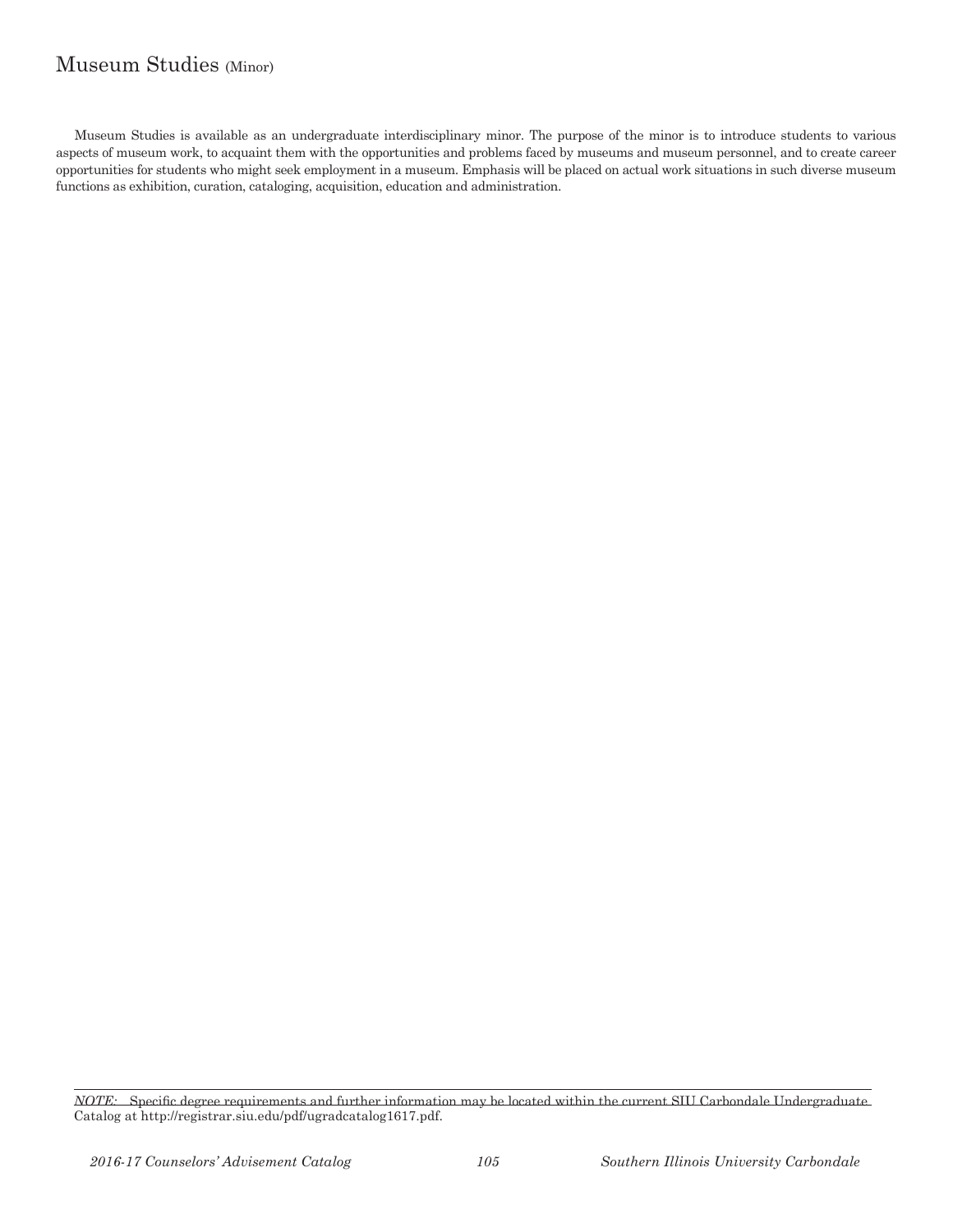Jennifer Presner, Assistant Director Altgeld Hall Telephone (618) 536-8742 http://cola.siu.edu/music/

The Bachelor of Arts in Music degree is a liberal arts degree individually tailored to meet the educational goals of each student pursuing it. The Bachelor of Arts in Music (Liberal Arts specialization), essentially a double major, offers considerable flexibility to students by allowing them to combine their coursework in Music and the University Core Curriculum with another Elective Core area of their choice. Some areas that might be combined with music include business, radio-television, theater, cinema, and visual communication. For example, a BA in Music with visual communication as the Elective Core might lead to work with cartoons, children's instructional materials or TV commercials. Students pursuing the BA in Music with a business specialization combine music with economics and marketing for a career in arts management, promotion, sales, or marketing. They can also pursue a double major in Music (Business specialization) with radio-television for a career in broadcast programming, production, writing, or management. Both programs provide options that include recording engineering and internships in areas of particular interest. Students pursuing the BA in Music with psychology, sociology, history or philosophy might pursue work in ministry, social advocacy, or music therapy.

The music major degree program is established in accordance with the published regulations of the National Association of Schools of Music, of which the School of Music is a member.

#### *Music as a Major*

Of the 50 hours required to complete the Bachelor of Arts in Music (Liberal Arts specialization), the required courses are MUS 357A,B, MUS 488 and 8 hours of approved music electives. In addition, at least one year of foreign language is required. This can be met by one of the following: (a) passing an 8-hour 100-level sequence in one language; (b) by earning 8 hours of 100-level credit in one language by proficiency exam; or (c) completing three years of one language in high school with no grade lower than C. The 30 Elective Core hours necessary to complete the degree program are selected by the student with the approval of the student's faculty sponsor and the undergraduate committee. This planning should be done during the first semester of the student's admittance to the School of Music with undergraduate committee approval secured not later than the end of the second semester. Changes may be made if agreed upon by the student, the undergraduate committee and the student's faculty sponsor. At least 40 hours toward the Liberal Arts degree must be at the 300-400 level. The Bachelor of Arts in Music does not provide the necessary prerequisites for graduate study in a Master of Music degree program.

Of the 55 to 56 hours required to complete the Bachelor of Arts in Music (Business specialization),18 to 19 hours are in specific music courses, 14 to 15 hours in music electives, and 27 hours are in accounting, economics, finance and marketing courses.

#### *Representative Career Options*

Career options vary depending upon a student's combined coursework. Please see the examples above.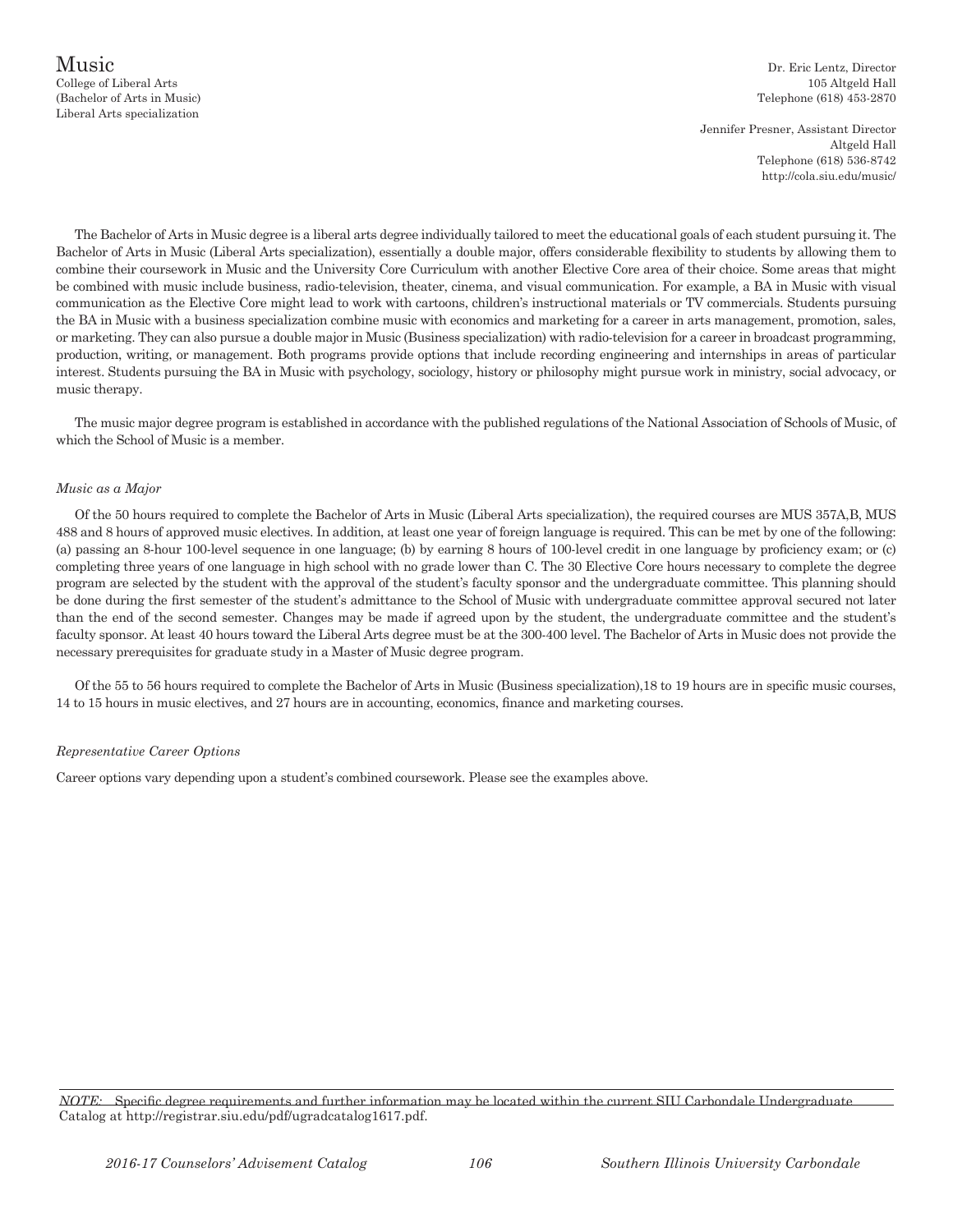(Bachelor of Arts in Music) Telephone (618) 453-2870

Jennifer Presar, Assistant Director Altgeld Hall Telephone (618) 536-8742

The B.A. degree program with a Music Business specialization meets the objectives of students planning careers as recording engineers or technicians, commercial arrangers or composers, arts managers, promoters, or salespeople in the music business or the entertainment industry. Students take 32–35 semester hours in music and 27 in accounting, economics, finance, management, and marketing.

#### *Music as a Major*

Credits in a student's principal applied field are based on private lessons with a member of the faculty, weekly participation in Studio Hour (Tuesdays at 10 A.M.), and recorded attendance each term at seven campus recitals or concerts, approved for the purpose by the School of Music faculty, in which the student is not a participant.

*Representative Career Options*

Music marketing specialist audio-marketing management trainee for recording studio fund raiser for opera company instrument sales management agency specialist

*NOTE:* Specific degree requirements and further information may be located within the current SIU Carbondale Undergraduate Catalog at http://registrar.siu.edu/pdf/ugradcatalog1617.pdf.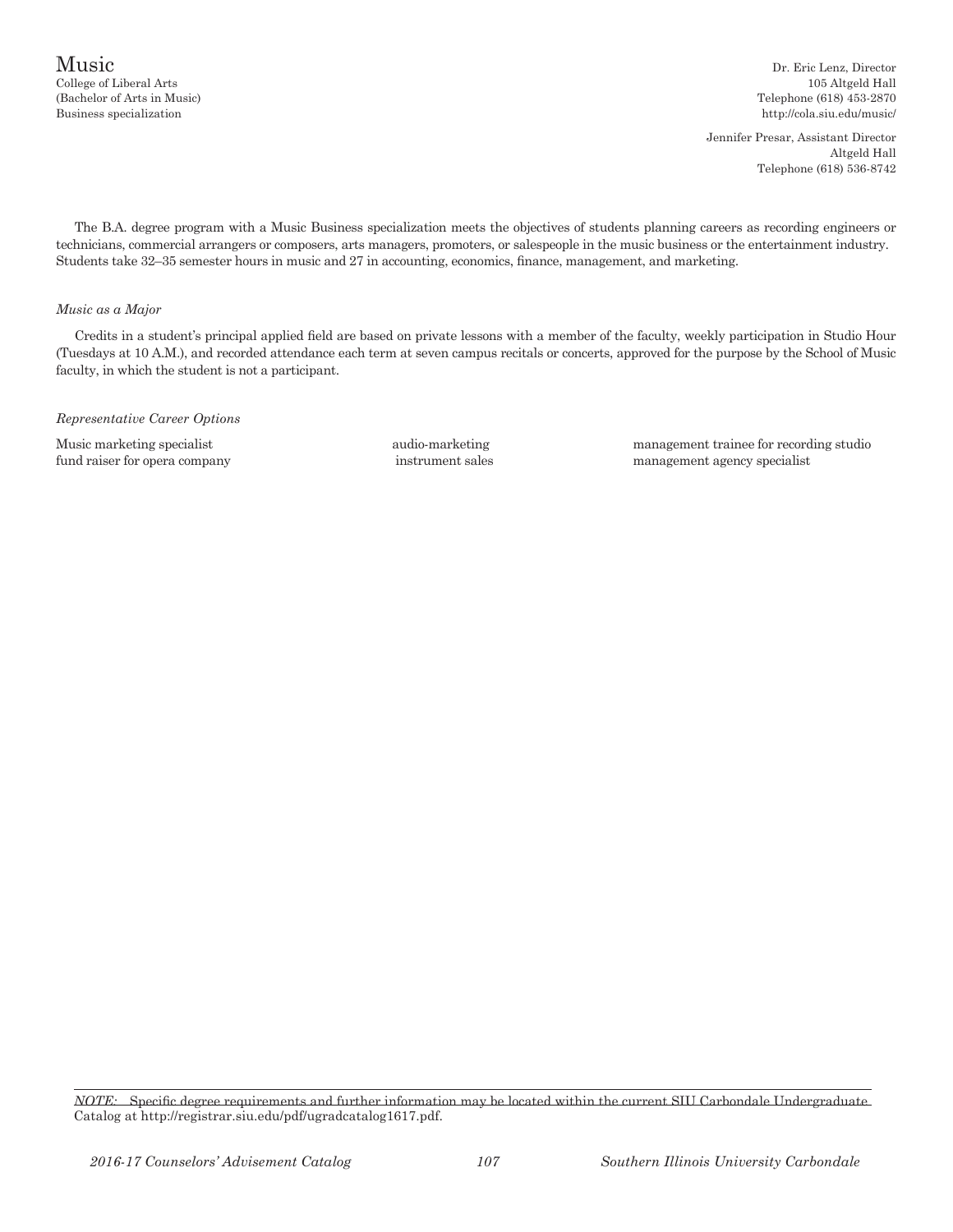Jennifer Presner, Assistant Director Altgeld Hall Telephone (618) 536-8742

The bachelor of music degree program with an instrumental performance specialization meets the objectives of students planning careers in musical performance, conducting, teaching, and research. Students planning one of these careers are assumed to have had extensive experience in performing with school groups and/or as soloists and to possess basic music-reading ability. They should also exhibit a strong sensitivity to music and a desire to communicate it to others.

Following is the first two years' course of study for students who intend to pursue careers as instrumentalists and/or private teachers. Those wishing to pursue this specialization should, before the sophomore year, secure approval by the appropriate applied jury, and thereafter enroll for and receive a one-hour lesson each week for three credits per term in applied music.

#### *Music as a Major*

Credits in one's principal applied field are based on private lessons with a member of the faculty, weekly participation in Studio Hour (Tuesdays at 10 A.M.), and recorded attendance each term at seven campus recitals or concerts, in which the student is not a participant, approved by the School of Music faculty.

All music majors must maintain satisfactory membership, each term in residence, in one of the following: Music 011– Marching Salukis, 013– Symphonic Band, 014–Concert Wind Ensemble, 017–Symphony, 020–Choral Union, or 022–Concert Choir.

#### *Representative Career Options*

instrumental soloists string instruments specialist brass instruments specialist woodwinds instruments specialist

Classical music specialist symphony orchestra or band artist music conductor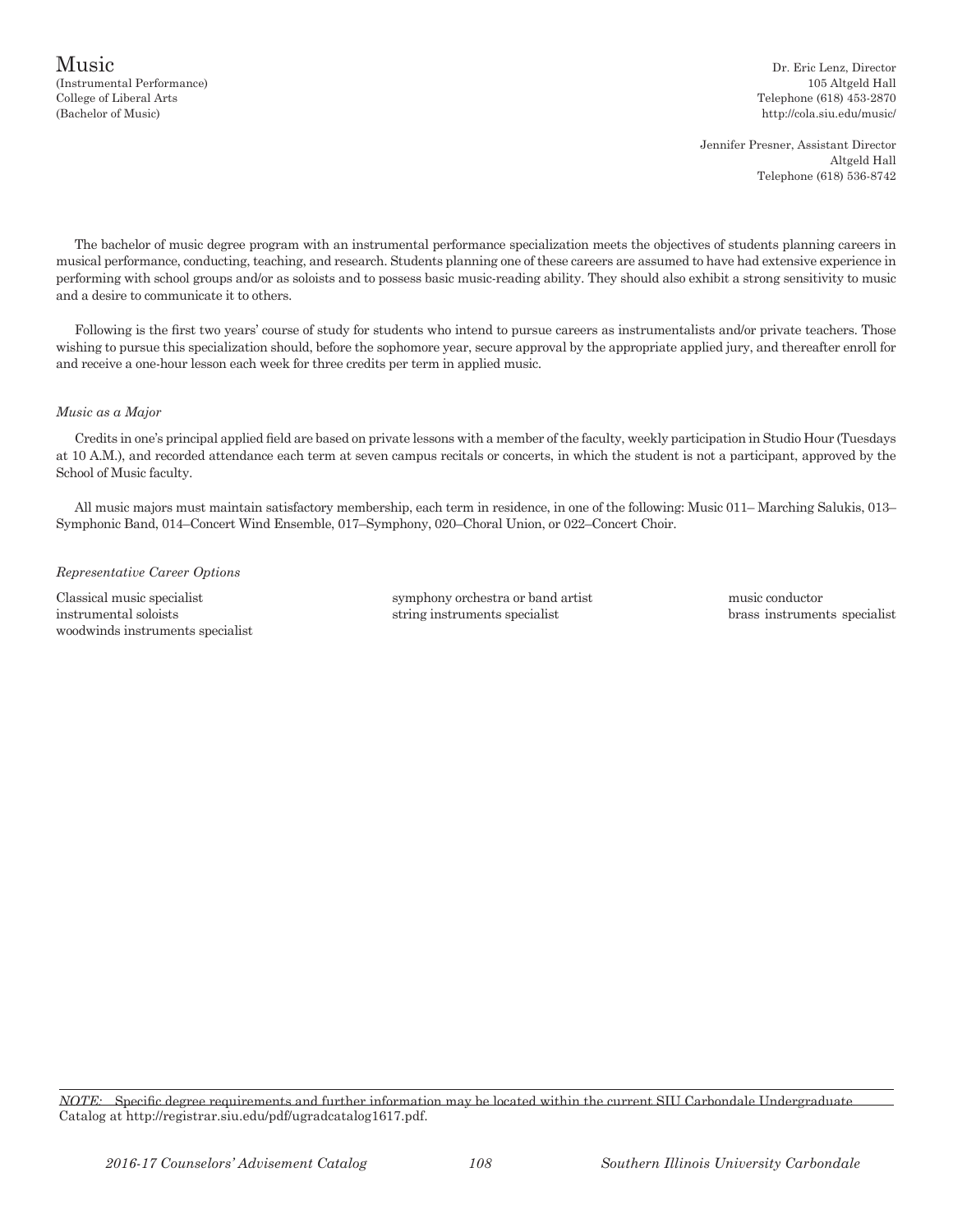(Keyboard Performance) 105 Altgeld Hall College of Liberal Arts Telephone (618) 453-2870 (Bachelor of Music) http://cola.siu.edu/music/

> Jennifer Presner, Assistant Director Altgeld Hall Telephone (618) 536-8742

The bachelor of music degree program with a keyboard performance specialization meets the objectives of students planning careers in musical performance, private teaching, and research. Students planning one of these careers are assumed to have had extensive experience in performing with school groups and/or as soloists and to possess basic music-reading ability. They should also exhibit a strong sensitivity to music and a desire to communicate it to others.

Following is the first two years' course of study for students intending to pursue careers as keyboard performers and/or private teachers. Those wishing to pursue this specialization should, before the sophomore year, secure approval by the appropriate applied jury and thereafter enroll for and receive a one-hour lesson each week for three credits per term in applied music.

### *Music as a Major*

Credits in one's principal applied field are based on private lessons with a member of the faculty, weekly participation in Studio Hour (Tuesdays at 10 A.M.), and recorded attendance each term at seven campus recitals or concerts, in which the student is not a participant, approved for the purpose by the School of Music faculty.

All music majors must maintain satisfactory membership, each term in residence, in one of the following: Music 011– Marching Salukis, 013– Symphonic Band, 014–Concert Wind Ensemble, 017–Symphony, 020–Choral Union, or 022–Concert Choir. Piano majors may substitute Music 341, Accompanying Laboratory, during the junior and senior years.

### *Representative Career Options*

Classical music specialist solo performer church organist private teacher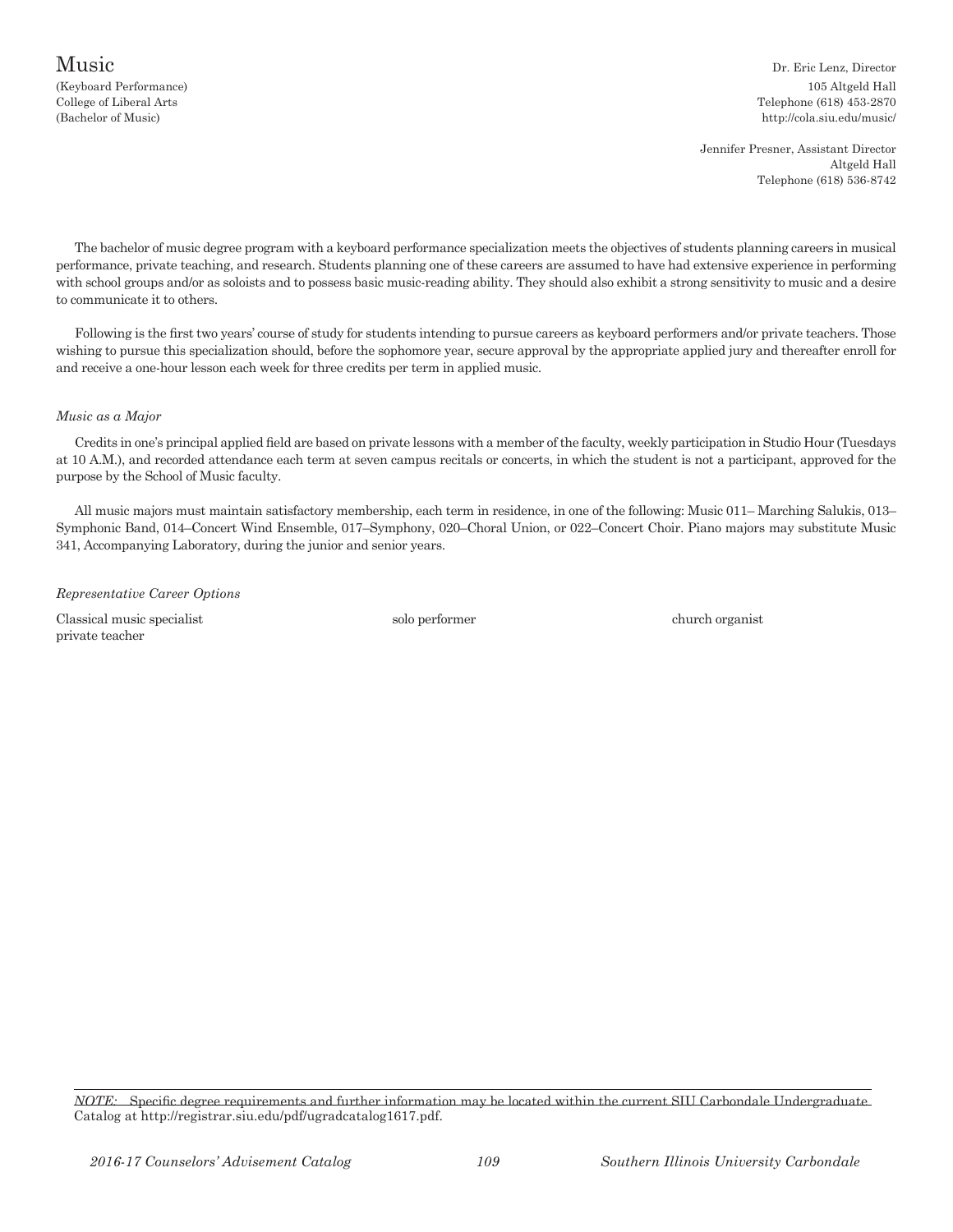(Music Theory-Composition) 105 Altgeld Hall College of Liberal Arts Telephone (618) 453-2870 (Bachelor of Music) http://cola.siu.edu/music/ Jennifer Presner, Assistant Director Altgeld Hall Telephone (618) 536-8742

The bachelor of music degree program with a music theory–composition specialization meets the objectives of students planning careers in music composition, music theory, teaching, and research. Students planning one of these careers are assumed to have had extensive experience in performing with school groups and/or as soloists and to possess basic music-reading ability. They should also exhibit a strong sensitivity to music and a desire to communicate it to others.

### *Music as a Major*

Credits in a student's principal applied field are based on private lessons with a member of the faculty, weekly participation in Studio Hour (Tuesdays at 10 a.m.), and recorded attendance each term at seven campus recitals or concerts, approved for the purpose by the School of Music faculty, in which the student is not a participant.

All music majors must maintain satisfactory membership, each term in residence, in one of the following: Music 011–Marching Salukis, 013–Symphonic Band, 014–Concert Wind Ensemble, 017–Symphony, 020–Choral Union, or 022–Concert Choir.

### *Representative Career Options*

Classical music specialist theory teacher composer arranger music composition teacher music theory specialist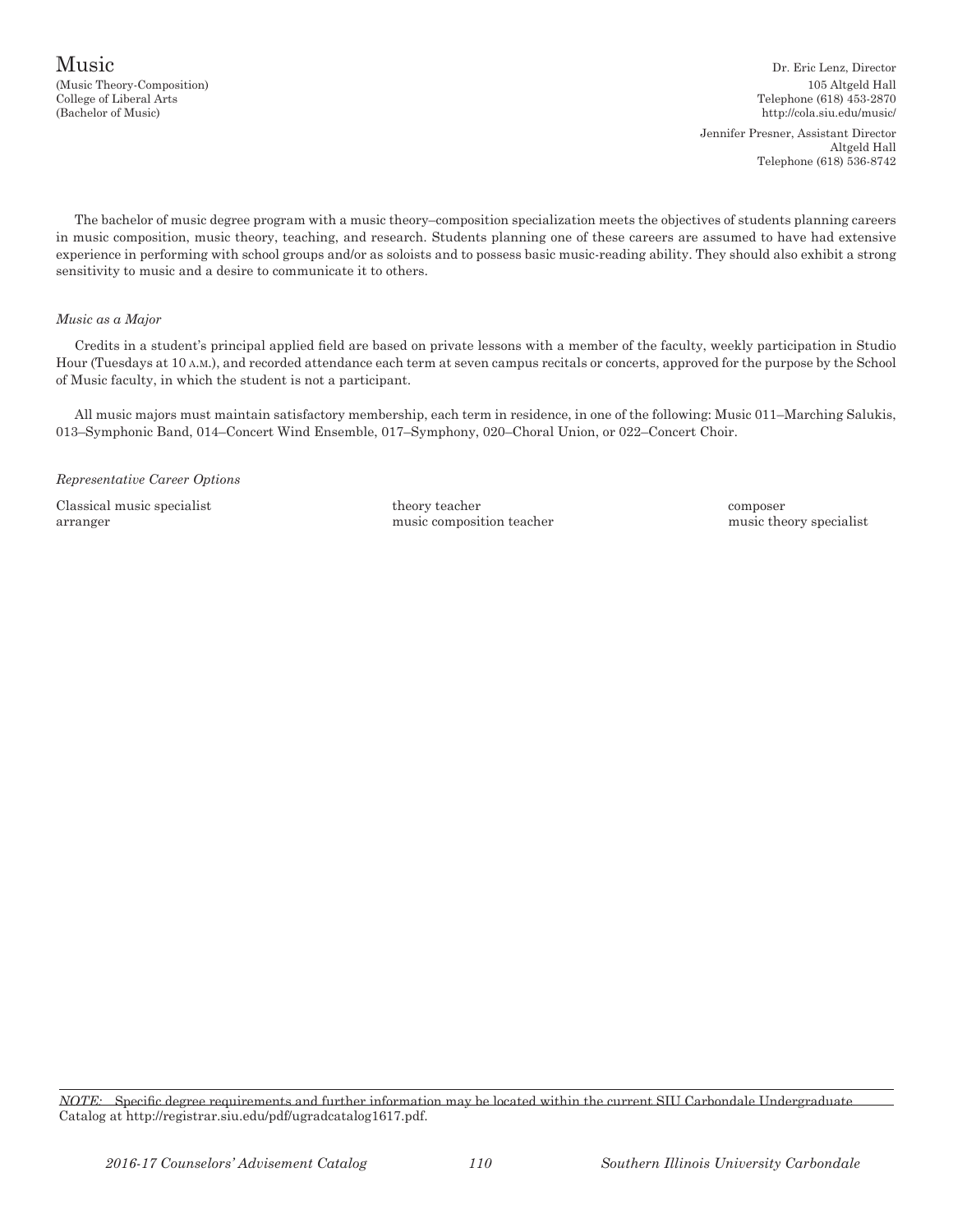Music Dr. Eric Lenz, Director (Vocal Performance) 105 Altgeld Hall College of Liberal Arts Telephone (618) 453-2870 (Bachelor of Music) http://cola.siu.edu/music/ Jennifer Presner, Assistant Director Altgeld Hall Telephone (618) 536-8742

The bachelor of music degree program in music with a vocal performance specialization meets the objectives of students planning careers in musical performance, conducting, teaching, and research. Students planning one of these careers are assumed to have had extensive pre-university experience in performing with school groups and/or as soloists, basic music reading ability, strong sensitivity to music, and a desire to communicate it to others.

### *Music as a Major*

Credits in one's principal applied field are based on private lessons with a member of the faculty, weekly participation in Studio Hour, and recorded attendance each term at seven campus recitals or concerts, in which the student is not a participant, approved by the School of Music faculty.

All music majors must maintain satisfactory membership, each term in residence, in one of the following: Music 011–Marching Salukis, 013–Symphonic Band, 014–Concert Wind Ensemble, 017–Symphony, 020–Choral Union, or 022–Concert Choir.

*Representative Career Options*

church choirmaster

Classical music specialist music specialist music conductor vocal soloist vocal soloist vocal soloist pera specialist conductor vocal soloist music specialist music specialist music specialist music specialist music specia opera specialist music specialist, choral group artist assistant to music specialist, choral group artist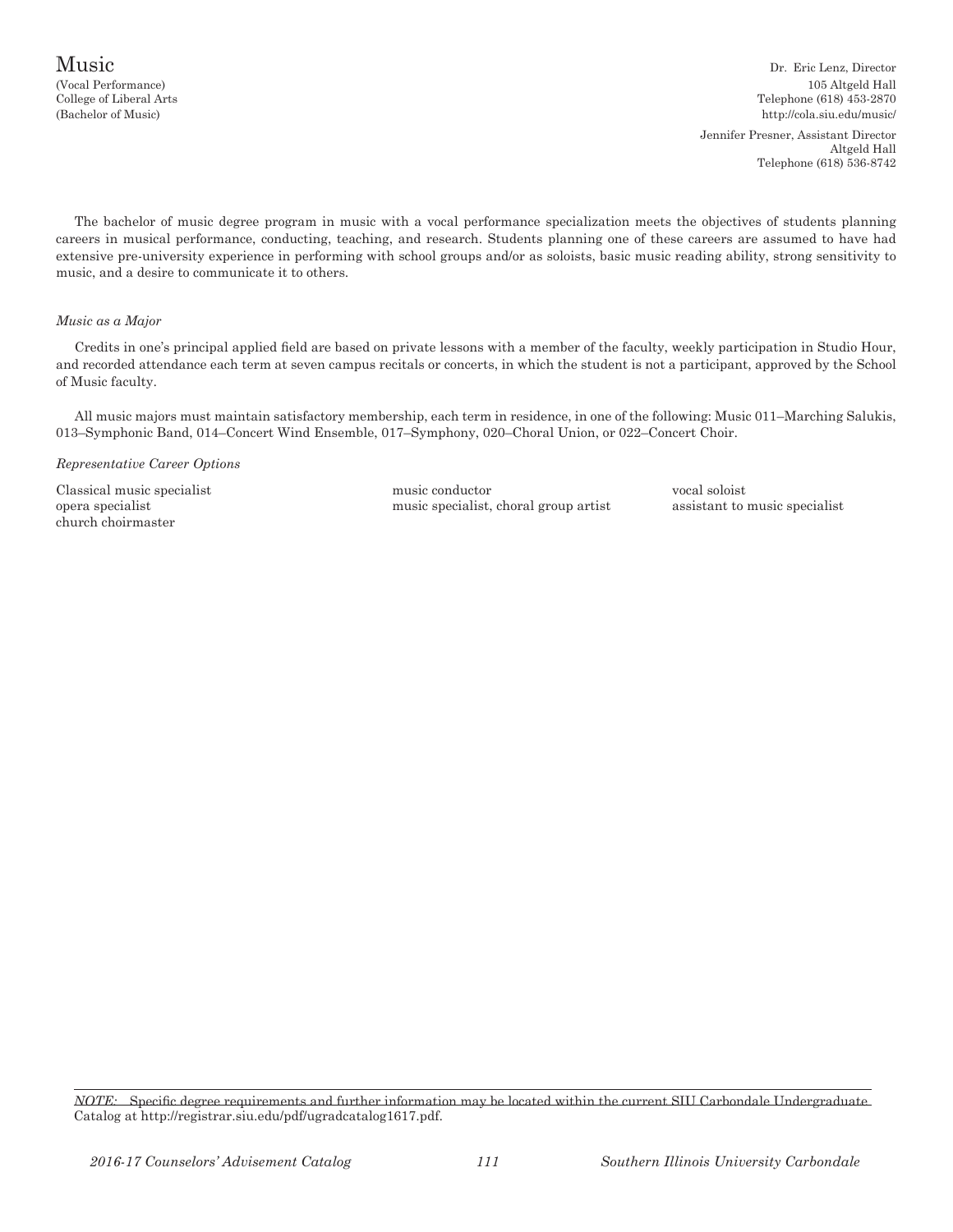Music Dr. Eric Lenz, Director (Studio Jazz Performance) 105 Altgeld Hall College of Liberal Arts Telephone (618) 453-2870 (Bachelor of Music) http://cola.siu.edu/music/ Jennifer Presner, Assistant Director Altgeld Hall Telephone (618) 536-8742

Studio Jazz majors are required to be in Jazz Ensemble every semester of study. In addition, at least 4 semesters of non-jazz-related ensembles are required. Majors are also required to be in Jazz Combo for at least 4 semesters. Majors with saxophone as a primary instrument must also take one semester each of applied clarinet and flute. Corresponding document required under the supervision of the applied professor.

### *Music as a Major*

Credits in one's principal applied field are based on private lessons with a member of the faculty, weekly participation in Studio Hour, and recorded attendance each term at seven campus recitals or concerts, in which the student is not a participant, approved by the School of Music faculty.

All music majors must maintain satisfactory membership, each term in residence, in one of the following: Music 011–Marching Salukis, 013–Symphonic Band, 014–Concert Wind Ensemble, 017–Symphony, 020–Choral Union, or 022–Concert Choir.

*Representative Career Options*

Jazz music specialist solo performer private teacher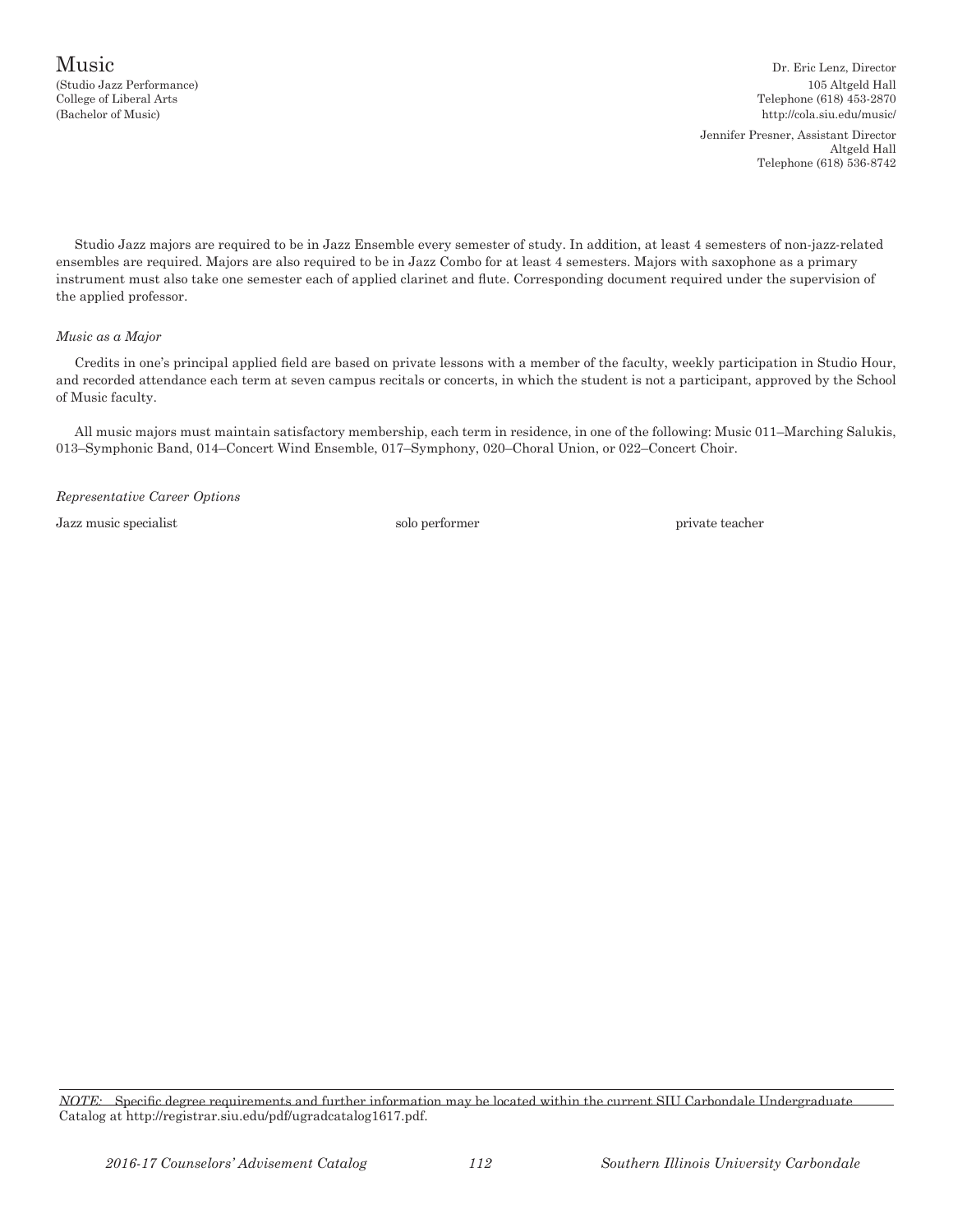(Bachelor of Music) 105 Altgeld Hall College of Liberal Arts Telephone (618) 536-8742 *Choral/General Music Emphasis* http://cola.siu.edu/music/ Dr. Douglas Worthen, Assistant Director

105 Altgeld Hall Telephone (618) 536-8742

The School of Music bachelor's degree program in music education prepares students to teach general or instrumental or choral music in the public schools. Licensure to teach grades K–12 are awarded on the completion of all requirements. Students planning one of these careers are assumed to have had extensive experience in performing with school groups and/or as soloists and to possess music-reading ability. They should also exhibit a strong sensitivity to music and a desire to communicate it to others.

\* Students who intend to transfer with an associate degree from a community college should contact the director of the School of Music in advance to determine the comparability of music classes and to avoid spending additional time completing the bachelor's degree.

Students should make formal application for admission to the Teacher Education Program in the Fall semester of their second year.

### *Music as a Major*

The professional education sequence is carried out in cooperation with the College of Education and Human Services, and includes courses in psychology, evaluation, and classroom management. The sequence culminates in a full semester of student teaching. Students will also study vocal or instrumental music, with courses in conducting, arranging, instrumental techniques, and teaching methods, in preparation for teaching music at the elementary, junior high, and high school levels.

All music majors must maintain satisfactory membership, each term in residence, in one of the following: Music 011– Marching Salukis, 013–Symphonic Band, 014–Concert Wind Ensemble, 017–Symphony, 020–Choral Union, or 022–Concert Choir. Instrumental music education majors must enroll in Music 011 for a minimum of one semester.

### *Representative Career Options*

private school music teacher private lesson music instruction music specialist music conductor vocal soloist opera specialist music specialist choral group artist assistant to music specialist church choirmaster

public School general music teacher public instrumental music teacher public school choral music teacher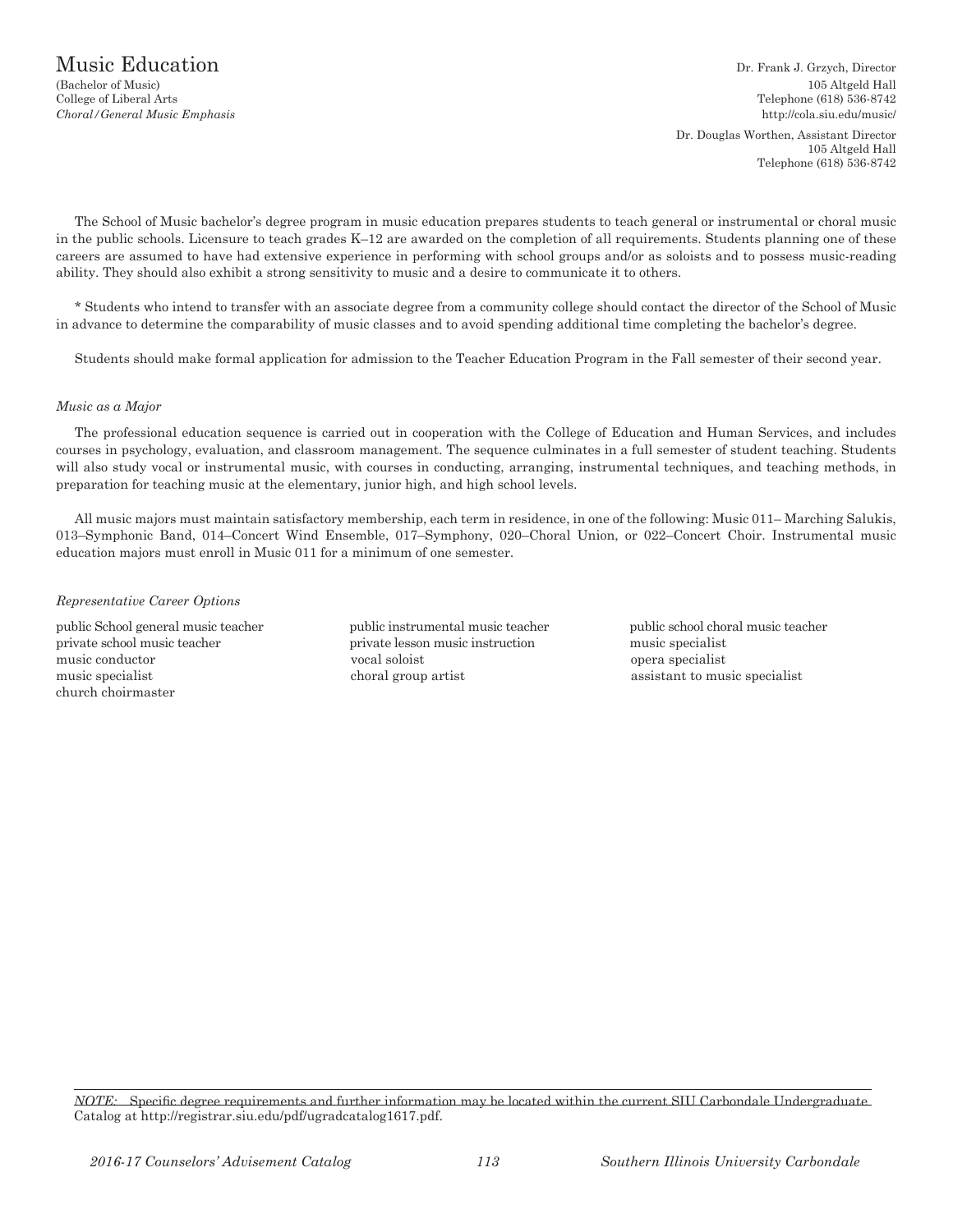Co-sponsored by the Department of Theater and the School of Music, the BFA in Musical Theater is a professional degree program designed to prepare students for a career in musical theater performance. All students must audition to enter the program. Toward the end of their 3rd semester, BFA candidates must pass a jury of singing, acting and dance, along with a review of their efforts to date in order to continue in the program. The degree requires 120 credit hours for graduation, 79 of which must be in music, theater and dance. Those students not passing their jury will receive advisement as to other options in music and theater. In addition to their coursework,

BFA Musical Theater students are required to audition for all musicals and plays, and attend the pre-determined number of plays and concerts. BFA MT students are waived from the College of Liberal Arts foreign language requirements and from mandatory music ensemble participation required each semester of applied study. BFA MT students are required to meet only 2 semesters of ensemble requirement.

### *Representative Career Options*

broadway performer **National Equity (union) Tours** off-broadway non-equity tours professional regional theater cruise ships cruise ships theme park performers outdoor theater children's theater Disney theme parks / cruise ships dance instruction choreography directing coaching coaching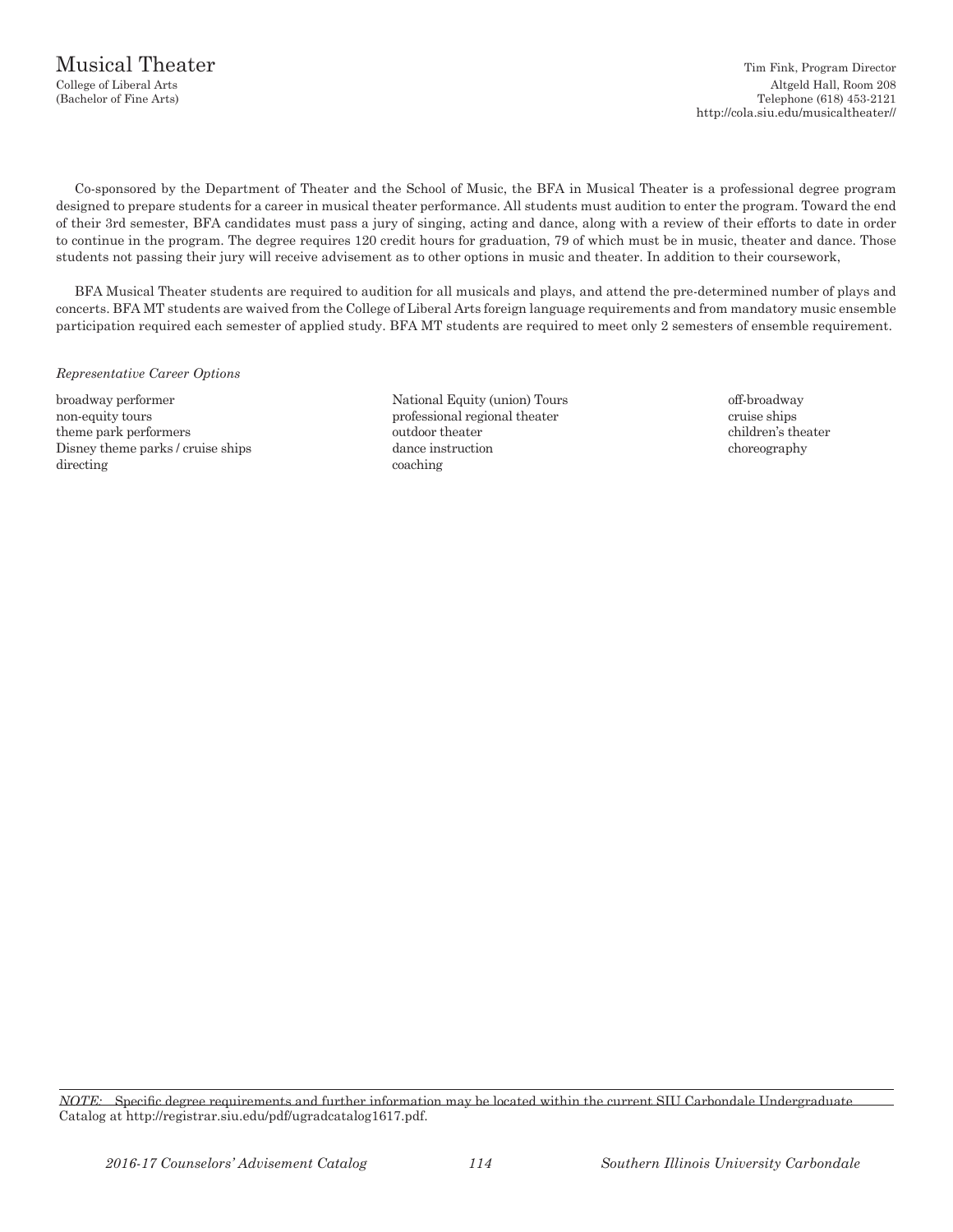The B.S. degree Paralegal Studies program is based on the proposed Curriculum for the Training of Law Office Personnel, as stated by the American Bar Association Standing Committee on Paralegals. The program seeks to promote critical and analytical thinking; to teach general legal terminology specific to the various areas of legal instruction; to teach professional oral and written communication skills, including through legal research and writing; to exemplify professionalism and high ethical standards of the legal profession; to prepare students to practice as professional paralegals within law offices, corporations, government, or administrative agencies; and to perform professional procedural and substantive legal activities in assisting and under the supervision of an attorney. Our program embraces a range of social sciences, humanities, and communication skills that gives students a grasp of the social and ethical contexts of the legal profession, encourages the spirit of inquiry, and develops confidence. Paralegals cannot provide legal advice, except as permitted by law and directed by an attorney, nor can paralegals establish a client relationship or represent a client in court.

The program provides two curricula paths, general and pre-law specialization, to provide for professional competency and an intellectual background for the students' future professional lives, including an understanding of law and its function in society. The Paralegal Studies program is also a great steppingstone for those who wish to go on to law school. Students must meet a minimum 2.25 grade point average requirement for transfer admission. Paralegal majors can satisfy the CoLA Writing-Across-the Curriculum requirement by passing Paralegal Studies 300a and b, with a grade of C or higher. Paralegal Studies majors must complete University and College of Liberal Arts requirements and must complete each of PARL 300A, 300B, and 310 with a grade of C or higher; and Paralegal Studies majors must complete a minimum of 34 hours of required paralegal courses, at least 15 hours of which must be earned at SIU Carbondale.

*Representative First Job Titles*

Paralegal legal assistant

*NOTE:* Specific degree requirements and further information may be located within the current SIU Carbondale Undergraduate Catalog at http://registrar.siu.edu/pdf/ugradcatalog1617.pdf.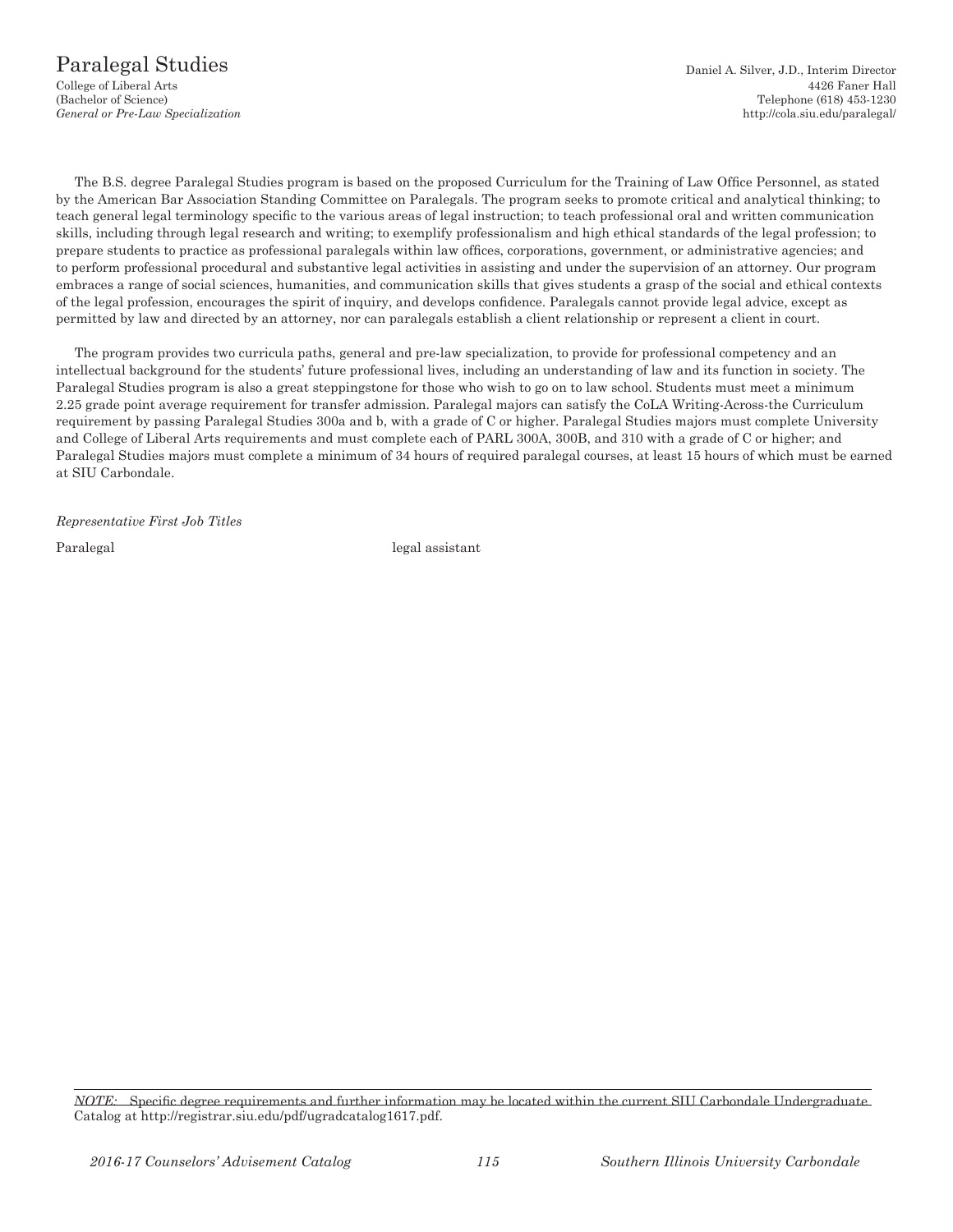The B.A. degree program in philosophy provides a framework for students preparing for careers in law, government service, theology, and education, as well as graduate school. Courses in the Department of Philosophy range widely through ethics, aesthetics, logic, metaphysics, and the histories of Western and Asian philosophies, and also art, education, history, and religion.

### *Philosophy as a Major*

The Department of Philosophy maintains its own advisement system to help students design programs that best suit their interests and needs. The Honors Program in philosophy provides students a chance to participate in seminars on a variety of topics.

### *Representative Career Options*

Law school/Lawyer editor writer medical ethicist (health administration) stockbroker stockbroker technical writer software designer minister minister community relations community relations employee relations employee relations grievances specialist public relations public relations archival worker museum curator librarian public information specialist civic reform studies specialist group morale studies specialist interaction studies specialist public health investigator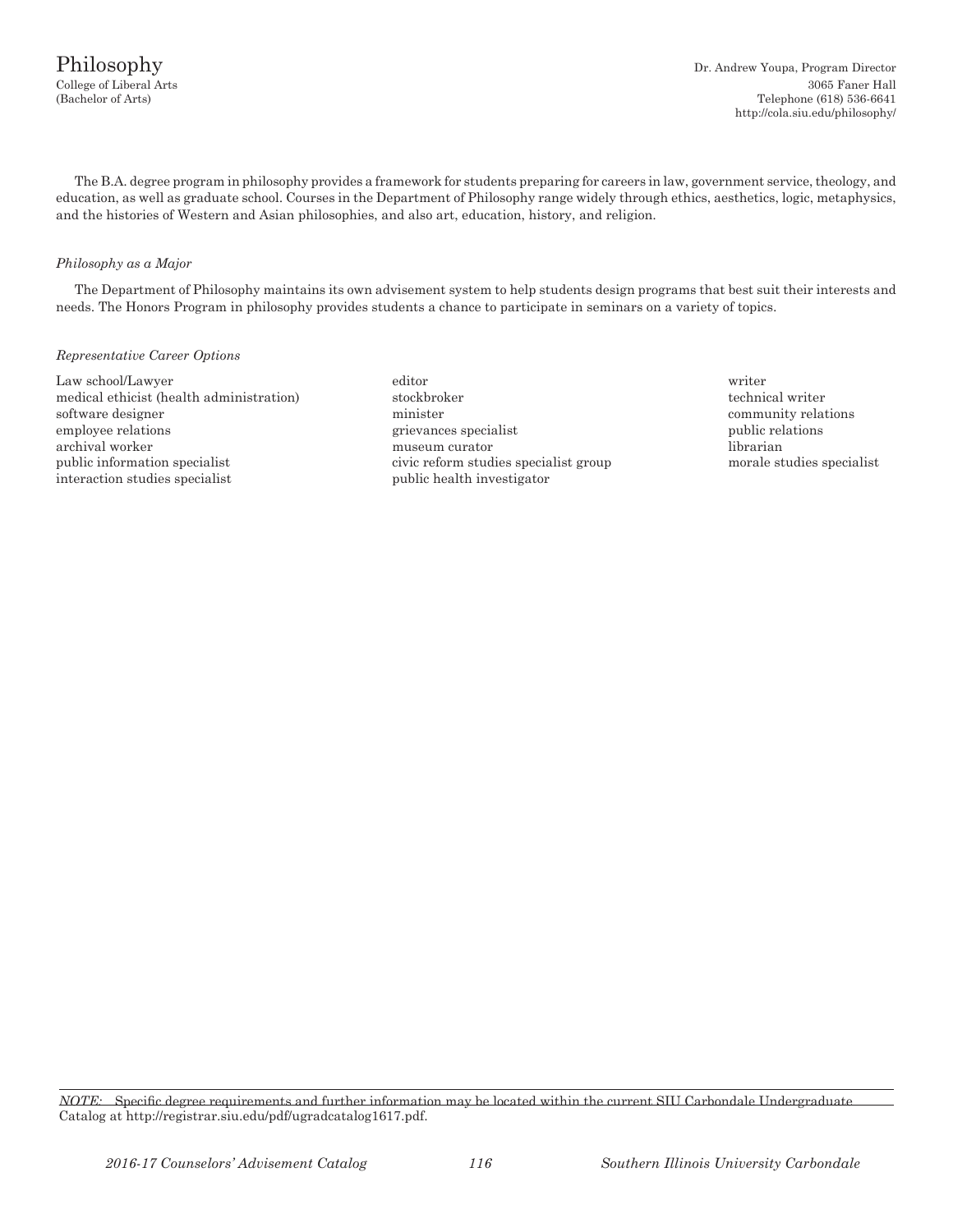The Associate in Applied Science Physical Therapist Assistant degree program is accredited by the Commission on Accreditation in Physical Therapy Education, 1111 N Fairfax Street, Alexandria, VA 22314-1488. It is designed to prepare the graduate to work under the supervision of a physical therapist to treat disabilities resulting from birth defects, disease, or injury. Successful completion of the program provides graduates with the educational requirements necessary to take state licensing examinations for physical therapist assistants.

### *Physical Therapist Assistant as a Major*

Regular semesters will utilize classroom laboratory and clinical education experiences; the final summer semester requires two fulltime six-week internships at two separate facilities away from the University campus.

Applicants need to apply to the program well in advance. Enrollment for the fall class will be closed as soon as available spaces are filled with qualified candidates.

Students are to provide documentation of immunizations with their application due to clinical site requirements. Some clinical sites may require drug testing and criminal background checks.

*Representative Career Options*

Physical therapist assistant

*NOTE:* Specific degree requirements and further information may be located within the current SIU Carbondale Undergraduate Catalog at http://registrar.siu.edu/pdf/ugradcatalog1617.pdf.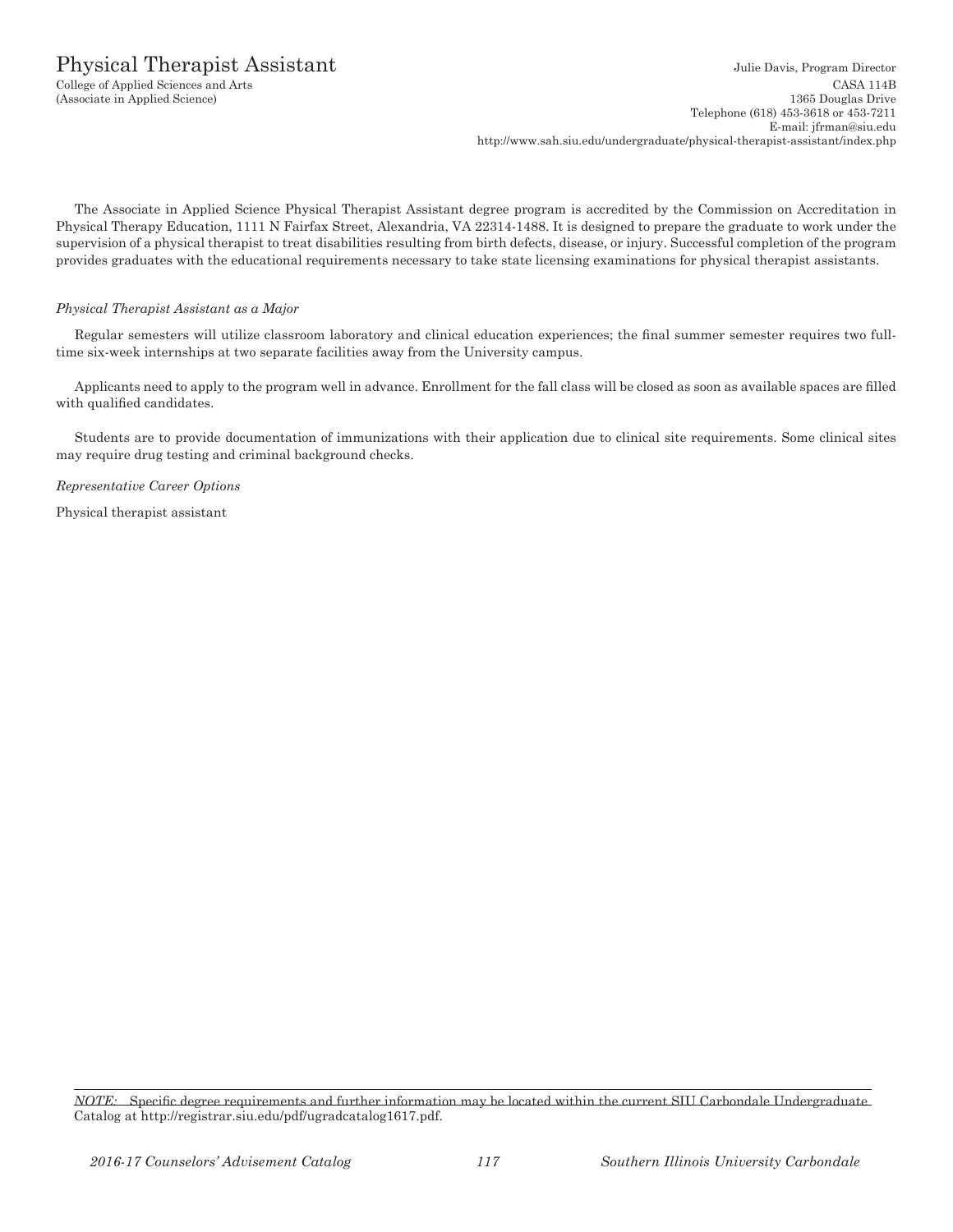A basic knowledge of classical and quantum physics is essential for successful entry into a wide variety of interdisciplinary areas of science such as biophysics, geophysics, communications science, space science, environmental science, medical science, and engineering. The B.S. degree program in physics through the College of Science meets the objectives of students undertaking the sound preparation in modern physics necessary for pursuing advanced study in physics and related areas or participating in research and development work in industry or government laboratories.

The program of study provides for a mastery of the basic principles of classical and quantum physics. It also provides a breadth of coverage in the application of physical principles to related fields. Because of the central position of physics among the physical sciences, the physics graduate with adaptable analytical and experimental skills can contribute to the solution of pressing national problems, from energy to the environment.

### *Physics as a Major*

At SIU Carbondale, students may elect one of several options to prepare to be physicists. Choices exist for both the experimentally and theoretically oriented student. The physics major may prepare to enter graduate school or an industrial and/or government laboratory.

### *Representative Career Options*

- Physicist acoustician acoustician design physicist acoustician design physicist acoustician design physicist quality control physicist research physicist research physicist aerodynamics scientist applied physics researcher astrophysicist optics physicist atomic and molecular physicist biophysicist geophysicist factory insurance representative thermodynamicist thermodynamicist material physicist manufacturer's representative mechanics physicist muclear physicist nuclear physicist plasma physicist product studies and testing physicist solid-state physicist physical metallurgy scientist biophysicist astronomer geodesist crystallographer crystallographer air pollution analyst theoretical physicist health physicist health physicist computational physicist computational physicist
	-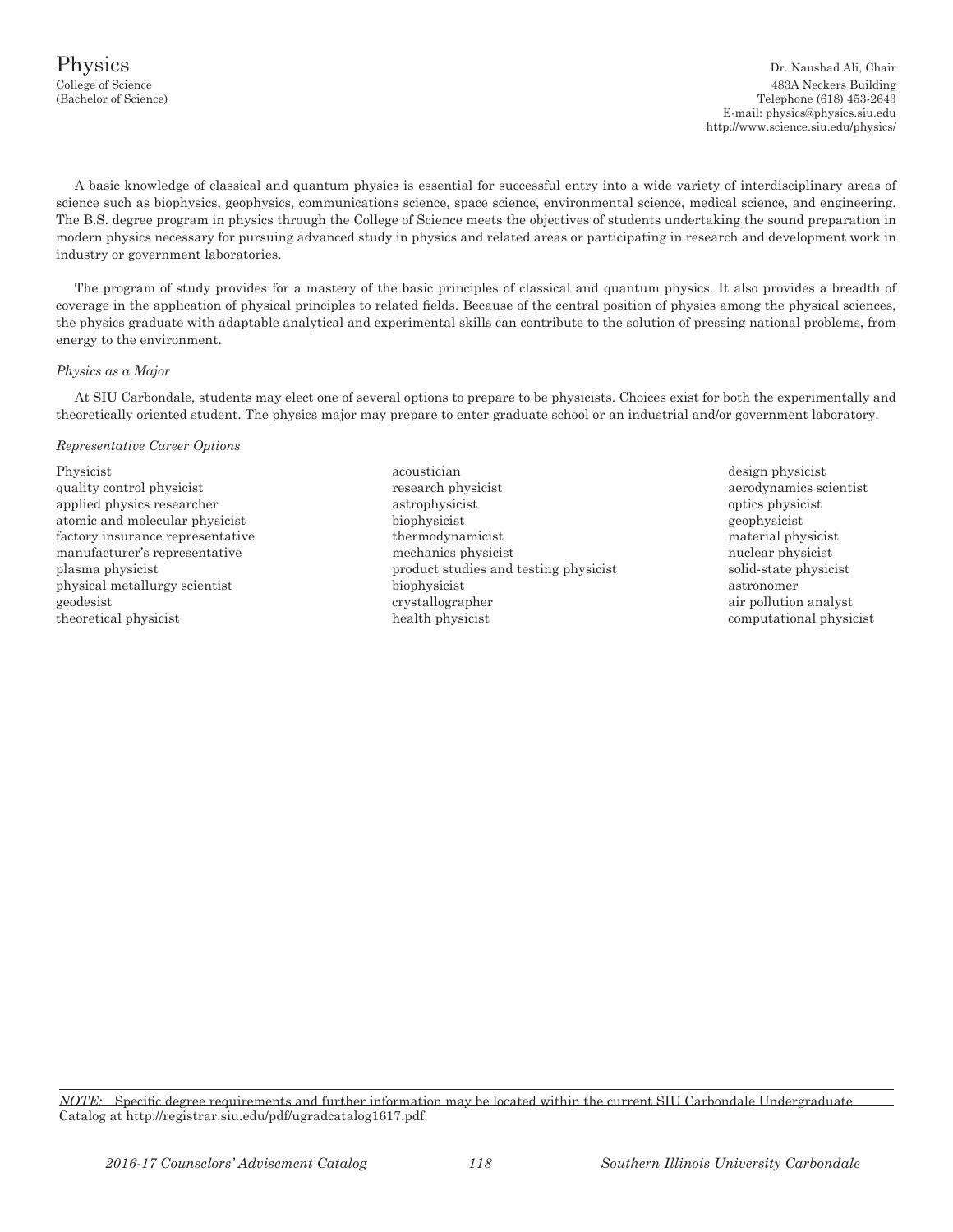Physiology involves studying how life processes operate and how organisms function during life. The B.S. degree program in physiology meets the objectives of students considering preparation for further education in medical and other health-related professional schools and in graduate programs in physiology, cell biology, and other disciplines.

Courses include physiological techniques, pharmacology, physiology, and anatomy. A bachelor's degree in physiology provides background for a variety of research positions in academia, industry, and government as well as working with data analysis, sales, and professional writing. The best employment opportunities after graduate work are in colleges and universities. Government agencies are the second largest employers of physiologists.

### *Physiology as a Major*

The Department of Physiology offers training in mammalian, cellular, molecular and integrative physiology, pharmacology, biophysics, and human anatomy. Students majoring in physiology are encouraged to gain research experience under faculty supervision. The undergraduate major provides general rather than specialized training in physiology.

In addition to adequate equipment for all routine work, our students can use cell and tissue culture facilities, ultra-centrifuge, highperformance liquid chromatography, and other analytical chemistry instruments, complete facilities for immunoassays, environmental chambers with controlled photoperiod and temperature, activity recorders, light, fluorescent and electron microscopes, conventional and Real-Time PCR machines, protein and nucleic acid electrophoresis, densitometer, and infrared imaging equipment, micro-array readers; fully equipped animal rooms, analytic balances, refrigerated centrifuges; constant temperature baths and ovens; walk in cold rooms, physiographs; fraction collectors; oscilloscopes; blood gas apparatus; body composition analyzers, electrocardiograph, and strength-testing equipment.

### *Representative First Job Titles*

Physiologist **physiological researcher** physiological researcher genetics researcher manufacturer's representative example in the pathologist technical writer technical writer biostatistician researcher toxicologist pharmaceutical sales representative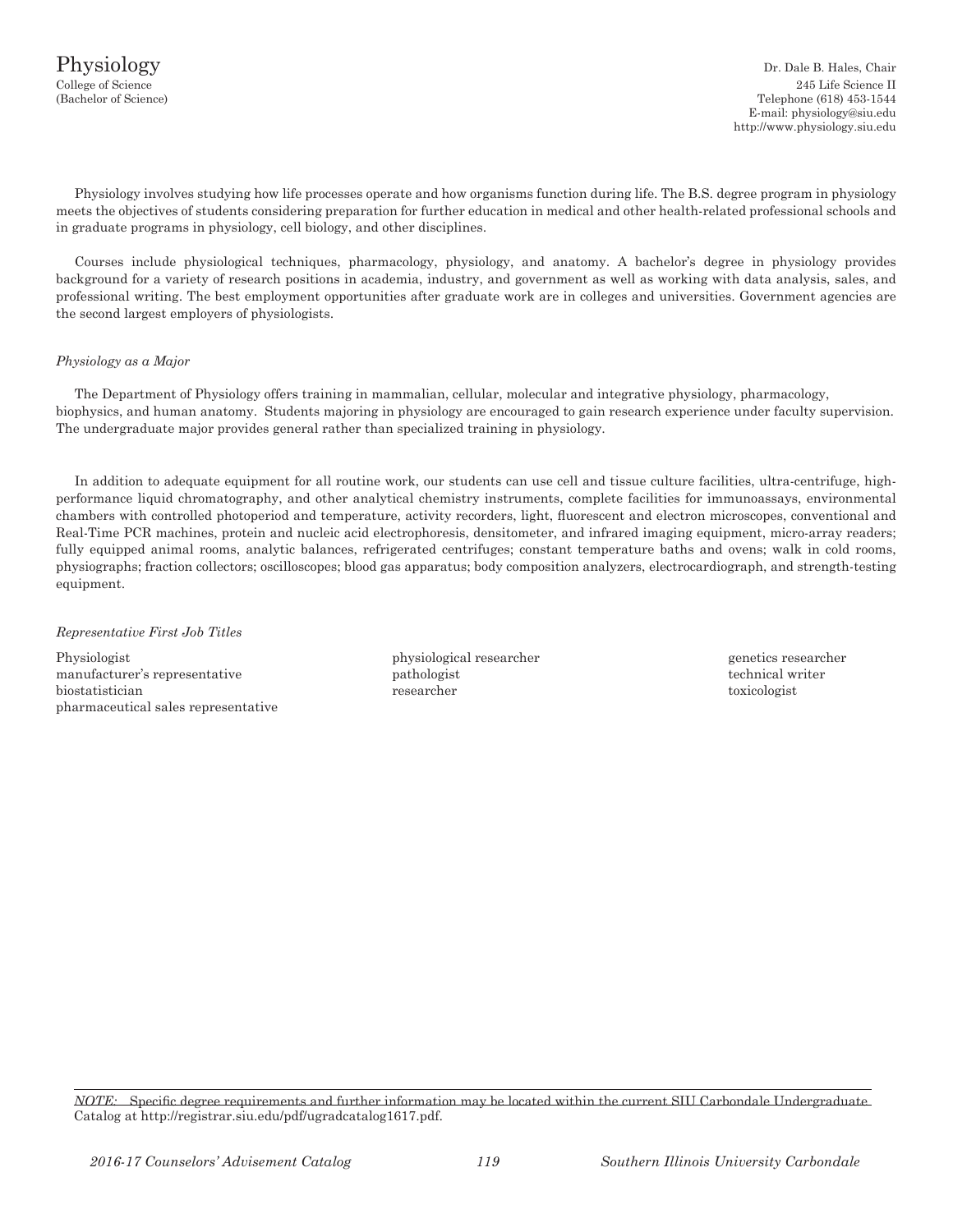### Plant Biology

 Dr. Stephen Ebbs, Chair College of Science 420 Life Science II (Bachelor of Arts) Telephone (618) 536-2331 E-mail: plant-biology@plant.siu.edu http://www.plantbiology.siu.edu

Plant biology will be one of the most active fields of science in the 21st century. Plant biologists play vital roles in fighting hunger and disease, improving human health, developing new consumer products and pharmaceuticals, producing biofuels, reclaiming damaged and disturbed landscapes, protecting biodiversity and fragile ecosystems, and conserving valuable natural resources. Students in the Plant Biology program receive training in both field and laboratory settings, using an array of modern research tools, laboratory skills, and field techniques.

The B.A. degree program in plant biology is designed to meet the objectives of students considering careers in plant biology or related fields with federal and state agencies, botanical gardens, in private industry, or in education. While the B.A. degree can also provide preparation for graduate school, the B.S. degree in Plant Biology provides a more complete preparation for advanced study. The B.A. degree in Plant Biology can be further tailored to meet different career goals via four degree specializations: 1) general plant biology, 2) conservation & biodiversity, 3) molecular and biochemical physiology, and 4) ecology. The specializations allow students to concentrate their coursework in the indicated area.

Successful completion of a specialization appears as a notation on the student's official transcript.

#### *Plant Biology as a Major*

Selection of one of the four specializations in Plant Biology should be done in close consultation with the department chair and/or undergraduate advisor to insure that the requisite coursework for that specialization is covered.

An honors program is available to those juniors and seniors in plant biology who have an overall grade point average of 3.00 or better and an average in plant biology courses of 3.25 or better.

A minor in Plant Biology can be used to complement majors in biological sciences, forestry, plant and soil science, zoology, and other disciplines.

The Department of Plant Biology strongly encourages all undergraduates to become involved in one or more research experiences, internships, paraprofessional positions, or work experiences during their program. The department chair and/or undergraduate advisor work with the student to identify and secure such opportunities during the academic year or summer.

### *Representative First Job Titles*

- Biological technician biologist biologist biologist biotechnologist biotechnologist biotechnologist biotechnologist biotechnologist biotechnologist biotechnologist biotechnologist biotechnologist biotechnologist biotechnol botanist conservation biologist conservation officer cytologist ecologist economic botanist environmental consultant environmental educator greenhouse manager herbarium curator horticulture technician museum curator naturalist naturalist naturalist naturalist naturalist naturalist plant biologist plant breeding technician plant molecular biologist plant morphologist plant pathologist plant physiologist plant protection technician plant taxonomist
	-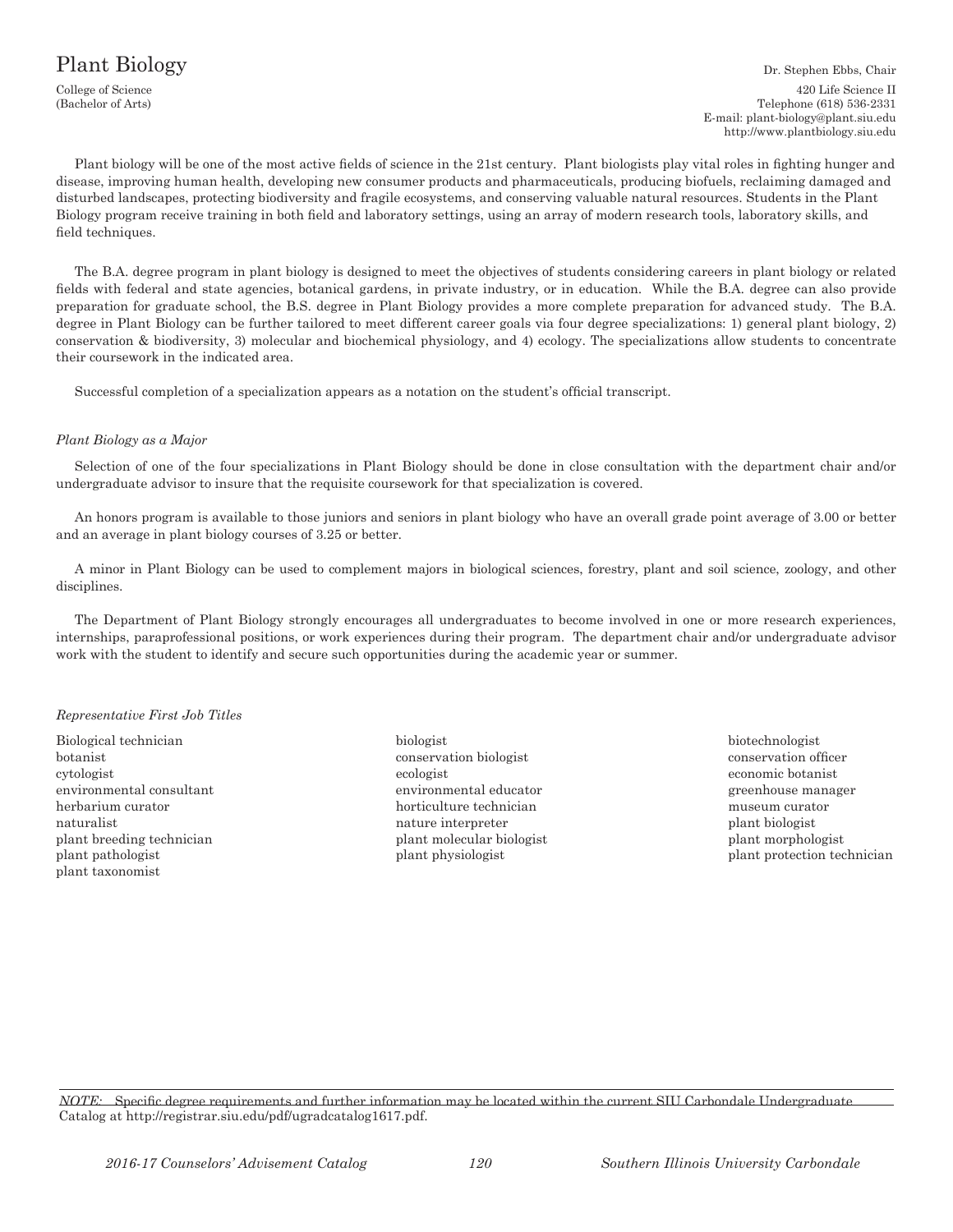Plant biology will be one of the most active fields of science in the 21st century. Plant biologists play vital roles in fighting hunger and disease, improving human health, developing new consumer products and pharmaceuticals, producing biofuels, reclaiming damaged and disturbed landscapes, protecting biodiversity and fragile ecosystems, and conserving valuable natural resources. Students in the Plant Biology program receive training in both field and laboratory settings, using an array of modern research tools, laboratory skills, and field techniques.

The B.S. degree program in plant biology is designed to meet the objectives of students considering careers in plant biology or related fields with federal and state agencies, botanical gardens, in private industry, or in education. The B.S. degree in Plant Biology is also recommended for students who plan to pursue graduate study in plant biology or a related field. Like the B.A. degree, the B.S. degree in Plant Biology can be further tailored to meet different career goals via four degree specializations: 1) general plant biology, 2) conservation & biodiversity, 3) molecular and biochemical physiology, and 4) ecology. The specializations allow students to concentrate their coursework in the indicated area.

Successful completion of a specialization appears as a notation on the student's official transcript.

### *Plant Biology as a Major*

Selection of one of the four specializations in Plant Biology should be done in close consultation with the department chair and/or undergraduate advisor to insure that the requisite coursework for that specialization is covered.

An honors program is available to those juniors and seniors in plant biology who have an overall grade point average of 3.00 or better and an average in plant biology courses of 3.25 or better.

A minor in Plant Biology can be used to complement majors in biological sciences, forestry, plant and soil science, zoology, and other disciplines.

The Department of Plant Biology strongly encourages all undergraduates to become involved in one or more research experiences, internships, paraprofessional positions, or work experiences during their program. The department chair and/or undergraduate advisor work with the student to identify and secure such opportunities during the academic year or summer.

### *Representative Career Options*

- Biological technician biologist biotechnologist biotechnologist biotechnologist biotechnologist biotechnologist botanist conservation biologist conservation officer cytologist ecologist economic botanist environmental consultant environmental educator environmental example of the environmental educator environmental educator herbarium curator **horticulture technician** museum curator **museum curator** horticulture technician naturalist naturalist naturalist naturalist naturalist naturalist plant biologist plant breeding technician plant molecular biologist plant morphologist plant morphologist plant pathologist plant physiologist plant physiologist plant protection technician plant taxonomist
	-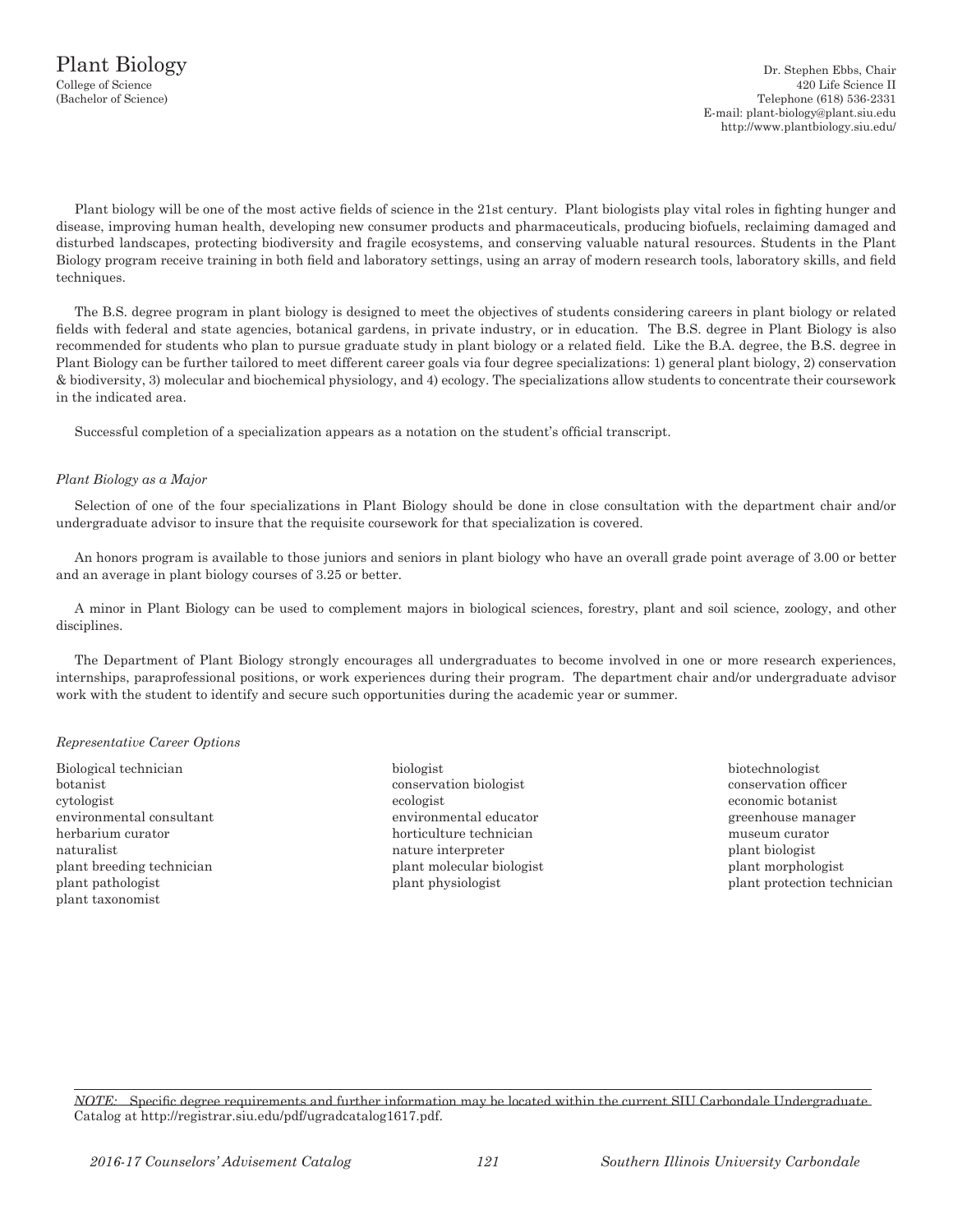### Political Science Virginia Tilley, Chair

College of Liberal Arts (Bachelor of Arts)

Political Science is the study of issues that most immediately and profoundly affect our lives. In the global, national and local political arenas, decisions are made every day that influence the way we live. The political science major will prepare you to address these issues intelligently. You will gain knowledge and skills to make a contribution in today's dynamic economic and political world. Courses in political science teach you skills in writing, analysis and communication and prepare you for work in all sectors of society: business, education, government and industry.

Students planning to major in political science should consult with the political science academic advisor as early as possible to plan their program of study. As a political science major you will be able to choose from a curriculum that combines structure with flexibility. The department offers three specializations: International Affairs, Pre-Law, and Public Service. Within each area, students take a sequence of courses that prepares them for their future plans and careers. Students are encouraged to gain practical experience by enrolling in internships and study abroad programs. Students consult with the political science academic advisor before enrolling in departmental courses each semester.

Students majoring in political science must complete core and elective requirements listed below for a minimum of 33 hours of which at least 15 must be earned at Southern Illinois University Carbondale. A minimum of three of these courses must be taken at the 400-level. A maximum of nine hours of Political Science 390 and 395 may be counted toward the minimum of 33 hours. Students must complete the departmental exit survey as final graduation requirement for the major in political science.

### *Political Science as a Major*

At SIU Carbondale's Department of Political Science we are committed to helping our majors develop the skills in writing, analysis, and communication that are necessary for success in any career path. As a political science major you will have access to excellent instruction by nationally recognized faculty. You can practice what you learn in the classroom by participating in extra-curricular activities such as the Pre-Law Association, Student Ambassadors, Undergraduate Student Government, and the Public Administration Student Organization. Majors in political science are afforded an enriched educational experience through opportunities to intern with local, state, and federal levels of government. A degree in political science from SIU Carbondale will prepare you for a rewarding career in government, media, education, business, and nonprofit sectors.

### *Representative Career Options*

Graduates of our political science program find employment in such diverse vocations as law; business; journalism; public and international affairs; campaign management; federal, state, and local government; and nonprofit organizations. Our alumni hold positions with such organizations as the Federal Bureau of Investigation, U.S. Department of Energy, Missouri State Senate, U.S. House Budget Committee, Department of State, Motorola, McDonnell Douglas, Caterpillar Inc., John Deere and Co., Smith Barney, Coldwell Banker, Ford Motor Co., and many more. In addition to these fine organizations, many alumni have their own law practices or teach at secondary and higher levels of education. Some of our most notable graduates include Former U.S. Ambassador to the United Nations Donald McHenry, Illinois Attorney General Roland Burris, and Chief Justice of the Illinois Supreme Court Ben Miller.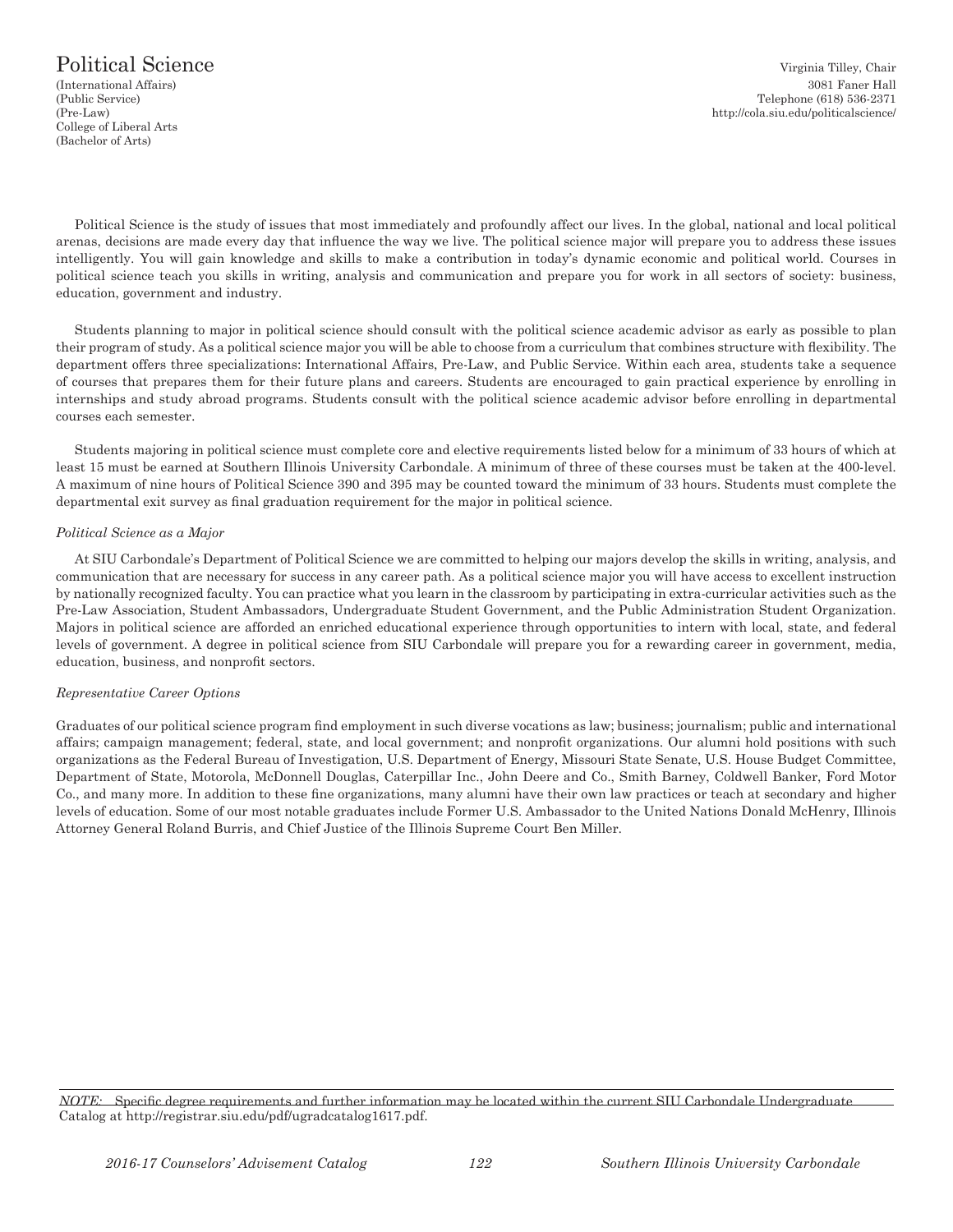SIU Carbondale does not offer a degree in pre-dentistry. An academic major must be chosen. The pre-professional program in predentistry meets the objectives of students planning for dental careers and prepares them to take the Dental Admission Test, which must be done not later than spring of the junior year. The Health Professions Information Office offers information and guidance to pre-dental students. The SIU Carbondale pre-dental program meets the general requirements of all United States dental schools. For the School of Dental Medicine in Alton, students need at least one semester of biochemistry.

If all requirements are completed, students may take the Dental Admission Test in spring of their junior year and apply for entry to dental school after three years of undergraduate preparation. Students may choose any major and must complete the departmental, college, and University requirements for a degree. Dental schools give no preference among possible majors. In addition to required courses, students should choose from among the following courses, as their time permits: genetics, cellular biology, embryology, developmental biology, comparative anatomy, microbiology, psychobiology, and personality or social psychology. Additional mathematics, statistics, humanities, and social sciences will also be helpful. Professional training requires four years in the dental school. Specialties beyond general practice require further training.

### *Dentistry*

Dentistry is becoming increasingly involved in the detection of a variety of diseases and in aesthetic improvement, correction and reconstruction, preventive dental care, and community health care, as well as private practice.

*NOTE:* Specific degree requirements and further information may be located within the current SIU Carbondale Undergraduate Catalog at http://registrar.siu.edu/pdf/ugradcatalog1617.pdf.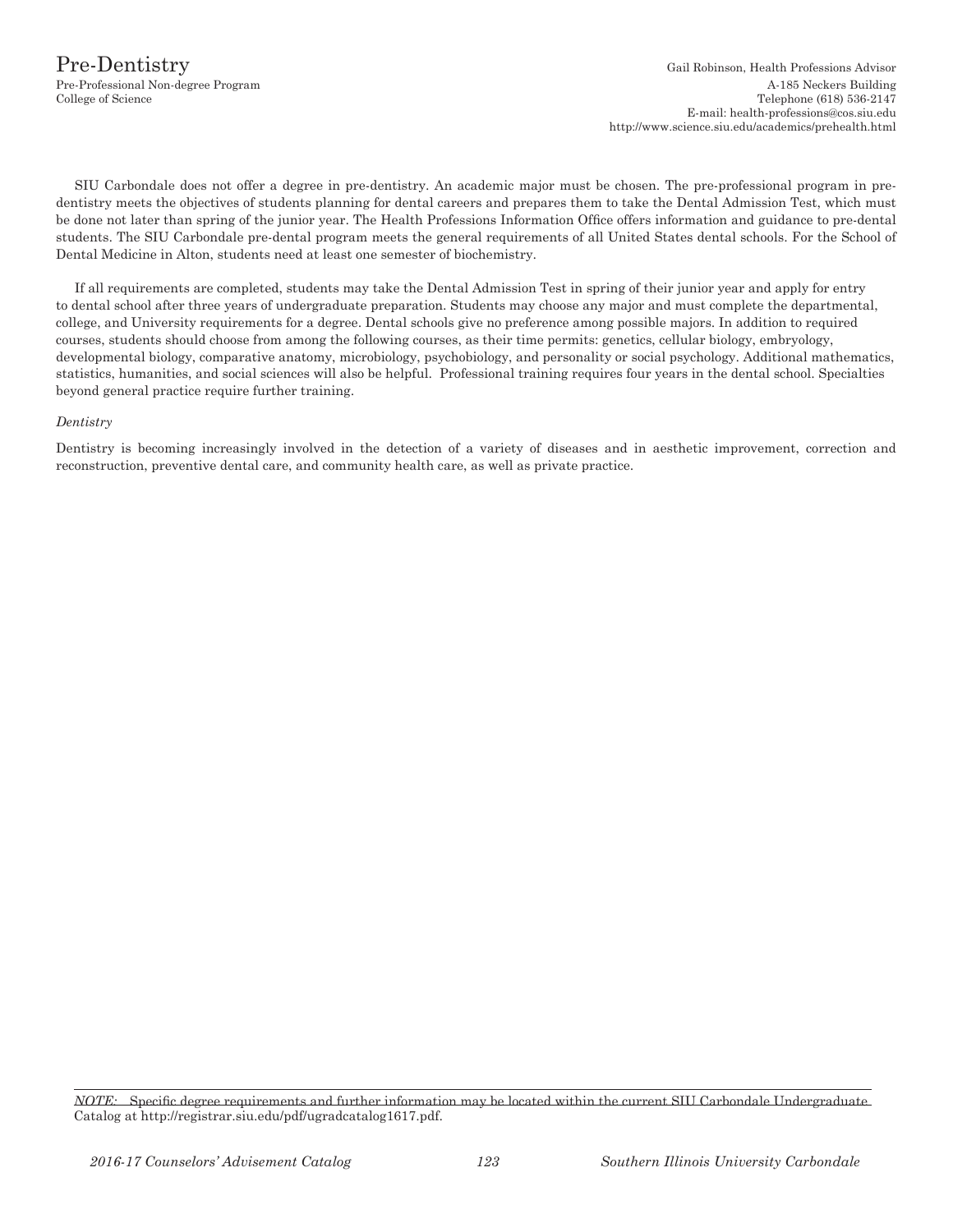$\Pr$ e- $\text{Law}$  Virginia Tilley, Chair (Pre-Professional Specialization in Political Science Major) 3081 Faner Hall

The College of Liberal Arts has a pre-law designation to identify and assist students interested in pursuing a career in the law and/or enrolling in law school. Students planning to apply to law school may select any major course of study and, because their undergraduate grades are important in the law school application process, they are encouraged to select a major in which they can perform very well.

### *Applying to Law School*

Students who plan on applying to law school will need to take the Law School Admission Test (LSAT) sometime during their junior or senior year. The LSAT is administered by a company called Law Services and is offered at SIU. A practice LSAT is offered by SIU Testing Services and the SIU Division of Continuing Education offers a LSAT preparatory course. Students who perform exceptionally on the LSAT may be subject to certain conditions, enroll and be admitted into the SIU School of Law as a junior.

More information about the LSAT and the law school application process can be obtained from advisors in the College of Liberal Arts (CoLA) Advisement Office (Faner 1229), from Law Service at <http://www.lsac.org>, or from the SIU School of Law, Office of Admissions and Student Affairs at <http://www.law.siu.edu>.

#### *Student Organizations*

Students interested in a career in the law and/or enrolling in Law School can join the Pre-Law Association, a registered student organization that schedules speakers and events related to a legal career. Students are encouraged to visit the Pre-Law Association website at <http://www.prelaw.rso.siu.edu>. In conjunction with the Pre-Law Association, the Department of political science sponsors an annual moot court competition for pre-law students that are held in conjunction with the Model Illinois Government simulation.

### *Preparing for a Legal Career*

Students interested in pursuing a legal career should recognize that certain courses available in the College of Liberal Arts might be helpful in preparing either for the LSAT, the study of law, and/or a career in the law.

For example, students in the Political Science program can declare a pre-law specialization within their major, which includes courses in administrative law, civil liberties and constitutional law.

Any course, however, that develops or improves a student's analytical reasoning, reading comprehension, logical reasoning, or writing skills will be beneficial for the LSAT, the study of law, and/or a career in the law. Development or improvement of oral communication skills, which are currently not tested on the LSAT but are very important for the study of law or a legal career, is also strongly recommended.

A list of courses that offer the opportunity to improve or develop these skills appears below. This is not an exhaustive list. With some exceptions, students do not need to be enrolled in a particular major to take any or all of these courses. Students who are not in a CoLA program, therefore, are strongly advised to take one or more of these courses to supplement their studies. For more information about these courses, contact an academic advisor in the CoLA Advisement Office. Anthropology 202, 298, 370, 410A and 410E; Criminology and Criminal Justice 203, 310, 320, 374 and 408; Economics 240, 241, 340 and 341; English 290, 291, 300, 391 and 491; History 330A, 400, 450B, 467A,B, and 490; Linguistics 104, 200, 201 and 415; Philosophy 105, 309I, 320, 344 and 441; Political Science 230, 323, 332I, 333a, 333b, 334, 435, 436, 437, 438, AND 439; Psychology 211, 223, 301, 304, 311, 431 and 420; Sociology 308, 312, 372, 424, and 473; Speech Communication 221, 310, 325, 326, 411, 421 and 463.

### *Representative Career Options*

Admission to law school and subsequent careers in law, business, government, and a variety of other fields.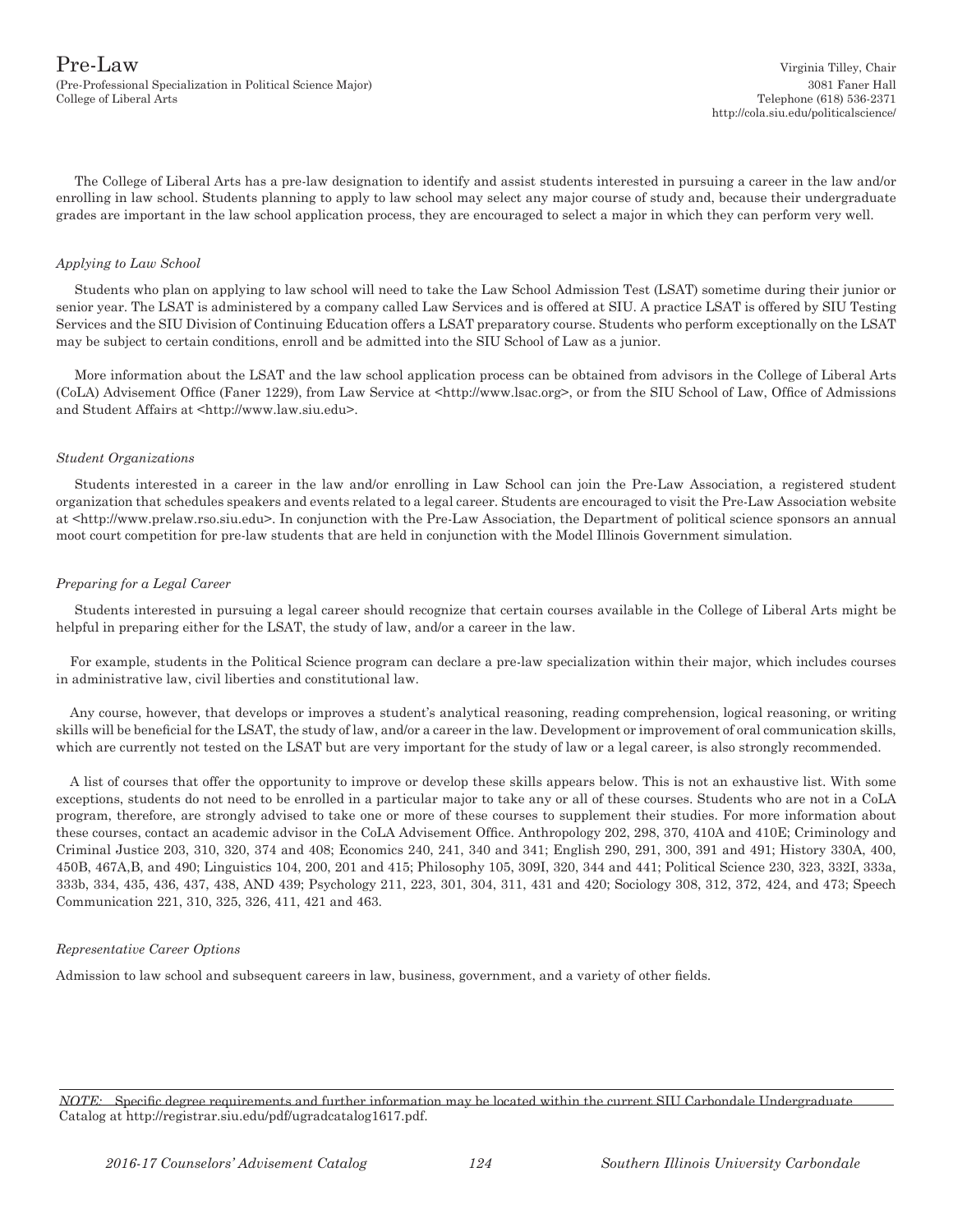### Pre-Medicine (including Osteopathic Medicine) Gail Robinson, Health Professions Advisor

SIU Carbondale does not offer a degree in pre-medicine. An academic major must be chosen. The Health Preprofessional Committee guides the pre-medical program at SIUC. Through the Health Professions Information Office, students are able to obtain information about professional schools and their requirements, curriculum guidance, and assistance with the procedures involved in applying to medical or osteopathic medical schools. The curriculum meets the general requirements of all United States medical schools and is designed to provide students with a strong course background on which to base their medical education.

Pre-medical students may choose any major in which to earn the bachelor's degree. Requirements of that degree, of the college in which it is granted, and of the University must be met at the same time as pre-medical requirements are taken. If a science major is chosen, there will be considerable overlapping of requirements.

Additional courses recommended for pre-medical preparation include embryology or developmental biology, comparative anatomy, microbiology, psychobiology, and social sciences. As of 2015, the MCAT has a Psychological, Social, and Biological Foundations of Behavior section. Students will need Introductory Psychology and Sociology at a minimum.

### *Medicine*

Medical training will require another four academic years, plus residency. Admission to medical schools is extremely competitive. Students can help themselves by making realistic appraisals of their interests and abilities, by planning ahead to meet all requirements and time schedules, and by keeping themselves informed of admission requirements and procedures. They will receive help through the Health Professions Information Office and the Health Preprofessional Committee.

During all their undergraduate years students should be increasing their knowledge of medicine as a profession. Some suggestions are to shadow a physician, volunteer in a hospital, work as a medical scribe, or gain certification as an EMT (Emergency Medical Technician) or CNA (Certified Nurses Assistant). Involvement in extracurricular activities and community service is increasingly important in gaining admission to medical school.

Medicine today offers both promise and challenge, whether students are interested in becoming primary care physicians, specialists, or medical scientists. Prevention as well as cure, and the extension of health care to all of society, have become important goals in medical education.

The flexibility with which pre-medical students at SIU Carbondale may approach their undergraduate requirements, as well as the quality of the pre-medical preparation, make it possible for students to achieve excellent pre-medical training.

*NOTE:* Specific degree requirements and further information may be located within the current SIU Carbondale Undergraduate Catalog at http://registrar.siu.edu/pdf/ugradcatalog1617.pdf.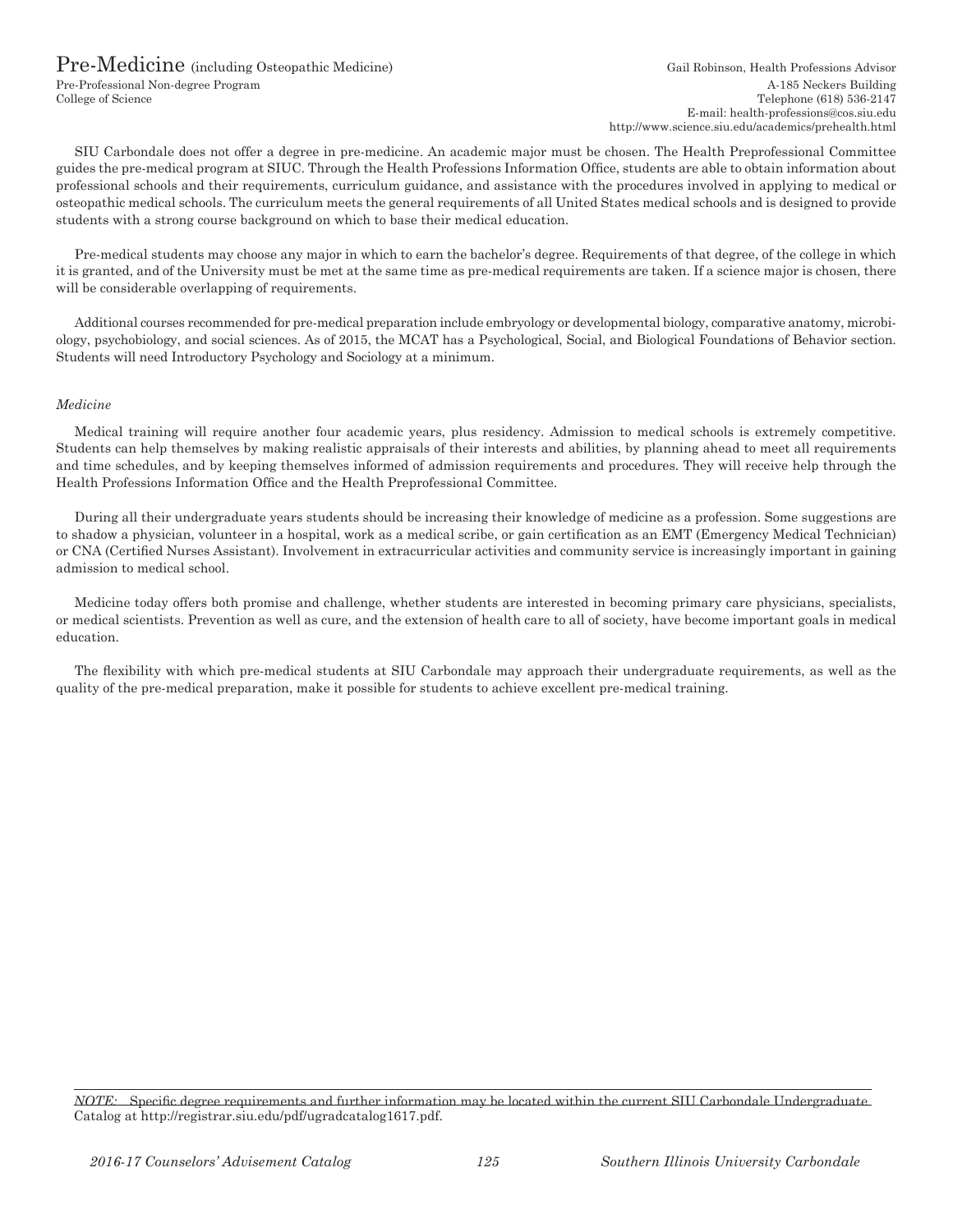A Bachelor's Degree in Nursing is offered at both Southern Illinois University Carbondale (SIU Regional Nursing Program) and Edwardsville. Although students can complete pre-nursing requirements through an accelerated course load in one year\*, many choose to apply after three semesters of course work. Students apply to SIUE, who manages the program on both campuses. The bachelor's degree in nursing is awarded by SIUE. The Nursing Program on either campus is three years.

The bachelor's program is designed for those who wish to become registered nurses and provides a platform on which to build a career through graduate study for advanced practice roles such as nurse administrator or nurse practitioner.

*NOTE:* Specific degree requirements and further information may be located within the current SIU Carbondale Undergraduate Catalog at http://registrar.siu.edu/pdf/ugradcatalog1617.pdf.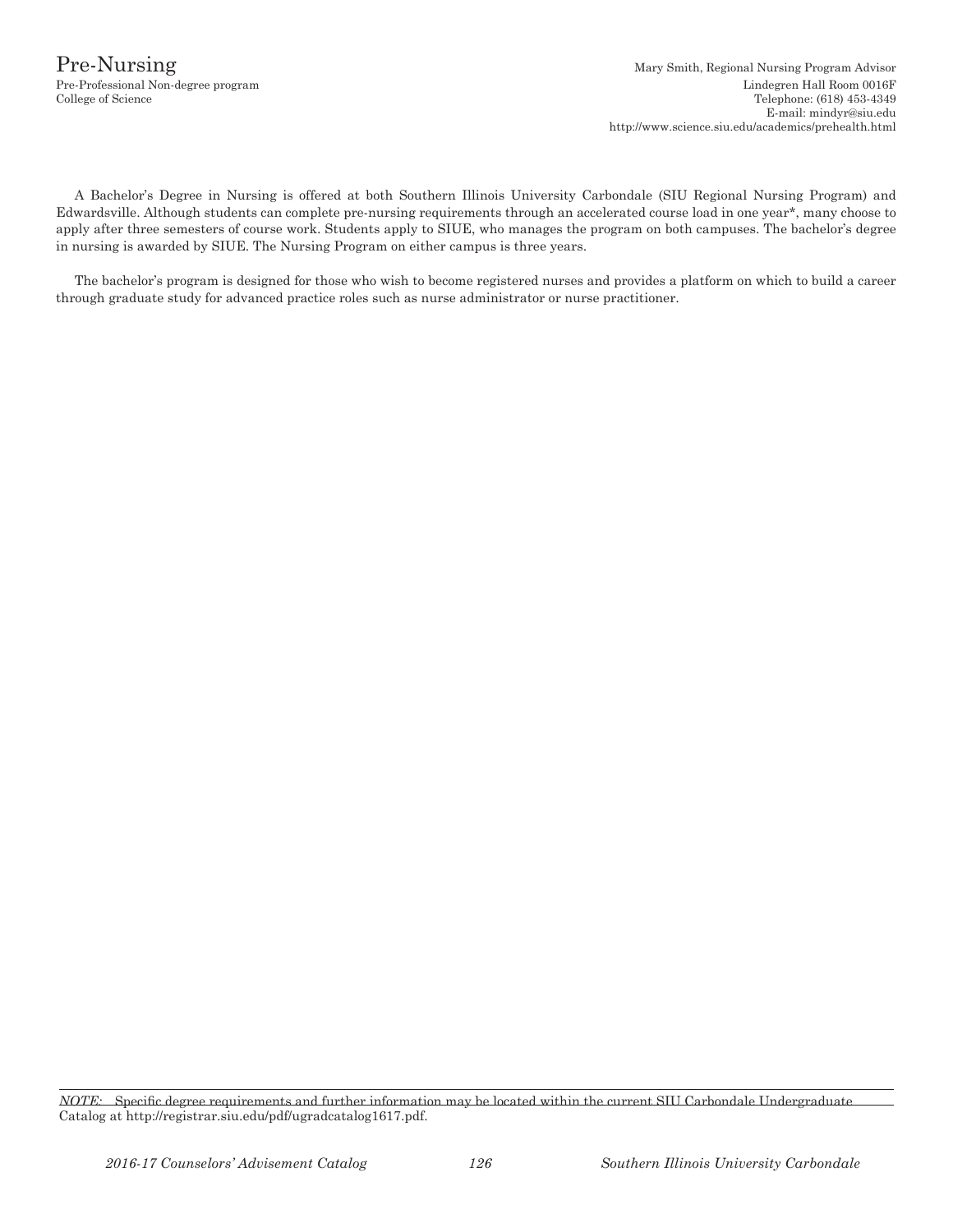SIU Carbondale does not offer a degree in pre-occupational therapy. An academic major must be chosen. SIU Carbondale offers courses to meet the requirements of any occupational therapy school. Admission is competitive. Applicants should have investigated occupational therapy and have some experience in patient care. Application must be made from nine months to a year in advance of the beginning date at the professional schools.

### *Occupational Therapy*

The Accreditation Council of Occupational Therapy Education is requiring that all occupational therapy programs be at the masters or doctoral level. Most programs are currently at the Master's level. The undergraduate degree may be in any discipline, provided that specific occupational therapy requirements are met. Students are advised to contact the professional school where they would like to attend to keep up-to-date on specific requirements. Occupational therapists work to maximize the function and life satisfaction of persons whose daily life performance have been, or might be, affected by disease, disability, life stress, and other factors. Therapy consists of facilitating participation in roles and activities that are important to the patient or client. A variety of rehabilitation strategies are used in occupational therapy.

Occupational therapy offers a rewarding career for people who want to improve the quality of life of individuals, groups, and communities. Practitioners work in a wide variety of settings such as school systems, hospitals, private practices, home-health, industrial settings and community-based organizations.

*NOTE:* Specific degree requirements and further information may be located within the current SIU Carbondale Undergraduate Catalog at http://registrar.siu.edu/pdf/ugradcatalog1617.pdf.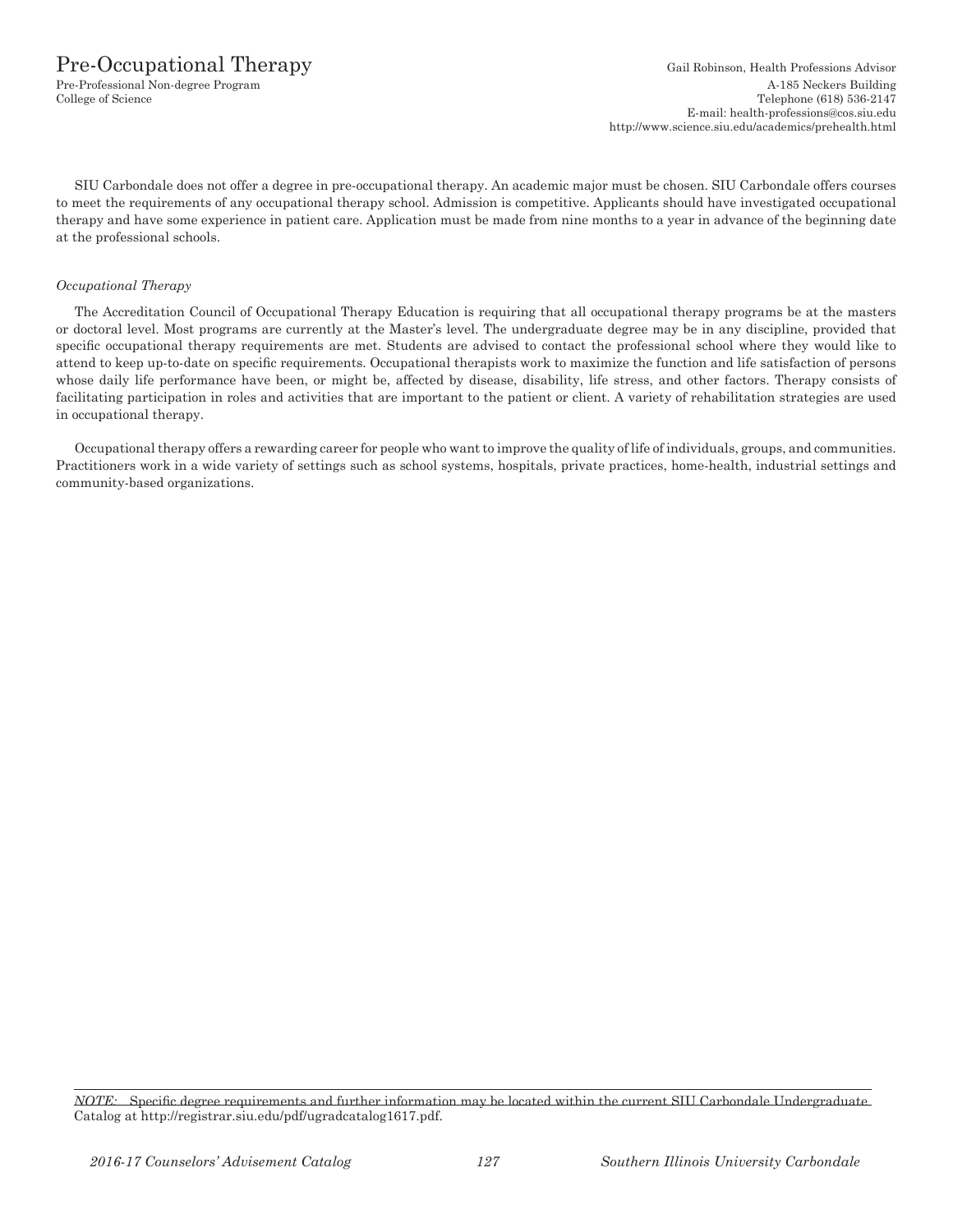SIU Carbondale does not offer a degree in pre-optometry. An academic major must be chosen. The Health Preprofessional Committee guides the pre-optometry program at SIU Carbondale. Through the Health Professions Information Office, students are able to obtain information about professional schools and their requirements, curriculum guidance, and assistance with the procedures involved in applying to optometry schools. The curriculum meets the general requirements of all United States optometry schools and is designed to provide students with a strong course back-ground on which to base their education.

### *Optometry*

Optometry training requires four years in an accredited professional school. The candidates then take a licensing examination.

#### *Representative Career Options*

Career opportunities exist in individual or group practice, in hospitals or eye clinics, in public health agencies, in industrial health programs, and in consultant services to other professions, such as educators in remedial reading, illuminating engineers, or highway safety planners

*NOTE:* Specific degree requirements and further information may be located within the current SIU Carbondale Undergraduate Catalog at http://registrar.siu.edu/pdf/ugradcatalog1617.pdf.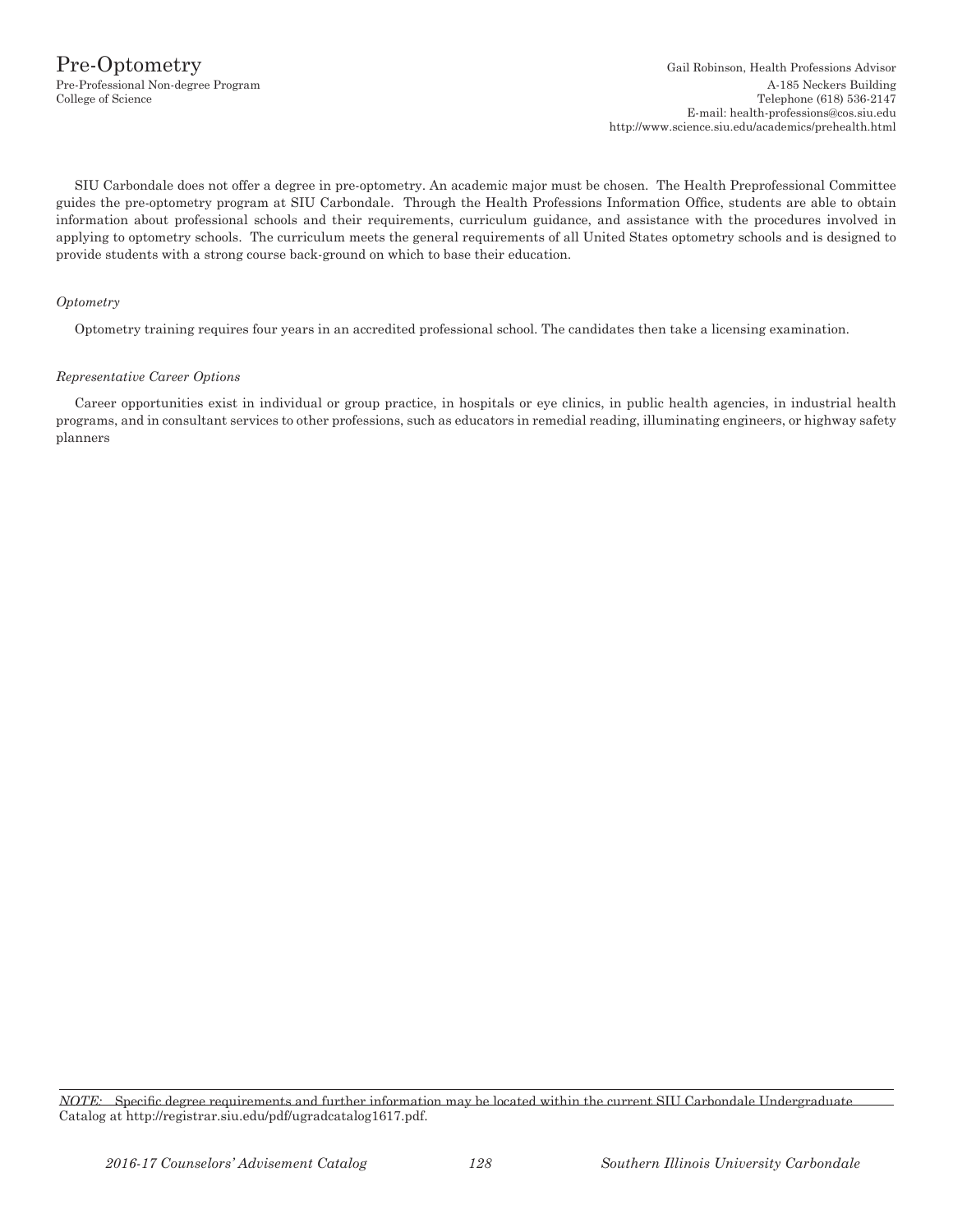SIU Carbondale does not offer a degree in pre-pharmacy. Students only need to fulfill prerequisite course requirements. Recent changes in pharmacy programs make it imperative that pre-pharmacy students have a particular school in mind and that they are aware of its requirements. There are five Illinois pharmacy schools: the Chicago College of Pharmacy (Midwestern University), the University of Illinois at Chicago, and Southern Illinois University at Edwardsville, Chicago State University, and Rosalind Franklin University, all offering a doctoral degree (Pharm. D.). The programs require two to three years of preparatory courses, and some students have bachelor's degrees.

### *Pharmaceutical Field*

Students with an aptitude for science and interest in the pharmaceutical field will find that pharmacy offers a variety of careers.

### *Representative Career Options*

The pharmacist may practice in a retail business, in a hospital or clinic, or in public health facilities. In industrial pharmacy there are opportunities in research, manufacturing, quality control, administration, and sales.

*NOTE:* Specific degree requirements and further information may be located within the current SIU Carbondale Undergraduate Catalog at http://registrar.siu.edu/pdf/ugradcatalog1617.pdf.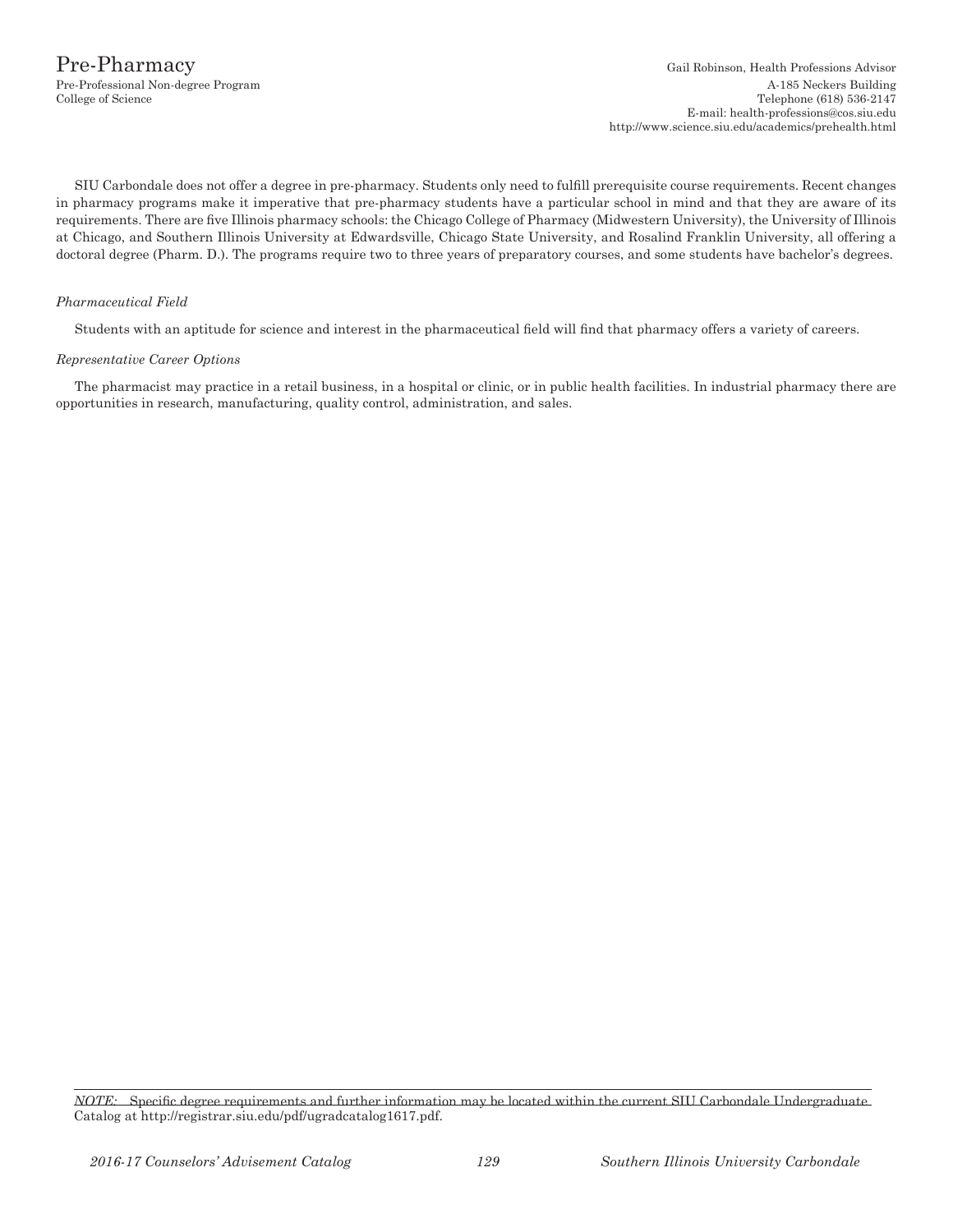# Pre-Physical Therapy Gail Robinson, Health Professions Advisor

SIU Carbondale does not offer a degree in pre-physical therapy. An academic major must be chosen. SIU Carbondale offers courses to meet the requirements of any physical therapy school. *Admission is competitive.* Applicants should have some knowledge about physical therapy and some experience in patient care. Application must be made from nine months to a year in advance of the beginning date at the professional schools.

Students are required to have current certifications in cardiopulmonary resuscitation (CPR) and first aid.

The Commission on Accreditation of Physical Therapy Education is requiring that all physical therapy programs be at the master or doctoral level. The doctoral program is three years long. Most have already made the change doctoral programs. The undergraduate degree may be in any discipline, provided that specific physical therapy requirements are met. Students are advised to contact the professional school where they might want to attend in order to keep up-to-date on their specific requirements.

*NOTE:* Specific degree requirements and further information may be located within the current SIU Carbondale Undergraduate Catalog at http://registrar.siu.edu/pdf/ugradcatalog1617.pdf.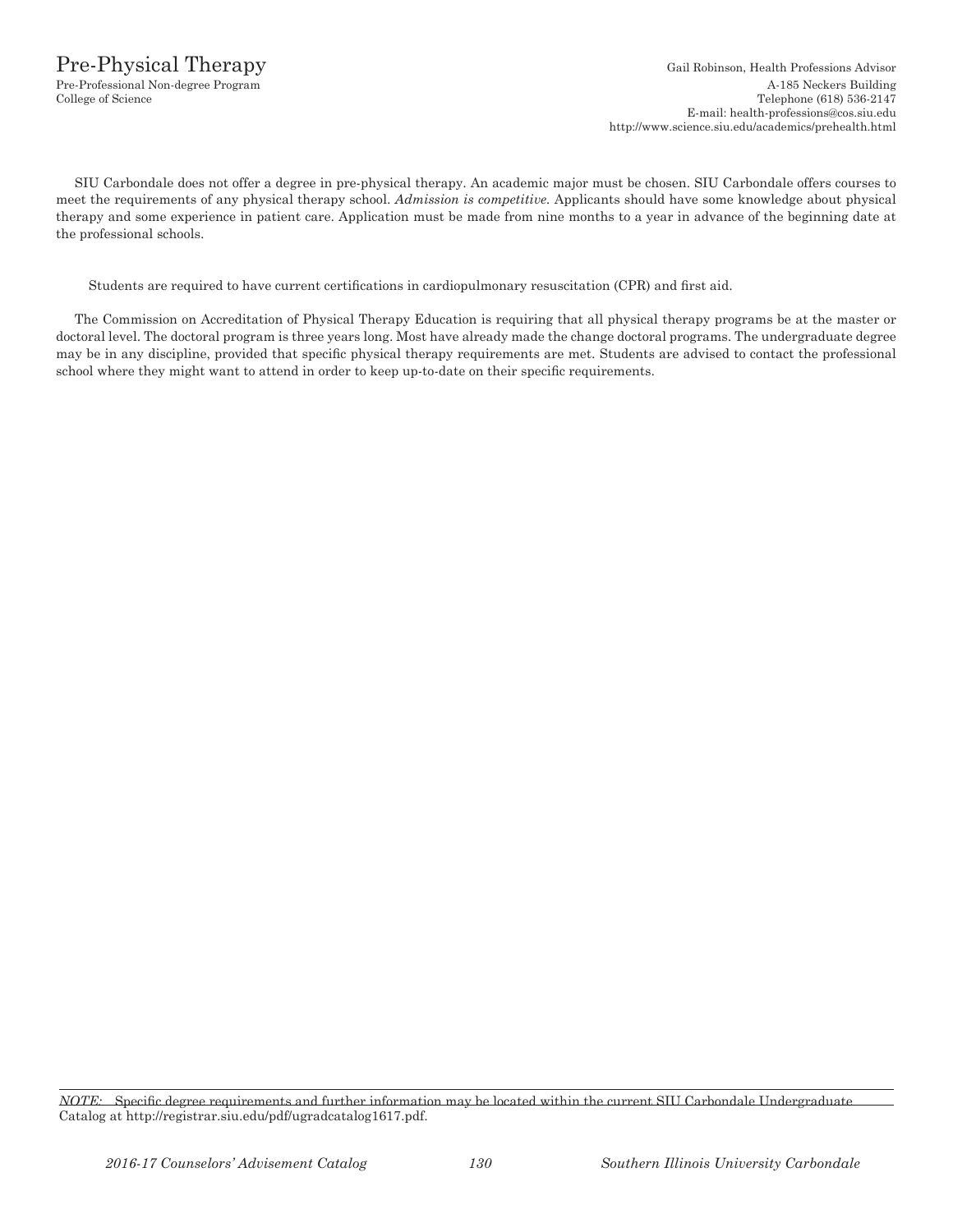### Pre-Physician Assistant Gail Robinson, Health Professions Advisor

SIU Carbondale does not offer a degree in pre-physician assistant. An academic major must be chosen. SIUC offers courses to meet the requirements of most programs leading to certification as a physician assistant. Most Physician Assistant programs offer a master's degree only and demand that an applicant have a bachelor's degree from an accredited university. *Admission to all Physician Assistant programs is competitive.* Prior health-care experience is important, including credentialed employment in a healthcare setting. A total of 2000 hours is preferred. The GRE or MAT is required.

Pre-physician Assistant students may choose any major in which to earn the bachelor's degree. Requirements of that degree, of the college in which it is granted, and the University must be met at the same time as pre-physician assistant requirements are taken. If a science major is chosen, there will be considerable overlapping of requirements.

Only grades of C or better are accepted, and the prerequisite course GPA must be at least a 3.0 on a 4 point scale.

### *Physician Assistant*

A Physician Assistant is a "mid-level" provider who is licensed to practice medicine with physician supervision. PA's perform a wide range of medical duties, and a PA's responsibilities depend on the type of health care setting and his/her experience and training.

*NOTE:* Specific degree requirements and further information may be located within the current SIU Carbondale Undergraduate Catalog at http://registrar.siu.edu/pdf/ugradcatalog1617.pdf.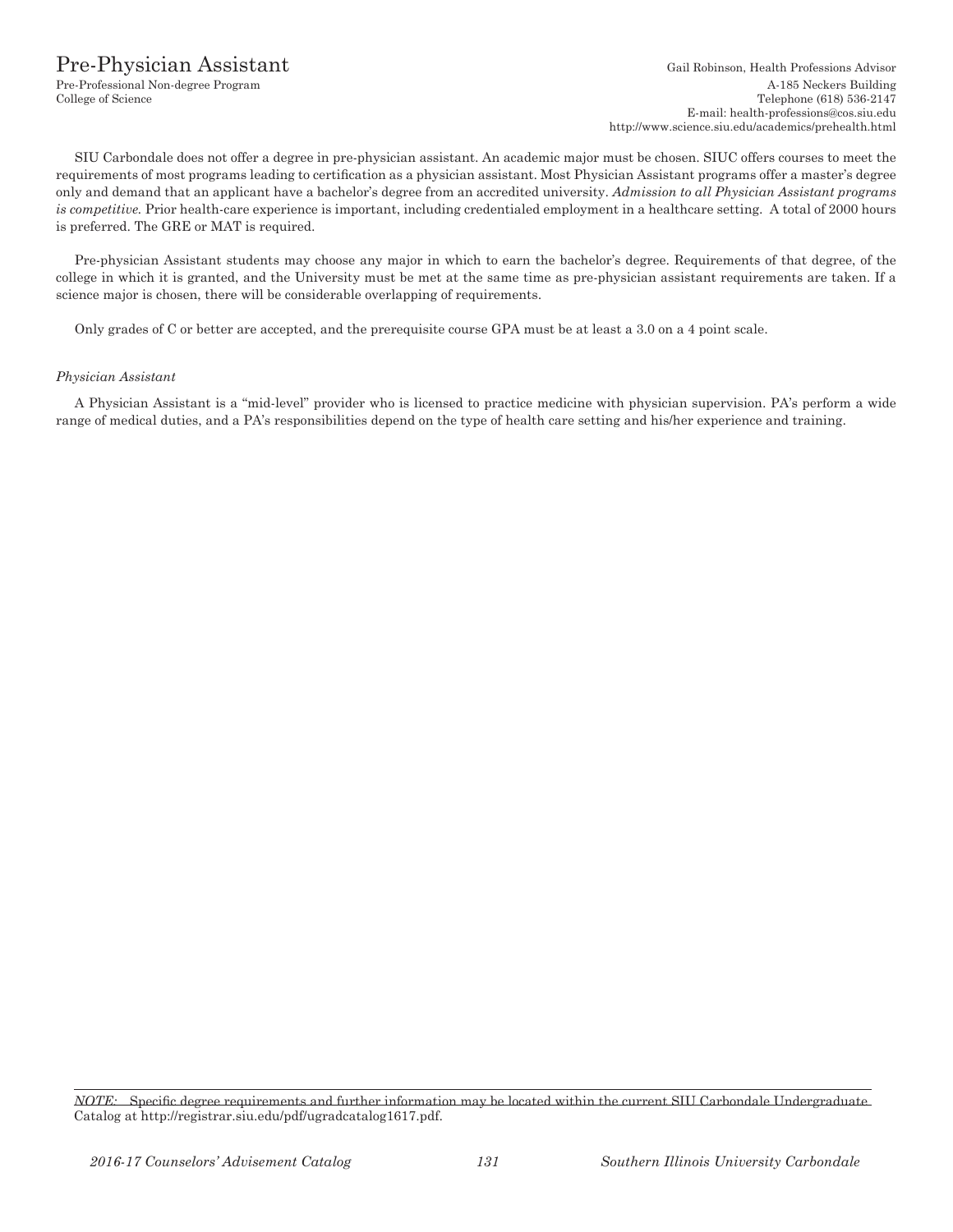SIU Carbondale does not offer a degree in pre-podiatry. An academic major must be chosen. Podiatrists diagnose and treat foot disorders caused by injury or disease and also perform foot surgery. SIU Carbondale's pre-podiatry program meets the general requirements of all United States podiatry schools. The following curriculum prepares students to take the Medical College Admissions Test in the spring of their junior year. The Health Professions Information Office offers information and guidance to pre-podiatry students and assists in the process of application by furnishing a composite letter of recommendation for each student who applies to podiatry school.

### *Podiatry*

No degree is given in pre-podiatry. Students must complete the major and college requirements for a bachelor's degree. Podiatry schools state some preference for biological science majors, but other majors are acceptable.

Professional training requires four years. Residencies of one to three years are required for specialties beyond general practice as a podiatrist. Specialties such as podiatry surgery and primary care podiatry medicine, pediatric and geriatric podiatry, sports medicine, and research may be chosen as alternatives to general practice.

General practice podiatrists are highly trained health care providers who specialize in the prevention, diagnosis, and treatment of problems affecting the foot and ankle. They see people of all ages and are often the first medical specialists to diagnose and treat systemic problems affecting the feet and ankles such as AIDS, gout, diabetes, hypertension, and osteoarthritis.

*NOTE:* Specific degree requirements and further information may be located within the current SIU Carbondale Undergraduate Catalog at http://registrar.siu.edu/pdf/ugradcatalog1617.pdf.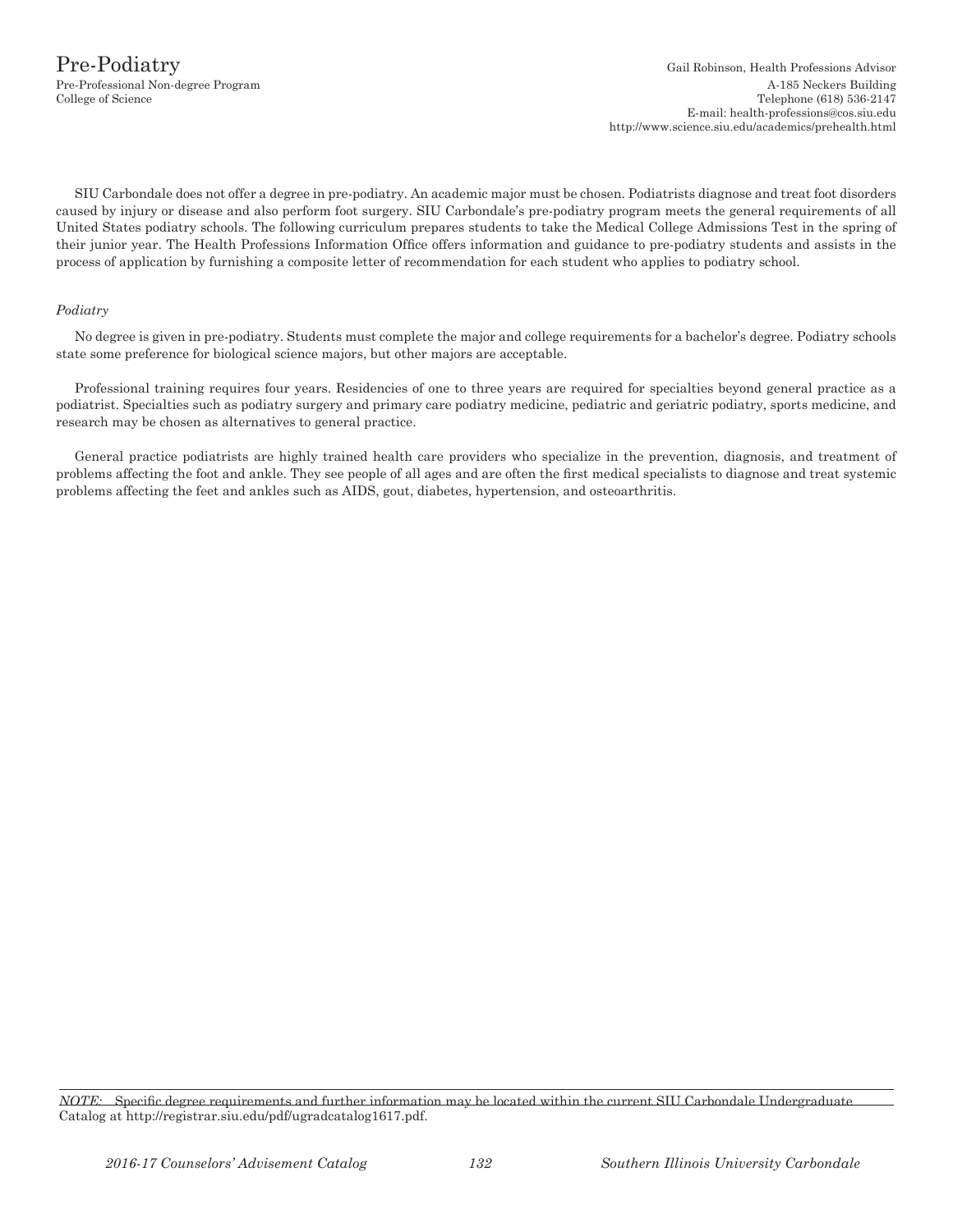## Pre-Veterinary Medicine Gail Robinson, Health Professions Advisor

College of Agricultural Sciences

SIUC does not offer a degree in pre-veterinary medicine. An academic major must be chosen. The pre-veterinary medicine curriculum is based on the requirements for application to University of Illinois College of Veterinary Medicine, the only veterinary school in Illinois. Although most accepted students have completed a bachelor's degree, students may apply to professional school after two years' undergraduate preparation. Some students choose to spread the required pre-veterinary courses through a third year. Students completing a degree should choose a major in either the College of Agricultural Sciences (i.e., Animal Science) or the College of Science (i.e., Zoology).

In addition to required pre-veterinary courses, there are recommended courses from which students may choose in accordance with their available time. These include equine courses, animal nutrition, behavioral manipulation of animals, comparative anatomy, cell physiology, environmental biology, organismic functional biology, business management or economics, and animal ethnology.

No degree is given in pre-veterinary studies. Students should choose an academic major in a science or in animal science and complete degree requirement simultaneously with the admission requirements of the veterinary school. Admission is competitive and is usually granted to the best-prepared students. Most first-year veterinary students have four or more years of pre-veterinary education.

Experience with animals, preferably working for a veterinarian, is essential. The University of Illinois requires a letter of recommendation from a veterinarian. The Graduate Record Examination (GRE) is now the standardized admissions test for the University of Illinois. It is offered three times each year at SIU Carbondale.

### *Veterinary Medicine*

Completion of training in a school of veterinary medicine requires four years. The University of Illinois veterinary medicine program accepts Illinois residents, although a few out-of-state students may be accepted. While pre-veterinary students are preparing to apply to the veterinary school, they can develop related or alternate interests in the diverse offerings at SIU Carbondale.

### *Representative Career Options (Professional Veterinarians)*

small animal practice meat inspection meat inspection livestock disease prevention and control control of diseases transmitted from animal to man supervision of interstate movement of animals research in animal disease or in drugs used in animal care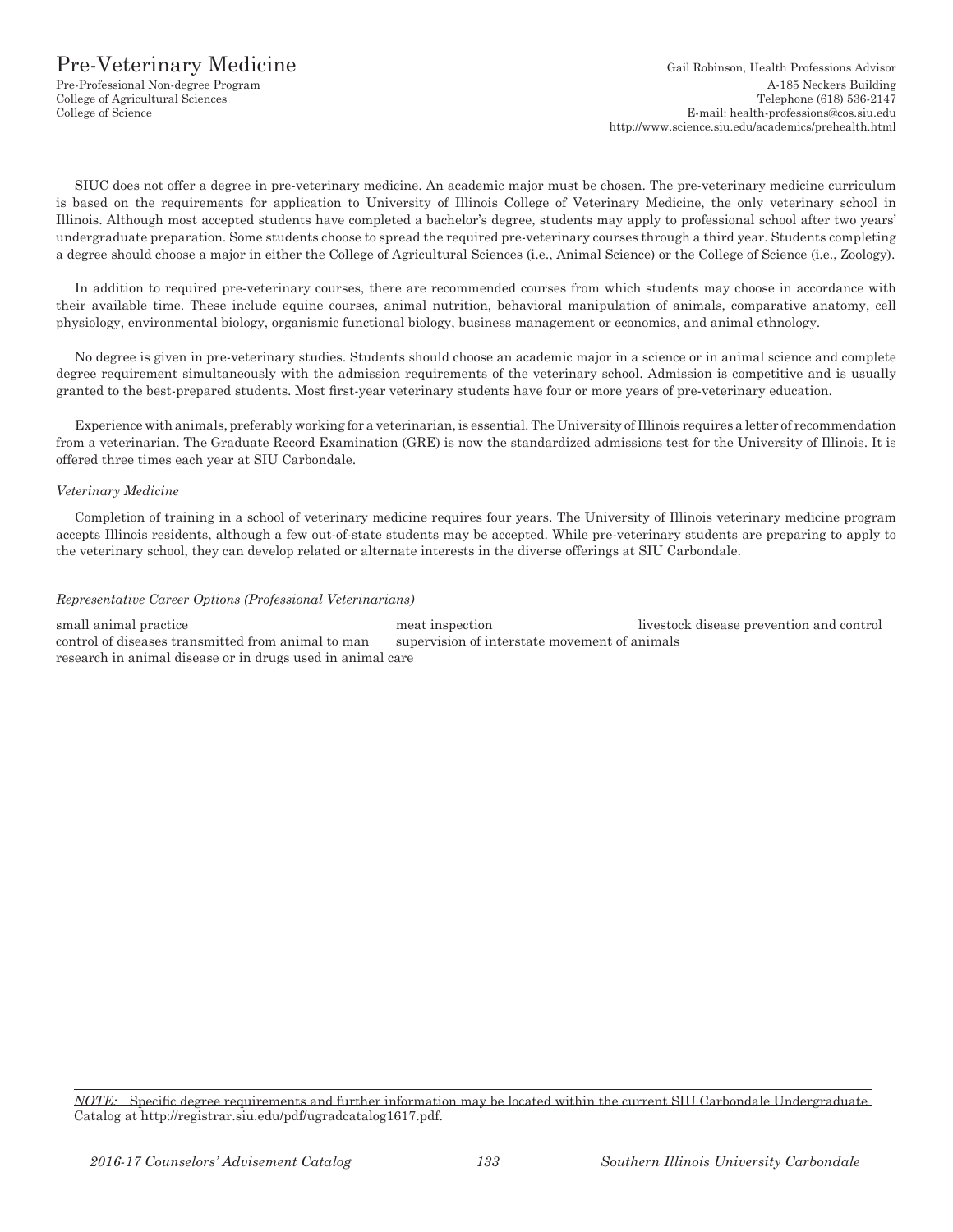Pursuing a major in psychology prepares the student to seek employment in a wide variety of settings once the B.A. degree is earned and for study in numerous post-graduate programs. Pursuing a career as a professional psychologist normally requires at least two years of graduate work. An undergraduate degree in psychology also prepares the student for graduate work in other areas such as business, law, rehabilitation counseling, social work and medical school.

The Psychology Major comprises fourteen (four required and ten elective) Psychology courses for 44 semester hours credit.

### *Psychology as a Major*

The major program is aimed at providing broad general education rather than training in specialized professional psychological skills.

### *Representative Career Options*

Alcoholism and drug addiction researcher adoption worker sales agent sales agent senior citizens center (director) prisoner classification interviewer claims authorizer probation and parole in-charge rehabilitation and resettlement personnel drug abuse counselor mental health clinic technician human resources government services various other positions working with people, research or data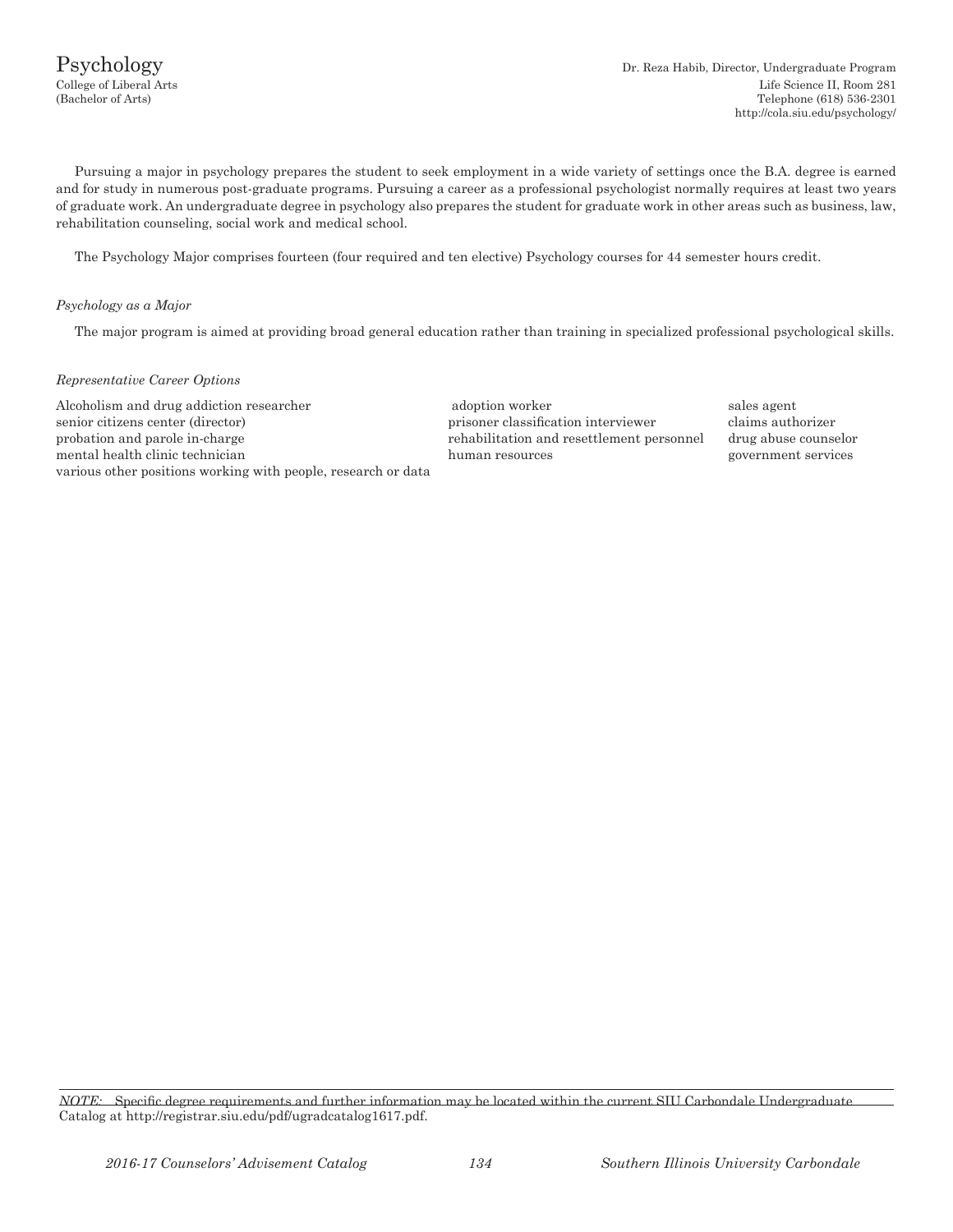College of Education and Human Services

(Bachelor of Science) College of Education Student Services 122 Wham Building Telephone: (618) 453-2354 http://ehs.siu.edu/her/undergraduate/health-education.php

The Department of Health Education and Recreation offers a community health education specialization within the Health Education major. The *community health education* specialization is for those planning to conduct health education and promotion activities in nonclassroom settings.

Community Health Educators help people acquire the knowledge and skills needed to live healthy, happy lives. Employment opportunities are expected to grow due to the changes in delivery of healthcare and to the growth of the aging population. Health educators are sought for positions in public health departments, schools, state departments of education, community agencies, wellness centers, fitness centers, and environmental agencies.

### *Community Health Education as a Major*

For those planning to conduct health education and health promotion activities in non-classroom settings, the curriculum in community health includes advanced concepts of health, evaluation in health education, consumer health, community health administration in the United States, and environmental dimensions of health education. Students will also complete a field experience in a health or safety agency.

The community health education specialization is an attractive bachelor's degree alternative for students holding an associate in applied science degree in a health field.

### *Representative Career Options*

Community Health Educators may find a variety of opportunities in public health departments, schools, state departments of education, community agencies, wellness centers, fitness centers, and among environmental agencies.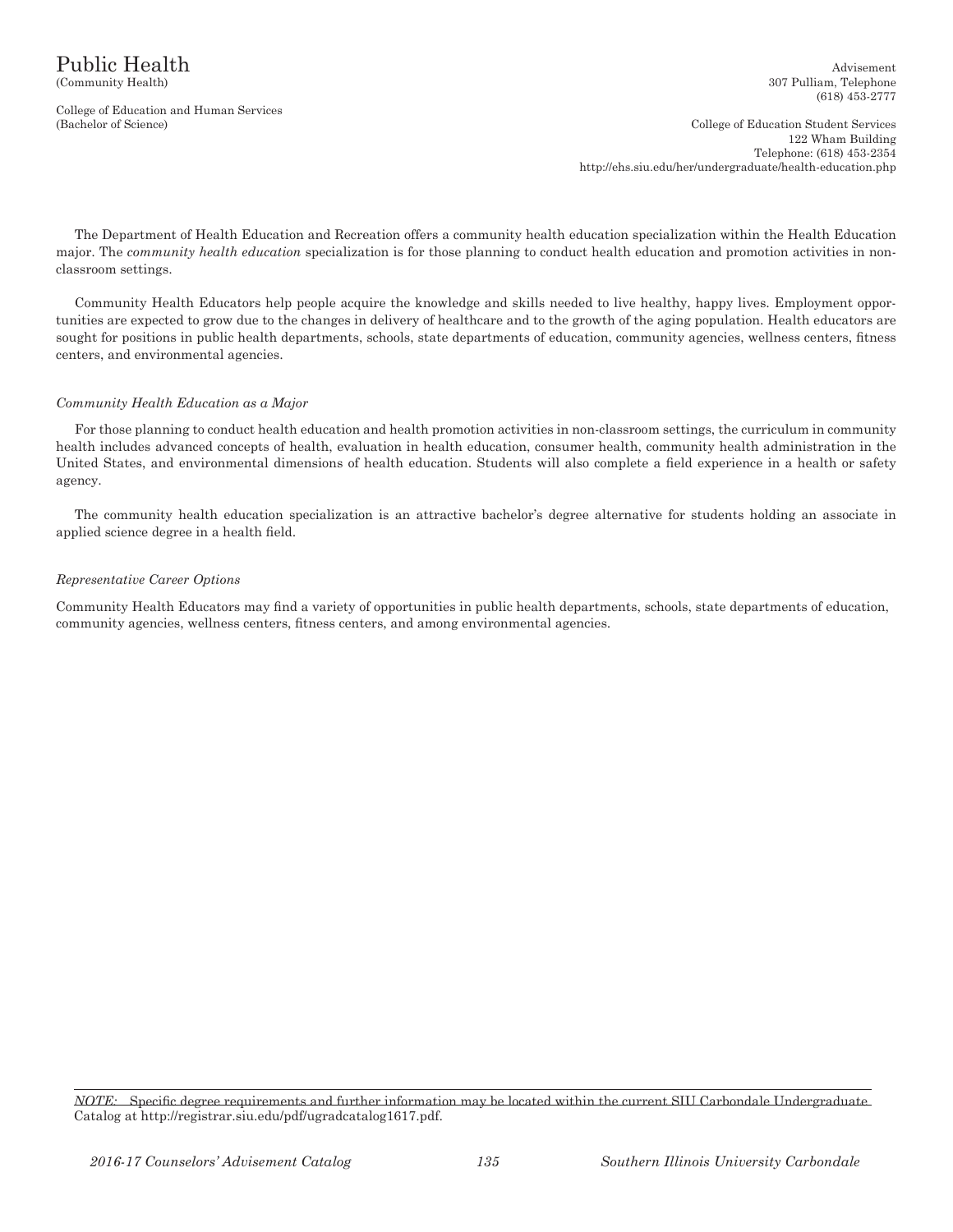### Radio, Television, & Digital Media Dr. Novotny Lawrence, Chair

College of Mass Communication and Media Arts 1048 Communications Building (Bachelor of Arts) Telephone (618) 536-7555

http://mcma.siu.edu/rtd/

The B.A. degree program in Radio, Television, & Digital Media meets the objectives of students preparing for leadership positions in the broadcasting industry or in related fields. Students must declare an area of concentration in one of six specializations-Digital Media Arts and Animation, Electronic Journalism, Electronic Sport Media, Media Industries, Radio/Audio Production, and Television/Video Prodcution-and are encouraged to gain actual experience in any phase of broadcasting at University operated or local commercial radio and television stations and through internships.

### *Transfer of Broadcasting Credits*

Transfer students with broadcasting credits from two-year institutions may apply toward the major, as determined by course evaluations administered through the Radio, Television, & Digital Media advisement office.

A minor is required of all students who major in Radio, Television, & Digital Media. The minor should comprise courses in a single discipline outside the department. Students should consult with an academic adviser for specific recommendations.

In addition, they are expected to develop a concentration in a single area by taking concentrated courses in Electronic Journalism, Video/ TV Production, Radio/Audio Production, Media Industries, Digital Media Arts and Animation, and Electronic Sports Media. Students are also required to complete at least 6 semester hours in foreign language or approved substitution. The Department of Radio, Television, and Digital Media with approximately 301 students, is one of the most respected programs of its kind in the nation.

*Representative Career Options*

Producer and the director director of the sales representative sales representative news writer the component of the component of the copywriter the copywriter that the control of the control of the control of the control of the control of the control of the control of the control of the control of the co newscaster announcer announcer program director sales manager **researcher** researcher community affairs director disc jockey station manager broadcast engineer radio account executive camera technician scriptwriter news and assignment editor continuity director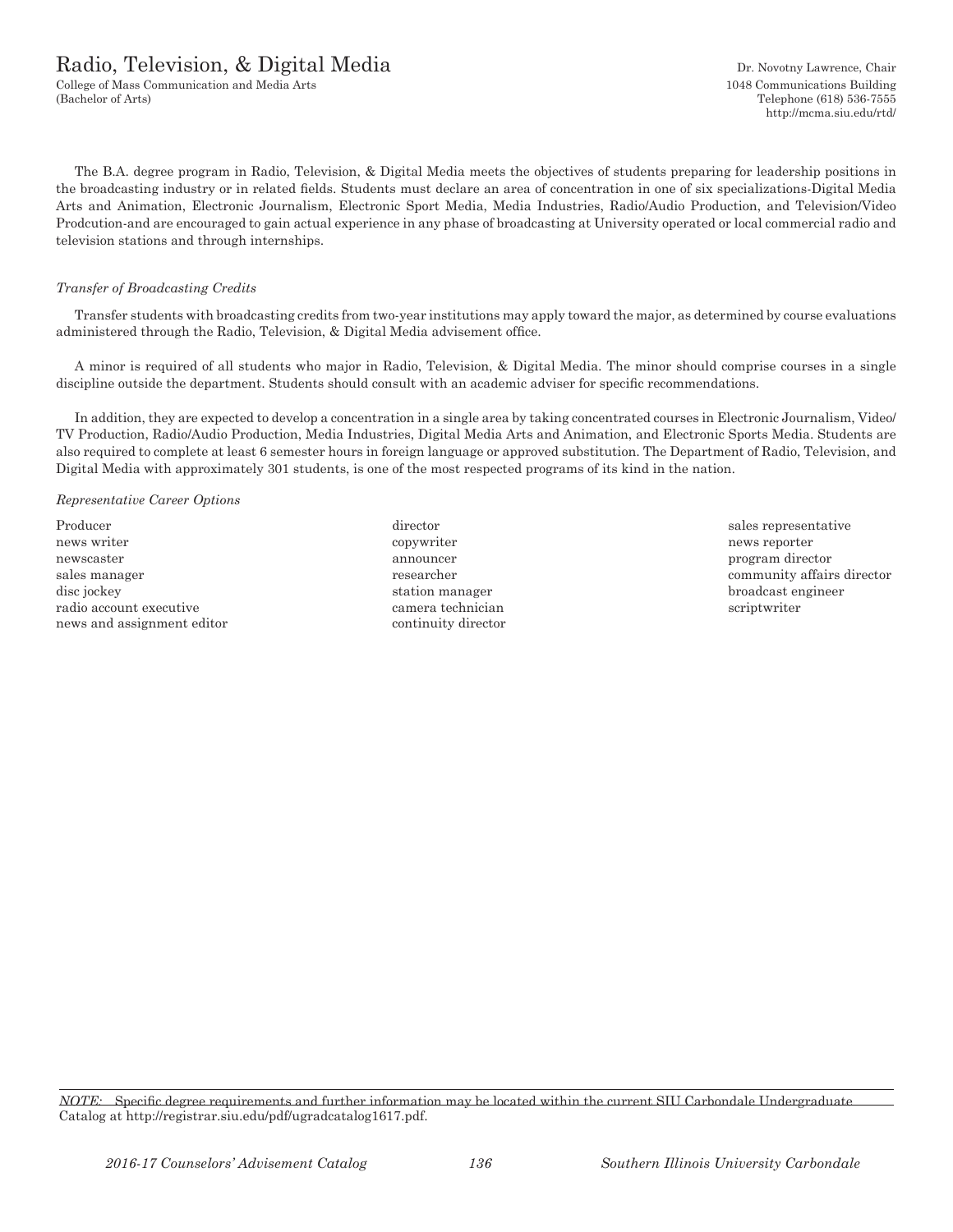The program in radiologic sciences prepares qualified health care professionals to function as first assistants to the physician in medical practice, using radiant energy, ionizing radiation (X-ray), other forms of electromagnetic energy, and sound waves for the imaging, diagnosis, and treatment of disease. The traditional medical specialties of radiography, radiation therapy, medical diagnostic sonography, and magnetic resonance imaging/computed tomography, are available at SIU Carbondale. Each distinct specialty option has its own educational criteria, accreditation, and clinical training requirements.

The program prepares technologists for entry-level positions and also prepares the technologist who wishes to gain additional expertise. The basic radiologic technology curriculum is designed to meet the guidelines for the American Registry of Radiologic Technologists. The bachelor's degree program with options in medical diagnostic sonography, magnetic resonance imaging/computed tomography, or radiation therapy, meets specific accreditation guidelines and provides opportunities for professional growth of the radiologic technologist.

*Representative Career Options*

Entry-level technologist positions

*NOTE:* Specific degree requirements and further information may be located within the current SIU Carbondale Undergraduate Catalog at http://registrar.siu.edu/pdf/ugradcatalog1617.pdf.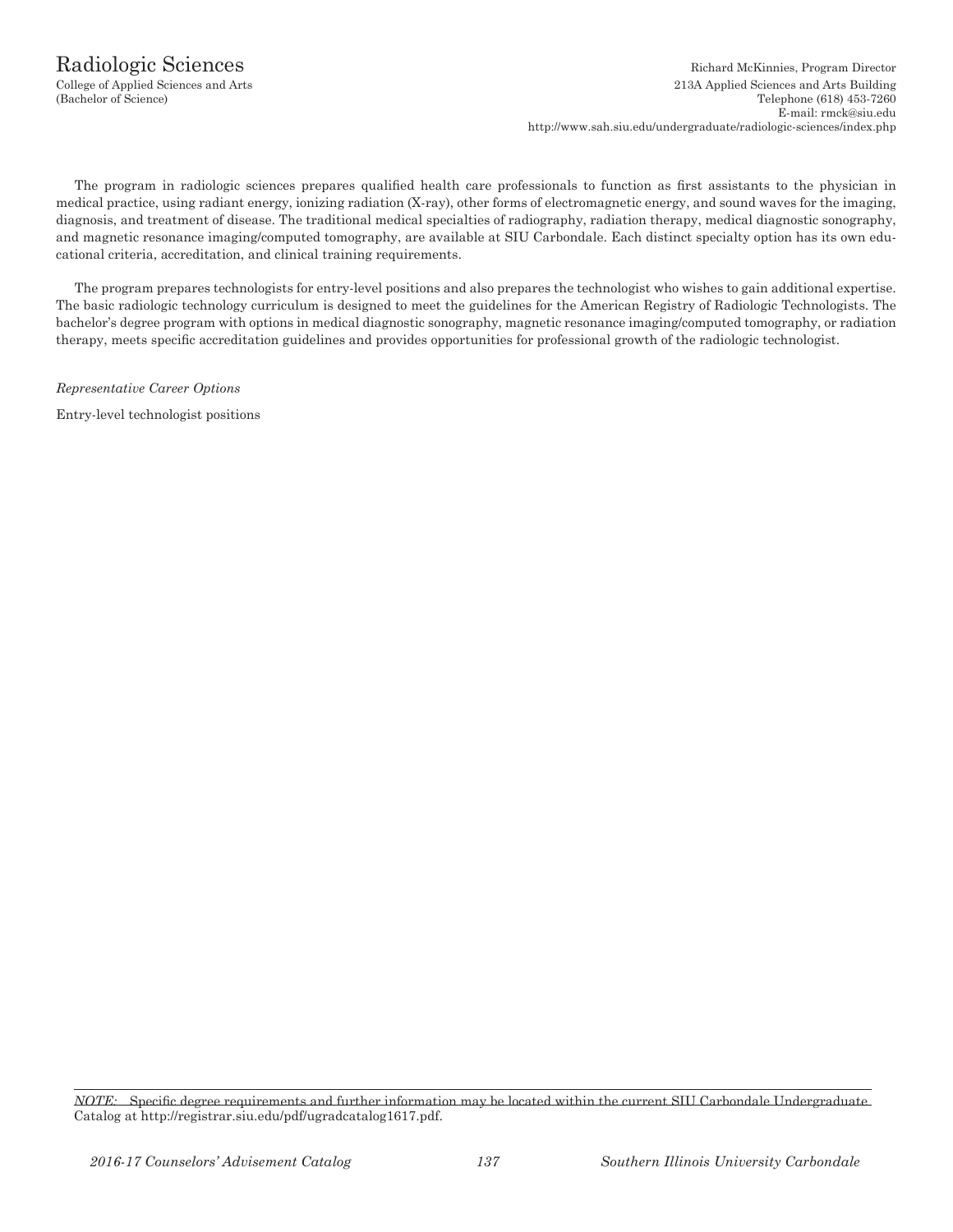(Therapeutic Recreation) 307 Pulliam Hall (Leisure Services Management) Telephone (618) 453-4331 (Outdoor Recreation Leadership and Management)

College of Education and Human Services College of Education and Human Services Advisement (Bachelor of Science) 122 Wham Education Building Telephone (618) 453-6340 http://ehs.siu.edu/her/

The specializations in therapeutic recreation, leisure services management, and outdoor recreation leadership and management in the Bachelor of Science degree program in recreation meet the objectives of students planning careers in the management of leisure-time pursuits. The *leisure services management* specialization emphasizes campus recreation services, commercial recreation management, outdoor recreation management, or recreation administration and management. *Therapeutic recreation* uses activities to help those with a disability live a more independent lifestyle whether in a community or clinical setting.

The curriculum emphasizes the practical as well as the theoretical aspects of recreation by offering two supervised field experiences and an internship in various recreation settings throughout Illinois and the nation.

### *Recreation as a Major*

Opportunities exist within the curriculum for students to take courses that provide a broad background in recreational activities and skills. Students are encouraged to join the Student Recreation Society where they can further their professional skill through various educational activities.

### *Representative Career Options*

park ranger **recreation** supervisor activity director tour director hotel manager golf course manager rehabilitation center activity specialist fitness center manager nature center director

All aspects of recreation are expected to continue expanding.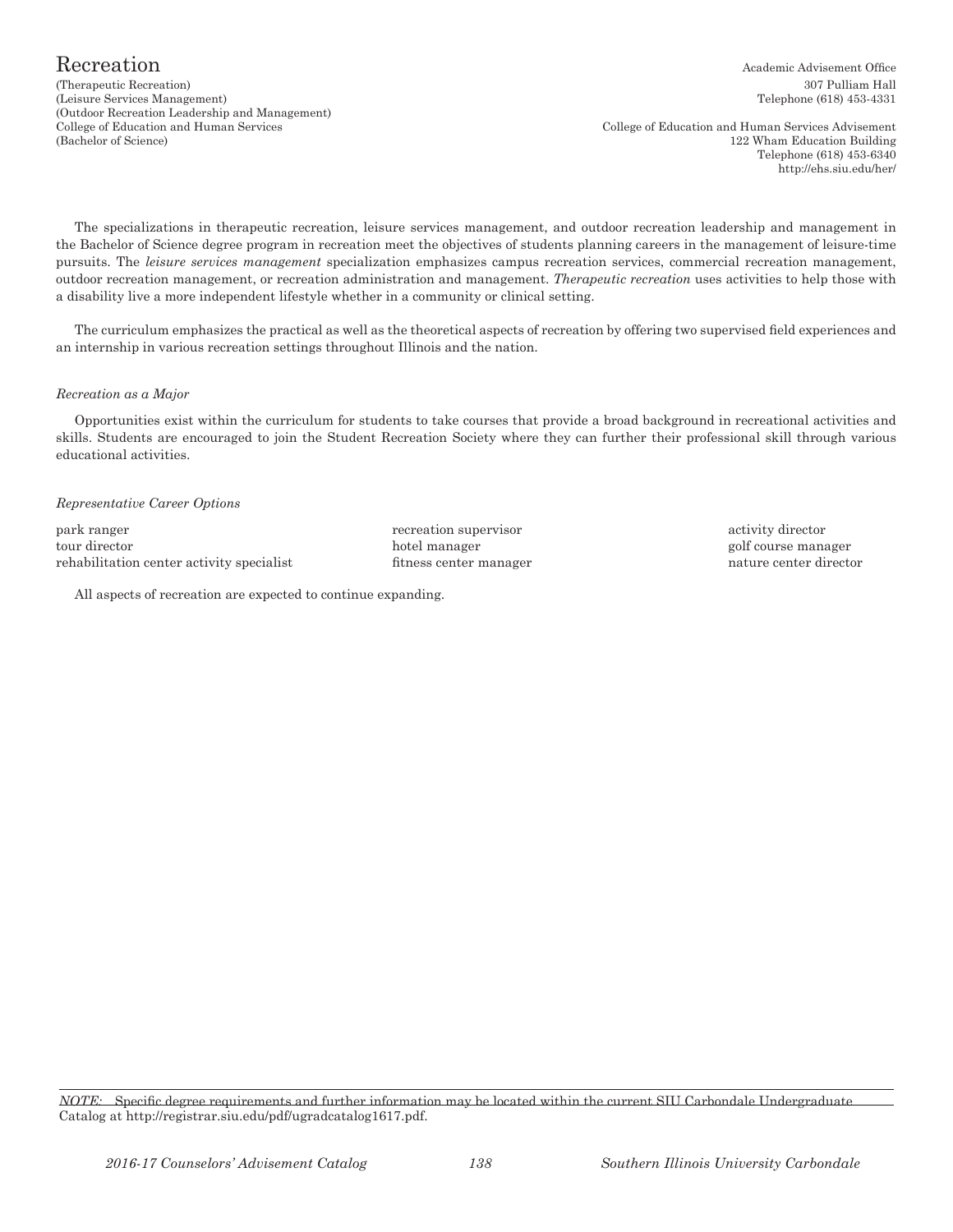### Rehabilitation Services Dr. Stacia Robertson, Coordinator

College of Education and Human Services 310A Rehn Hall Telephone (618) 536-7704 srbrtsn@siu.edu http://ehs.siu.edu/rehab/undergraduate/rehab-services/index.php

The B.S. degree program in rehabilitation meets the objectives of students with career interests in the field of rehabilitation. Employment can be found in community-based rehabilitation programs, mental health and retardation programs, independent living centers, and alcohol and drug abuse programs, among others.

The rehabilitation services courses are designed to help students develop a solid understanding of the field of rehabilitation, a familiarity with various disabilities people experience and the psychosocial aspects of these disabilities; an understanding of helping professions and the interpersonal skills required of helping professionals; knowledge of various community resources and the services provided by these resources; an awareness of basic practices in the field of rehabilitation; the skills to use the elementary principles of applied behavior analysis; oral, written, and non-verbal communication skills for working with people with disabilities, their families, and other service providers; a familiarity with professional organizations and journals in the field; a solid base of knowledge enabling the student to pursue graduate work.

*Representative Career Options*

developmental training coordinator independent living specialist employment specialist substance abuse technician case manager case manager residential service director job placement specialist rehabilitation program coordinator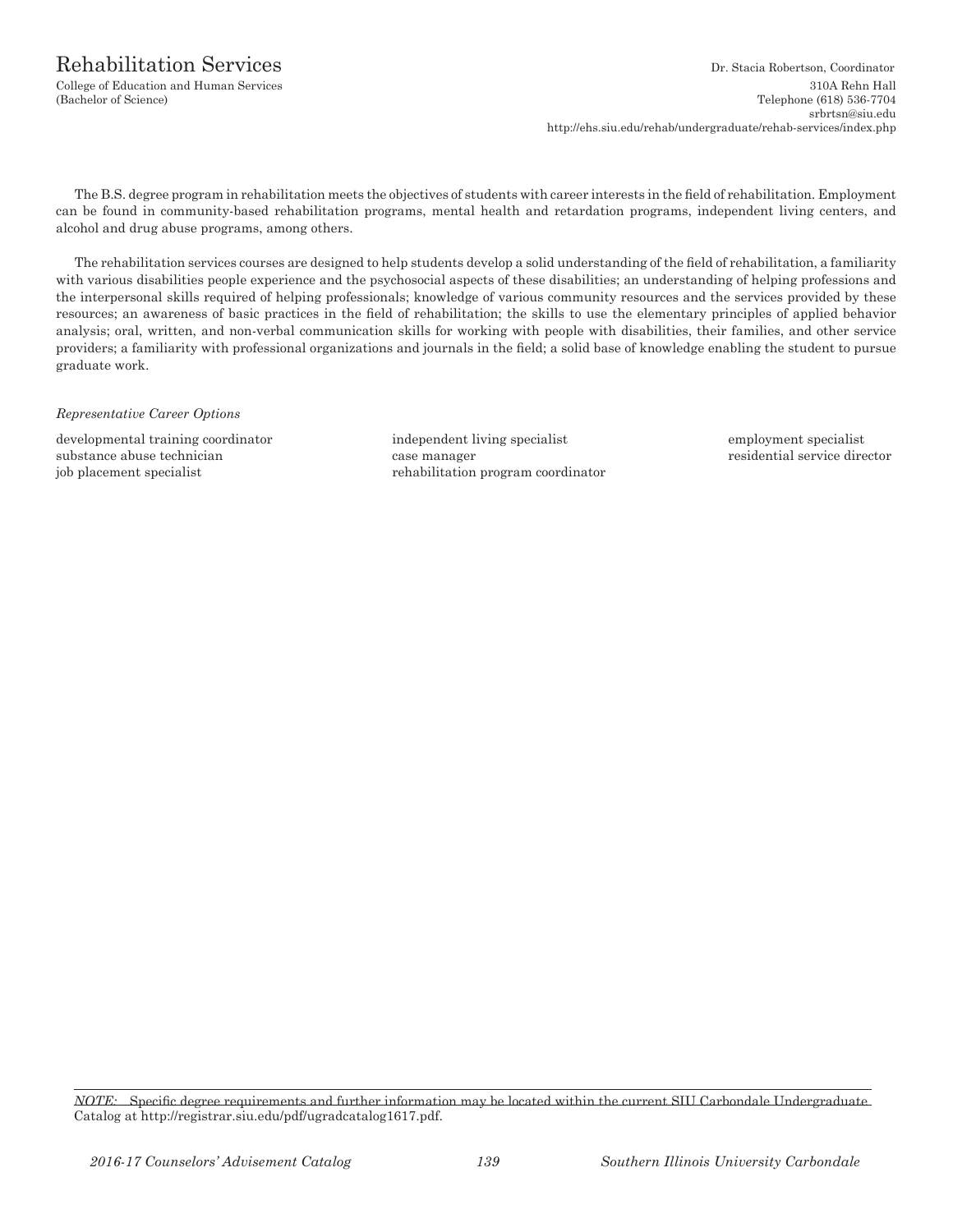Dr. Grant Miller, Program Coordinator Curriculum and Instruction 327 Wham Education Building Telephone (618) 536-2441 http://ehs.siu.edu/ci/

The B.S. degree program in Social Sciences with a history designation in the Department of Curriculum and Instruction meets the objectives of students preparing to teach in senior high schools. Graduates are licensed by the Illinois State Board of Education to teach grades 9–12 and to teach in public and private settings throughout the United States and in some foreign countries. Students will take course work in history, political science, economics, geography, psychology, and sociology**.**

SIU students seeking Illinois licensure must apply for licensure through the College of Education and Human Services Office of Teacher Education and must meet licensure requirements in effect at the time of their graduation. Licensure requirements are determined by the Illinois State Board of Education and are subject to change. Teacher licensure candidates are urged to consult the current SIU Carbondale Undergraduate Catalog and materials published by the SIU College of Education and Human Services Office of Teacher Education for updates to Illinois teacher licensure requirements.

### *Social Science as a Major*

The B.S. degree program with a history designation in social sciences education will prepare students to teach social studies in senior high schools. An endorsement in political science, psychology, economics, geography, or sociology may be added. Students will have many opportunities to observe and work with young people in classrooms during the three semesters prior to student teaching.

Students should be aware of requirements for entrance into the Teacher Education Program listed in the SIU Carbondale Undergraduate Catalog.

### *Transfer Students*

Transfer students planning to complete the Teacher Education Program are encouraged to contact the College of Education and Human Services, office of Teacher Education Program at least one semester prior to enrolling at SIU Carbondale.

### *Representative Career Options*

High School Social Studies Teacher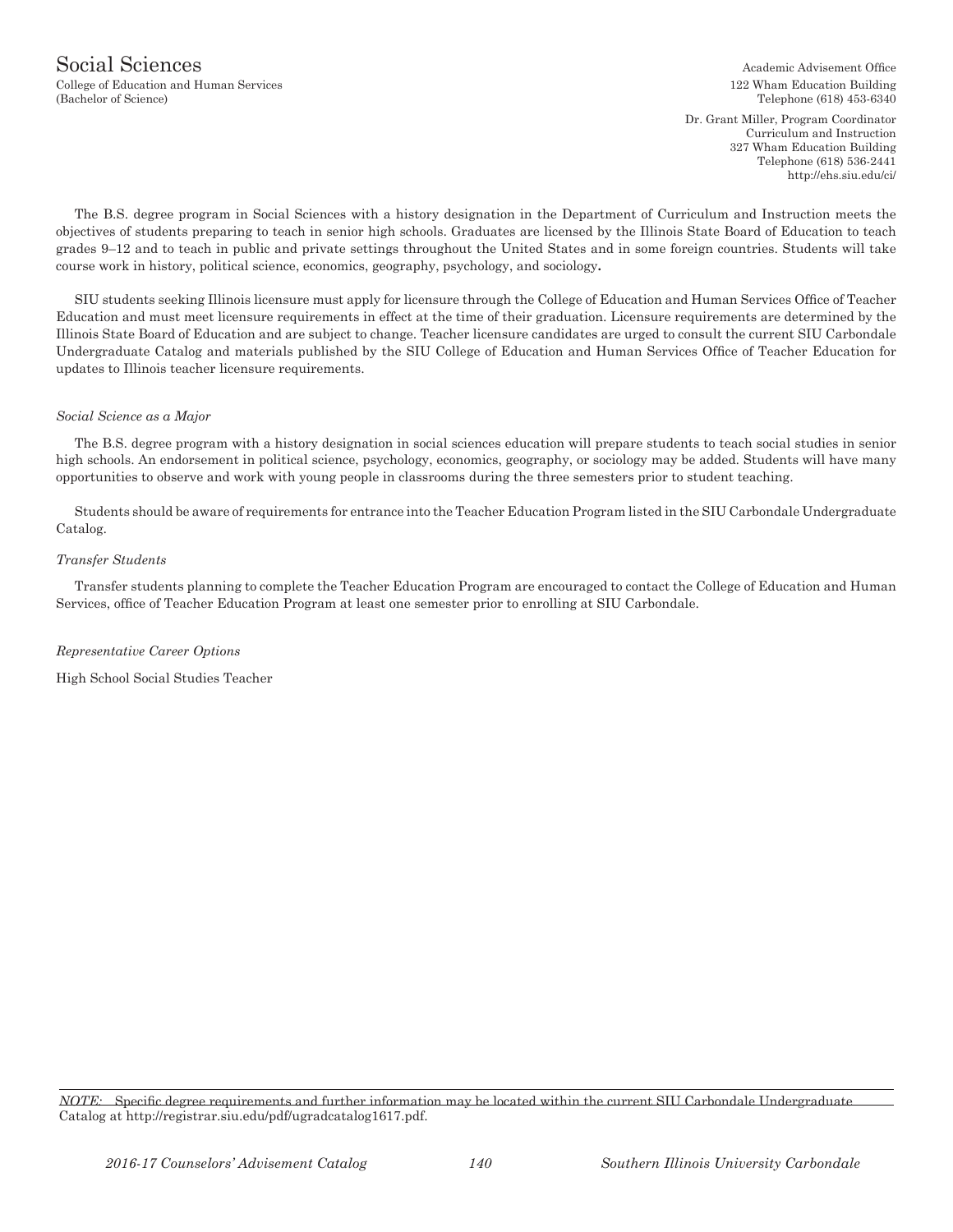# Social Work Academic Advisement Office

The B.S. degree program in social work meets the objectives of students with career interests in the human services field. Positions in child welfare, gerontology, mental health, health services, women's programs, and public and private social service agencies are typically available to graduates.

The curriculum provides an interdisciplinary approach to understanding man in contemporary society, basic social problems, and some of the issues associated with the prevention and treatment of these problems. Students are helped to understand the principles and basic skills employed in developing and delivering services to individuals, families, groups, and communities. Students are prepared for direct service practice in both rural and urban settings.

### *Representative Career Options*

Social worker social welfare aide casework manager residential welfare facilitator employment aide recreation worker cooperative extension service worker alcoholism and drug addiction counselor child placement agent community planning and redevelopment expert probation and parole officer case aide outreach worker residential care worker mental health worker activities director

*NOTE:* Specific degree requirements and further information may be located within the current SIU Carbondale Undergraduate Catalog at http://registrar.siu.edu/pdf/ugradcatalog1617.pdf.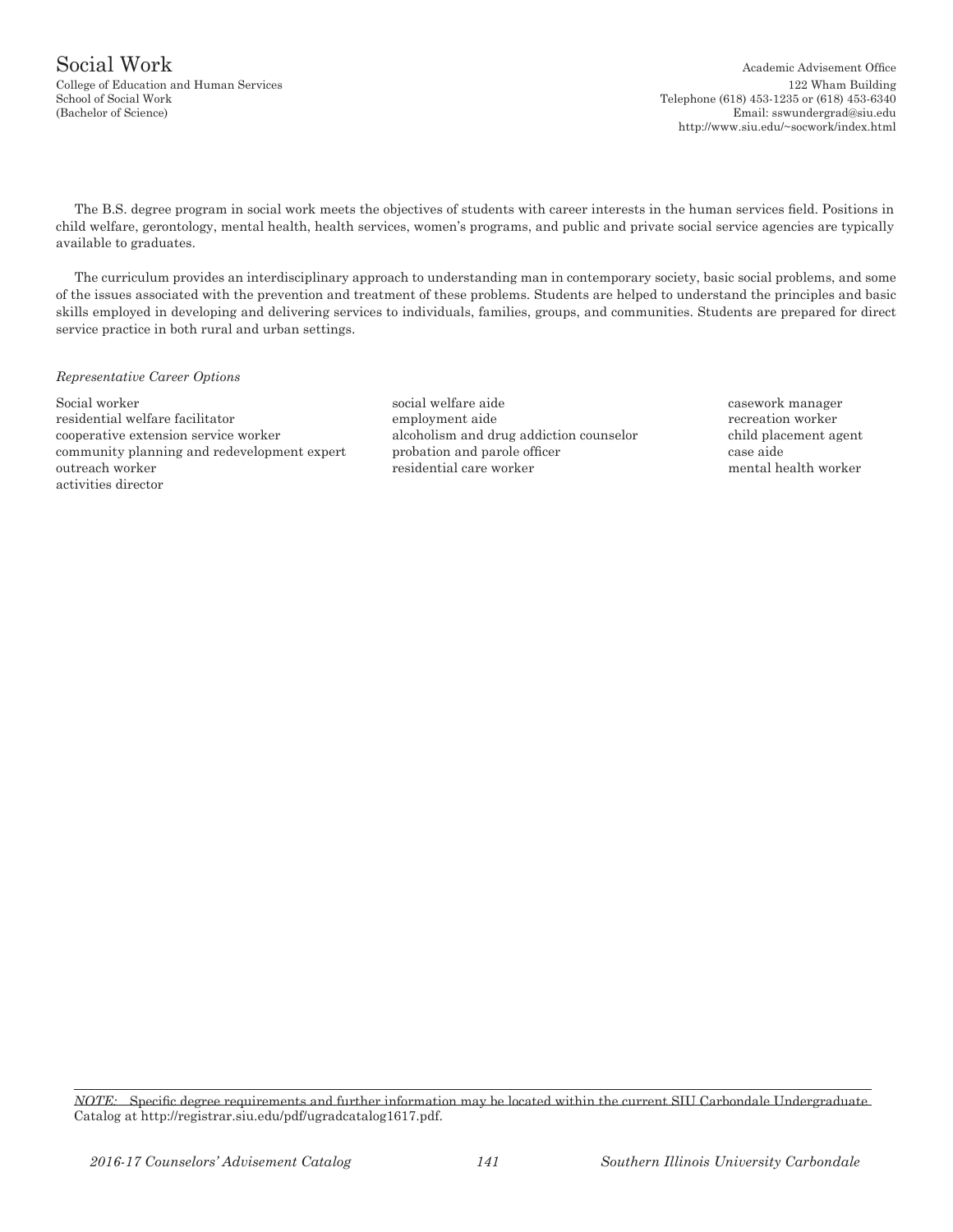The B.A. degree program in sociology meets the objectives of students considering employment in a wide range of organizations, from businesses to research institutes to social service agencies. A degree in sociology can also prepare students for graduate work in law, social work, public administration, rehabilitation, library science, and administration of justice, as well as sociology.

Sociology is the science of society. It studies how human groups, institutions, and social movements shape people's lives. Because sociology prepares students to think and act critically in the practical details of life, sociology students study such topics as the city, juvenile delinquency, marriage and the family, sex-roles, criminology, social change, complex organizations, power, and social inequality. Training in sociology is basic both to creative living and to such practical tasks as the development and effective working of businesses, families, community service agencies, political movements and parties, churches, social clubs, government, industry, and schools.

### *Sociology as a Major*

The Department of Sociology offers two alternative plans of study for completion of its major.

*General sociology* is for those seeking a broad academic background in sociology and is usually chosen by those who want a general liberal arts education in the social sciences or those anticipating graduate study in social science.

*Applied sociology* combines the general program in sociology with individually planned programs built around applied courses and fieldwork experience to give students actual experience in a variety of applied settings and to enhance mastery of specific skills sought by employers.

### *Representative Career Options*

Administrative aide (government) business management officer child care worker corrections/parole officer community relations personnel journalist advertising agent marketing researcher labor relations specialist lawyer health care researcher health services manager public survey analyst teacher urban planner personnel officer social service worker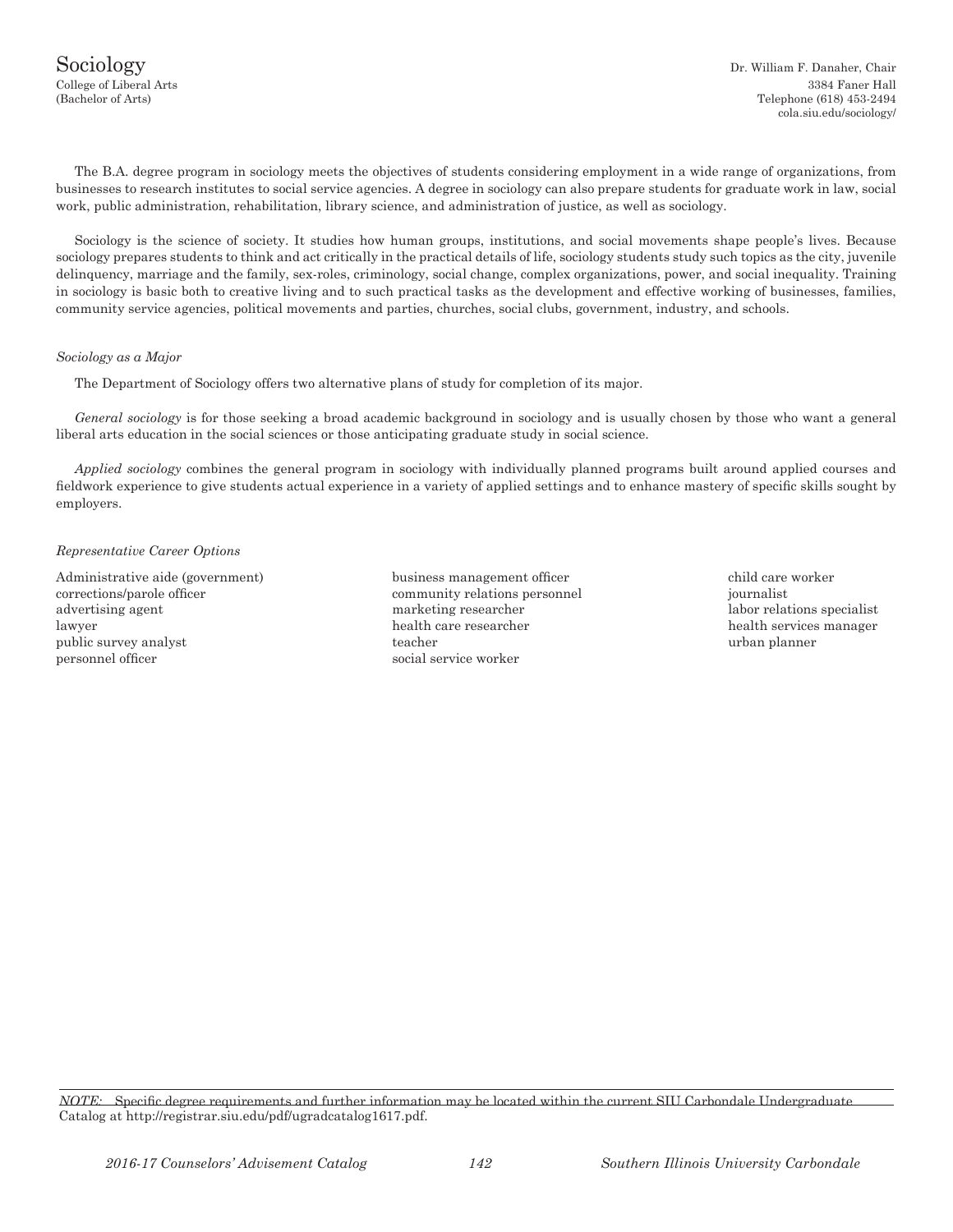College of Liberal Arts Department of Languages, Cultures, and International Trade (B.A. Languages, Cultures & International Studies) 2027 Faner Hall (Specialization in Spanish with or without K-12 Teaching License) Telephone: (618) 453-5425 (Minor in Spanish) E-mail: dimitrio*@*siu.edu

Students in the Spanish specialization will gain advanced-level language proficiency and knowledge of the rich history, culture, and literature of people who speak Spanish. Students will learn how to think critically across cultures through analysis of beliefs, media, customs, and artifacts. In the course of their language study, students will gain the ability to discuss how and why Spanish differs from English, helping them to understand how language works in general and how English and Spanish work in particular. The Spanish specialization is flexible enough to allow students to study a second field as well, widening their intellectual and career horizons still further.

Spanish students may choose to enter the Teacher Education Program in conjunction with the College of Education and Human Services and pursue a K-12 teaching license in the State of Illinois. Students doing so may to choose to earn a B.A. through the College of Liberal Arts or a B.S. through the College of Education and Human Services.

Students with expertise in Spanish should take a placement test to help them sign up for the proper class. A free online placement test is available at http://webcape.byuhtrsc.org. Students who have successfully completed one year of Spanish in high school should normally start at the second semester level; students who have completed two years should normally start at the third semester.

Unit credit (without grade) on the basis of proficiency may be obtained through the Department in Spanish. This may be accomplished by taking a validating course or by examination. Basic language skills courses taken at SIU, up to and including 320B, may serve as validating courses. Upon receiving a grade of A or B in a validating course, students may be granted validating credit for up to two of the immediately preceding basic skills courses. Credit through examination can be done by CLEP examination which is offered by the University Testing Services.

### *Spanish as a Major Specialization (without K-12 teaching licensure)*

A specialization in Spanish consists of 33 semester hours in courses above 100 level, including SPAN 201, 320, and at least two 400-level courses plus 21 hours of courses at the 300 or 400-level. At least one literature course, one culture course, and one writing intensive course must be taken. Transfer students who majored in Spanish must complete a minimum of 12 semester hours in language courses, including at least one 300 or 400-level Spanish course, at SIU Carbondale.

### *Spanish as a Major Specialization (with K-12 teaching licensure)*

A specialization in Spanish consists of 33 semester hours in courses above 100 level, including SPAN 201, 320, and at least two 400-level courses plus 18 hours of courses at the 300 or 400-level. At least one literature course, one culture course (including 370), and one writing intensive course must be taken. Transfer students who majored in Spanish must complete a minimum of 12 semester hours in language courses, including at least one 300 or 400-level Spanish course, at SIU Carbondale. Students must also pass oral and written language proficiency exams before they undertake their professional semester of student teaching off-campus.

### *Spanish as a Minor*

A minor in Spanish consists of 18 semester hours in courses above the 100 level. At least three hours must be taken in a regularly scheduled 300 or 400-level course at SIU Carbondale.

### *Representative Career Options*

Expertise in a foreign language & culture prepares one for a range of careers in the global economy, including international business, governmental or NGO work in international affairs, and work in the US for companies or agencies whose clients speak a language other than English (including customer relations, public service, and the tourism industry). Foreign language study prepares one for teaching careers: for K-12 teaching, our Teaching Education Program is ideal; for college teaching graduate study will be required. Language study improves linguistic and analytical skills helpful for most careers and for graduate study.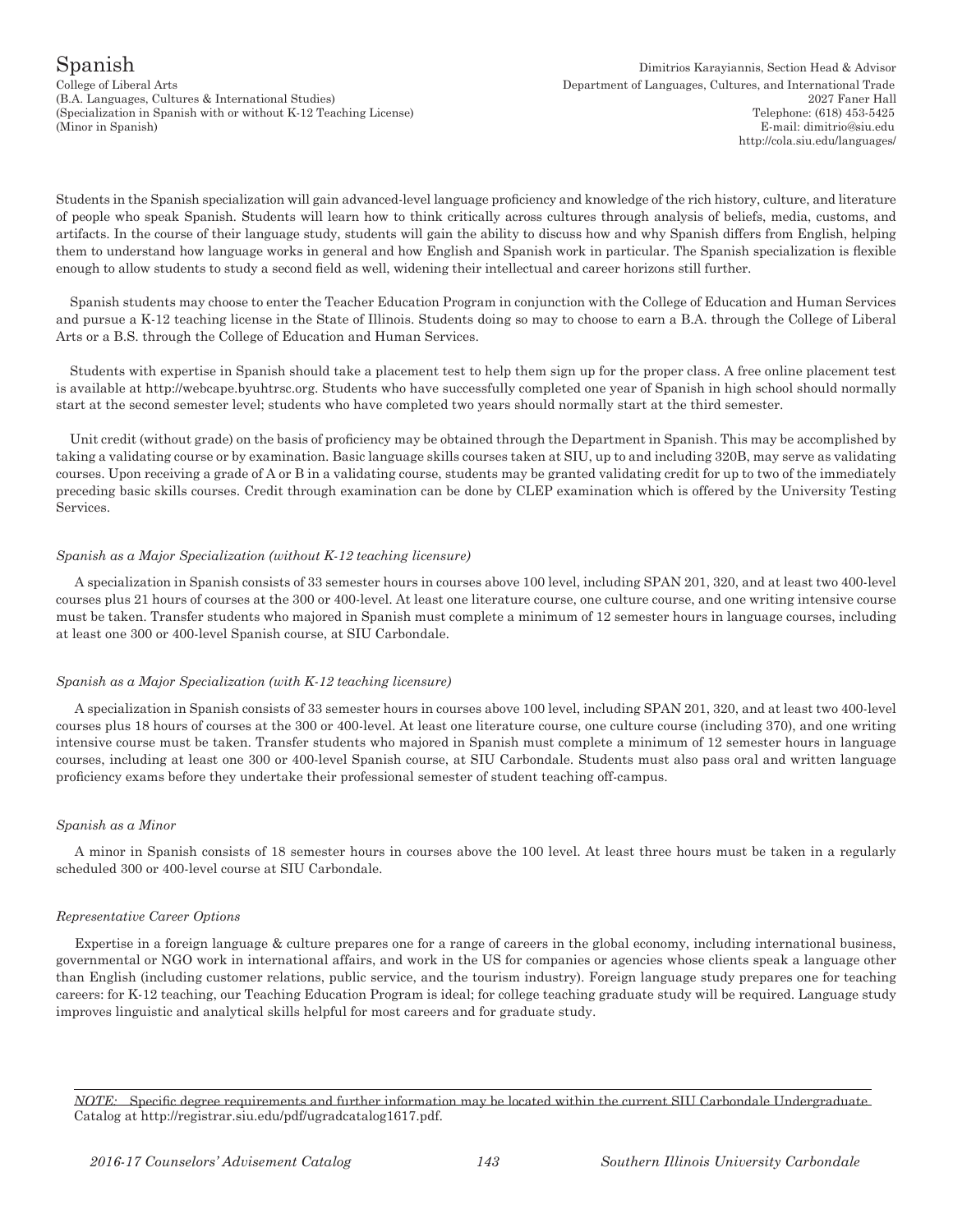College of Education and Human Services Chief Academic Advisor<br>
(Bachelor of Science) 22 Wham Education Building

(Learning Behavior Specialist I) 223 Wham Education Building Telephone (618) 453-2311 http://ehs.siu.edu/cqmse/undergraduate//

> 122 Wham Education Building Telephone (618) 453-6340

The B.S. degree program in special education meets the objectives of students preparing to work with children with specific learning disabilities, emotional and behavioral disorders, mental retardation, autism, traumatic brain injury, orthopedic or other health impairment. Students will complete a program leading to licensure as a Learning Behavior Specialist I (LBSI).

### *Special Education as a Major*

The teacher education program is a professional education sequence that culminates in a semester of student teaching. The special education core is designed to give students a thorough overview of the field, beginning with an introductory course. After that comes study in assessment, general procedures, functional curriculum, behavior management, academic methods, secondary programming, and homeschool coordination in special education, followed by child psychology and psychopathology or human behavior and mental health. Other courses prepare students to teach reading, mathematics, and instruction of other content areas.

*NOTE:* Specific degree requirements and further information may be located within the current SIU Carbondale Undergraduate Catalog at http://registrar.siu.edu/pdf/ugradcatalog1617.pdf.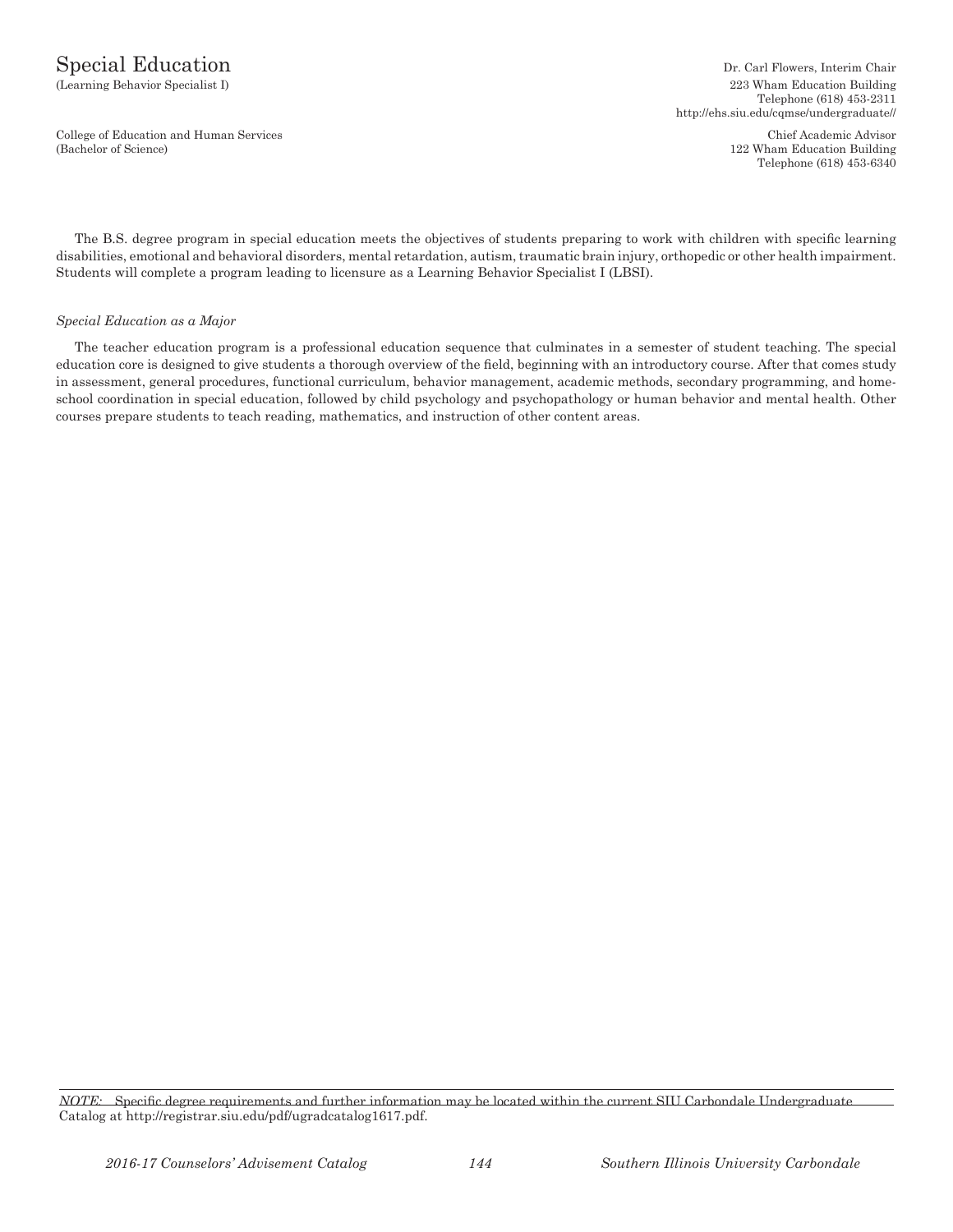## Technical Resource Management Dr. Sam Chung, Director

(Formerly Advanced Technical Studies) School of Information Systems and Applied Technologies College of Applied Sciences and Arts 106 Applied Sciences and Arts Building (Bachelor of Science) Telephone: (618) 453-7253 isat.siu.edu/trm

> Lisa Lindhorst, Academic Advisor Telephone: (618) 453-7281 E-mail: lisalind@siu.edu

The Bachelor of Science degree program in Technical Resource Management (TRM) is designed specifically for the individual who has entered a career path for which a traditional baccalaureate degree is not available. The degree program is a flexible, individually designed program of study emphasizing technical leadership and supervision for students with a broad range of technical education, interests, and experience. It is ideally suited for graduates of occupational training programs in accredited institutions of higher education.

The Technical Resource Management program has a long history of serving students from community colleges throughout Illinois. A number of Illinois community college programs have transfer agreements with the TRM program. Such agreements are designed to help students prepare for transfer into the Technical Resource Management program at Southern Illinois University Carbondale by outlining the most efficient academic plan for a particular technical discipline. To determine whether a community college program has an agreement with TRM, contact the community college or the School of Information Systems & Applied Technologies.

Students who are interested in pursuing a degree in Technical Resource Management are encouraged to contact a program representative as early as the first semester at their community college. For more information, contact the School of Information Systems & Applied Technologies.

*Representative Career Options*

construction foreman project manager project manager project coordinator technical manager

Supervisor **Example 2** team leader team and service manager district sales and service manager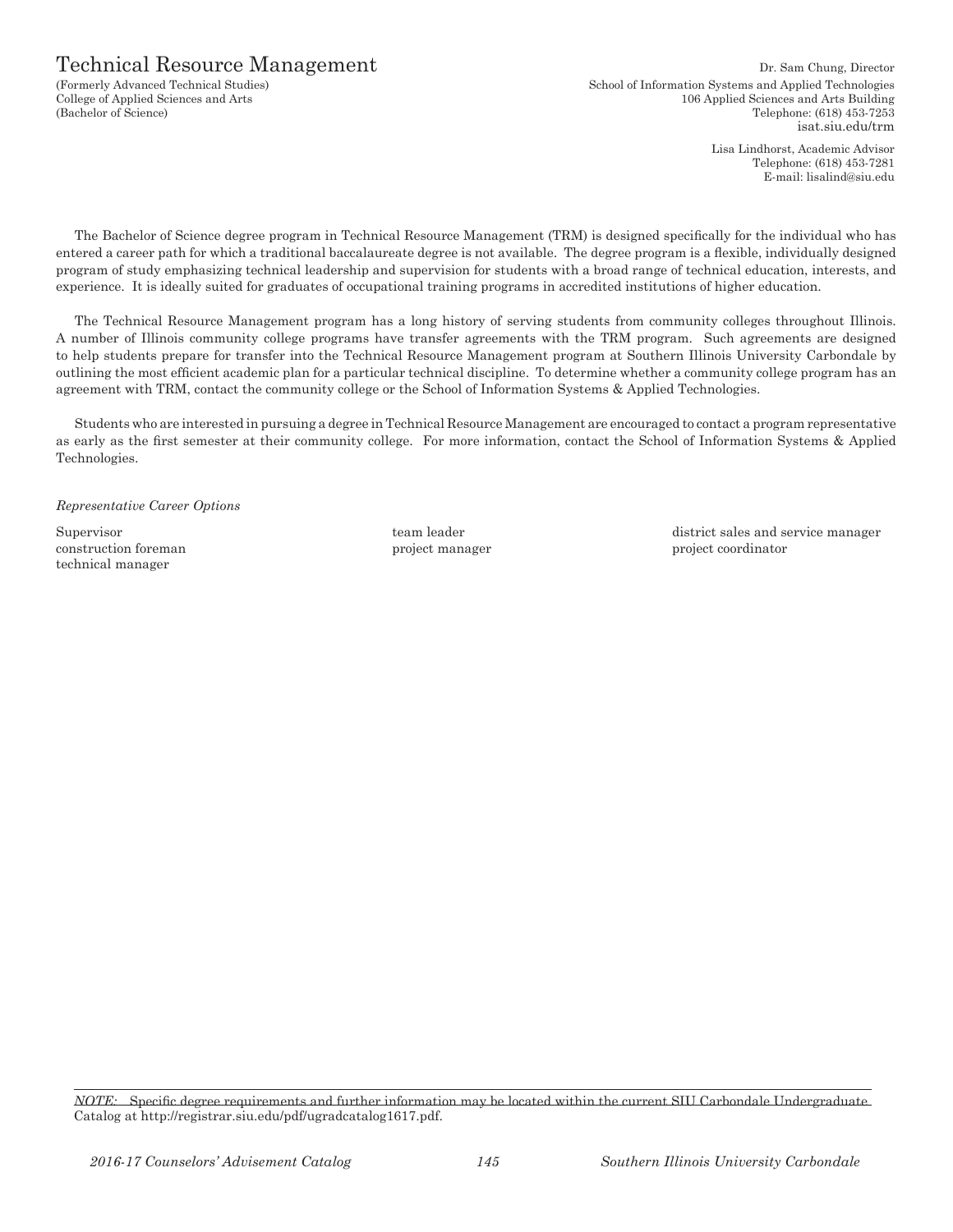(Design/Tech Specialization) 2249 Communications Building College of Liberal Arts Telephone (618) 453-8114 (Bachelor of Arts) http://theater.siu.edu/

The SIUC Department of Theater is an accredited institutional member of the National Association of Schools of Theater. The Department of Theater blends scholarship and practice into an academically based theater experience. The B.A. degree program in theater meets the objectives of students preparing for careers in professional, educational, or community theater, as well as establishing a solid academic foundation for many complementary fields. The theater program provides comprehensive course work in performance, directing, play writing, and design.

Courses in acting, voice, movement, directing, theater history, dramatic literature, playwriting, production design, and technical theater, are augmented by an extensive production schedule in two on-campus theaters. Courses in theater history, dramatic theory, and criticism, and specialized courses, such as children's theater and theater management, complement the program. The production schedule is extensive enough to allow students to design sets, lights, and costumes and to write, act, and direct for these productions. Seminars in dramaturgy and American theater, coordinated with ongoing research projects and visits of artists-in-residence, enhance the total experience.

#### *Theater as a Major*

During the academic year, four productions: three plays, one opera or musical, are performed in the McLeod Theater. Numerous original one-act plays and other shows are produced in the Christian H. Moe Laboratory Theater.

The heavy production schedule provides many opportunities for practical experience in all aspects of theater. The Department of Theater also offers the M.F.A. degree with specializations in design, playwriting and directing. The Department of Speech Communication sponsors doctoral studies in theater.

No minor is required. Scholarships are available.

#### *Representative Career Options*

lighting technician stage carpenter seamstress seamstress seamstress seamstress cutter draper choreographer makeup specialist actor/actress publicist theater instructor scene designer scene designer playwright sales speech writer and the lawyer lawyer

- Costume designer sound designer draftsman
	-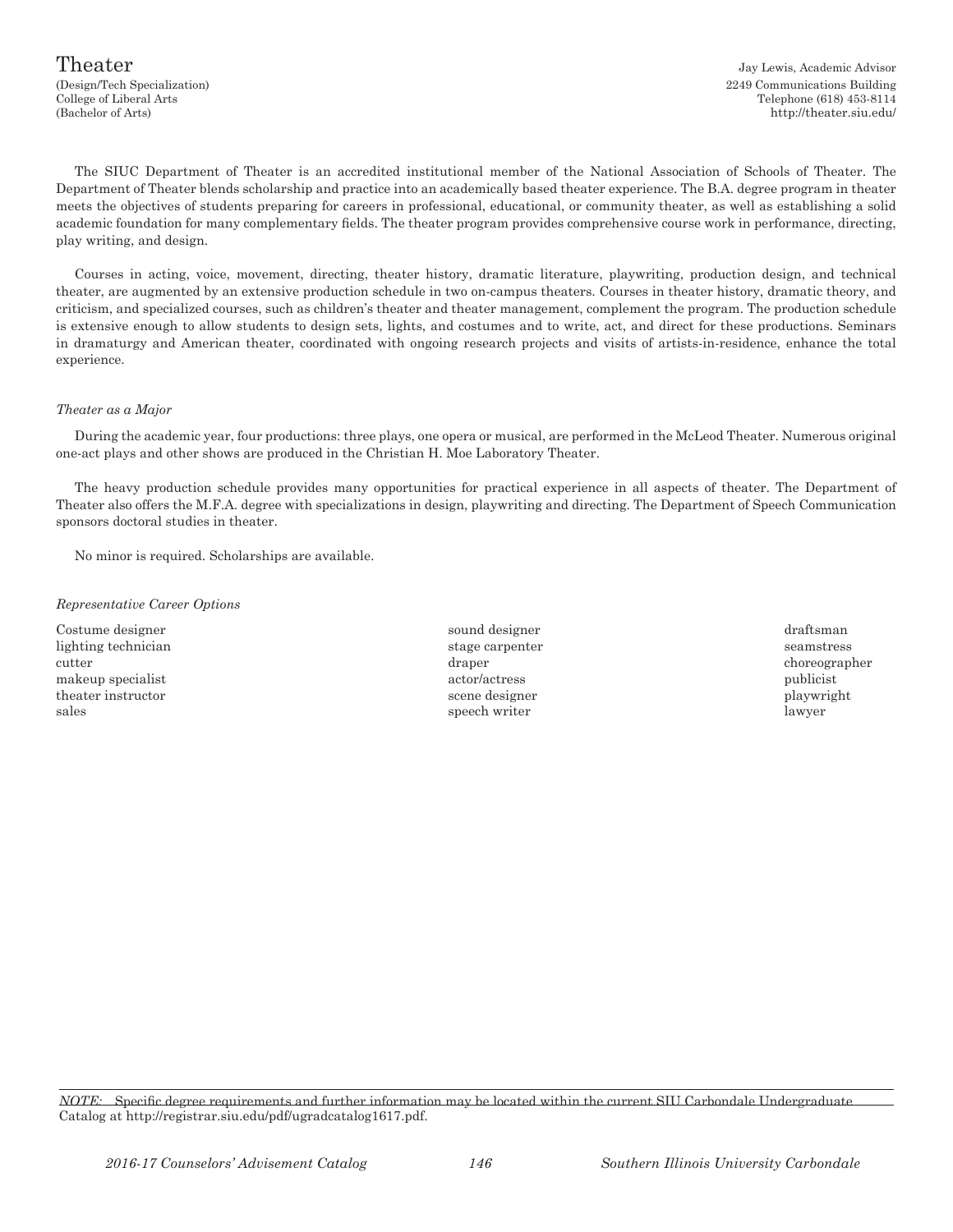The SIU Carbondale Department of Theater is an accredited institutional member of the National Association of Schools of Theater. The Department of Theater blends scholarship and practice into an academically based theater experience. The B.A. degree program in theater meets the objectives of students preparing for careers in professional, educational, or community theater, as well as establishing a solid academic foundation for many complementary fields. The theater program provides comprehensive course work in performance, directing, play writing, and design.

Courses in acting, voice, movement, directing, theater history, dramatic literature, playwriting, production design, and technical theater, are augmented by an extensive production schedule in two on-campus theaters. Courses in theater history, dramatic theory, and criticism, and specialized courses, such as children's theater and theater management, complement the program. The production schedule is extensive enough to allow students to design sets, lights, and costumes and to write, act, and direct for these productions. Seminars in dramaturgy and American theater, coordinated with ongoing research projects and visits of artists-in-residence, enhance the total experience.

### *Theater as a Major*

During the academic year, four productions: three plays, one opera or musical, are performed in the McLeod Theater. Numerous original one-act plays and other shows are produced in the Christian H. Moe Laboratory Theater.

The heavy production schedule provides many opportunities for practical experience in all aspects of theater. The Department of Theater also offers the M.F.A. degree with specializations in design, playwriting and directing. The Department of Speech Communication sponsors doctoral studies in theater.

No minor is required. Scholarships are available.

#### *Representative Career Options*

Costume designer sound designer draftsman lighting technician stage carpenter seamstress seamstress cutter draper choreographer makeup specialist actor/actress publicist theater instructor scene designer playwright scene designer playwright

- sales and the speech writer that is speech writer that is a speech writer that  $\sim$  lawyer
-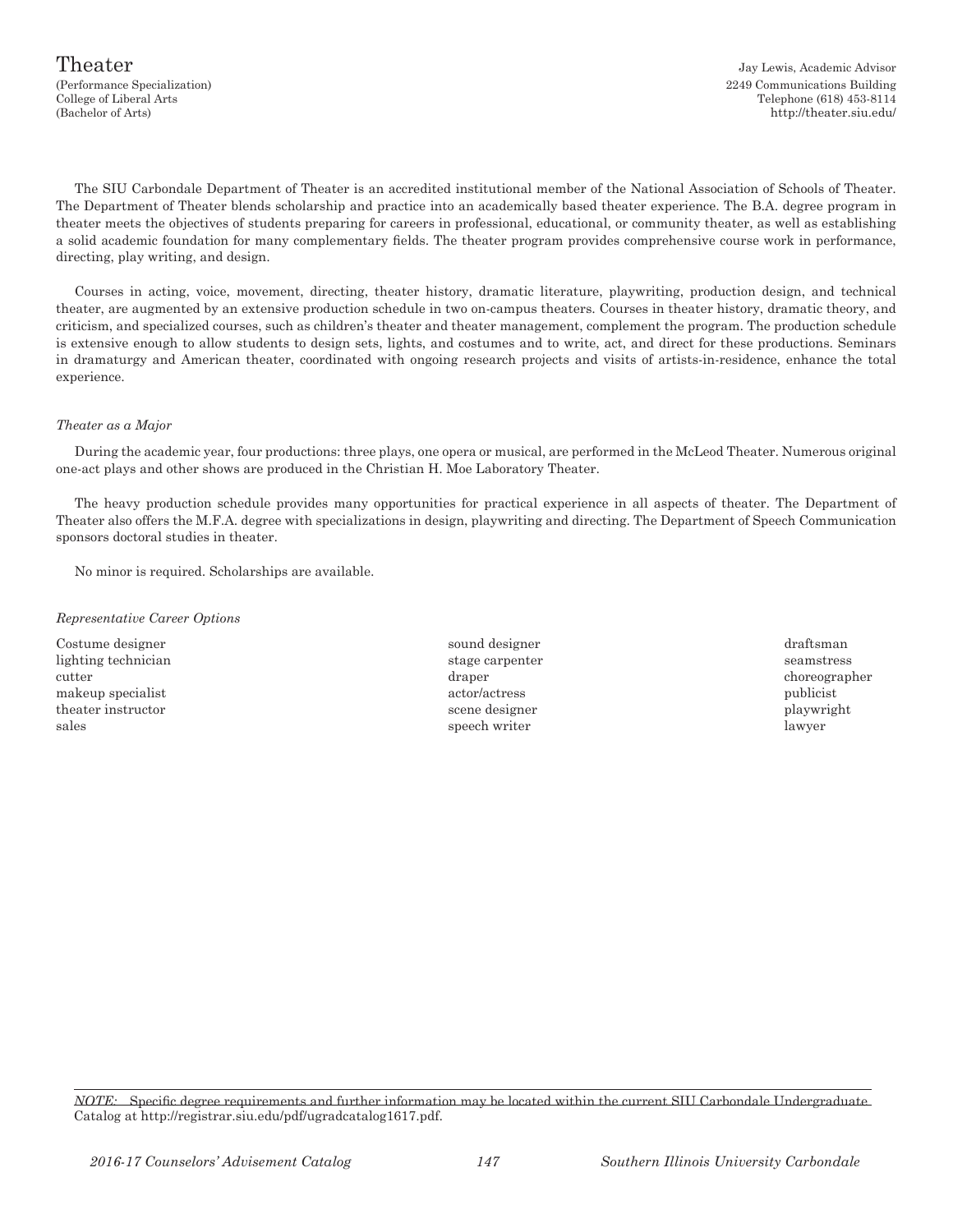# University Studies Andrew Balkansky, Director

(Bachelor of Science)

College of Liberal Arts 134 Student Services Building (Bachelor of Arts) Telephone (618) 453-4351

The B.A. and B.S. degree programs in university studies meet the objectives of students interested in designing multidisciplinary, interdisciplinary programs of study.

Since the university studies program does not have an established curriculum, students use the resources of the entire University. For example, students interested in arts management might combine fine arts courses with courses in or related to business, thereby gaining the necessary skills to manage a civic center or theater. Students planning to attend law school might elect to combine political science, philosophy, history, and business courses in preparation for the study of law. Other students choose a broad range of courses to complete a degree program.

After admission to the University, as undecided students or in a degree program, students interested in the university studies program should arrange an interview with a University Studies faculty adviser to determine eligibility. Students who meet the criteria can then be admitted to the program.

#### *Major in University Studies*

\*All University Studies students are required to pass one composition course beyond the University Core Curriculum requirements, plus one writing intensive (WAC) course. The B.A. degree also requires completion of one year of a foreign language.

\*To complete the program, students must complete 42 semester hours at the senior level (300–400).

\*Students cannot exceed the program's prescribed limits on distribution of courses while in the program.

No more than 20 semester hours, in addition to University Core Curriculum requirements, may be taken in any department or school in a college.

No more than 40 semester hours, in addition to University Core Curriculum requirements, may be taken in any SIUC college or in its equivalent in an institution from which the student has transferred.

There is one exception to these limits. Students may take up to 54 hours in the College of Liberal Arts, provided that they do not exceed a total of 27 hours in any of the following areas: humanities, social sciences, and fine or performing arts.

\*Cannot be earned in conjunction with any other Bachelor's degree.

\*Students are required to be in good academic standing when entering the program, and maintain a grade point average of 2.0 or higher for all subsequent course work.

#### *Representative Career Options*

Career opportunities vary based upon area(s) of concentration.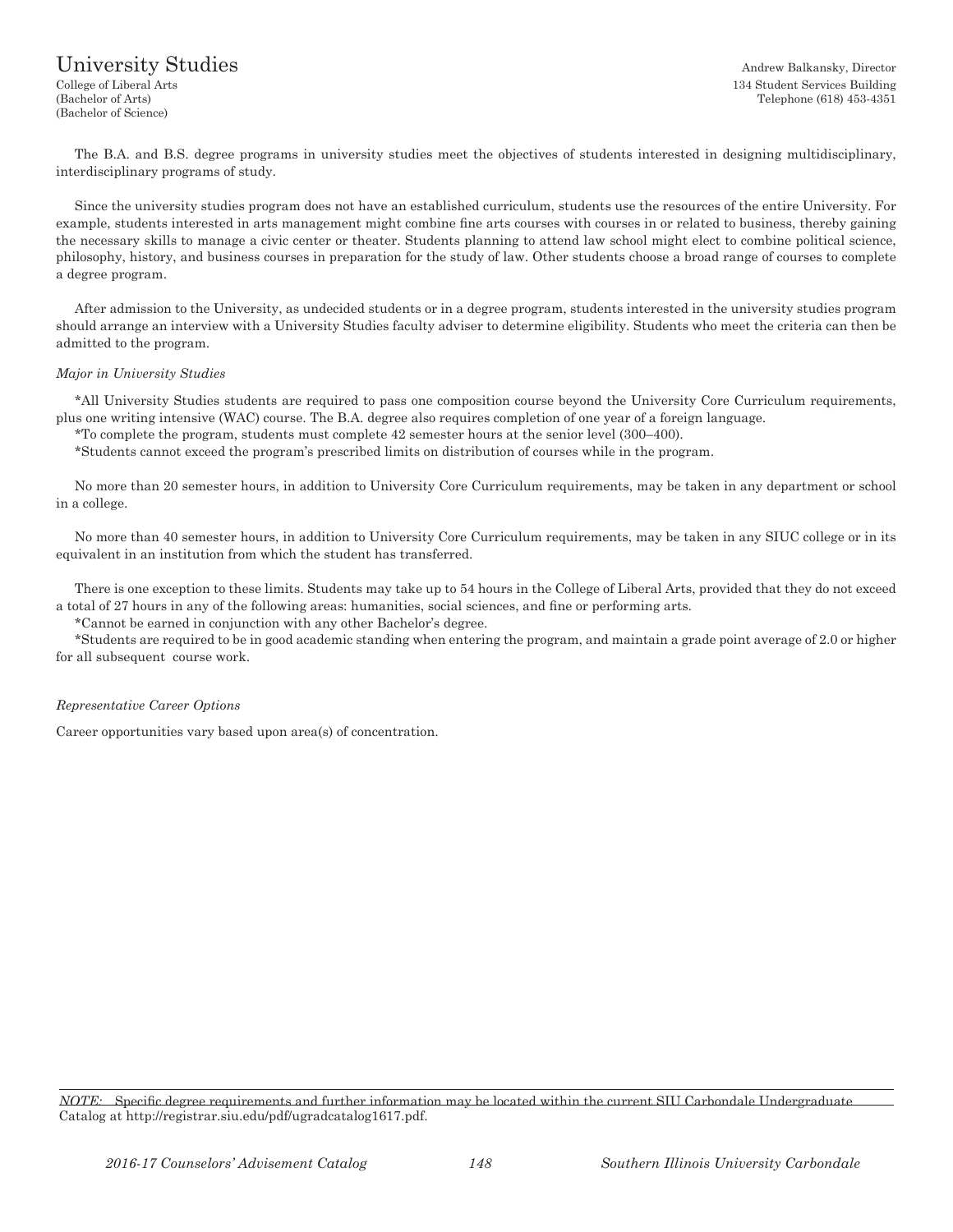Career and Technical Education Teacher Licensure 122 Wham Education Building Business, Marketing and Computer Education Option Telephone (618) 453-6340 College of Education and Human Services (Bachelor of Science) Barbara Hagler, Coordinator

212 Pulliam Hall Telephone (618) 453-3321 http://ehs.siu.edu/wed/

The B.S. degree program in Workforce Education and Development with a business, marketing and computer education specialization leading to teacher certification meets the objectives of students preparing to teach office education, accounting, data processing, general business/consumer education, and marketing.

## *Representative Career Options*

You can prepare for licensure to teach grades 9–12 through this specialization in these teaching areas: accounting, basic business, business computer programming/systems, information technology, and marketing. Through this specialization you will also be qualified for instructional positions in career colleges, government agencies, and business and industry programs.

### *Applying to the SIUC Teacher Education Program*

After completing 30 hours of college credit, students in this program must apply to the Teacher Education Program. Consult the current SIU Carbondale Undergraduate Catalog for information about additional degree requirements.

*NOTE:* Specific degree requirements and further information may be located within the current SIU Carbondale Undergraduate Catalog at http://registrar.siu.edu/pdf/ugradcatalog1617.pdf.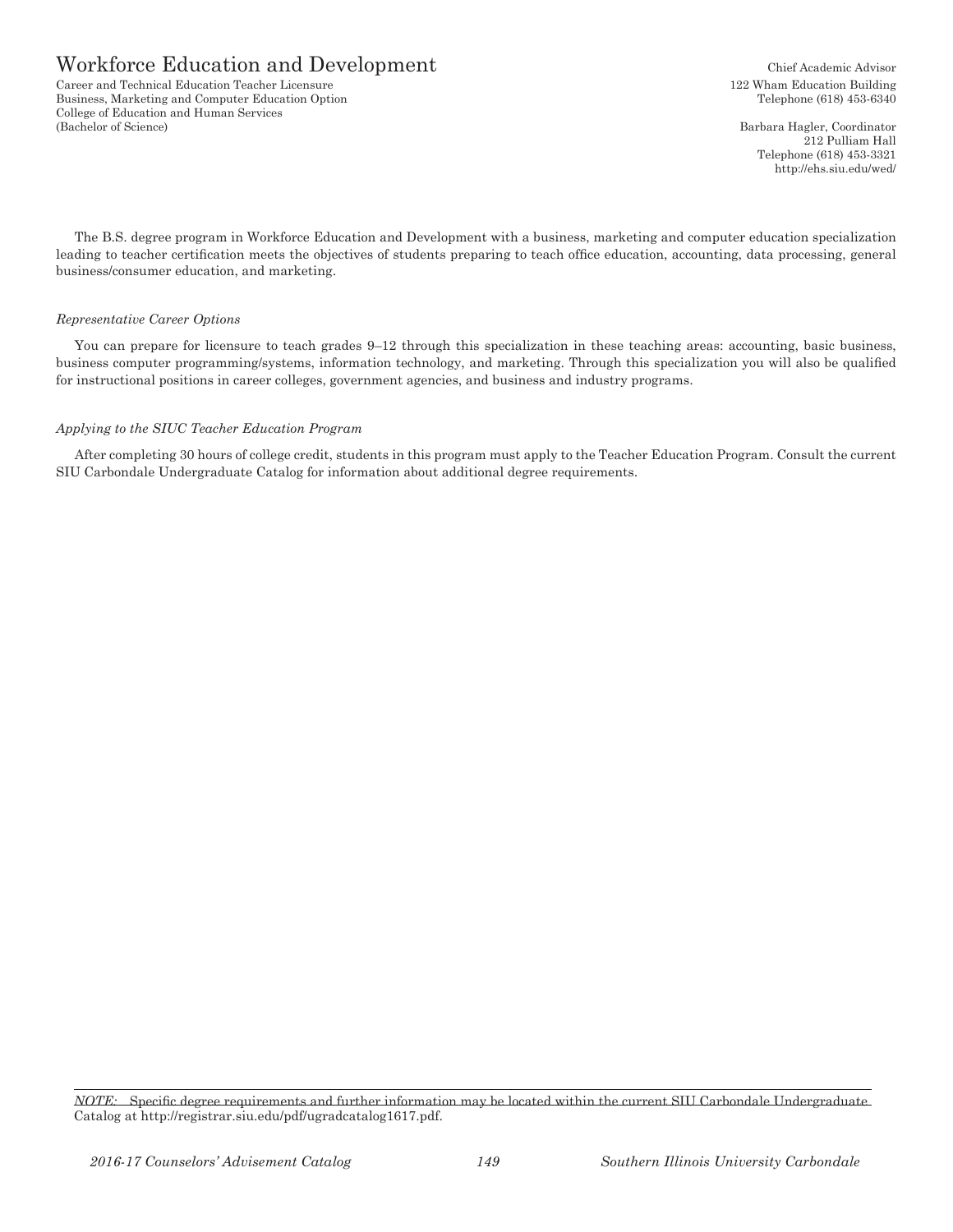Education, Training and Development Specialization 122 Wham Education Building College of Education and Human Services Telephone (618) 453-6340 (Bachelor of Science)

Workforce Education and Development 212 Pulliam Hall Telephone (618) 453-3321 http://ehs.siu.edu/wed/

The B.S. degree program in Workforce Education and Development with an education, training and development specialization meets the objectives of technically trained students for training and development positions in education, business, industry, labor, government, and the military.

Corporations spend billions of dollars each year to train their employees and develop their management staffs. Non-business organizations, charitable organizations, schools, and universities are rapidly recognizing the need for trainers. Graduates of our programs have been employed by public and private organizations to establish training programs for vocational, technical, and professional staff.

Added to the students' professional and technical training is University Core Curriculum courses (in science, social science, humanities, and communications) and professional education courses. Students must complete work experiences and internships tailored to their specific career goals.

This specialization is *not* a licensure program for teaching at the secondary level.

## *Special Note to Community College Personnel*

Transfer students who have completed a two-year associate in applied science (A.A.S.) degree program may qualify to apply for our Capstone Option, in which students make a contract with SIUC and the Department of Workforce Education and Development that will give them maximum credit for transfer work and guarantee their graduation with the completion of no more than 60 additional semester hours of work. Credit hours may also be awarded for work experience and for other post-secondary vocational training and course work. Students' Capstone Option applications must be on file by the end of their first semester at SIUC. Additional qualification requirements are detailed under Capstone Option.

## *Representative Career Options*

Training and development positions in education, business, industry, labor, government, and the military.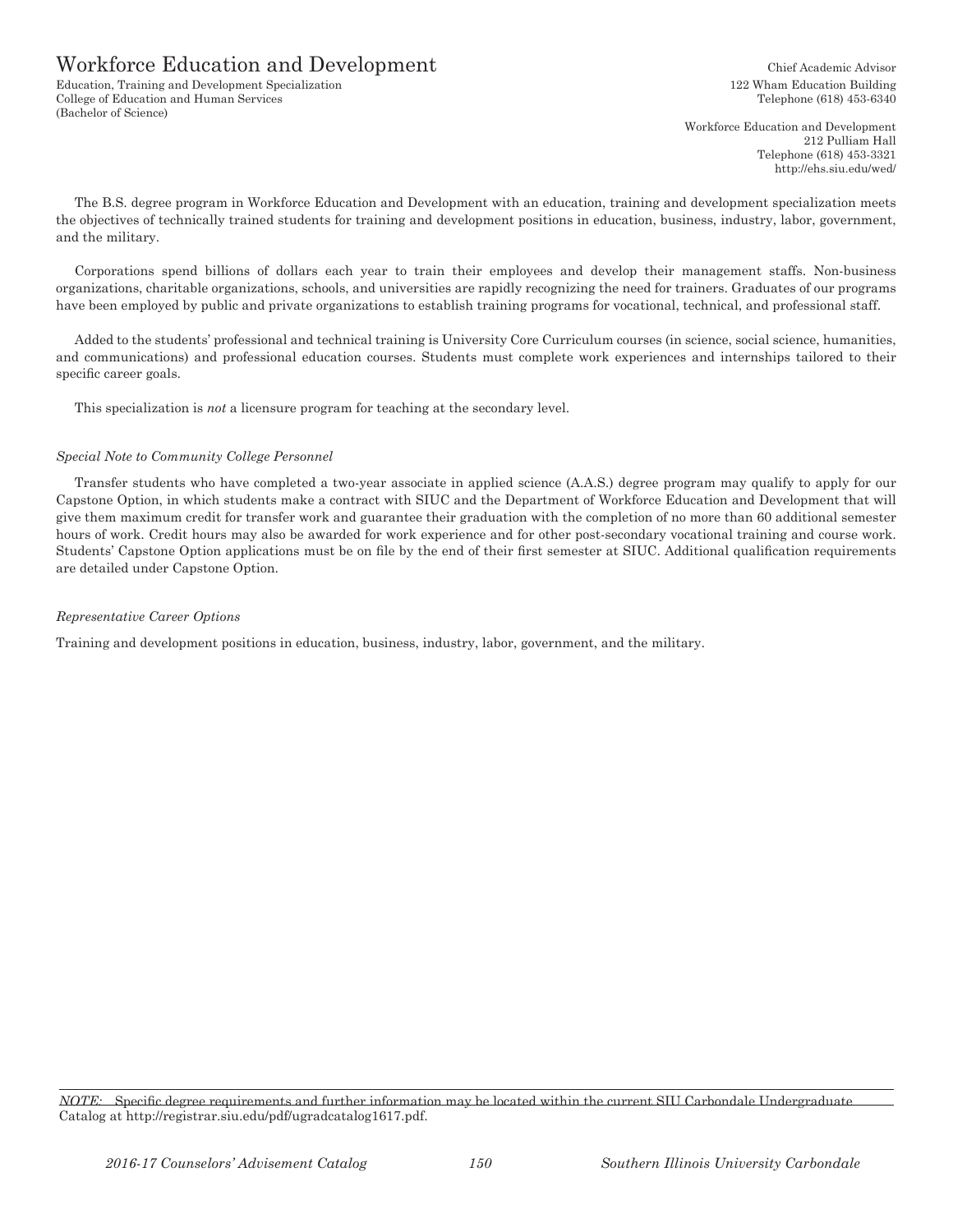Career and Technical Education Teacher Licensure 122 Wham Education Building Family and Consumer Science Educational Services Option Telephone (618) 453-6340 College of Education and Human Services (Bachelor of Science) Terre Eversden, Ph.D., CFCS

212 Pulliam Hall Telephone (618) 453-3321 http://ehs.siu.edu/wed/

The B.S. degree program in Workforce Education and Development with the Family and Consumer Sciences-Educational Services option meets the objectives of students preparing for positions in agencies and businesses that develop informational materials, demonstrate products, coordinate conferences, and work with individual customers or clients.

Family and Consumer Sciences is concerned with human development, parenting, interpersonal relations, values, resource management, nutrition, and consumerism. Opportunities are found not only in kitchens, nutrition labs, the fashion industry, and small specialty boutiques, but also in business and government offices, in juvenile services and programs for abused children, in community health agencies, and in public and private organizations that work to improve the quality of life.

### *Representative Career Options*

Graduates of this specialization move into business-related and communication careers that combine knowledge of Family and Consumer Sciences with teaching skills. They may work in product development kitchens and laboratories of food companies, in consumer information offices, and in advertising or publicity departments for the promotion of products; as writers and educators of educational materials or as free-lance consultants. Graduates work in government, community health agencies, and in public and private agencies to improve the quality of life for individuals and families.

Teacher licensure not required for this specialization.

Graduate degrees available.

*NOTE:* Specific degree requirements and further information may be located within the current SIU Carbondale Undergraduate Catalog at http://registrar.siu.edu/pdf/ugradcatalog1617.pdf.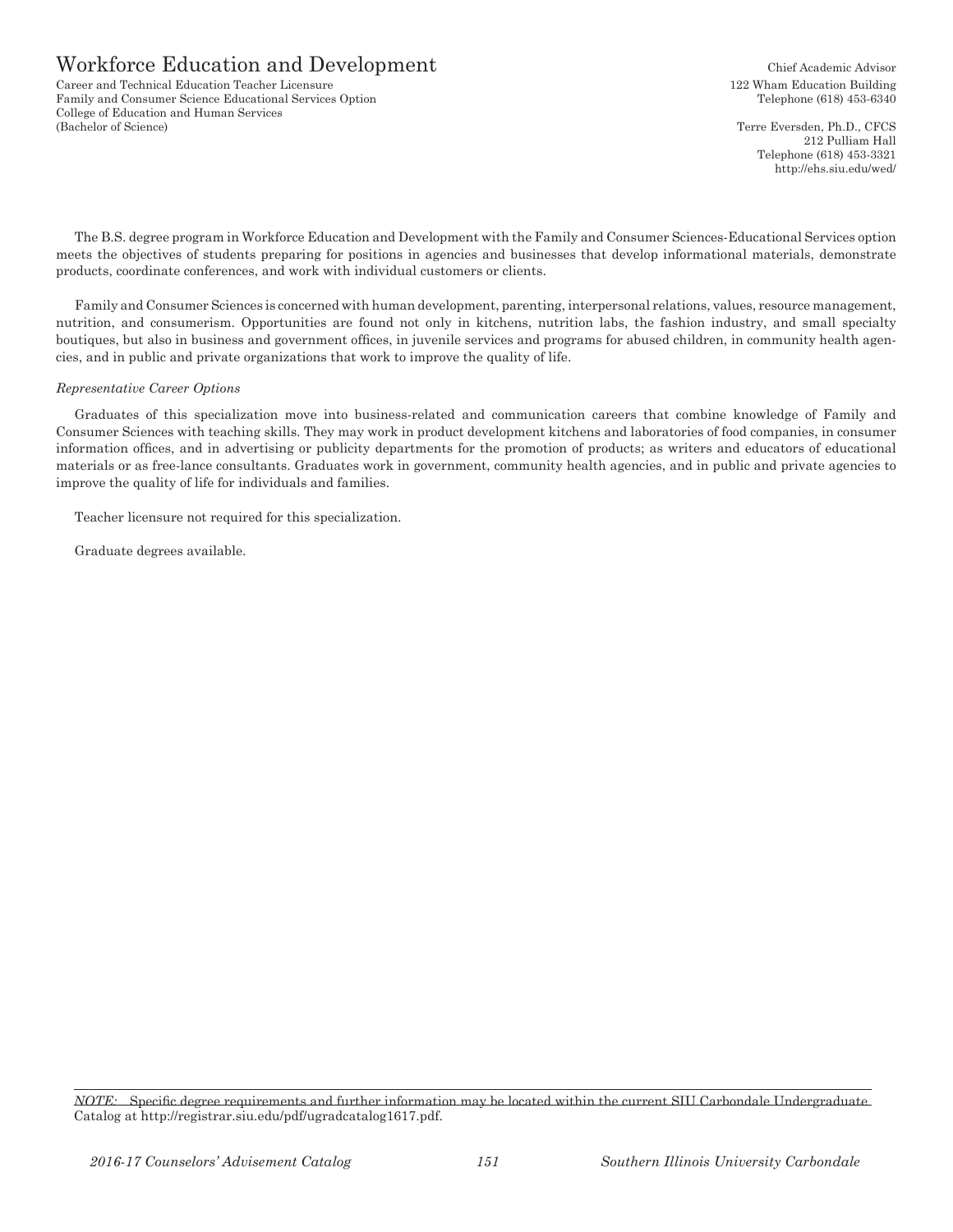Career and Technical Education Teacher Licensure 122 Wham Education Building Family and Consumer Science Option Telephone (618) 453-6340 College of Education and Human Services (Bachelor of Science) Terre Eversden, Ph.D., CFCS

212 Pulliam Hall Telephone (618) 453-3321 http://ehs.siu.edu/wed/

The B.S. degree program in Workforce Education and Development with a Family and Consumer Sciences Education option leading to teacher licensure meets the objectives of students preparing for positions teaching family and consumer sciences in public or private middle, junior high, or secondary school levels; school departments maintained according to the provisions of the federal vocational acts. Graduates become licensed teachers in Illinois and may also teach in adult education and cooperative extension programs.

FCS today is concerned with human development, parenting, interpersonal relations, work and family issues, resource management, nutrition, interior living environments, and consumerism.

## *Family and Consumer Services as a Major*

Students pursuing a teaching license must complete the requirements of the SIU Carbondale teacher licensure program. SIU Carbondale is approved by the Illinois State Educator Preparation and License Board (SEPLB) and National Council for Accreditation of Teacher Education for training teachers in all Family and Consumer Sciences certification areas.

Supervised student teaching in an area high school is available.

Minor not required. Foreign language not required.

Graduate degrees are available.

## *Applying to the SIU Carbondale Teacher Education Program*

After completing 30 hours of college credit students in this program must apply to the SIU Carbondale Teacher Education Program. Students must have completed ENGL 101 and 102 with a C and have a 2.75 or higher GPA.

## *Representative Career Options*

Family and Consumer Science teacher at the middle, junior high or secondary levels in both public and private schools adult educator facilitate or teach extension programs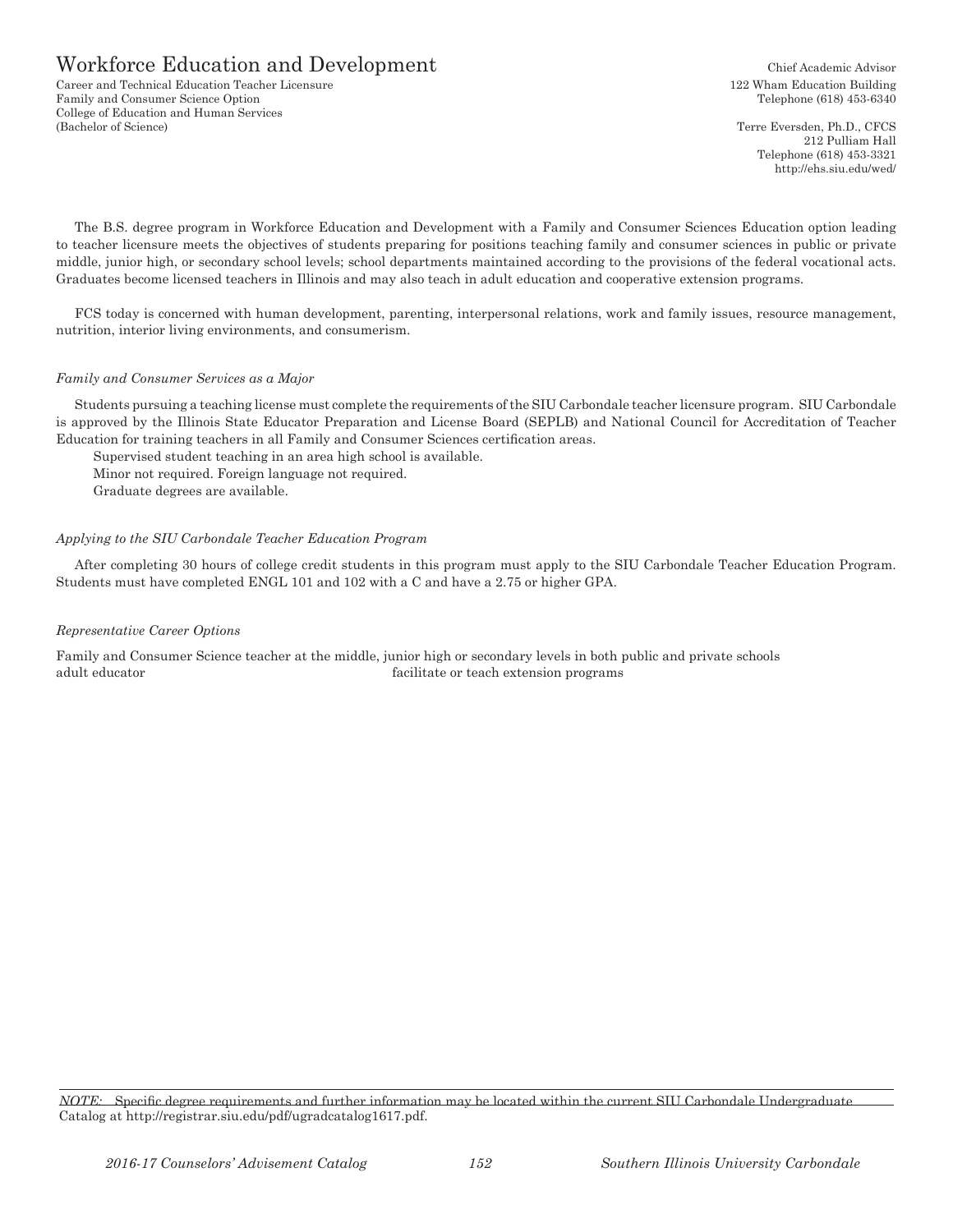Instructional Systems Designer/Curriculum Developer Program of Study 122 Wham Education Building in Education, Training, and Development

College of Education and Human Services Telephone (618) 453-6340 (Bachelor of Science) http://ehs.siu.edu/wed/

Decisions about instructional design involve selecting teaching methods and strategies that fit learning needs and instructional objectives. Such decisions not only require a basic knowledge of teaching methods but also an understanding of how to plan and design a learning experience. The instructional systems design specialist program prepares individuals for careers as instructional designers, curriculum and instructional writers, and instruction and learning specialists. Entry-level jobs are filled by college graduates who have completed courses in a wide range of fields. Experienced jobs are filled by college graduates who also have related technical work experience in a variety of occupational areas.

*Representative Career Options*

Instructional designers curriculum and instructional writers instruction and learning specialists

*NOTE:* Specific degree requirements and further information may be located within the current SIU Carbondale Undergraduate Catalog at http://registrar.siu.edu/pdf/ugradcatalog1617.pdf.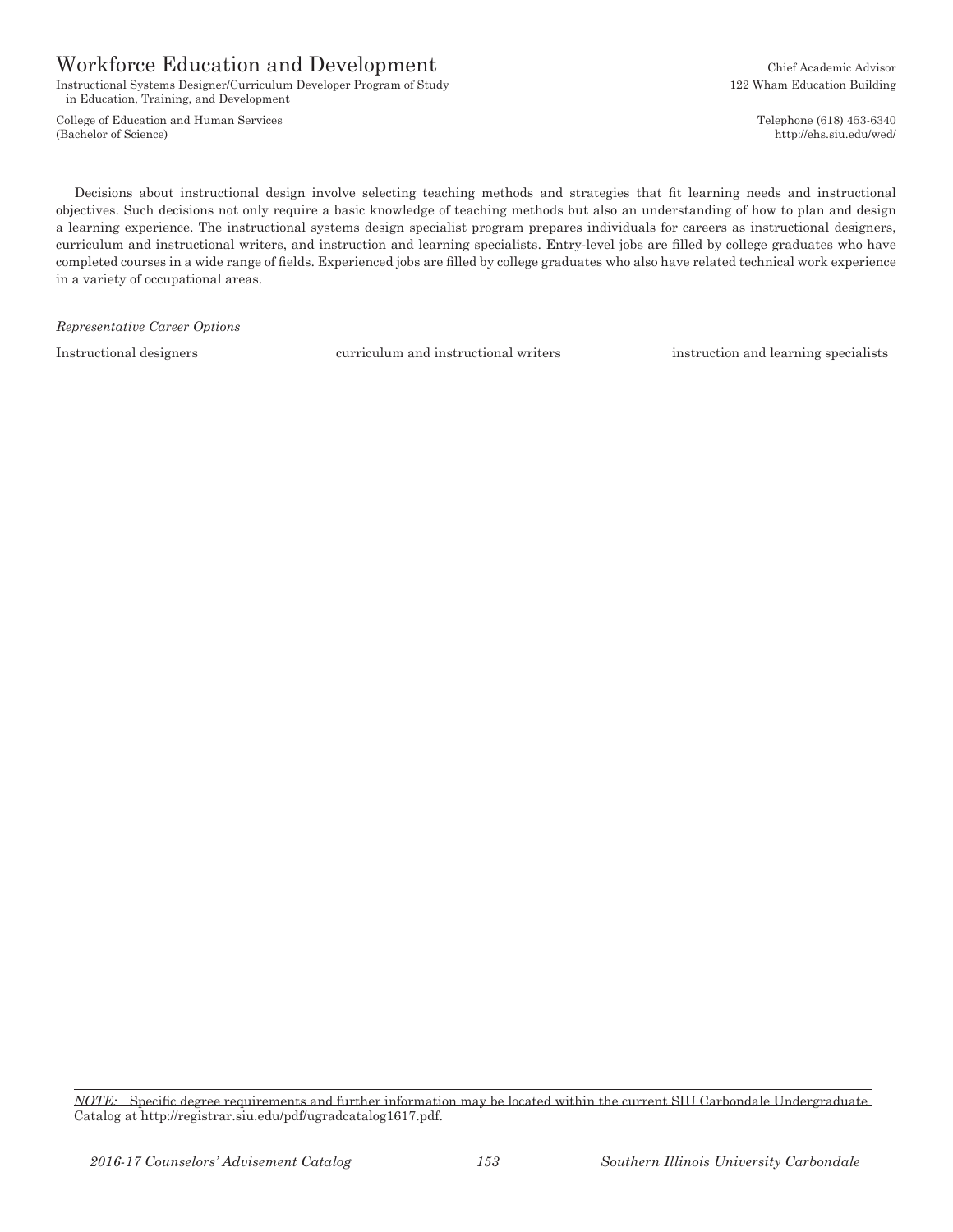Instruction and Learning Specialist Program of Study in Education, Training and Development 122 Wham Education Building College of Education and Human Services Telephone (618) 453-6340 (Bachelor of Science) http://ehs.siu.edu/wed/

The instruction and learning specialist program prepares individuals for a wide variety of occupations in adult training and education. Stressing strategic approaches to learning as integral part of working is driven by the cognitive sciences and recent research in adult learning. Instruction and learning specialists facilitate this approach. Entry-level jobs are filled by college graduates who have completed courses in a wide range of fields. Experienced jobs are filled by college graduates who also have related technical work experience in a variety of occupational areas.

*Representative Career Options*

training specialist instruction consultant intervention consultant patient educator industry learning consultant technical trainer  $\blacksquare$ industry learning consultant technical trainer community education advisor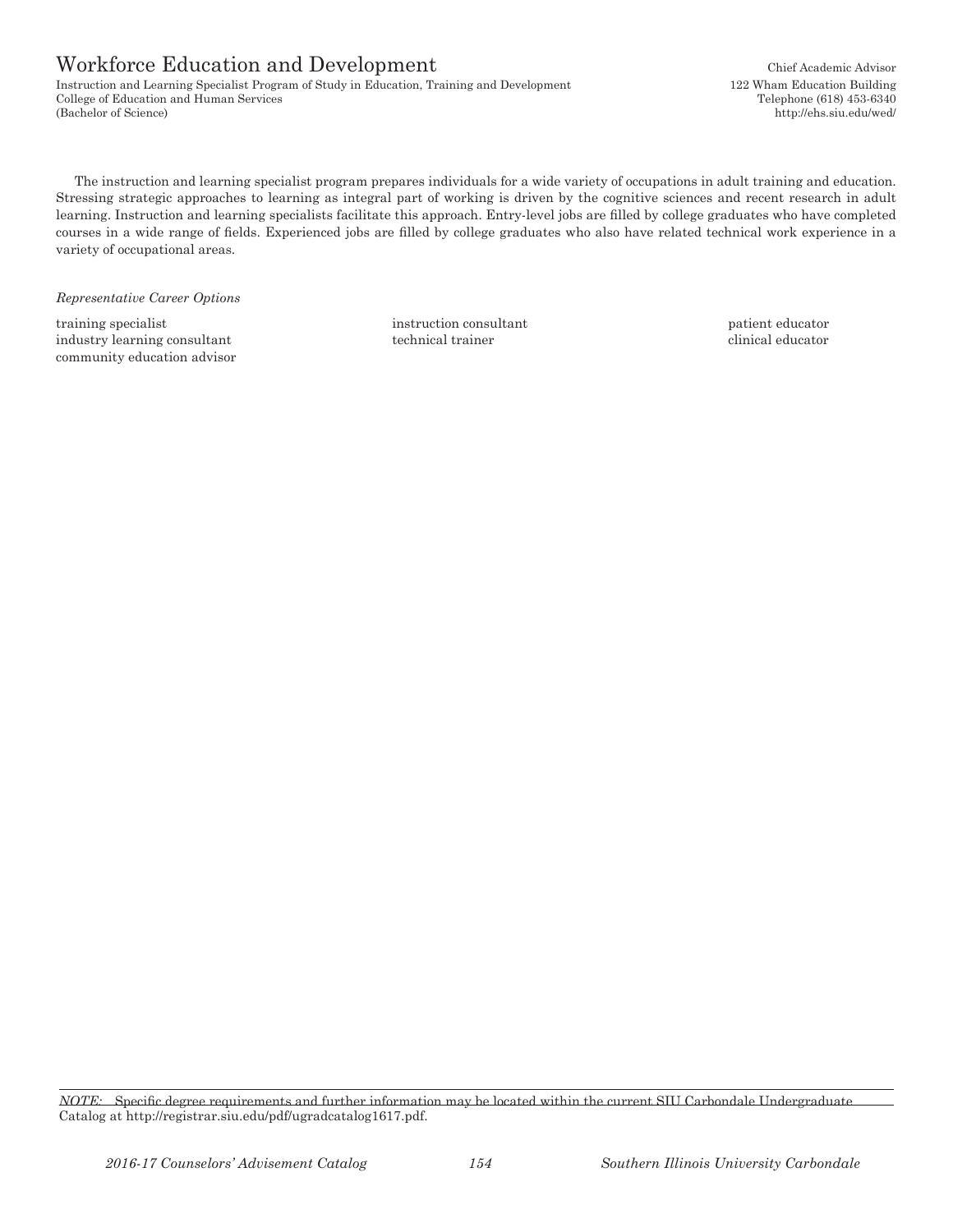Human Resources Specialist Program of Study in Education, Training and Development 122 Wham Education Building College of Education and Human Services Telephone (618) 453-6340 (Bachelor of Science) http://ehs.siu.edu/wed/

The human resource development specialist program prepares individuals for a wide variety of occupations in the human resources field. Attracting the most qualified employees and matching them to the jobs for which they are best suited is important for the success of any organization. However, many enterprises are too large to permit close contact between top management and workers. Human resource development specialists provide this link. Entry-level jobs are filled by college graduates who have completed courses in a wide range of fields.

#### *Representative Career Options*

human resource information systems specialist employee development staffing specialist job analyst; recruiter; human resource assistant

*NOTE:* Specific degree requirements and further information may be located within the current SIU Carbondale Undergraduate Catalog at http://registrar.siu.edu/pdf/ugradcatalog1617.pdf.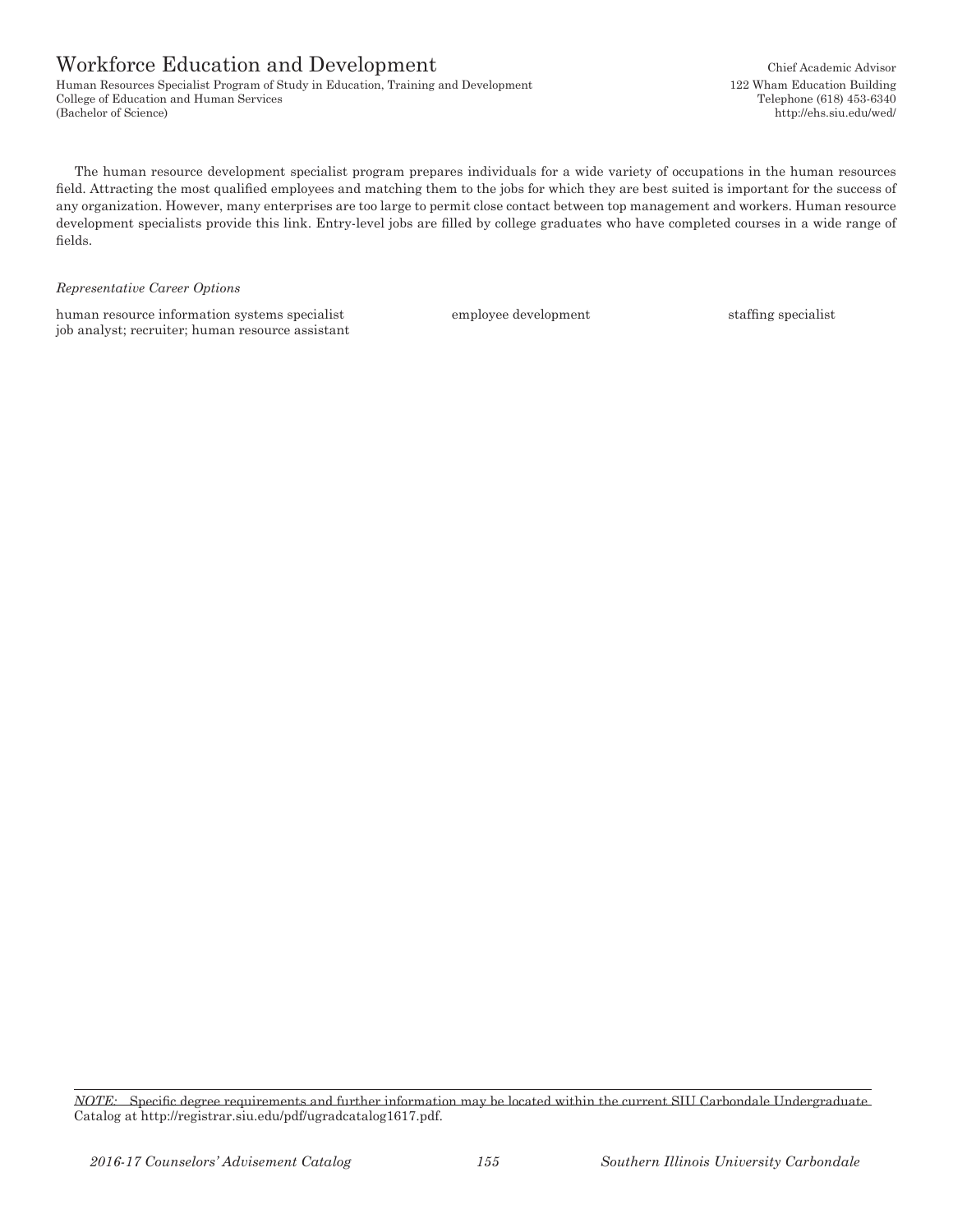Technology Education Teacher Licensure 122 Wham Education Building (Dual Degree: Automotive Technology & Workforce Ed & Development) Telephone (618) 453-6340

(Bachelor of Science) Telephone (618) 453-3321

College of Education and Human Services 212 Pulliam Hall http://ehs.siu.edu/wed/ Contact: Barbara Hagler, Coordinator

This dual degree program prepares students for automotive technology teaching positions in grades 9-12. Teachers prepared through this program instruct in comprehensive high schools or in one of the area career centers in approved automotive or industrial/technical programs. The primary purpose of technology education in the comprehensive high school is to promote and develop technological literacy. Upon completion of this teacher education program, students are awarded the Career and Technical Education Teacher Licensure issued by the Illinois State Educator Preparation and License Board (SEPLB).

SIU Carbondale Teacher Education Program admission requirements and information can be found online at: http://ehs.siu.edu/tep// undergraduate/apply-to-the-teacher-education-program/admission\_requirements.php. Separate admission criteria are used for entry into the Automotive Technology Program.

Students enrolled in the Automotive Technology / Technology Education teacher licensure program would be interested in membership in the International Technology Education Association and the Association for Career and Technical education with its Division of Technology and/or Division of trade and Industrial Education. Within the state, students would be interested in the Illinois Association for Career and Technical Education. Automotive Professional Associations: Illinois College Automotive Instructors Associations, North American Council of Automotive Teachers. NOTE: The Illinois College of Automotive Instructors Association has the word college in the name but welcome high school instructors.

*Representative Career Options*

automotive technology teacher technology teacher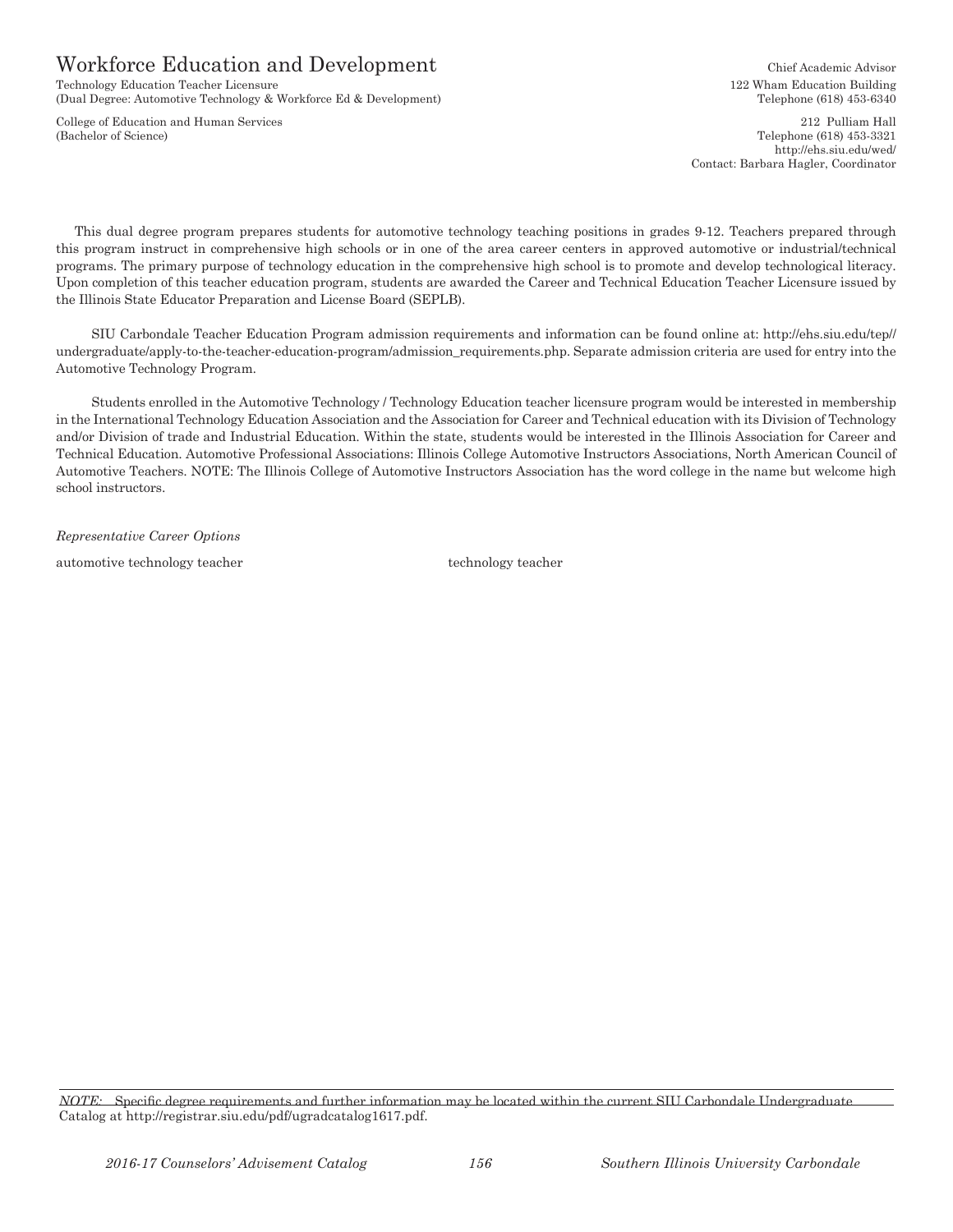Career and Technical Education Teacher Licensure 122 Wham Education Building Technology Education Option Telephone (618) 453-6340

College of Education and Human Services 212 Pulliam Hall<br>
(Bachelor of Science) 2013 Pulliam Hall<br>
(Bachelor of Science)

Telephone (618) 453-3321 http://ehs.siu.edu/wed/ Contact: Barbara Hagler, Coordinator

This program prepares students for technology education and industrial/technical teaching positions in grades 9-12 and at the community college level. Teachers prepared through this program instruct in comprehensive high schools or in one of the area career centers in approved industrial/technical programs. The primary purpose of technology education in the comprehensive high school is to promote and develop technological literacy. Although the skills may differ according to the program emphasis, the Illinois Plan for Industrial Technology Education identifies these content areas: communication technology, production technology, transportation technology, and energy utilization technology. Some typically titled courses or programs in Illinois schools and career centers relating to technology education (industrial/technical) are:

Architectural drafting Auto body Electricity/electronics Machine drafting The Building trades/construction Heating/air conditioning Graphic communications Computer maintenance Welding and fabrication Automotive technology Principles of technology

Upon completion of this program, students are awarded the teaching licensure issued by the Illinois State Educator Preparation and License Board (SEPLB).

Students enrolled in the technology education teacher licensure program would be interested in membership in the International Technology Education Association and the Association for Career and Technical Education with its Division of Technology and/or Division of Trade and Industrial Education. Within the state, students would be interested in the Illinois Association for Career and Technical Education.

The technology education (industrial and technical) teacher licensure course of study is an articulated program beginning with an Associate of Applied Science Degree in an industrial technology area offered at Illinois community colleges. Once the AAS Degree is obtained, the student will enter the SIU Carbondale Capstone Program. SIU Carbondale Teacher Education Program admission requirements and information can be found online at: http://web.coehs.siu.edu/public/TEP/index.htm.

#### *Representative Career Options*

technology teacher at both secondary and community college level industrial/technical content teacher at the secondary and community college level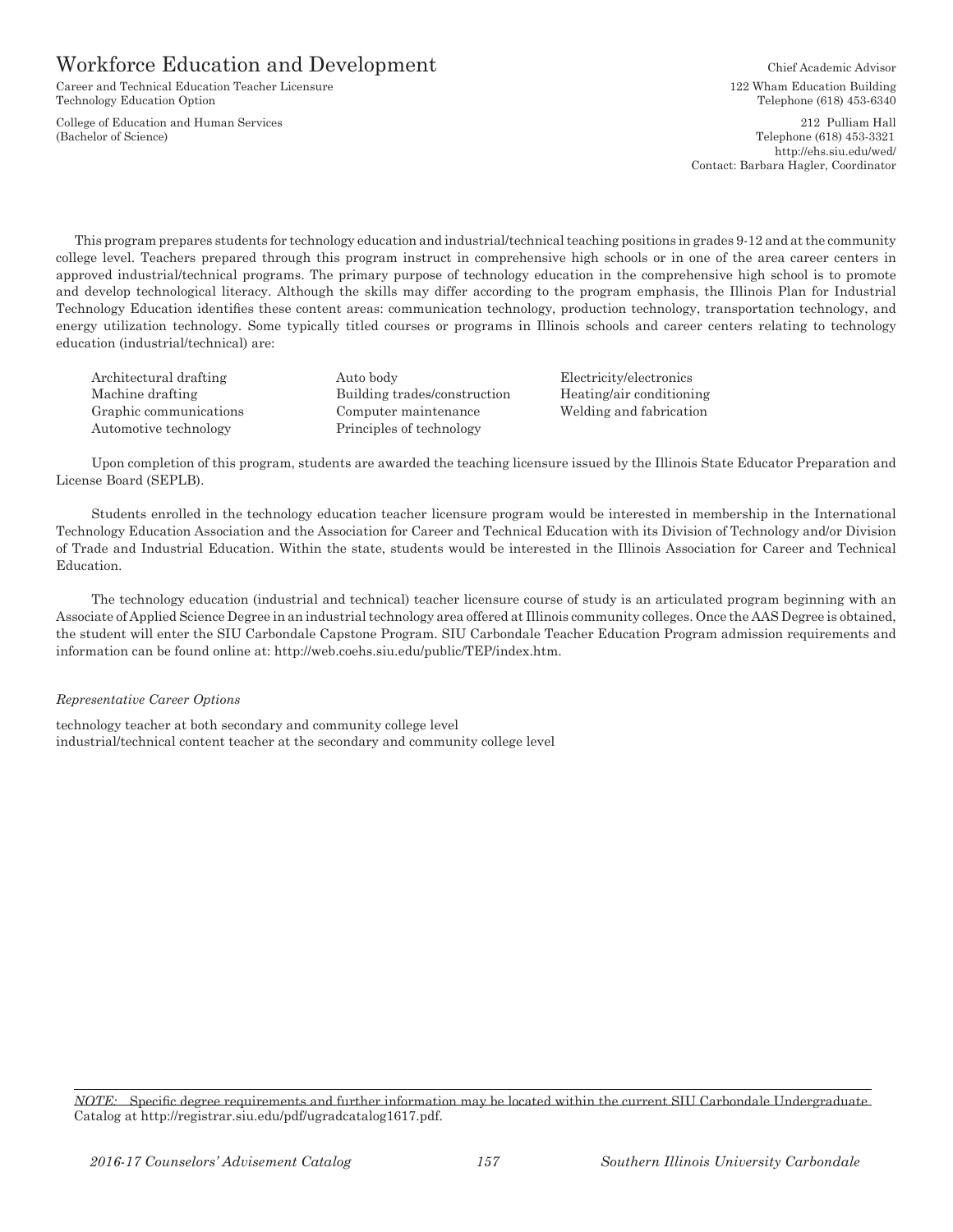Career and Technical Education Teacher Licensure 122 Wham Education Building Health Careers Option Telephone (618) 453-6340

College of Education and Human Services 212 Pulliam Hall (Bachelor of Science) Telephone (618) 453-3321

http://ehs.siu.edu/wed/ Contact: Barbara Hagler, Coordinator

The focus of the Health Careers (health occupations) Teacher Licensure Program is to prepare teachers who will design curriculum and deliver instruction in a comprehensive high school or area career center health occupations program. The nursing sequence is the most common health occupations program at the secondary level. In this program, health occupations teachers develop students to successfully demonstrate required skills and knowledge to pass the state administered exam to become certified nurse assistants (CNA). This same model is used in other health career disciplines teaching the skills specific to their discipline. Upon completion of this program, students are awarded the Teacher Licensure issued by the Illinois State Educator Preparation and License Board (SEPLB).

Students enrolled in the health careers Teacher Licensure Program would be interested in membership in the Health Occupations Division of the Association for Career and Technical Education and in the Illinois Association for Career and technical Education.

The health careers teacher licensure course of study is an articulated program beginning with an Associate Degree Nursing (AND) Program offered at Illinois community colleges. Once nursing licensure is obtained, the student will enter the SIU Carbondale Capstone Program. SIUC Teacher Education Program admission requirements and information can be found online at: http://web.coehs.siu.edu/ public/TEP/index.htm.

*Representative Career Options* high school health occupations teacher